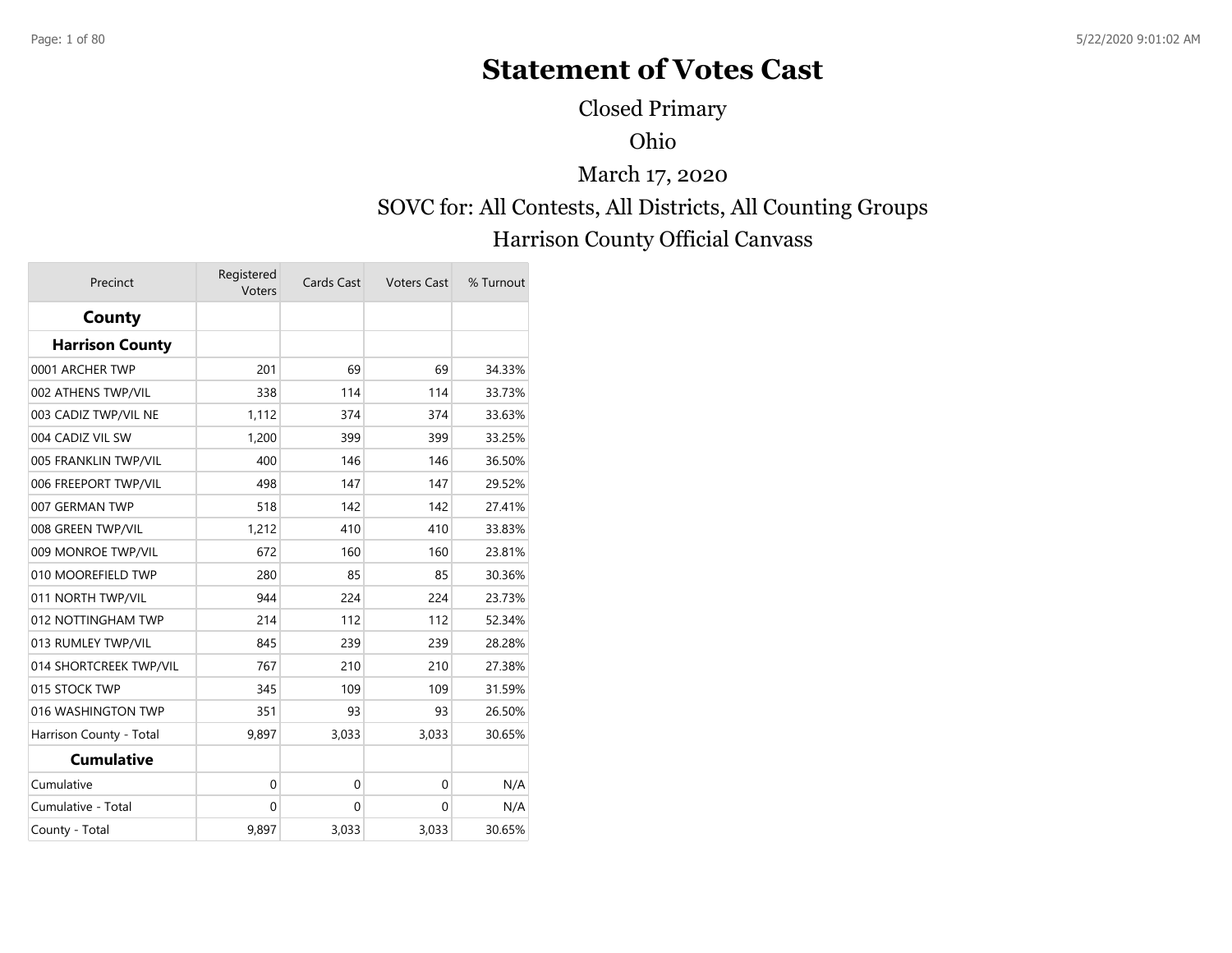## **Delegates & Alternates-at-Large to the National Convention (DEM) (Vote for 1) DEM**

| Precinct                | <b>Times</b> Cast | egistered.<br>/oters |
|-------------------------|-------------------|----------------------|
| County                  |                   |                      |
| <b>Harrison County</b>  |                   |                      |
| 0001 ARCHER TWP         | 19                | 24                   |
| 002 ATHENS TWP/VIL      | 47                | 79                   |
| 003 CADIZ TWP/VIL NE    | 127               | 179                  |
| 004 CADIZ VIL SW        | 144               | 252                  |
| 005 FRANKLIN TWP/VIL    | 55                | 71                   |
| 006 FREEPORT TWP/VIL    | 49                | 79                   |
| 007 GERMAN TWP          | 49                | 79                   |
| 008 GREEN TWP/VIL       | 143               | 225                  |
| 009 MONROE TWP/VIL      | 39                | 71                   |
| 010 MOOREFIELD TWP      | 26                | 46                   |
| 011 NORTH TWP/VIL       | 67                | 123                  |
| 012 NOTTINGHAM TWP      | 17                | 30                   |
| 013 RUMLEY TWP/VIL      | 51                | 114                  |
| 014 SHORTCREEK TWP/VIL  | 80                | 154                  |
| 015 STOCK TWP           | 38                | 64                   |
| 016 WASHINGTON TWP      | 43                | 67                   |
| Harrison County - Total | 994               | 1,657                |
| <b>Cumulative</b>       |                   |                      |
| Cumulative              | 0                 | 0                    |
| Cumulative - Total      | 0                 | 0                    |
| County - Total          | 994               | 1.657                |

| Precinct                | Michael Bennet | Joseph R. Biden, Jr. |  |
|-------------------------|----------------|----------------------|--|
| County                  |                |                      |  |
| <b>Harrison County</b>  |                |                      |  |
| 0001 ARCHER TWP         | 0              | 10                   |  |
| 002 ATHENS TWP/VIL      | 0              | 34                   |  |
| 003 CADIZ TWP/VIL NE    | 0              | 70                   |  |
| 004 CADIZ VIL SW        | 0              | 93                   |  |
| 005 FRANKLIN TWP/VIL    | 0              | 36                   |  |
| 006 FREEPORT TWP/VIL    | 1              | 29                   |  |
| 007 GERMAN TWP          | $\overline{c}$ | 35                   |  |
| 008 GREEN TWP/VIL       | 0              | 97                   |  |
| 009 MONROE TWP/VIL      | 0              | 26                   |  |
| 010 MOOREFIELD TWP      | 0              | 17                   |  |
| 011 NORTH TWP/VIL       | 1              | 45                   |  |
| 012 NOTTINGHAM TWP      | 1              | 13                   |  |
| 013 RUMLEY TWP/VIL      | 0              | 37                   |  |
| 014 SHORTCREEK TWP/VIL  | 0              | 59                   |  |
| 015 STOCK TWP           | 1              | 26                   |  |
| 016 WASHINGTON TWP      | 0              | 35                   |  |
| Harrison County - Total | 6              | 662                  |  |
| <b>Cumulative</b>       |                |                      |  |
| Cumulative              | 0              | 0                    |  |
| Cumulative - Total      | 0              | 0                    |  |
| County - Total          | 6              | 662                  |  |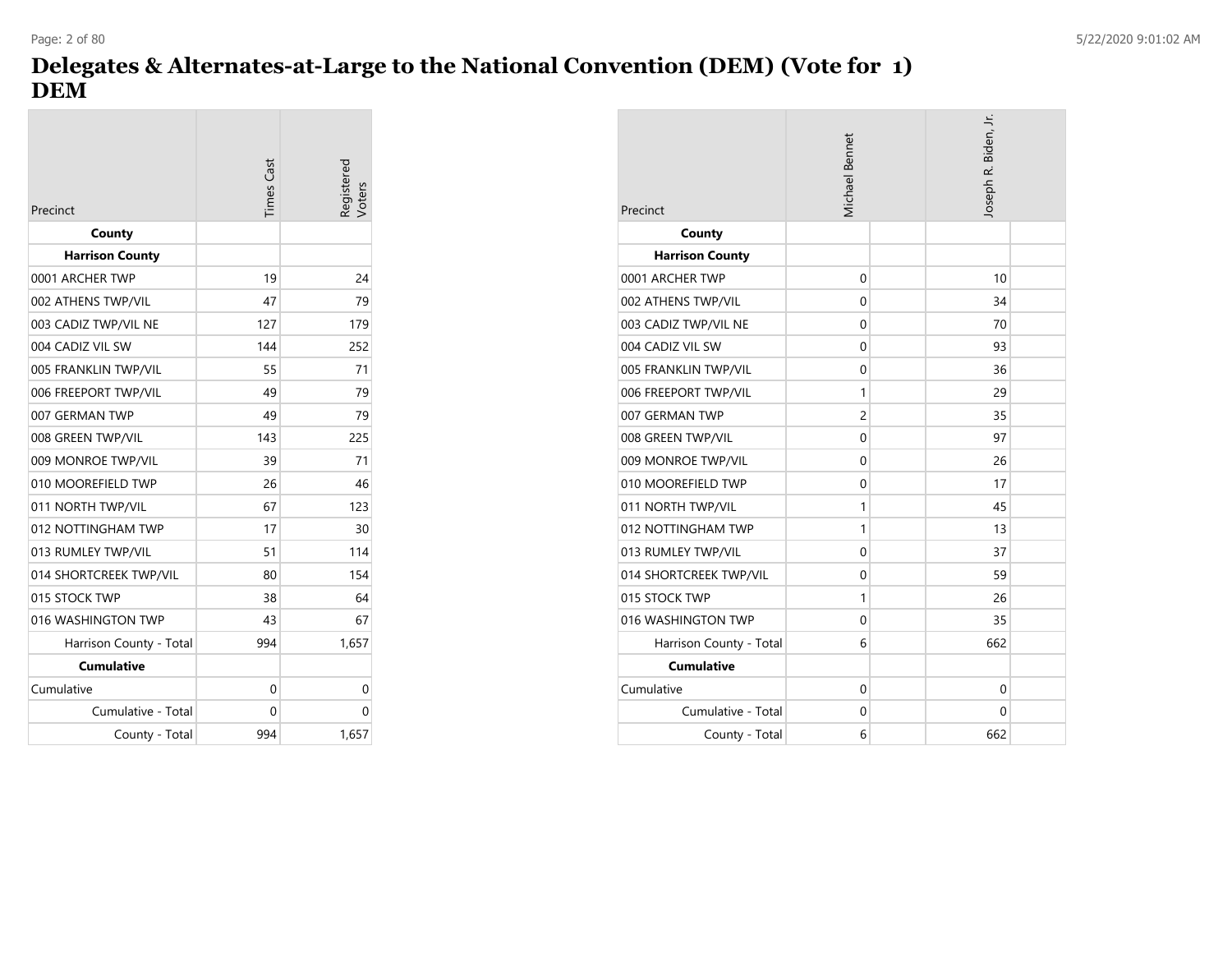| Precinct                | Michael R.<br>Bloomberg | Cory Booker | Pete Buttigieg | Tulsi Gabbard  | Amy Klobuchai  | Deval Patrick | Bernie Sanders  |  |
|-------------------------|-------------------------|-------------|----------------|----------------|----------------|---------------|-----------------|--|
| County                  |                         |             |                |                |                |               |                 |  |
| <b>Harrison County</b>  |                         |             |                |                |                |               |                 |  |
| 0001 ARCHER TWP         | $\Omega$                | $\mathbf 0$ | $\mathbf 0$    | $\mathbf 0$    | $\mathbf 0$    | $\mathbf 0$   | 3               |  |
| 002 ATHENS TWP/VIL      |                         | 0           | $\mathbf{0}$   |                | $\mathbf 0$    | $\Omega$      | 5               |  |
| 003 CADIZ TWP/VIL NE    |                         | 3           | $\overline{c}$ | 2              | 1              | $\Omega$      | 19              |  |
| 004 CADIZ VIL SW        |                         | $\mathbf 0$ | 6              |                | 4              |               | 15              |  |
| 005 FRANKLIN TWP/VIL    |                         | $\Omega$    | 1              | $\mathbf 0$    | 1              | $\Omega$      | 11              |  |
| 006 FREEPORT TWP/VIL    |                         | $\Omega$    | 1              |                | $\mathbf 0$    | $\Omega$      | 5               |  |
| 007 GERMAN TWP          |                         | $\mathbf 0$ | $\mathbf 0$    | 2              | $\overline{c}$ | $\Omega$      | $\overline{2}$  |  |
| 008 GREEN TWP/VIL       |                         | $\Omega$    | 1              |                | $\overline{3}$ | Δ             | 20 <sup>°</sup> |  |
| 009 MONROE TWP/VIL      |                         | $\Omega$    | $\mathbf{1}$   | $\overline{c}$ | $\overline{c}$ | 0             | 6               |  |
| 010 MOOREFIELD TWP      |                         | $\mathbf 0$ | $\mathbf 0$    | $\Omega$       | $\mathbf 0$    | $\Omega$      | $\overline{2}$  |  |
| 011 NORTH TWP/VIL       |                         | $\Omega$    | $\mathbf{0}$   | $\mathbf 0$    | $\mathbf 0$    | 0             | 11              |  |
| 012 NOTTINGHAM TWP      |                         | $\Omega$    | $\mathbf 0$    | $\mathbf 0$    | $\mathbf 0$    | $\mathbf 0$   |                 |  |
| 013 RUMLEY TWP/VIL      |                         | 0           | $\mathbf{0}$   | $\mathbf 0$    |                | $\mathbf 0$   | $\overline{4}$  |  |
| 014 SHORTCREEK TWP/VIL  |                         | $\Omega$    | $\mathbf{1}$   | $\mathbf 0$    | 1              | $\Omega$      | 4               |  |
| 015 STOCK TWP           |                         | $\Omega$    | $\mathbf 0$    | $\mathbf 0$    | $\mathbf 0$    | 0             | 6               |  |
| 016 WASHINGTON TWP      | $\overline{2}$          | $\Omega$    | $\mathbf{1}$   | $\mathbf 0$    |                |               | 3               |  |
| Harrison County - Total | 32                      | 3           | 14             | 10             | 16             | 6             | 117             |  |
| <b>Cumulative</b>       |                         |             |                |                |                |               |                 |  |
| Cumulative              | $\Omega$                | $\mathbf 0$ | $\mathbf{0}$   | $\mathbf 0$    | $\mathbf 0$    | $\Omega$      | $\mathbf{0}$    |  |
| Cumulative - Total      | $\Omega$                | $\Omega$    | $\mathbf{0}$   | $\mathbf 0$    | $\mathbf 0$    | $\Omega$      | $\Omega$        |  |
| County - Total          | 32                      | 3           | 14             | 10             | 16             | 6             | 117             |  |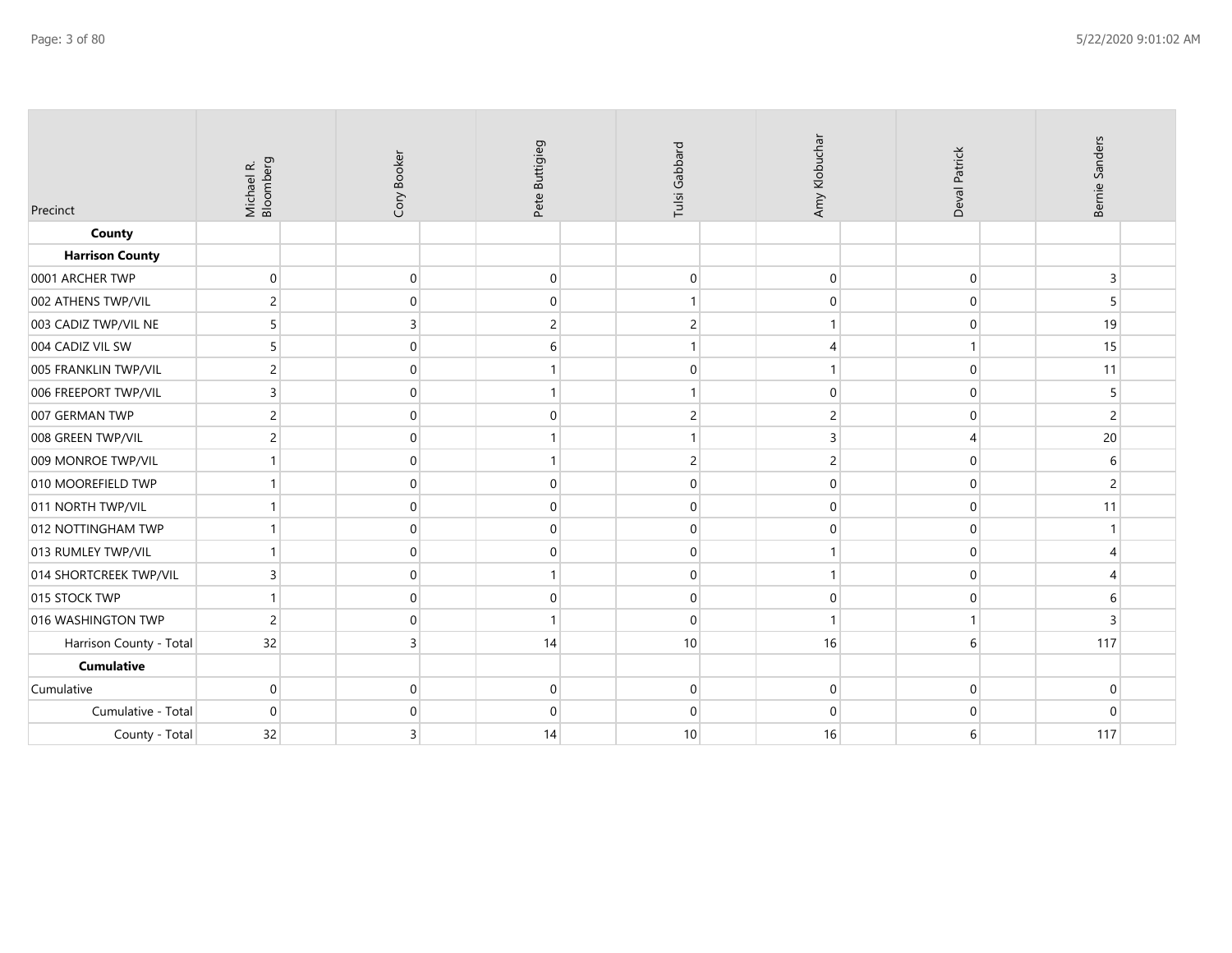| Precinct                | Tom Steyer     | Elizabeth Warren | <b>Total Votes</b> | Unresolved<br>Write-In |
|-------------------------|----------------|------------------|--------------------|------------------------|
| County                  |                |                  |                    |                        |
| <b>Harrison County</b>  |                |                  |                    |                        |
| 0001 ARCHER TWP         | $\mathbf 0$    | $\overline{c}$   | 15                 | $\mathbf 0$            |
| 002 ATHENS TWP/VIL      | $\mathbf 0$    | $\mathbf 0$      | 42                 | $\mathbf 0$            |
| 003 CADIZ TWP/VIL NE    | $\mathbf 0$    | 7                | 109                | $\mathbf{1}$           |
| 004 CADIZ VIL SW        | $\mathbf 0$    | 5                | 130                | 1                      |
| 005 FRANKLIN TWP/VIL    | 1              | 1                | 53                 | $\mathbf 0$            |
| 006 FREEPORT TWP/VIL    | $\mathbf 0$    | 6                | 46                 | $\mathbf{1}$           |
| 007 GERMAN TWP          | 1              | $\boldsymbol{0}$ | 46                 | $\boldsymbol{0}$       |
| 008 GREEN TWP/VIL       | $\mathbf 0$    | $\boldsymbol{0}$ | 128                | $\boldsymbol{0}$       |
| 009 MONROE TWP/VIL      | $\mathbf 0$    | $\mathbf 0$      | 38                 | $\mathbf 0$            |
| 010 MOOREFIELD TWP      | 3              | $\mathbf 0$      | 23                 | $\mathbf 0$            |
| 011 NORTH TWP/VIL       | $\mathbf{1}$   | 2                | 61                 | $\boldsymbol{0}$       |
| 012 NOTTINGHAM TWP      | $\mathbf 0$    | $\mathbf 0$      | 16                 | $\mathbf 0$            |
| 013 RUMLEY TWP/VIL      | $\mathbf 0$    | $\mathbf 0$      | 43                 | $\mathbf 0$            |
| 014 SHORTCREEK TWP/VIL  | $\overline{c}$ | 1                | 71                 | $\mathbf 0$            |
| 015 STOCK TWP           | $\mathbf 0$    | 1                | 35                 | $\mathbf 0$            |
| 016 WASHINGTON TWP      | $\mathbf 0$    | $\mathbf 0$      | 43                 | $\mathbf 0$            |
| Harrison County - Total | 8              | 25               | 899                | 3                      |
| <b>Cumulative</b>       |                |                  |                    |                        |
| Cumulative              | $\mathbf 0$    | $\pmb{0}$        | $\boldsymbol{0}$   | $\boldsymbol{0}$       |
| Cumulative - Total      | $\mathbf 0$    | 0                | $\mathbf 0$        | $\mathbf 0$            |
| County - Total          | 8              | 25               | 899                | 3                      |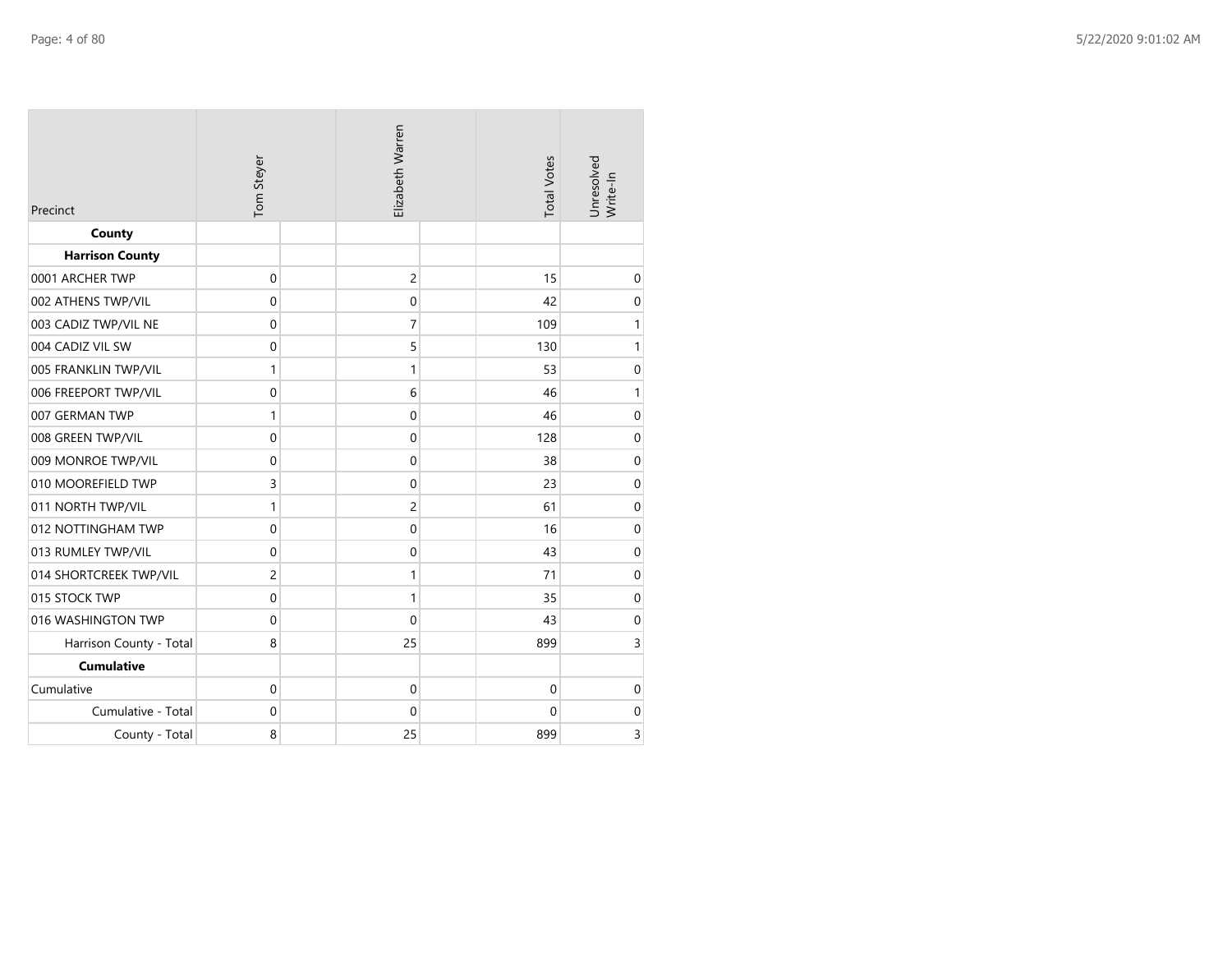## **Delegates & Alternates-at-Large to the National Convention (REP) (Vote for 1) REP**

| Precinct                | <b>Times</b> Cast | egistered.<br>/oters |
|-------------------------|-------------------|----------------------|
| County                  |                   |                      |
| <b>Harrison County</b>  |                   |                      |
| 0001 ARCHER TWP         | 50                | 74                   |
| 002 ATHENS TWP/VIL      | 67                | 72                   |
| 003 CADIZ TWP/VIL NE    | 245               | 298                  |
| 004 CADIZ VIL SW        | 251               | 292                  |
| 005 FRANKLIN TWP/VIL    | 91                | 116                  |
| 006 FREEPORT TWP/VIL    | 98                | 149                  |
| 007 GERMAN TWP          | 93                | 137                  |
| 008 GREEN TWP/VIL       | 258               | 336                  |
| 009 MONROE TWP/VIL      | 121               | 175                  |
| 010 MOOREFIELD TWP      | 59                | 84                   |
| 011 NORTH TWP/VIL       | 157               | 224                  |
| 012 NOTTINGHAM TWP      | 95                | 88                   |
| 013 RUMLEY TWP/VIL      | 188               | 253                  |
| 014 SHORTCREEK TWP/VIL  | 130               | 189                  |
| 015 STOCK TWP           | 71                | 113                  |
| 016 WASHINGTON TWP      | 50                | 82                   |
| Harrison County - Total | 2,024             | 2,682                |
| <b>Cumulative</b>       |                   |                      |
| Cumulative              | 0                 | 0                    |
| Cumulative - Total      | 0                 | 0                    |
| County - Total          | 2.024             | 2,682                |

| Precinct                | Donald J. Trump | <b>Total Votes</b> | Unresolved<br>Write-In |
|-------------------------|-----------------|--------------------|------------------------|
| County                  |                 |                    |                        |
| <b>Harrison County</b>  |                 |                    |                        |
| 0001 ARCHER TWP         | 49              | 49                 | 0                      |
| 002 ATHENS TWP/VIL      | 62              | 62                 | 0                      |
| 003 CADIZ TWP/VIL NE    | 219             | 219                | 0                      |
| 004 CADIZ VIL SW        | 203             | 203                | 0                      |
| 005 FRANKLIN TWP/VIL    | 83              | 83                 | $\mathbf 0$            |
| 006 FREEPORT TWP/VIL    | 93              | 93                 | $\mathbf 0$            |
| 007 GERMAN TWP          | 85              | 85                 | 0                      |
| 008 GREEN TWP/VIL       | 234             | 234                | 0                      |
| 009 MONROE TWP/VIL      | 109             | 109                | $\mathbf 0$            |
| 010 MOOREFIELD TWP      | 59              | 59                 | 0                      |
| 011 NORTH TWP/VIL       | 146             | 146                | 0                      |
| 012 NOTTINGHAM TWP      | 88              | 88                 | $\mathbf 0$            |
| 013 RUMLEY TWP/VIL      | 172             | 172                | 0                      |
| 014 SHORTCREEK TWP/VIL  | 123             | 123                | $\mathbf 0$            |
| 015 STOCK TWP           | 60              | 60                 | $\mathbf 0$            |
| 016 WASHINGTON TWP      | 47              | 47                 | 0                      |
| Harrison County - Total | 1,832           | 1,832              | 0                      |
| <b>Cumulative</b>       |                 |                    |                        |
| Cumulative              | $\mathbf 0$     | $\mathbf 0$        | 0                      |
| Cumulative - Total      | 0               | 0                  | 0                      |
| County - Total          | 1,832           | 1,832              | 0                      |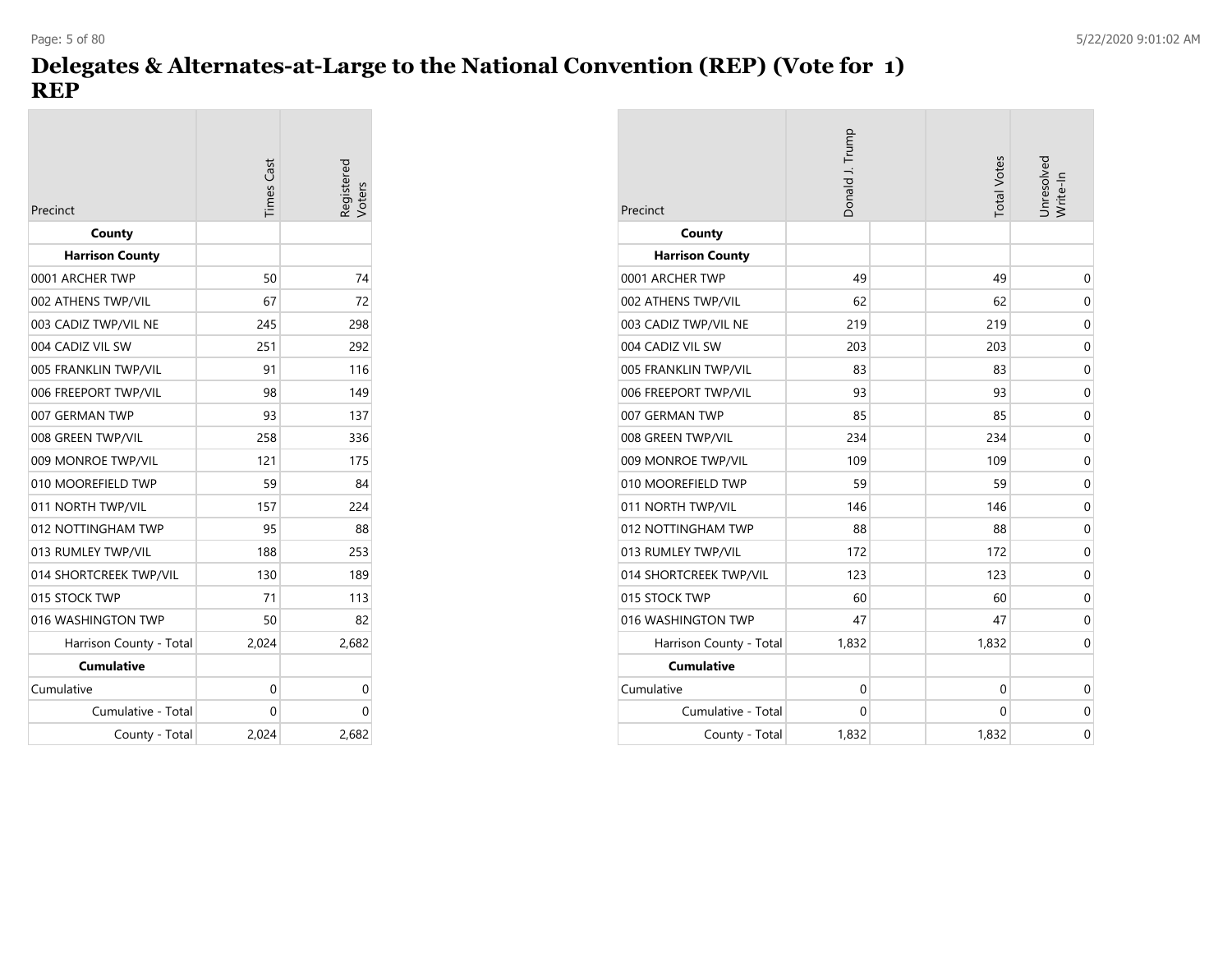## **District 6 Delegate & Alternate to the National Convention (REP) (Vote for 1) REP**

| Precinct                | Times Cast | egistered<br>/oters |
|-------------------------|------------|---------------------|
| County                  |            |                     |
| <b>Harrison County</b>  |            |                     |
| 0001 ARCHER TWP         | 50         | 74                  |
| 002 ATHENS TWP/VIL      | 67         | 72                  |
| 003 CADIZ TWP/VIL NE    | 245        | 298                 |
| 004 CADIZ VIL SW        | 251        | 292                 |
| 005 FRANKLIN TWP/VIL    | 91         | 116                 |
| 006 FREEPORT TWP/VIL    | 98         | 149                 |
| 007 GERMAN TWP          | 93         | 137                 |
| 008 GREEN TWP/VIL       | 258        | 336                 |
| 009 MONROE TWP/VIL      | 121        | 175                 |
| 010 MOOREFIELD TWP      | 59         | 84                  |
| 011 NORTH TWP/VIL       | 157        | 224                 |
| 012 NOTTINGHAM TWP      | 95         | 88                  |
| 013 RUMLEY TWP/VIL      | 188        | 253                 |
| 014 SHORTCREEK TWP/VIL  | 130        | 189                 |
| 015 STOCK TWP           | 71         | 113                 |
| 016 WASHINGTON TWP      | 50         | 82                  |
| Harrison County - Total | 2,024      | 2,682               |
| <b>Cumulative</b>       |            |                     |
| Cumulative              | 0          | 0                   |
| Cumulative - Total      | 0          | 0                   |
| County - Total          | 2.024      | 2,682               |

| Precinct                | Donald J. Trump | <b>Total Votes</b> | Unresolved<br>Write-In |
|-------------------------|-----------------|--------------------|------------------------|
| County                  |                 |                    |                        |
| <b>Harrison County</b>  |                 |                    |                        |
| 0001 ARCHER TWP         | 48              | 48                 | $\mathbf 0$            |
| 002 ATHENS TWP/VIL      | 60              | 60                 | $\mathbf 0$            |
| 003 CADIZ TWP/VIL NE    | 211             | 211                | $\mathbf 0$            |
| 004 CADIZ VIL SW        | 200             | 200                | $\mathbf 0$            |
| 005 FRANKLIN TWP/VIL    | 81              | 81                 | $\mathbf 0$            |
| 006 FREEPORT TWP/VIL    | 90              | 90                 | $\mathbf 0$            |
| 007 GERMAN TWP          | 83              | 83                 | $\mathbf 0$            |
| 008 GREEN TWP/VIL       | 229             | 229                | $\mathbf 0$            |
| 009 MONROE TWP/VIL      | 108             | 108                | $\mathbf 0$            |
| 010 MOOREFIELD TWP      | 57              | 57                 | $\mathbf 0$            |
| 011 NORTH TWP/VIL       | 143             | 143                | $\mathbf 0$            |
| 012 NOTTINGHAM TWP      | 87              | 87                 | $\mathbf 0$            |
| 013 RUMLEY TWP/VIL      | 167             | 167                | $\mathbf 0$            |
| 014 SHORTCREEK TWP/VIL  | 121             | 121                | $\mathbf 0$            |
| 015 STOCK TWP           | 60              | 60                 | $\mathbf 0$            |
| 016 WASHINGTON TWP      | 45              | 45                 | $\mathbf 0$            |
| Harrison County - Total | 1,790           | 1,790              | $\mathbf 0$            |
| <b>Cumulative</b>       |                 |                    |                        |
| Cumulative              | $\mathbf{0}$    | $\mathbf 0$        | $\mathbf 0$            |
| Cumulative - Total      | $\Omega$        | 0                  | 0                      |
| County - Total          | 1,790           | 1,790              | $\mathbf 0$            |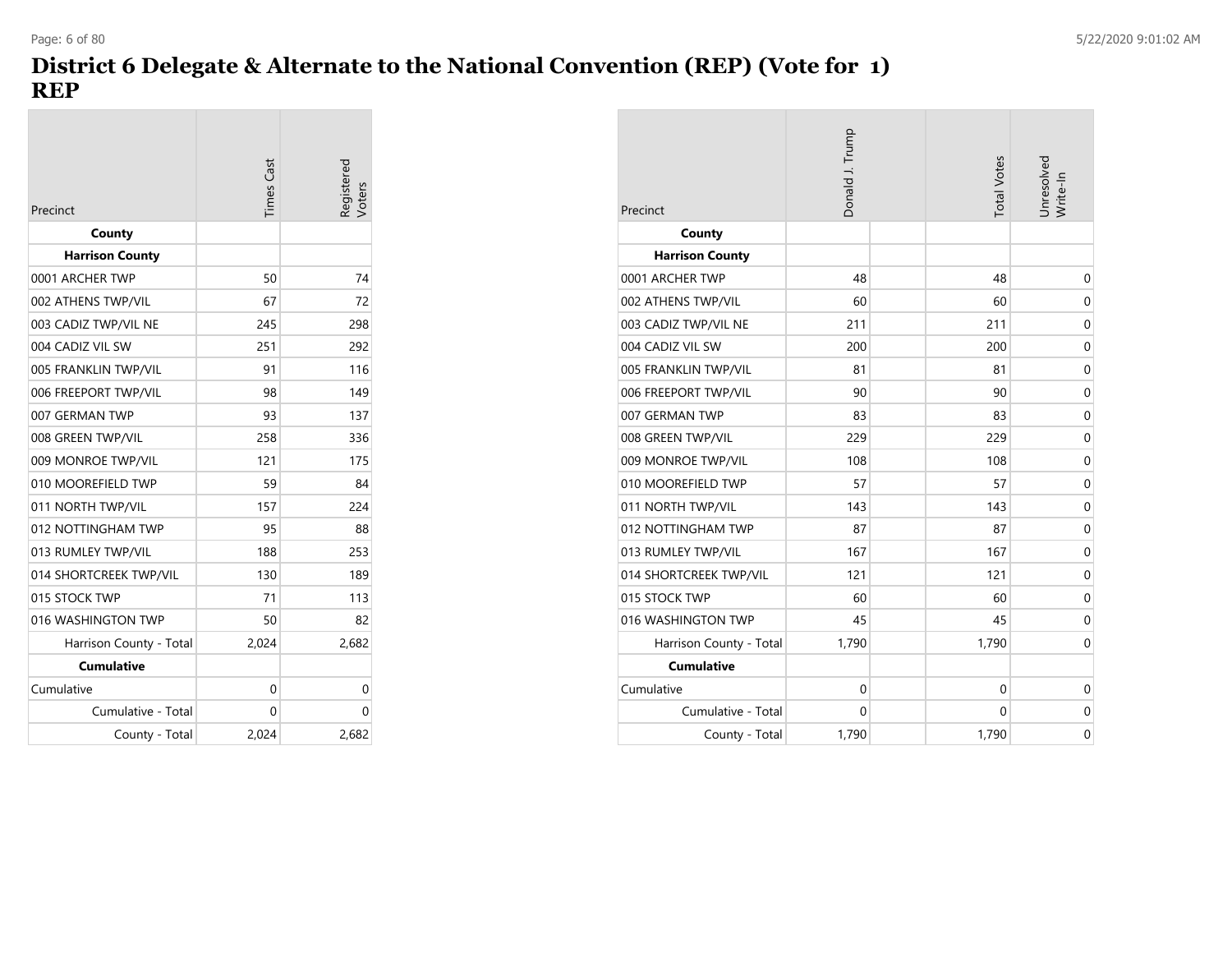## **U.S. Representative 6th District (DEM) (Vote for 1) DEM**

| Precinct                | <b>Times</b> Cast | legistered |
|-------------------------|-------------------|------------|
| County                  |                   |            |
| <b>Harrison County</b>  |                   |            |
| 0001 ARCHER TWP         | 19                | 24         |
| 002 ATHENS TWP/VIL      | 47                | 79         |
| 003 CADIZ TWP/VIL NE    | 127               | 179        |
| 004 CADIZ VIL SW        | 144               | 252        |
| 005 FRANKLIN TWP/VIL    | 55                | 71         |
| 006 FREEPORT TWP/VIL    | 49                | 79         |
| 007 GERMAN TWP          | 49                | 79         |
| 008 GREEN TWP/VIL       | 143               | 225        |
| 009 MONROE TWP/VIL      | 39                | 71         |
| 010 MOOREFIELD TWP      | 26                | 46         |
| 011 NORTH TWP/VIL       | 67                | 123        |
| 012 NOTTINGHAM TWP      | 17                | 30         |
| 013 RUMLEY TWP/VIL      | 51                | 114        |
| 014 SHORTCREEK TWP/VIL  | 80                | 154        |
| 015 STOCK TWP           | 38                | 64         |
| 016 WASHINGTON TWP      | 43                | 67         |
| Harrison County - Total | 994               | 1,657      |
| <b>Cumulative</b>       |                   |            |
| Cumulative              | 0                 | 0          |
| Cumulative - Total      | 0                 | 0          |
| County - Total          | 994               | 1,657      |

| Precinct                | Shawna Roberts | <b>Total Votes</b> | Unresolved<br>Write-In |
|-------------------------|----------------|--------------------|------------------------|
| County                  |                |                    |                        |
| <b>Harrison County</b>  |                |                    |                        |
| 0001 ARCHER TWP         | 13             | 13                 | $\mathbf 0$            |
| 002 ATHENS TWP/VIL      | 34             | 34                 | $\mathbf 0$            |
| 003 CADIZ TWP/VIL NE    | 77             | 77                 | $\mathbf 0$            |
| 004 CADIZ VIL SW        | 96             | 96                 | $\mathbf 0$            |
| 005 FRANKLIN TWP/VIL    | 41             | 41                 | $\mathbf 0$            |
| 006 FREEPORT TWP/VIL    | 41             | 41                 | $\mathbf 0$            |
| 007 GERMAN TWP          | 34             | 34                 | $\mathbf 0$            |
| 008 GREEN TWP/VIL       | 104            | 104                | $\mathbf 0$            |
| 009 MONROE TWP/VIL      | 32             | 32                 | $\mathbf 0$            |
| 010 MOOREFIELD TWP      | 19             | 19                 | $\mathbf 0$            |
| 011 NORTH TWP/VIL       | 55             | 55                 | $\mathbf 0$            |
| 012 NOTTINGHAM TWP      | 12             | 12                 | $\mathbf 0$            |
| 013 RUMLEY TWP/VIL      | 40             | 40                 | $\mathbf 0$            |
| 014 SHORTCREEK TWP/VIL  | 69             | 69                 | $\mathbf 0$            |
| 015 STOCK TWP           | 24             | 24                 | $\mathsf{O}\xspace$    |
| 016 WASHINGTON TWP      | 33             | 33                 | $\mathbf 0$            |
| Harrison County - Total | 724            | 724                | $\mathbf 0$            |
| <b>Cumulative</b>       |                |                    |                        |
| Cumulative              | $\mathbf 0$    | 0                  | $\mathbf 0$            |
| Cumulative - Total      | 0              | 0                  | $\mathbf 0$            |
| County - Total          | 724            | 724                | 0                      |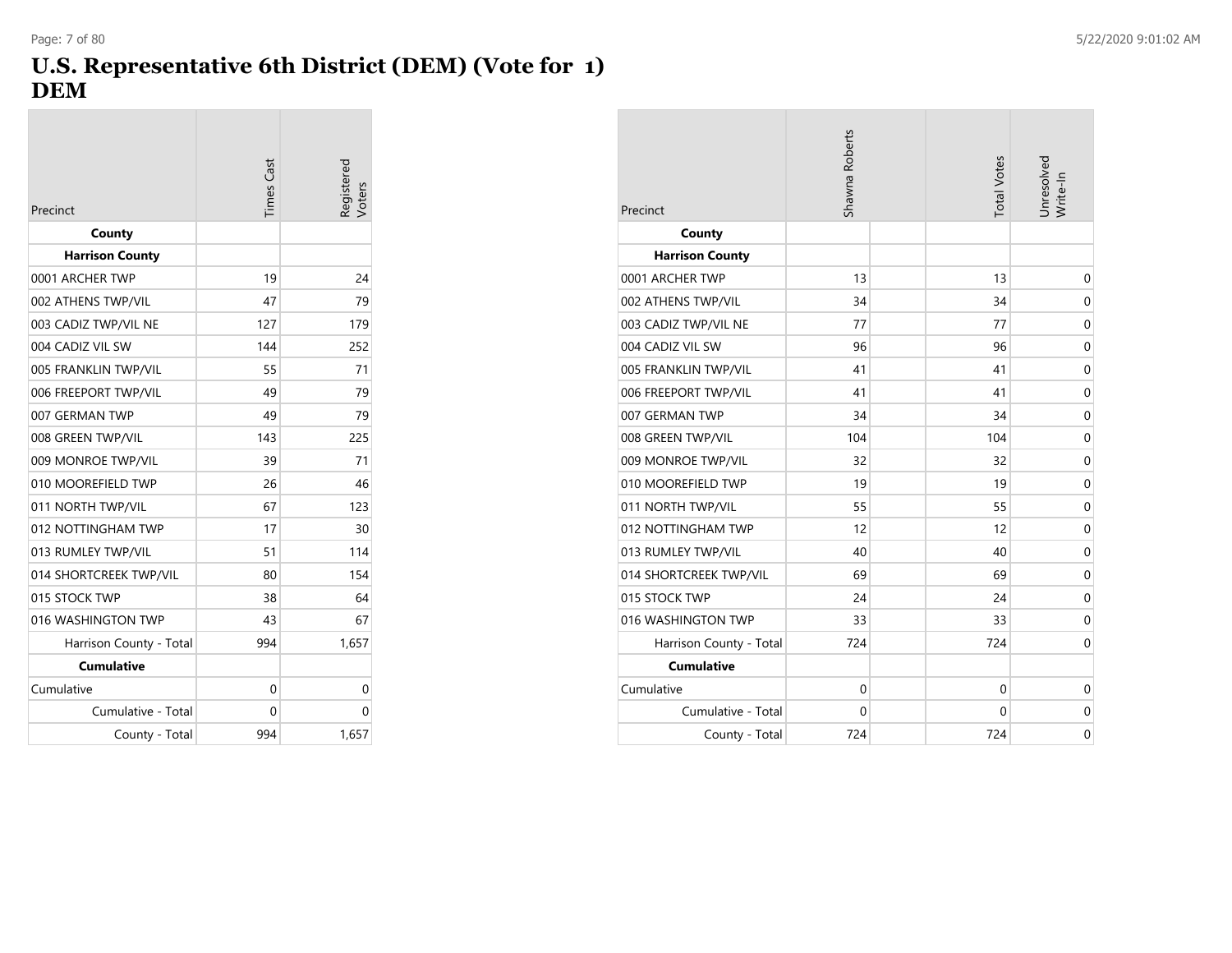#### **U.S. Representative 6th District (REP) (Vote for 1) REP**

|                         | <b>Times</b> Cast | Registered<br>/oters |
|-------------------------|-------------------|----------------------|
| Precinct                |                   |                      |
| County                  |                   |                      |
| <b>Harrison County</b>  |                   |                      |
| 0001 ARCHER TWP         | 50                | 74                   |
| 002 ATHENS TWP/VIL      | 67                | 72                   |
| 003 CADIZ TWP/VIL NE    | 245               | 298                  |
| 004 CADIZ VIL SW        | 251               | 292                  |
| 005 FRANKLIN TWP/VIL    | 91                | 116                  |
| 006 FREEPORT TWP/VIL    | 98                | 149                  |
| 007 GERMAN TWP          | 93                | 137                  |
| 008 GREEN TWP/VIL       | 258               | 336                  |
| 009 MONROE TWP/VIL      | 121               | 175                  |
| 010 MOOREFIELD TWP      | 59                | 84                   |
| 011 NORTH TWP/VIL       | 157               | 224                  |
| 012 NOTTINGHAM TWP      | 95                | 88                   |
| 013 RUMLEY TWP/VIL      | 188               | 253                  |
| 014 SHORTCREEK TWP/VIL  | 130               | 189                  |
| 015 STOCK TWP           | 71                | 113                  |
| 016 WASHINGTON TWP      | 50                | 82                   |
| Harrison County - Total | 2,024             | 2,682                |
| <b>Cumulative</b>       |                   |                      |
| Cumulative              | 0                 | 0                    |
| Cumulative - Total      | 0                 | 0                    |
| County - Total          | 2,024             | 2,682                |

| Precinct                | Bill Johnson | Kenneth Morgan | <b>Total Votes</b> |
|-------------------------|--------------|----------------|--------------------|
| County                  |              |                |                    |
| <b>Harrison County</b>  |              |                |                    |
| 0001 ARCHER TWP         | 46           | 4              | 50                 |
| 002 ATHENS TWP/VIL      | 56           | $\overline{7}$ | 63                 |
| 003 CADIZ TWP/VIL NE    | 202          | 25             | 227                |
| 004 CADIZ VIL SW        | 206          | 28             | 234                |
| 005 FRANKLIN TWP/VIL    | 77           | 9              | 86                 |
| 006 FREEPORT TWP/VIL    | 79           | 17             | 96                 |
| 007 GERMAN TWP          | 85           | 6              | 91                 |
| 008 GREEN TWP/VIL       | 210          | 26             | 236                |
| 009 MONROE TWP/VIL      | 101          | 14             | 115                |
| 010 MOOREFIELD TWP      | 53           | 6              | 59                 |
| 011 NORTH TWP/VIL       | 118          | 29             | 147                |
| 012 NOTTINGHAM TWP      | 83           | $\overline{7}$ | 90                 |
| 013 RUMLEY TWP/VIL      | 165          | 14             | 179                |
| 014 SHORTCREEK TWP/VIL  | 106          | 18             | 124                |
| 015 STOCK TWP           | 59           | 9              | 68                 |
| 016 WASHINGTON TWP      | 43           | $\overline{7}$ | 50                 |
| Harrison County - Total | 1,689        | 226            | 1,915              |
| <b>Cumulative</b>       |              |                |                    |
| Cumulative              | $\mathbf 0$  | $\mathbf 0$    | $\mathbf 0$        |
| Cumulative - Total      | 0            | $\mathbf 0$    | $\mathbf 0$        |
| County - Total          | 1,689        | 226            | 1,915              |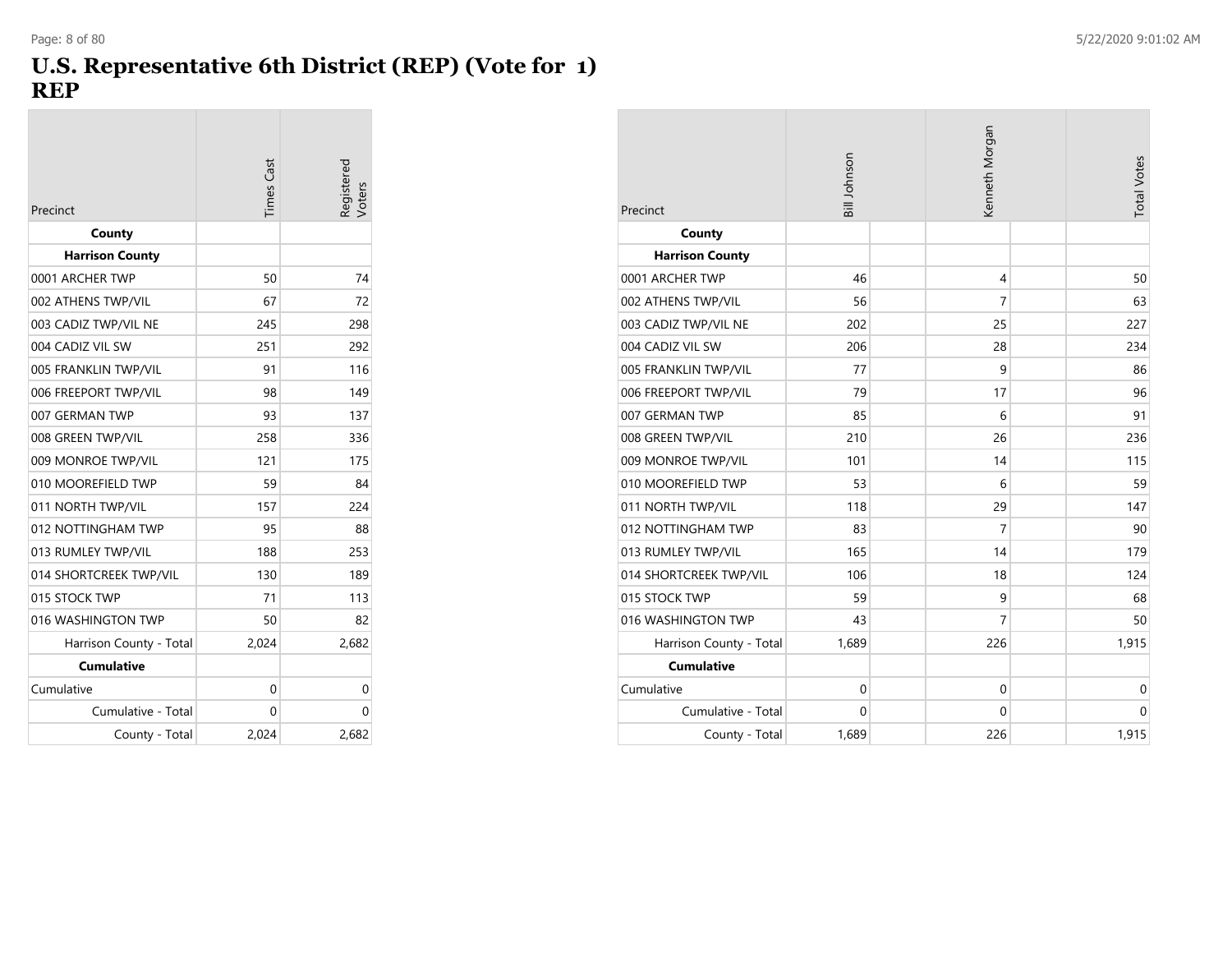Cumulative

Cumulative - Total

County - Total

| Precinct                | nresolvec |
|-------------------------|-----------|
| County                  |           |
| <b>Harrison County</b>  |           |
| 0001 ARCHER TWP         | 0         |
| 002 ATHENS TWP/VIL      | 0         |
| 003 CADIZ TWP/VIL NE    | 0         |
| 004 CADIZ VIL SW        | 0         |
| 005 FRANKLIN TWP/VIL    | 0         |
| 006 FREEPORT TWP/VIL    | 0         |
| 007 GERMAN TWP          | 0         |
| 008 GREEN TWP/VIL       | 0         |
| 009 MONROE TWP/VIL      | 0         |
| 010 MOOREFIELD TWP      | 0         |
| 011 NORTH TWP/VIL       | 0         |
| 012 NOTTINGHAM TWP      | 0         |
| 013 RUMLEY TWP/VIL      | $\Omega$  |
| 014 SHORTCREEK TWP/VIL  | 0         |
| 015 STOCK TWP           | 0         |
| 016 WASHINGTON TWP      | 0         |
| Harrison County - Total | 0         |
| <b>Cumulative</b>       |           |

 $\mathbf{0}$ 

0

 $\overline{0}$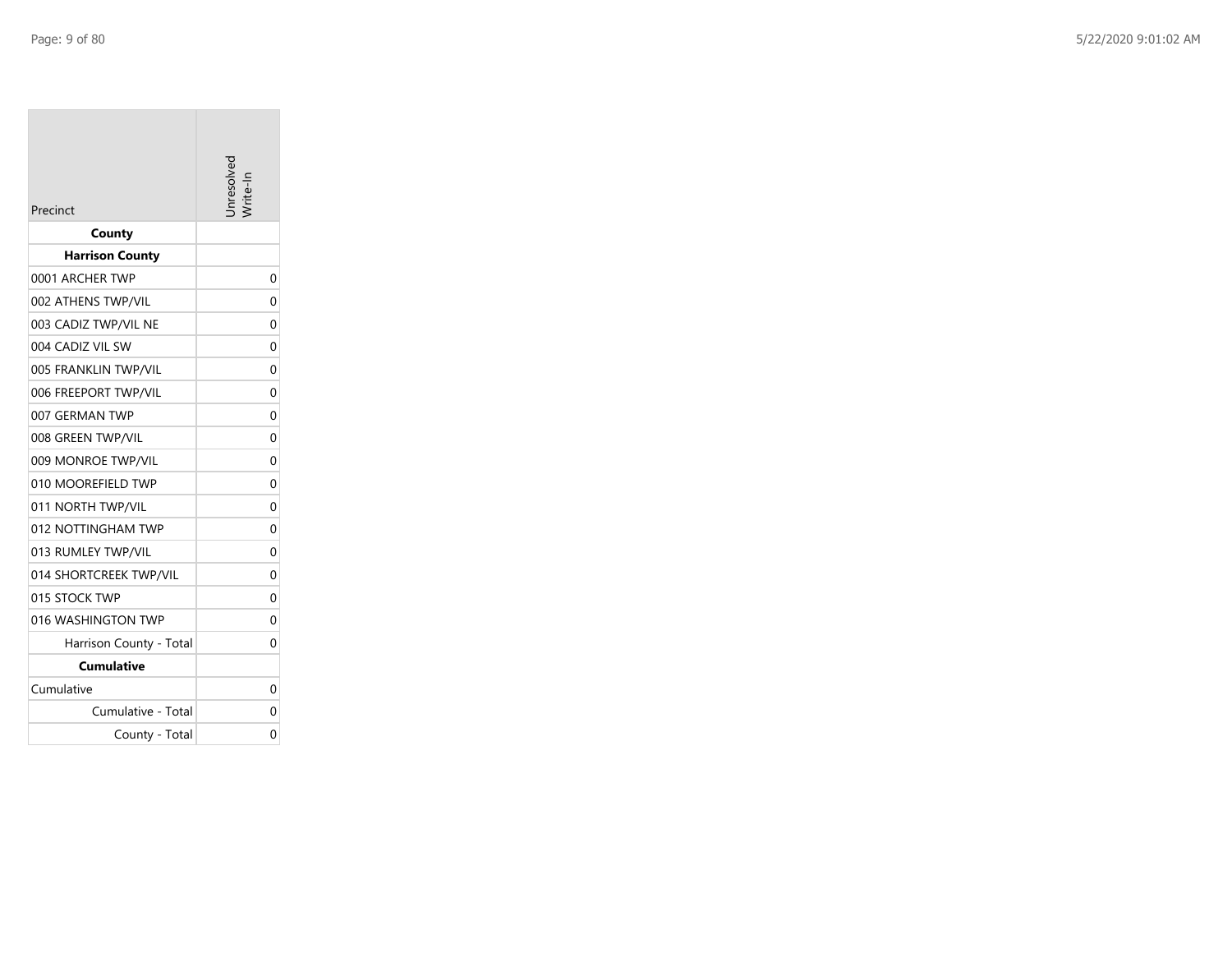# **Justice of the Supreme Court 1-1-2021 (DEM) (Vote for 1) DEM**

| Precinct                | Times Cast | legistered<br>/oters |
|-------------------------|------------|----------------------|
| County                  |            |                      |
| <b>Harrison County</b>  |            |                      |
| 0001 ARCHER TWP         | 19         | 24                   |
| 002 ATHENS TWP/VIL      | 47         | 79                   |
| 003 CADIZ TWP/VIL NE    | 127        | 179                  |
| 004 CADIZ VIL SW        | 144        | 252                  |
| 005 FRANKLIN TWP/VIL    | 55         | 71                   |
| 006 FREEPORT TWP/VIL    | 49         | 79                   |
| 007 GERMAN TWP          | 49         | 79                   |
| 008 GREEN TWP/VIL       | 143        | 225                  |
| 009 MONROE TWP/VIL      | 39         | 71                   |
| 010 MOOREFIELD TWP      | 26         | 46                   |
| 011 NORTH TWP/VIL       | 67         | 123                  |
| 012 NOTTINGHAM TWP      | 17         | 30                   |
| 013 RUMLEY TWP/VIL      | 51         | 114                  |
| 014 SHORTCREEK TWP/VIL  | 80         | 154                  |
| 015 STOCK TWP           | 38         | 64                   |
| 016 WASHINGTON TWP      | 43         | 67                   |
| Harrison County - Total | 994        | 1,657                |
| <b>Cumulative</b>       |            |                      |
| Cumulative              | 0          | 0                    |
| Cumulative - Total      | 0          | 0                    |
| County - Total          | 994        | 1,657                |

| Precinct                | John P. O'Donnell | <b>Total Votes</b> | Jnresolved<br>Write-In |
|-------------------------|-------------------|--------------------|------------------------|
| County                  |                   |                    |                        |
| <b>Harrison County</b>  |                   |                    |                        |
| 0001 ARCHER TWP         | 12                | 12                 | $\mathbf 0$            |
| 002 ATHENS TWP/VIL      | 32                | 32                 | $\mathbf 0$            |
| 003 CADIZ TWP/VIL NE    | 65                | 65                 | $\mathbf 0$            |
| 004 CADIZ VIL SW        | 82                | 82                 | $\mathbf 0$            |
| 005 FRANKLIN TWP/VIL    | 39                | 39                 | $\mathbf 0$            |
| 006 FREEPORT TWP/VIL    | 32                | 32                 | $\mathbf 0$            |
| 007 GERMAN TWP          | 37                | 37                 | $\mathbf 0$            |
| 008 GREEN TWP/VIL       | 92                | 92                 | $\mathbf 0$            |
| 009 MONROE TWP/VIL      | 27                | 27                 | $\mathbf 0$            |
| 010 MOOREFIELD TWP      | 21                | 21                 | $\mathbf 0$            |
| 011 NORTH TWP/VIL       | 52                | 52                 | $\mathbf 0$            |
| 012 NOTTINGHAM TWP      | 12                | 12                 | $\mathbf 0$            |
| 013 RUMLEY TWP/VIL      | 31                | 31                 | $\mathbf 0$            |
| 014 SHORTCREEK TWP/VIL  | 64                | 64                 | $\mathbf 0$            |
| 015 STOCK TWP           | 22                | 22                 | $\mathbf 0$            |
| 016 WASHINGTON TWP      | 34                | 34                 | $\mathbf 0$            |
| Harrison County - Total | 654               | 654                | $\mathbf 0$            |
| <b>Cumulative</b>       |                   |                    |                        |
| Cumulative              | $\Omega$          | 0                  | 0                      |
| Cumulative - Total      | $\mathbf 0$       | 0                  | $\mathbf 0$            |
| County - Total          | 654               | 654                | 0                      |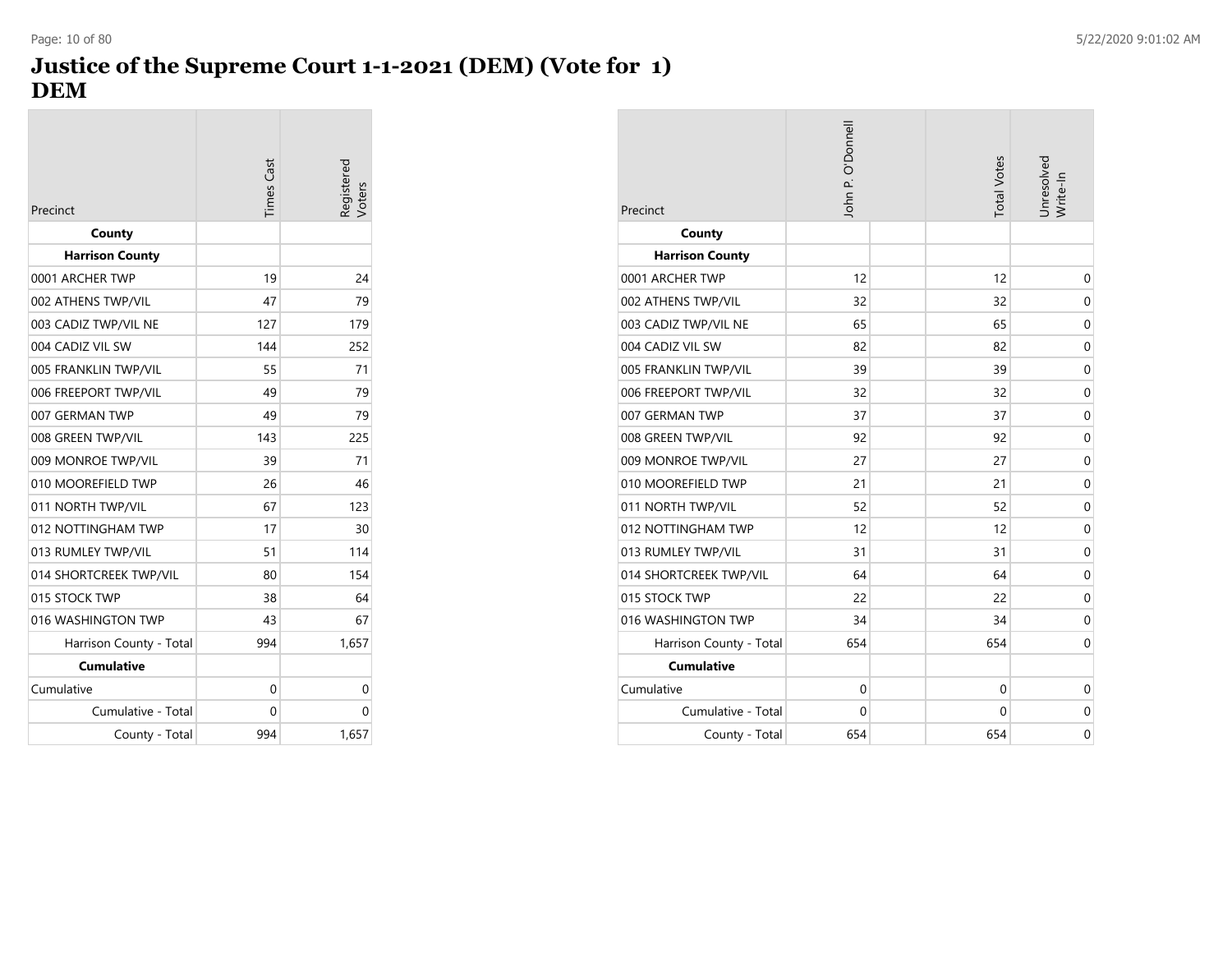# **Justice of the Supreme Court 1-1-2021 (REP) (Vote for 1) REP**

| Precinct                | imes Cast | Registered<br>Voters |
|-------------------------|-----------|----------------------|
| County                  |           |                      |
| <b>Harrison County</b>  |           |                      |
| 0001 ARCHER TWP         | 50        | 74                   |
| 002 ATHENS TWP/VIL      | 67        | 72                   |
| 003 CADIZ TWP/VIL NE    | 245       | 298                  |
| 004 CADIZ VIL SW        | 251       | 292                  |
| 005 FRANKLIN TWP/VIL    | 91        | 116                  |
| 006 FREEPORT TWP/VIL    | 98        | 149                  |
| 007 GERMAN TWP          | 93        | 137                  |
| 008 GREEN TWP/VIL       | 258       | 336                  |
| 009 MONROE TWP/VIL      | 121       | 175                  |
| 010 MOOREFIELD TWP      | 59        | 84                   |
| 011 NORTH TWP/VIL       | 157       | 224                  |
| 012 NOTTINGHAM TWP      | 95        | 88                   |
| 013 RUMLEY TWP/VIL      | 188       | 253                  |
| 014 SHORTCREEK TWP/VIL  | 130       | 189                  |
| 015 STOCK TWP           | 71        | 113                  |
| 016 WASHINGTON TWP      | 50        | 82                   |
| Harrison County - Total | 2,024     | 2,682                |
| <b>Cumulative</b>       |           |                      |
| Cumulative              | 0         | 0                    |
| Cumulative - Total      | 0         | 0                    |
| County - Total          | 2.024     | 2,682                |

| Precinct                | Sharon L. Kennedy | <b>Total Votes</b> | Unresolved<br>Write-In |
|-------------------------|-------------------|--------------------|------------------------|
| County                  |                   |                    |                        |
| <b>Harrison County</b>  |                   |                    |                        |
| 0001 ARCHER TWP         | 38                | 38                 | 0                      |
| 002 ATHENS TWP/VIL      | 53                | 53                 | $\mathbf 0$            |
| 003 CADIZ TWP/VIL NE    | 185               | 185                | $\mathbf 0$            |
| 004 CADIZ VIL SW        | 174               | 174                | $\mathbf 0$            |
| 005 FRANKLIN TWP/VIL    | 75                | 75                 | $\mathbf 0$            |
| 006 FREEPORT TWP/VIL    | 74                | 74                 | $\mathbf 0$            |
| 007 GERMAN TWP          | 78                | 78                 | $\mathbf 0$            |
| 008 GREEN TWP/VIL       | 180               | 180                | $\mathbf 0$            |
| 009 MONROE TWP/VIL      | 96                | 96                 | $\mathbf 0$            |
| 010 MOOREFIELD TWP      | 54                | 54                 | $\mathbf 0$            |
| 011 NORTH TWP/VIL       | 123               | 123                | $\mathbf 0$            |
| 012 NOTTINGHAM TWP      | 80                | 80                 | $\mathbf 0$            |
| 013 RUMLEY TWP/VIL      | 136               | 136                | $\mathbf 0$            |
| 014 SHORTCREEK TWP/VIL  | 102               | 102                | $\mathbf 0$            |
| 015 STOCK TWP           | 58                | 58                 | $\mathbf 0$            |
| 016 WASHINGTON TWP      | 36                | 36                 | $\mathbf 0$            |
| Harrison County - Total | 1,542             | 1,542              | 0                      |
| <b>Cumulative</b>       |                   |                    |                        |
| Cumulative              | $\mathbf 0$       | $\mathbf 0$        | $\mathbf 0$            |
| Cumulative - Total      | $\Omega$          | 0                  | 0                      |
| County - Total          | 1,542             | 1,542              | $\mathbf 0$            |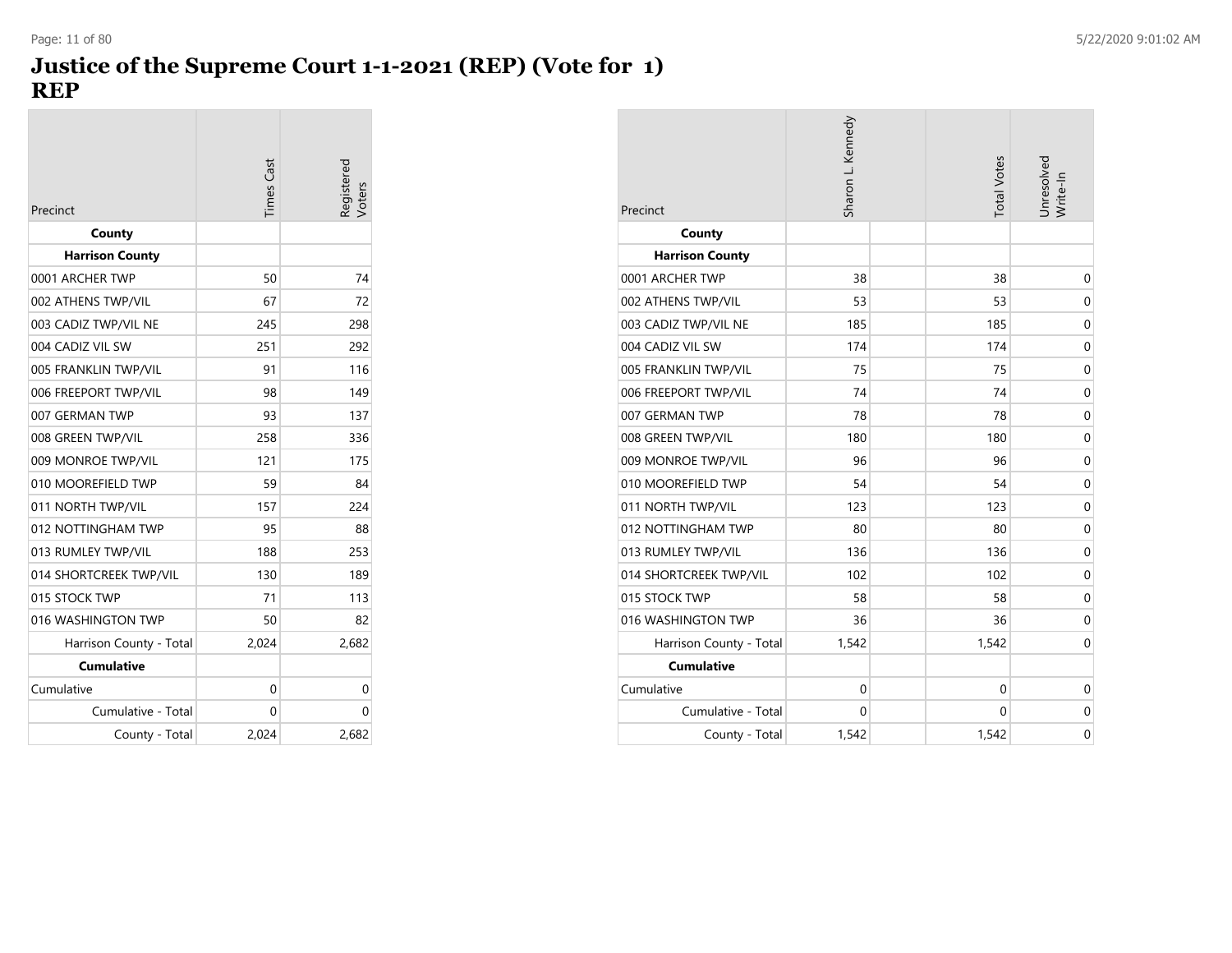# **Justice of the Supreme Court 1-2-2021 (DEM) (Vote for 1) DEM**

| Precinct                | <b>Times Cast</b> | legistered<br>/oters |
|-------------------------|-------------------|----------------------|
| County                  |                   |                      |
| <b>Harrison County</b>  |                   |                      |
| 0001 ARCHER TWP         | 19                | 24                   |
| 002 ATHENS TWP/VIL      | 47                | 79                   |
| 003 CADIZ TWP/VIL NE    | 127               | 179                  |
| 004 CADIZ VIL SW        | 144               | 252                  |
| 005 FRANKLIN TWP/VIL    | 55                | 71                   |
| 006 FREEPORT TWP/VIL    | 49                | 79                   |
| 007 GERMAN TWP          | 49                | 79                   |
| 008 GREEN TWP/VIL       | 143               | 225                  |
| 009 MONROE TWP/VIL      | 39                | 71                   |
| 010 MOOREFIELD TWP      | 26                | 46                   |
| 011 NORTH TWP/VIL       | 67                | 123                  |
| 012 NOTTINGHAM TWP      | 17                | 30                   |
| 013 RUMLEY TWP/VIL      | 51                | 114                  |
| 014 SHORTCREEK TWP/VIL  | 80                | 154                  |
| 015 STOCK TWP           | 38                | 64                   |
| 016 WASHINGTON TWP      | 43                | 67                   |
| Harrison County - Total | 994               | 1,657                |
| <b>Cumulative</b>       |                   |                      |
| Cumulative              | 0                 | 0                    |
| Cumulative - Total      | 0                 | 0                    |
| County - Total          | 994               | 1,657                |

| Precinct                | Jennifer Brunner | <b>Total Votes</b> | Unresolved<br>Write-In |
|-------------------------|------------------|--------------------|------------------------|
| County                  |                  |                    |                        |
| <b>Harrison County</b>  |                  |                    |                        |
| 0001 ARCHER TWP         | 12               | 12                 | 0                      |
| 002 ATHENS TWP/VIL      | 37               | 37                 | $\mathbf 0$            |
| 003 CADIZ TWP/VIL NE    | 79               | 79                 | $\mathbf 0$            |
| 004 CADIZ VIL SW        | 97               | 97                 | $\mathbf 0$            |
| 005 FRANKLIN TWP/VIL    | 41               | 41                 | $\mathbf 0$            |
| 006 FREEPORT TWP/VIL    | 36               | 36                 | $\mathbf 0$            |
| 007 GERMAN TWP          | 34               | 34                 | $\mathbf 0$            |
| 008 GREEN TWP/VIL       | 93               | 93                 | $\mathbf 0$            |
| 009 MONROE TWP/VIL      | 27               | 27                 | $\mathbf 0$            |
| 010 MOOREFIELD TWP      | 20               | 20                 | $\mathbf 0$            |
| 011 NORTH TWP/VIL       | 53               | 53                 | $\mathbf 0$            |
| 012 NOTTINGHAM TWP      | 10               | 10                 | $\mathbf 0$            |
| 013 RUMLEY TWP/VIL      | 36               | 36                 | $\mathbf 0$            |
| 014 SHORTCREEK TWP/VIL  | 70               | 70                 | $\mathbf 0$            |
| 015 STOCK TWP           | 23               | 23                 | $\mathbf 0$            |
| 016 WASHINGTON TWP      | 34               | 34                 | $\mathbf 0$            |
| Harrison County - Total | 702              | 702                | $\mathbf 0$            |
| <b>Cumulative</b>       |                  |                    |                        |
| Cumulative              | 0                | 0                  | $\mathbf 0$            |
| Cumulative - Total      | 0                | 0                  | $\mathbf 0$            |
| County - Total          | 702              | 702                | $\mathbf 0$            |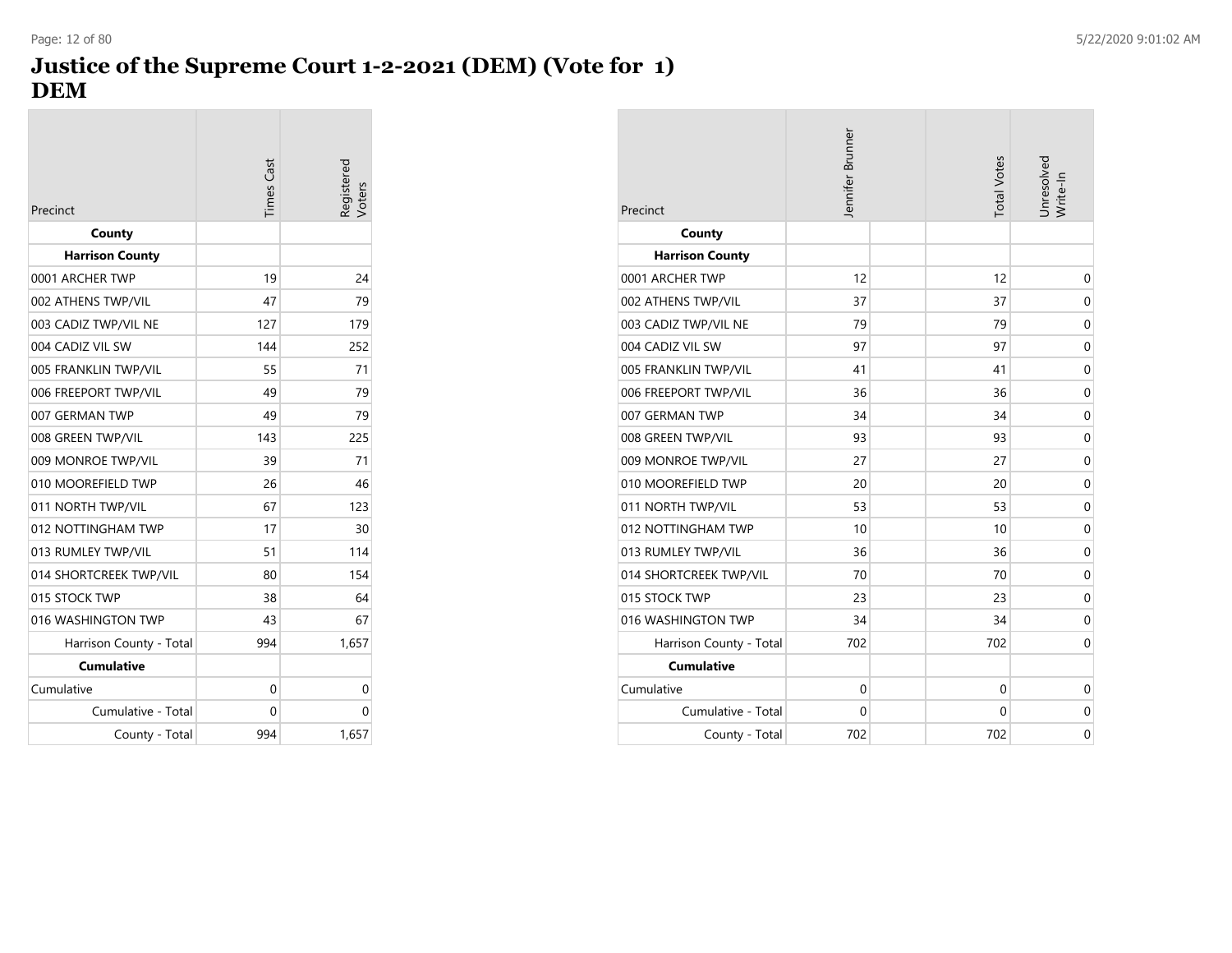#### **Justice of the Supreme Court 1-2-2021 (REP) (Vote for 1) REP** Page: 13 of 80 5/22/2020 9:01:02 AM

| Precinct                | imes Cast | legistered<br>/oters |
|-------------------------|-----------|----------------------|
| County                  |           |                      |
| <b>Harrison County</b>  |           |                      |
| 0001 ARCHER TWP         | 50        | 74                   |
| 002 ATHENS TWP/VIL      | 67        | 72                   |
| 003 CADIZ TWP/VIL NE    | 245       | 298                  |
| 004 CADIZ VIL SW        | 251       | 292                  |
| 005 FRANKLIN TWP/VIL    | 91        | 116                  |
| 006 FREEPORT TWP/VIL    | 98        | 149                  |
| 007 GERMAN TWP          | 93        | 137                  |
| 008 GREEN TWP/VIL       | 258       | 336                  |
| 009 MONROE TWP/VIL      | 121       | 175                  |
| 010 MOOREFIELD TWP      | 59        | 84                   |
| 011 NORTH TWP/VIL       | 157       | 224                  |
| 012 NOTTINGHAM TWP      | 95        | 88                   |
| 013 RUMLEY TWP/VIL      | 188       | 253                  |
| 014 SHORTCREEK TWP/VIL  | 130       | 189                  |
| 015 STOCK TWP           | 71        | 113                  |
| 016 WASHINGTON TWP      | 50        | 82                   |
| Harrison County - Total | 2,024     | 2,682                |
| <b>Cumulative</b>       |           |                      |
| Cumulative              | 0         | 0                    |
| Cumulative - Total      | 0         | 0                    |
| County - Total          | 2.024     | 2,682                |

| Precinct                | Judi French  | <b>Total Votes</b> | Unresolved<br>Write-In |
|-------------------------|--------------|--------------------|------------------------|
| County                  |              |                    |                        |
| <b>Harrison County</b>  |              |                    |                        |
| 0001 ARCHER TWP         | 35           | 35                 | $\mathbf 0$            |
| 002 ATHENS TWP/VIL      | 50           | 50                 | $\mathbf 0$            |
| 003 CADIZ TWP/VIL NE    | 170          | 170                | $\mathbf 0$            |
| 004 CADIZ VIL SW        | 164          | 164                | $\mathbf 0$            |
| 005 FRANKLIN TWP/VIL    | 74           | 74                 | $\mathbf 0$            |
| 006 FREEPORT TWP/VIL    | 73           | 73                 | $\mathbf 0$            |
| 007 GERMAN TWP          | 76           | 76                 | $\mathbf 0$            |
| 008 GREEN TWP/VIL       | 162          | 162                | $\mathbf 0$            |
| 009 MONROE TWP/VIL      | 94           | 94                 | $\mathbf 0$            |
| 010 MOOREFIELD TWP      | 49           | 49                 | $\mathbf 0$            |
| 011 NORTH TWP/VIL       | 108          | 108                | $\mathbf 0$            |
| 012 NOTTINGHAM TWP      | 74           | 74                 | $\mathbf 0$            |
| 013 RUMLEY TWP/VIL      | 128          | 128                | $\mathbf 0$            |
| 014 SHORTCREEK TWP/VIL  | 103          | 103                | $\mathbf 0$            |
| 015 STOCK TWP           | 50           | 50                 | $\mathbf 0$            |
| 016 WASHINGTON TWP      | 35           | 35                 | $\mathbf 0$            |
| Harrison County - Total | 1,445        | 1,445              | $\mathbf 0$            |
| <b>Cumulative</b>       |              |                    |                        |
| Cumulative              | $\mathbf{0}$ | 0                  | $\mathbf 0$            |
| Cumulative - Total      | $\mathbf{0}$ | 0                  | 0                      |
| County - Total          | 1,445        | 1,445              | $\overline{0}$         |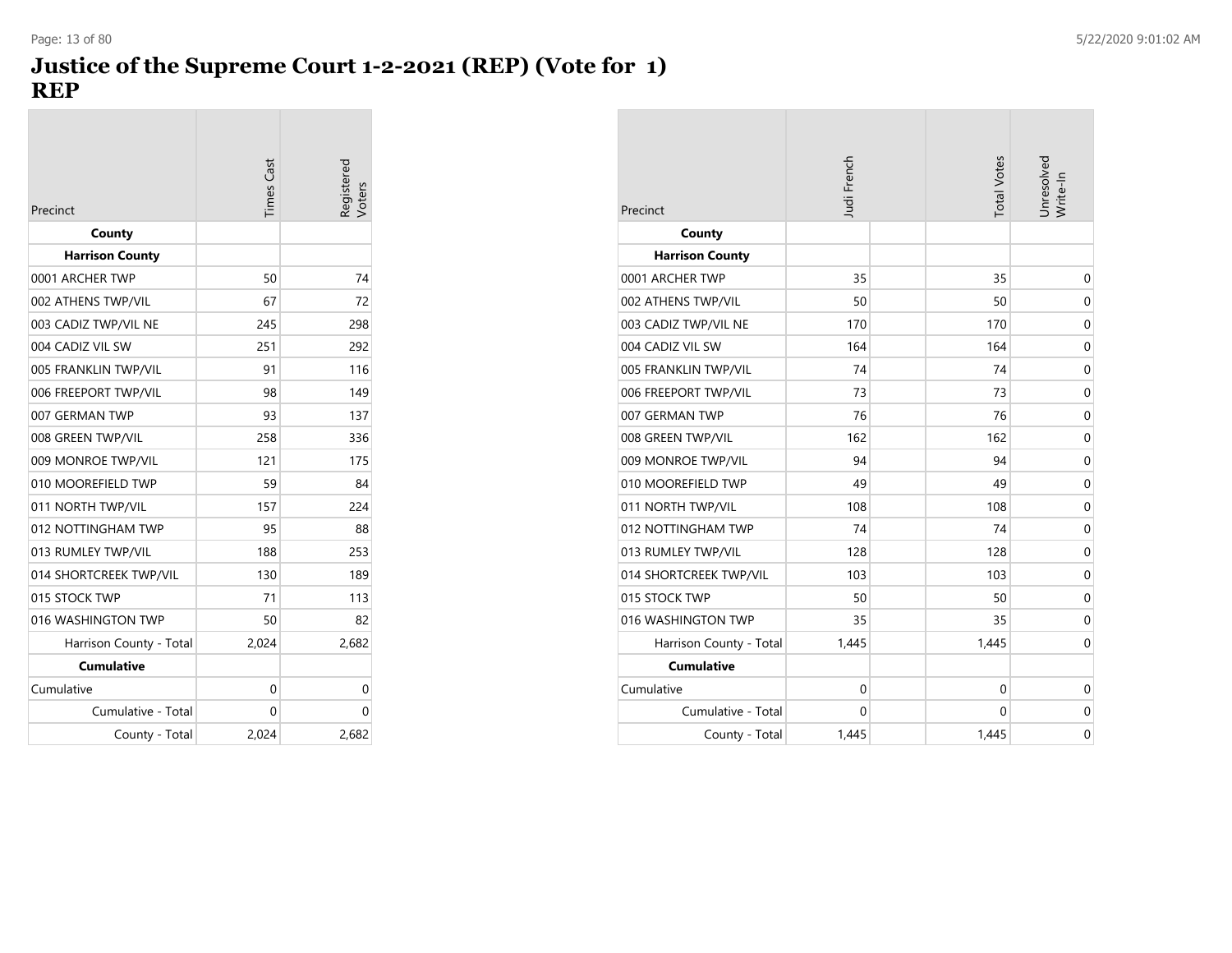# **Judge of the Court of Appeals 7th District 2-9-2021 (DEM) (Vote for 1) DEM**

| Precinct                | <b>Times Cast</b> | legistered |
|-------------------------|-------------------|------------|
| County                  |                   |            |
| <b>Harrison County</b>  |                   |            |
| 0001 ARCHER TWP         | 19                | 24         |
| 002 ATHENS TWP/VIL      | 47                | 79         |
| 003 CADIZ TWP/VIL NE    | 127               | 179        |
| 004 CADIZ VIL SW        | 144               | 252        |
| 005 FRANKLIN TWP/VIL    | 55                | 71         |
| 006 FREEPORT TWP/VIL    | 49                | 79         |
| 007 GERMAN TWP          | 49                | 79         |
| 008 GREEN TWP/VIL       | 143               | 225        |
| 009 MONROE TWP/VIL      | 39                | 71         |
| 010 MOOREFIELD TWP      | 26                | 46         |
| 011 NORTH TWP/VIL       | 67                | 123        |
| 012 NOTTINGHAM TWP      | 17                | 30         |
| 013 RUMLEY TWP/VIL      | 51                | 114        |
| 014 SHORTCREEK TWP/VIL  | 80                | 154        |
| 015 STOCK TWP           | 38                | 64         |
| 016 WASHINGTON TWP      | 43                | 67         |
| Harrison County - Total | 994               | 1,657      |
| <b>Cumulative</b>       |                   |            |
| Cumulative              | 0                 | 0          |
| Cumulative - Total      | 0                 | 0          |
| County - Total          | 994               | 1,657      |

| Precinct                | No Valid Petition<br>Filed | <b>Total Votes</b> | Unresolved<br>Write-In |
|-------------------------|----------------------------|--------------------|------------------------|
| County                  |                            |                    |                        |
| <b>Harrison County</b>  |                            |                    |                        |
| 0001 ARCHER TWP         |                            | $\mathbf 0$        | $\mathbf 0$            |
| 002 ATHENS TWP/VIL      |                            | $\mathbf 0$        | $\mathbf 0$            |
| 003 CADIZ TWP/VIL NE    |                            | 0                  | $\mathbf 0$            |
| 004 CADIZ VIL SW        |                            | 0                  | $\mathbf 0$            |
| 005 FRANKLIN TWP/VIL    |                            | 0                  | $\mathbf 0$            |
| 006 FREEPORT TWP/VIL    |                            | 0                  | 0                      |
| 007 GERMAN TWP          |                            | $\mathbf 0$        | 0                      |
| 008 GREEN TWP/VIL       |                            | $\Omega$           | $\mathbf 0$            |
| 009 MONROE TWP/VIL      |                            | 0                  | $\mathbf 0$            |
| 010 MOOREFIELD TWP      |                            | $\mathbf 0$        | 0                      |
| 011 NORTH TWP/VIL       |                            | 0                  | 0                      |
| 012 NOTTINGHAM TWP      |                            | 0                  | 0                      |
| 013 RUMLEY TWP/VIL      |                            | $\mathbf 0$        | $\mathbf 0$            |
| 014 SHORTCREEK TWP/VIL  |                            | 0                  | 0                      |
| 015 STOCK TWP           |                            | 0                  | $\mathbf 0$            |
| 016 WASHINGTON TWP      |                            | $\mathbf 0$        | $\mathbf 0$            |
| Harrison County - Total |                            | 0                  | $\mathbf 0$            |
| <b>Cumulative</b>       |                            |                    |                        |
| Cumulative              |                            | $\mathbf 0$        | 0                      |
| Cumulative - Total      |                            | 0                  | 0                      |
| County - Total          |                            | $\mathbf 0$        | $\mathbf 0$            |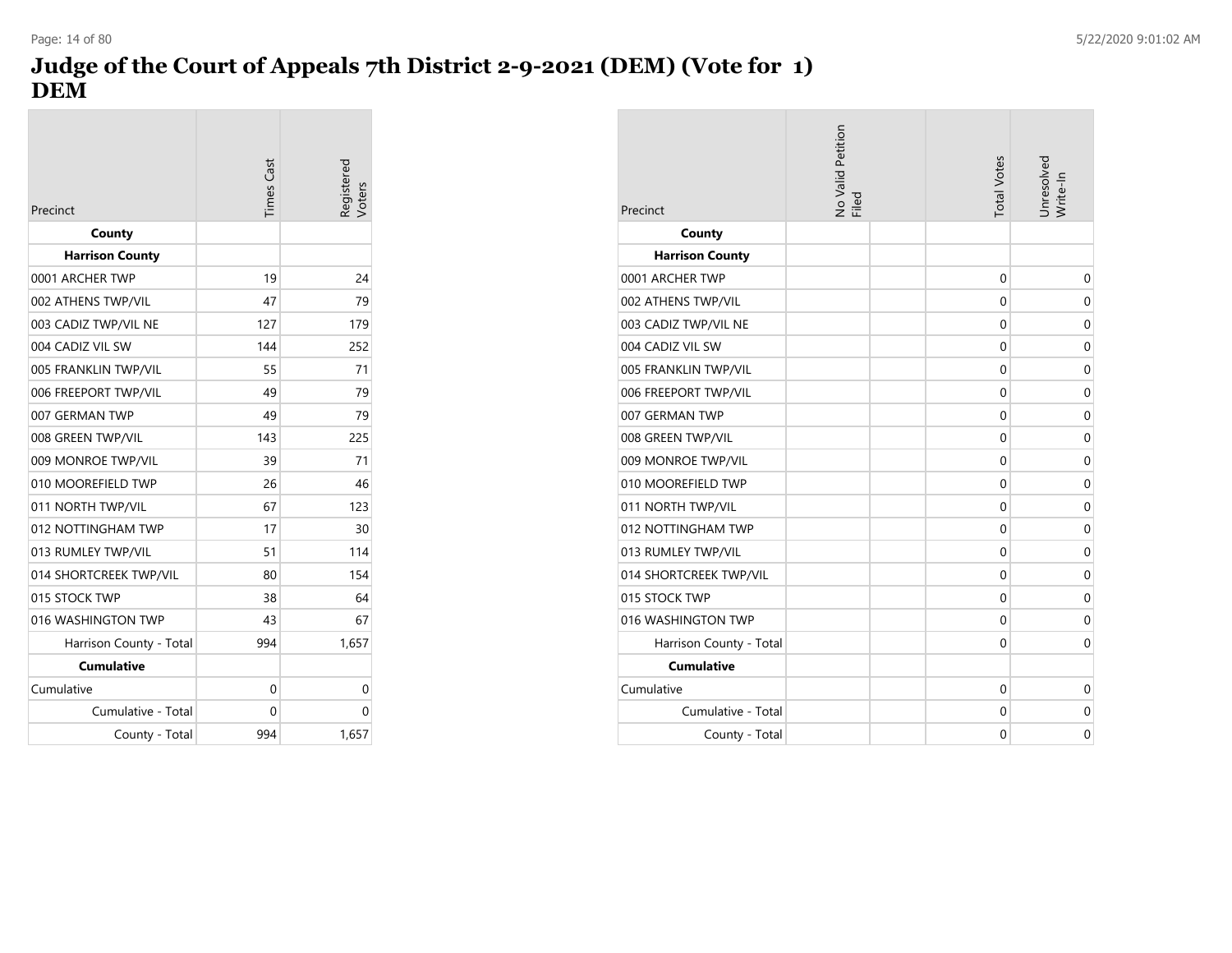# **Judge of the Court of Appeals 7th District 2-9-2021 (REP) (Vote for 1) REP**

| Precinct                | <b>Times</b> Cast | Registered<br>/oters |
|-------------------------|-------------------|----------------------|
| County                  |                   |                      |
| <b>Harrison County</b>  |                   |                      |
| 0001 ARCHER TWP         | 50                | 74                   |
| 002 ATHENS TWP/VIL      | 67                | 72                   |
| 003 CADIZ TWP/VIL NE    | 245               | 298                  |
| 004 CADIZ VIL SW        | 251               | 292                  |
| 005 FRANKLIN TWP/VIL    | 91                | 116                  |
| 006 FREEPORT TWP/VIL    | 98                | 149                  |
| 007 GERMAN TWP          | 93                | 137                  |
| 008 GREEN TWP/VIL       | 258               | 336                  |
| 009 MONROE TWP/VIL      | 121               | 175                  |
| 010 MOOREFIELD TWP      | 59                | 84                   |
| 011 NORTH TWP/VIL       | 157               | 224                  |
| 012 NOTTINGHAM TWP      | 95                | 88                   |
| 013 RUMLEY TWP/VIL      | 188               | 253                  |
| 014 SHORTCREEK TWP/VIL  | 130               | 189                  |
| 015 STOCK TWP           | 71                | 113                  |
| 016 WASHINGTON TWP      | 50                | 82                   |
| Harrison County - Total | 2,024             | 2,682                |
| <b>Cumulative</b>       |                   |                      |
| Cumulative              | 0                 | 0                    |
| Cumulative - Total      | 0                 | 0                    |
| County - Total          | 2,024             | 2,682                |

| Precinct                | Carol Ann Robb | <b>Total Votes</b> | Unresolved<br>Write-In |
|-------------------------|----------------|--------------------|------------------------|
| County                  |                |                    |                        |
| <b>Harrison County</b>  |                |                    |                        |
| 0001 ARCHER TWP         | 37             | 37                 | $\mathbf 0$            |
| 002 ATHENS TWP/VIL      | 51             | 51                 | $\mathbf 0$            |
| 003 CADIZ TWP/VIL NE    | 178            | 178                | 0                      |
| 004 CADIZ VIL SW        | 170            | 170                | 0                      |
| 005 FRANKLIN TWP/VIL    | 76             | 76                 | $\mathbf 0$            |
| 006 FREEPORT TWP/VIL    | 74             | 74                 | $\mathbf 0$            |
| 007 GERMAN TWP          | 77             | 77                 | $\mathbf 0$            |
| 008 GREEN TWP/VIL       | 172            | 172                | $\mathbf 0$            |
| 009 MONROE TWP/VIL      | 95             | 95                 | $\mathbf 0$            |
| 010 MOOREFIELD TWP      | 52             | 52                 | 0                      |
| 011 NORTH TWP/VIL       | 115            | 115                | 0                      |
| 012 NOTTINGHAM TWP      | 80             | 80                 | $\mathbf 0$            |
| 013 RUMLEY TWP/VIL      | 132            | 132                | 0                      |
| 014 SHORTCREEK TWP/VIL  | 102            | 102                | 0                      |
| 015 STOCK TWP           | 48             | 48                 | $\mathbf 0$            |
| 016 WASHINGTON TWP      | 33             | 33                 | 0                      |
| Harrison County - Total | 1,492          | 1,492              | 0                      |
| <b>Cumulative</b>       |                |                    |                        |
| Cumulative              | $\mathbf 0$    | 0                  | 0                      |
| Cumulative - Total      | $\Omega$       | 0                  | 0                      |
| County - Total          | 1,492          | 1,492              | 0                      |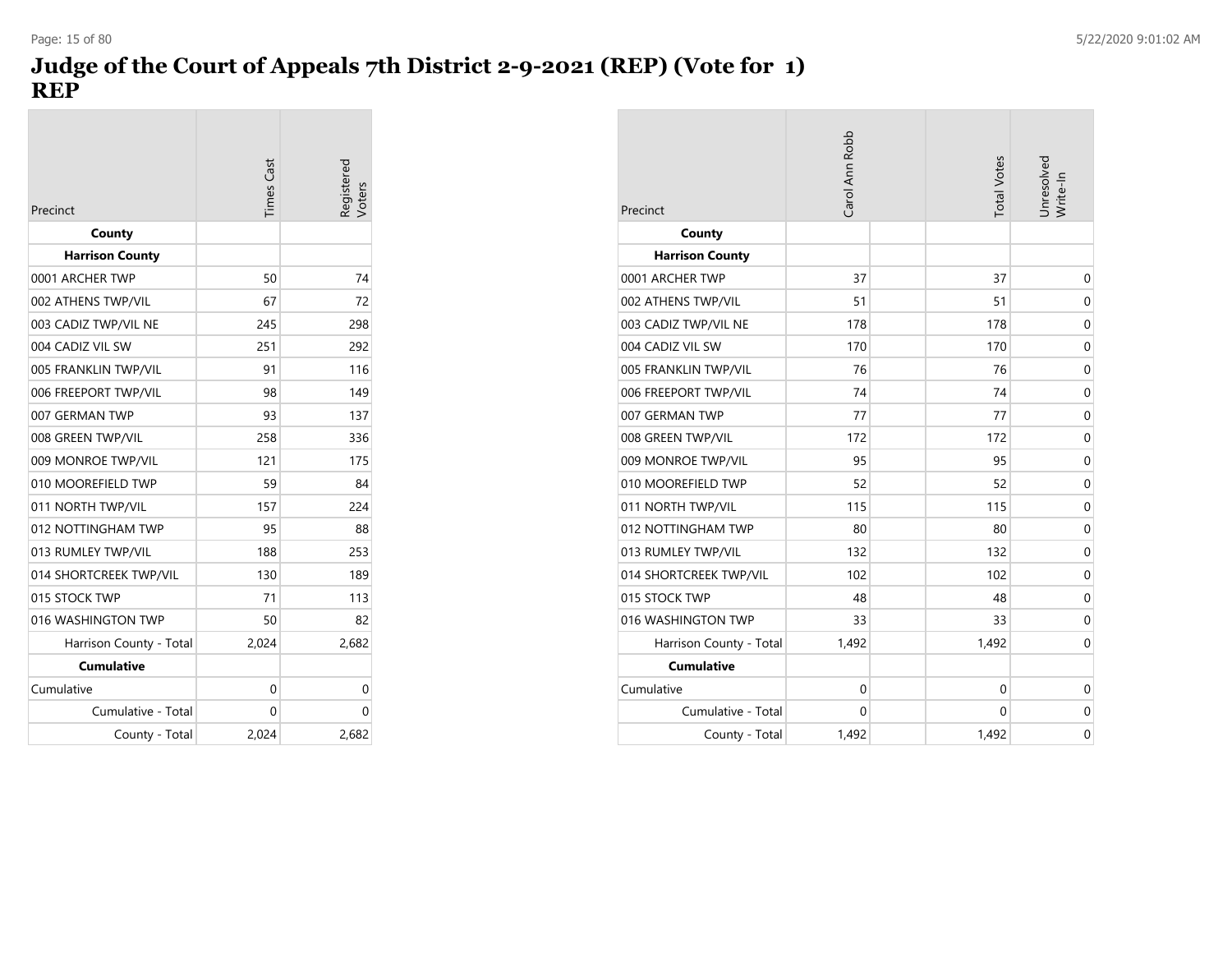# **Judge of the Court of Appeals 7th District 2-10-2021 (DEM) (Vote for 1) DEM**

| Precinct                | <b>Times Cast</b> | legistered<br>/oters |
|-------------------------|-------------------|----------------------|
| County                  |                   |                      |
| <b>Harrison County</b>  |                   |                      |
| 0001 ARCHER TWP         | 19                | 24                   |
| 002 ATHENS TWP/VIL      | 47                | 79                   |
| 003 CADIZ TWP/VIL NE    | 127               | 179                  |
| 004 CADIZ VIL SW        | 144               | 252                  |
| 005 FRANKLIN TWP/VIL    | 55                | 71                   |
| 006 FREEPORT TWP/VIL    | 49                | 79                   |
| 007 GERMAN TWP          | 49                | 79                   |
| 008 GREEN TWP/VIL       | 143               | 225                  |
| 009 MONROE TWP/VIL      | 39                | 71                   |
| 010 MOOREFIELD TWP      | 26                | 46                   |
| 011 NORTH TWP/VIL       | 67                | 123                  |
| 012 NOTTINGHAM TWP      | 17                | 30                   |
| 013 RUMLEY TWP/VIL      | 51                | 114                  |
| 014 SHORTCREEK TWP/VIL  | 80                | 154                  |
| 015 STOCK TWP           | 38                | 64                   |
| 016 WASHINGTON TWP      | 43                | 67                   |
| Harrison County - Total | 994               | 1,657                |
| <b>Cumulative</b>       |                   |                      |
| Cumulative              | 0                 | 0                    |
| Cumulative - Total      | 0                 | 0                    |
| County - Total          | 994               | 1.657                |

| Precinct                | Cheryl L. Waite | <b>Total Votes</b> | Unresolved<br>Write-In |
|-------------------------|-----------------|--------------------|------------------------|
| County                  |                 |                    |                        |
| <b>Harrison County</b>  |                 |                    |                        |
| 0001 ARCHER TWP         | 12              | 12                 | 0                      |
| 002 ATHENS TWP/VIL      | 34              | 34                 | $\mathbf 0$            |
| 003 CADIZ TWP/VIL NE    | 77              | 77                 | $\mathbf 0$            |
| 004 CADIZ VIL SW        | 95              | 95                 | $\mathbf 0$            |
| 005 FRANKLIN TWP/VIL    | 39              | 39                 | $\mathbf 0$            |
| 006 FREEPORT TWP/VIL    | 39              | 39                 | $\mathbf 0$            |
| 007 GERMAN TWP          | 32              | 32                 | $\mathbf 0$            |
| 008 GREEN TWP/VIL       | 97              | 97                 | $\mathbf 0$            |
| 009 MONROE TWP/VIL      | 31              | 31                 | $\mathbf 0$            |
| 010 MOOREFIELD TWP      | 22              | 22                 | $\mathbf 0$            |
| 011 NORTH TWP/VIL       | 54              | 54                 | 0                      |
| 012 NOTTINGHAM TWP      | 10              | 10                 | $\mathbf 0$            |
| 013 RUMLEY TWP/VIL      | 38              | 38                 | $\mathbf 0$            |
| 014 SHORTCREEK TWP/VIL  | 70              | 70                 | 0                      |
| 015 STOCK TWP           | 25              | 25                 | $\mathbf 0$            |
| 016 WASHINGTON TWP      | 35              | 35                 | $\mathbf 0$            |
| Harrison County - Total | 710             | 710                | 0                      |
| <b>Cumulative</b>       |                 |                    |                        |
| Cumulative              | 0               | $\mathbf 0$        | 0                      |
| Cumulative - Total      | $\Omega$        | 0                  | $\mathbf 0$            |
| County - Total          | 710             | 710                | $\mathbf 0$            |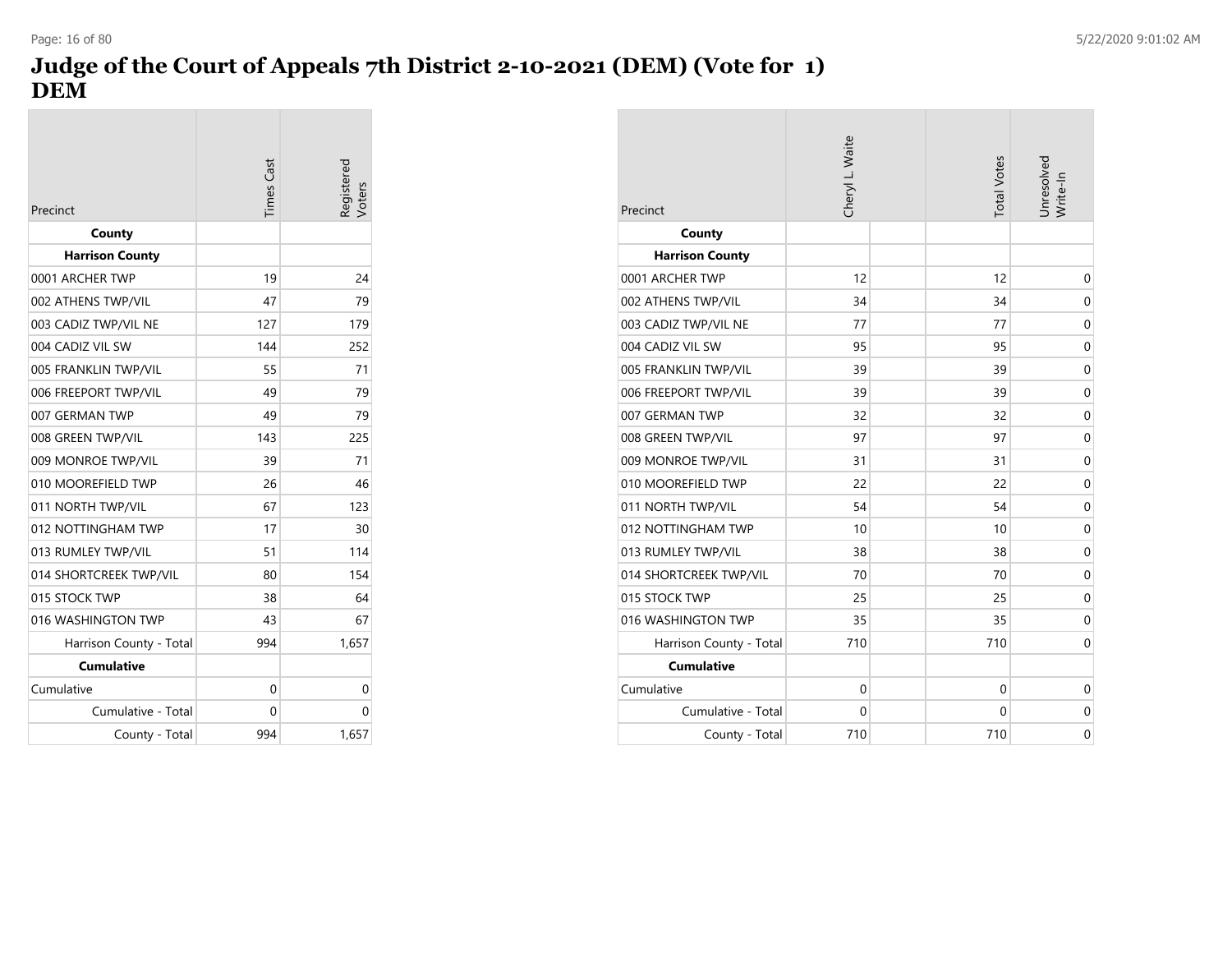# **Judge of the Court of Appeals 7th District 2-10-2021 (REP) (Vote for 1) REP**

| Precinct                | <b>Times</b> Cast | Registered |
|-------------------------|-------------------|------------|
| County                  |                   |            |
| <b>Harrison County</b>  |                   |            |
| 0001 ARCHER TWP         | 50                | 74         |
| 002 ATHENS TWP/VIL      | 67                | 72         |
| 003 CADIZ TWP/VIL NE    | 245               | 298        |
| 004 CADIZ VIL SW        | 251               | 292        |
| 005 FRANKLIN TWP/VIL    | 91                | 116        |
| 006 FREEPORT TWP/VIL    | 98                | 149        |
| 007 GERMAN TWP          | 93                | 137        |
| 008 GREEN TWP/VIL       | 258               | 336        |
| 009 MONROE TWP/VIL      | 121               | 175        |
| 010 MOOREFIELD TWP      | 59                | 84         |
| 011 NORTH TWP/VIL       | 157               | 224        |
| 012 NOTTINGHAM TWP      | 95                | 88         |
| 013 RUMLEY TWP/VIL      | 188               | 253        |
| 014 SHORTCREEK TWP/VIL  | 130               | 189        |
| 015 STOCK TWP           | 71                | 113        |
| 016 WASHINGTON TWP      | 50                | 82         |
| Harrison County - Total | 2,024             | 2,682      |
| <b>Cumulative</b>       |                   |            |
| Cumulative              | 0                 | 0          |
| Cumulative - Total      | 0                 | 0          |
| County - Total          | 2,024             | 2,682      |

| Precinct                | No Valid Petition<br>Filed | <b>Total Votes</b> | Unresolved<br>Write-In |
|-------------------------|----------------------------|--------------------|------------------------|
| County                  |                            |                    |                        |
| <b>Harrison County</b>  |                            |                    |                        |
| 0001 ARCHER TWP         |                            | $\mathbf 0$        | $\mathbf 0$            |
| 002 ATHENS TWP/VIL      |                            | $\mathbf 0$        | $\mathbf 0$            |
| 003 CADIZ TWP/VIL NE    |                            | 0                  | 0                      |
| 004 CADIZ VIL SW        |                            | 0                  | $\mathbf 0$            |
| 005 FRANKLIN TWP/VIL    |                            | $\Omega$           | $\Omega$               |
| 006 FREEPORT TWP/VIL    |                            | 0                  | $\mathbf 0$            |
| 007 GERMAN TWP          |                            | 0                  | 0                      |
| 008 GREEN TWP/VIL       |                            | $\Omega$           | $\mathbf 0$            |
| 009 MONROE TWP/VIL      |                            | 0                  | $\mathbf 0$            |
| 010 MOOREFIELD TWP      |                            | $\mathbf 0$        | $\mathbf 0$            |
| 011 NORTH TWP/VIL       |                            | 0                  | 0                      |
| 012 NOTTINGHAM TWP      |                            | 0                  | $\mathbf 0$            |
| 013 RUMLEY TWP/VIL      |                            | 0                  | $\mathbf 0$            |
| 014 SHORTCREEK TWP/VIL  |                            | $\mathbf 0$        | $\mathbf 0$            |
| 015 STOCK TWP           |                            | 0                  | $\mathbf 0$            |
| 016 WASHINGTON TWP      |                            | $\mathbf 0$        | 0                      |
| Harrison County - Total |                            | 0                  | 0                      |
| <b>Cumulative</b>       |                            |                    |                        |
| Cumulative              |                            | $\mathbf 0$        | $\mathbf 0$            |
| Cumulative - Total      |                            | 0                  | 0                      |
| County - Total          |                            | $\Omega$           | $\mathbf 0$            |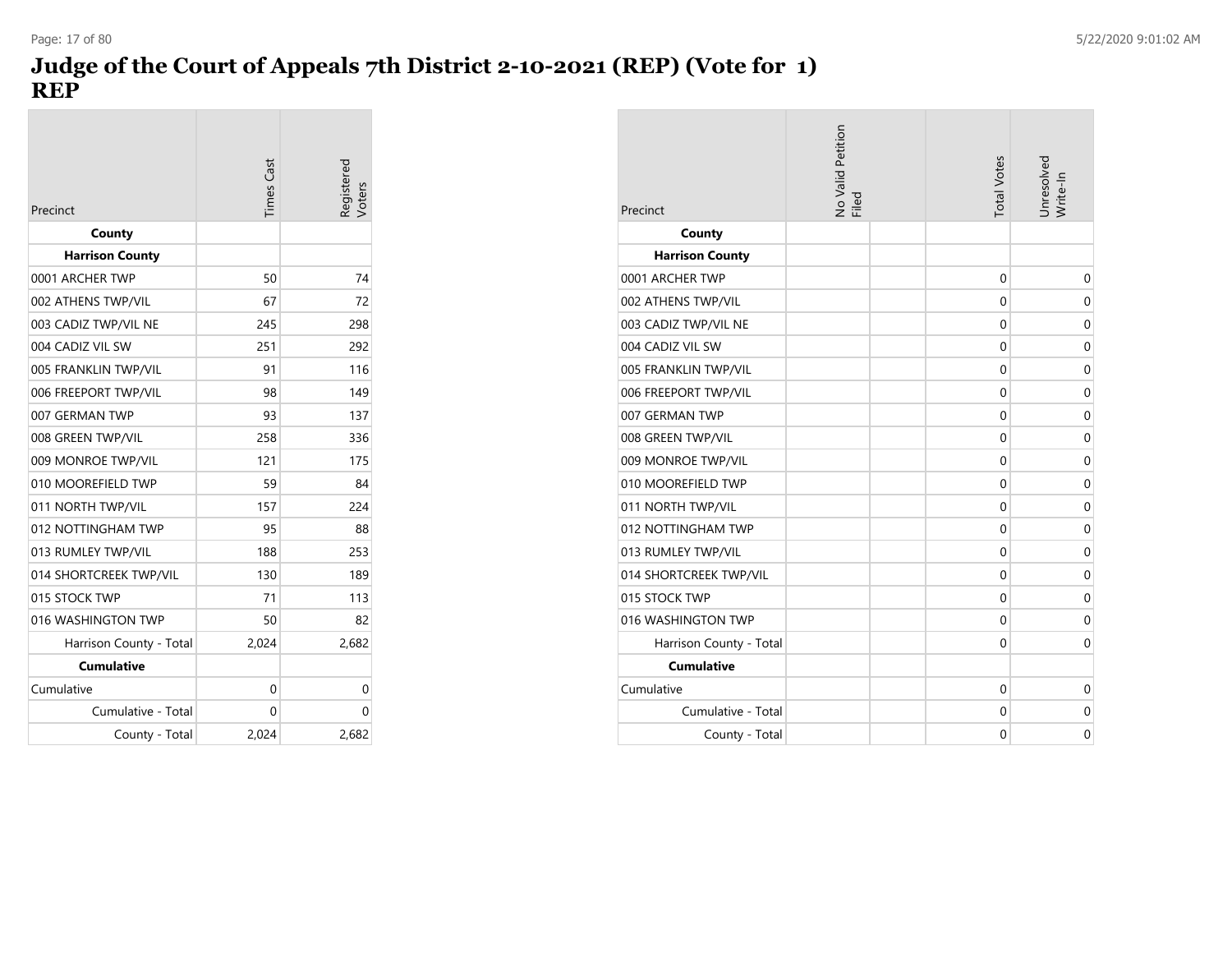## **Member of State Central Committee, Man (REP) (Vote for 1) REP**

| Precinct                | <b>Times</b> Cast | Registered<br>Voters |
|-------------------------|-------------------|----------------------|
| County                  |                   |                      |
| <b>Harrison County</b>  |                   |                      |
| 0001 ARCHER TWP         | 50                | 74                   |
| 002 ATHENS TWP/VIL      | 67                | 72                   |
| 003 CADIZ TWP/VIL NE    | 245               | 298                  |
| 004 CADIZ VIL SW        | 251               | 292                  |
| 005 FRANKLIN TWP/VIL    | 91                | 116                  |
| 006 FREEPORT TWP/VIL    | 98                | 149                  |
| 007 GERMAN TWP          | 93                | 137                  |
| 008 GREEN TWP/VIL       | 258               | 336                  |
| 009 MONROE TWP/VIL      | 121               | 175                  |
| 010 MOOREFIELD TWP      | 59                | 84                   |
| 011 NORTH TWP/VIL       | 157               | 224                  |
| 012 NOTTINGHAM TWP      | 95                | 88                   |
| 013 RUMLEY TWP/VIL      | 188               | 253                  |
| 014 SHORTCREEK TWP/VIL  | 130               | 189                  |
| 015 STOCK TWP           | 71                | 113                  |
| 016 WASHINGTON TWP      | 50                | 82                   |
| Harrison County - Total | 2,024             | 2,682                |
| <b>Cumulative</b>       |                   |                      |
| Cumulative              | 0                 | 0                    |
| Cumulative - Total      | 0                 | 0                    |
| County - Total          | 2.024             | 2,682                |

| Precinct                | Jim Carnes  | <b>Total Votes</b> | Unresolved<br>Write-In |
|-------------------------|-------------|--------------------|------------------------|
| County                  |             |                    |                        |
| <b>Harrison County</b>  |             |                    |                        |
| 0001 ARCHER TWP         | 33          | 33                 | $\mathbf 0$            |
| 002 ATHENS TWP/VIL      | 54          | 54                 | $\mathbf 0$            |
| 003 CADIZ TWP/VIL NE    | 182         | 182                | 0                      |
| 004 CADIZ VIL SW        | 178         | 178                | 0                      |
| 005 FRANKLIN TWP/VIL    | 75          | 75                 | $\mathbf 0$            |
| 006 FREEPORT TWP/VIL    | 83          | 83                 | $\mathbf 0$            |
| 007 GERMAN TWP          | 77          | 77                 | $\mathbf 0$            |
| 008 GREEN TWP/VIL       | 175         | 175                | $\mathbf 0$            |
| 009 MONROE TWP/VIL      | 91          | 91                 | $\mathbf 0$            |
| 010 MOOREFIELD TWP      | 53          | 53                 | $\mathbf 0$            |
| 011 NORTH TWP/VIL       | 115         | 115                | $\mathbf 0$            |
| 012 NOTTINGHAM TWP      | 75          | 75                 | $\mathbf 0$            |
| 013 RUMLEY TWP/VIL      | 134         | 134                | $\mathbf 0$            |
| 014 SHORTCREEK TWP/VIL  | 102         | 102                | $\mathbf 0$            |
| 015 STOCK TWP           | 55          | 55                 | $\mathbf 0$            |
| 016 WASHINGTON TWP      | 41          | 41                 | $\mathbf 0$            |
| Harrison County - Total | 1,523       | 1,523              | $\mathbf 0$            |
| <b>Cumulative</b>       |             |                    |                        |
| Cumulative              | $\mathbf 0$ | $\mathbf 0$        | 0                      |
| Cumulative - Total      | $\Omega$    | 0                  | 0                      |
| County - Total          | 1,523       | 1,523              | 0                      |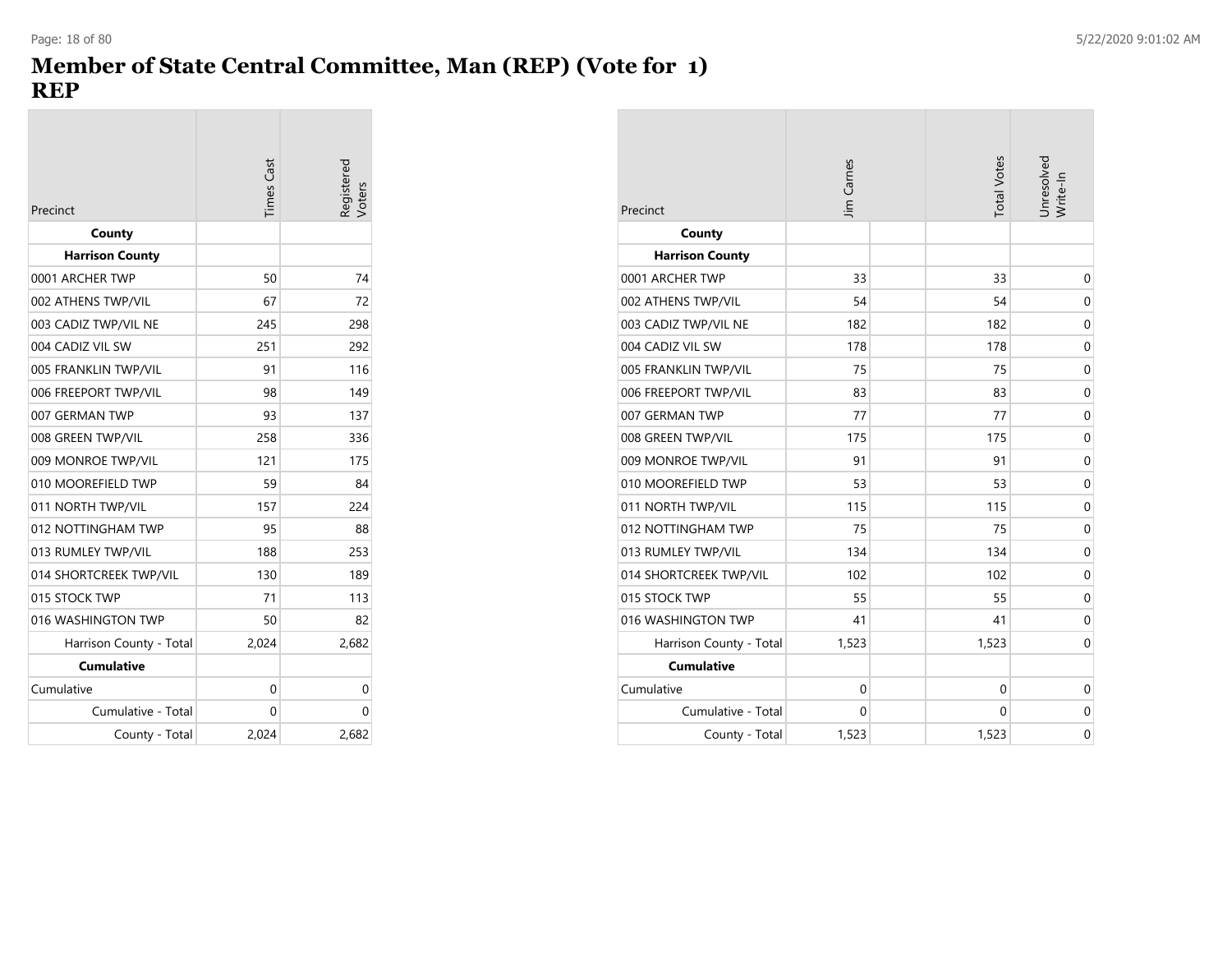## **Member of State Central Committee, Woman (REP) (Vote for 1) REP**

| Precinct                | <b>Times</b> Cast | Registered<br>oters |
|-------------------------|-------------------|---------------------|
| County                  |                   |                     |
| <b>Harrison County</b>  |                   |                     |
| 0001 ARCHER TWP         | 50                | 74                  |
| 002 ATHENS TWP/VIL      | 67                | 72                  |
| 003 CADIZ TWP/VIL NE    | 245               | 298                 |
| 004 CADIZ VIL SW        | 251               | 292                 |
| 005 FRANKLIN TWP/VIL    | 91                | 116                 |
| 006 FREEPORT TWP/VIL    | 98                | 149                 |
| 007 GERMAN TWP          | 93                | 137                 |
| 008 GREEN TWP/VIL       | 258               | 336                 |
| 009 MONROE TWP/VIL      | 121               | 175                 |
| 010 MOOREFIELD TWP      | 59                | 84                  |
| 011 NORTH TWP/VIL       | 157               | 224                 |
| 012 NOTTINGHAM TWP      | 95                | 88                  |
| 013 RUMLEY TWP/VIL      | 188               | 253                 |
| 014 SHORTCREEK TWP/VIL  | 130               | 189                 |
| 015 STOCK TWP           | 71                | 113                 |
| 016 WASHINGTON TWP      | 50                | 82                  |
| Harrison County - Total | 2,024             | 2,682               |
| <b>Cumulative</b>       |                   |                     |
| Cumulative              | 0                 | 0                   |
| Cumulative - Total      | 0                 | 0                   |
| County - Total          | 2,024             | 2,682               |

| Precinct                | LeeAnn Johnson | <b>Total Votes</b> | Unresolved<br>Write-In |
|-------------------------|----------------|--------------------|------------------------|
| County                  |                |                    |                        |
| <b>Harrison County</b>  |                |                    |                        |
| 0001 ARCHER TWP         | 35             | 35                 | 0                      |
| 002 ATHENS TWP/VIL      | 49             | 49                 | 0                      |
| 003 CADIZ TWP/VIL NE    | 180            | 180                | 0                      |
| 004 CADIZ VIL SW        | 167            | 167                | $\mathbf 0$            |
| 005 FRANKLIN TWP/VIL    | 73             | 73                 | $\mathbf 0$            |
| 006 FREEPORT TWP/VIL    | 71             | 71                 | 0                      |
| 007 GERMAN TWP          | 76             | 76                 | $\mathbf 0$            |
| 008 GREEN TWP/VIL       | 172            | 172                | $\mathbf 0$            |
| 009 MONROE TWP/VIL      | 91             | 91                 | $\mathbf 0$            |
| 010 MOOREFIELD TWP      | 51             | 51                 | $\mathbf 0$            |
| 011 NORTH TWP/VIL       | 118            | 118                | $\mathbf 0$            |
| 012 NOTTINGHAM TWP      | 76             | 76                 | $\mathbf 0$            |
| 013 RUMLEY TWP/VIL      | 129            | 129                | $\mathbf 0$            |
| 014 SHORTCREEK TWP/VIL  | 102            | 102                | $\mathbf 0$            |
| 015 STOCK TWP           | 49             | 49                 | $\mathbf 0$            |
| 016 WASHINGTON TWP      | 35             | 35                 | $\mathbf 0$            |
| Harrison County - Total | 1,474          | 1,474              | $\mathbf 0$            |
| <b>Cumulative</b>       |                |                    |                        |
| Cumulative              | $\mathbf{0}$   | $\mathbf 0$        | 0                      |
| Cumulative - Total      | $\mathbf{0}$   | 0                  | $\mathbf 0$            |
| County - Total          | 1,474          | 1,474              | $\mathbf 0$            |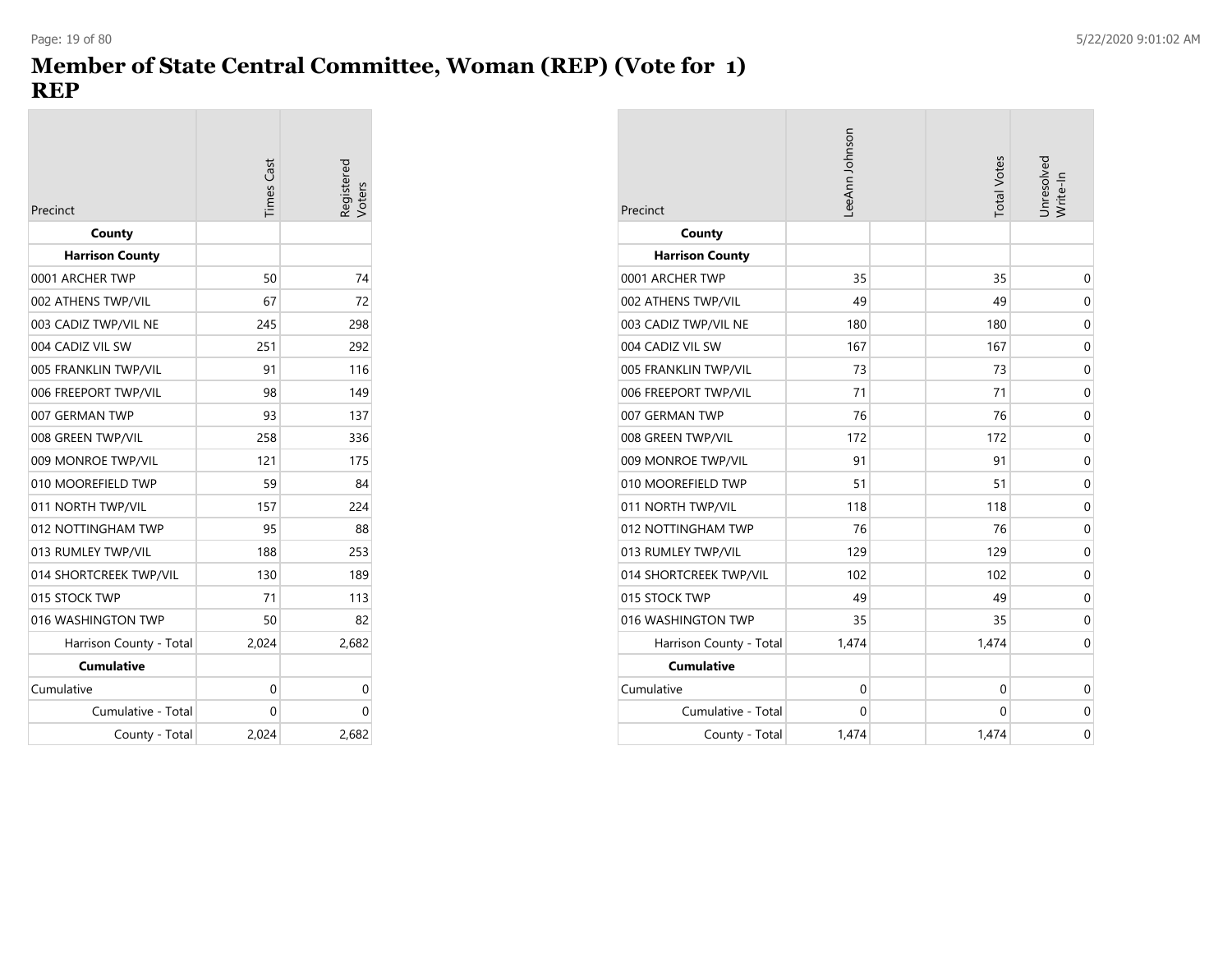### **State Senate 30th District (DEM) (Vote for 1) DEM**

| Precinct                | <b>Times</b> Cast | Registered<br>Voters |
|-------------------------|-------------------|----------------------|
| County                  |                   |                      |
| <b>Harrison County</b>  |                   |                      |
| 0001 ARCHER TWP         | 19                | 24                   |
| 002 ATHENS TWP/VIL      | 47                | 79                   |
| 003 CADIZ TWP/VIL NE    | 127               | 179                  |
| 004 CADIZ VIL SW        | 144               | 252                  |
| 005 FRANKLIN TWP/VIL    | 55                | 71                   |
| 006 FREEPORT TWP/VIL    | 49                | 79                   |
| 007 GERMAN TWP          | 49                | 79                   |
| 008 GREEN TWP/VIL       | 143               | 225                  |
| 009 MONROE TWP/VIL      | 39                | 71                   |
| 010 MOOREFIELD TWP      | 26                | 46                   |
| 011 NORTH TWP/VIL       | 67                | 123                  |
| 012 NOTTINGHAM TWP      | 17                | 30                   |
| 013 RUMLEY TWP/VIL      | 51                | 114                  |
| 014 SHORTCREEK TWP/VIL  | 80                | 154                  |
| 015 STOCK TWP           | 38                | 64                   |
| 016 WASHINGTON TWP      | 43                | 67                   |
| Harrison County - Total | 994               | 1,657                |
| <b>Cumulative</b>       |                   |                      |
| Cumulative              | 0                 | 0                    |
| Cumulative - Total      | 0                 | 0                    |
| County - Total          | 994               | 1,657                |

| Precinct                | Michael Fletcher | <b>Total Votes</b> | Unresolved<br>Write-In |
|-------------------------|------------------|--------------------|------------------------|
| County                  |                  |                    |                        |
| <b>Harrison County</b>  |                  |                    |                        |
| 0001 ARCHER TWP         | 12               | 12                 | 0                      |
| 002 ATHENS TWP/VIL      | 36               | 36                 | 0                      |
| 003 CADIZ TWP/VIL NE    | 68               | 68                 | 0                      |
| 004 CADIZ VIL SW        | 88               | 88                 | $\mathbf 0$            |
| 005 FRANKLIN TWP/VIL    | 39               | 39                 | 0                      |
| 006 FREEPORT TWP/VIL    | 36               | 36                 | 0                      |
| 007 GERMAN TWP          | 33               | 33                 | $\mathbf 0$            |
| 008 GREEN TWP/VIL       | 97               | 97                 | 0                      |
| 009 MONROE TWP/VIL      | 32               | 32                 | 0                      |
| 010 MOOREFIELD TWP      | 19               | 19                 | $\mathbf 0$            |
| 011 NORTH TWP/VIL       | 52               | 52                 | 0                      |
| 012 NOTTINGHAM TWP      | 13               | 13                 | 0                      |
| 013 RUMLEY TWP/VIL      | 35               | 35                 | 0                      |
| 014 SHORTCREEK TWP/VIL  | 67               | 67                 | 0                      |
| 015 STOCK TWP           | 24               | 24                 | 0                      |
| 016 WASHINGTON TWP      | 28               | 28                 | $\mathbf 0$            |
| Harrison County - Total | 679              | 679                | 0                      |
| <b>Cumulative</b>       |                  |                    |                        |
| Cumulative              | $\mathbf 0$      | 0                  | 0                      |
| Cumulative - Total      | $\mathbf 0$      | 0                  | 0                      |
| County - Total          | 679              | 679                | $\mathbf 0$            |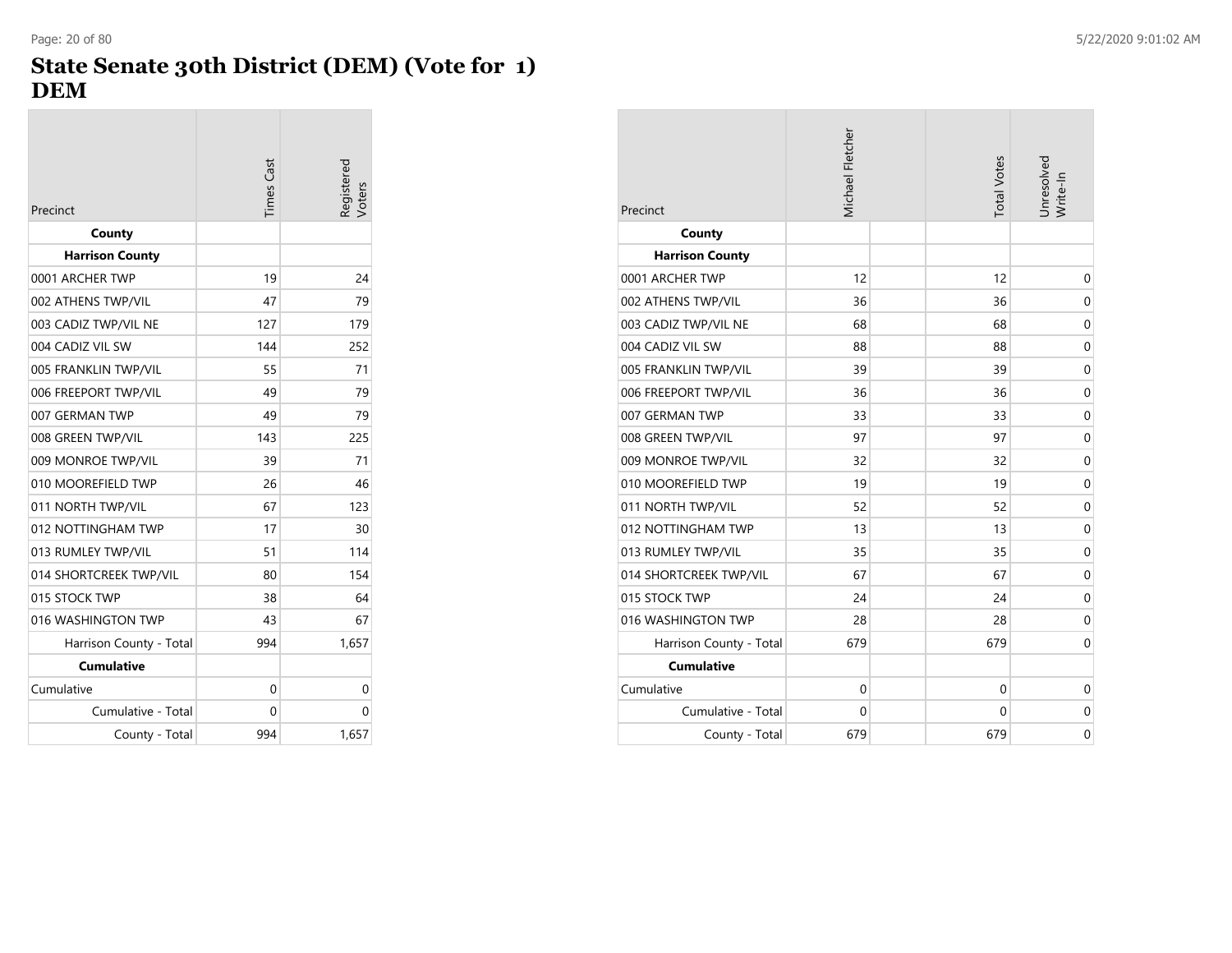## **State Senate 30th District (REP) (Vote for 1) REP**

| Precinct                | <b>Times</b> Cast | Registered<br>Voters |
|-------------------------|-------------------|----------------------|
| County                  |                   |                      |
| <b>Harrison County</b>  |                   |                      |
| 0001 ARCHER TWP         | 50                | 74                   |
| 002 ATHENS TWP/VIL      | 67                | 72                   |
| 003 CADIZ TWP/VIL NE    | 245               | 298                  |
| 004 CADIZ VIL SW        | 251               | 292                  |
| 005 FRANKLIN TWP/VIL    | 91                | 116                  |
| 006 FREEPORT TWP/VIL    | 98                | 149                  |
| 007 GERMAN TWP          | 93                | 137                  |
| 008 GREEN TWP/VIL       | 258               | 336                  |
| 009 MONROE TWP/VIL      | 121               | 175                  |
| 010 MOOREFIELD TWP      | 59                | 84                   |
| 011 NORTH TWP/VIL       | 157               | 224                  |
| 012 NOTTINGHAM TWP      | 95                | 88                   |
| 013 RUMLEY TWP/VIL      | 188               | 253                  |
| 014 SHORTCREEK TWP/VIL  | 130               | 189                  |
| 015 STOCK TWP           | 71                | 113                  |
| 016 WASHINGTON TWP      | 50                | 82                   |
| Harrison County - Total | 2,024             | 2,682                |
| <b>Cumulative</b>       |                   |                      |
| Cumulative              | 0                 | 0                    |
| Cumulative - Total      | 0                 | 0                    |
| County - Total          | 2.024             | 2,682                |

| Precinct                | Frank Hoagland | <b>Total Votes</b> | Unresolved<br>Write-In |
|-------------------------|----------------|--------------------|------------------------|
| County                  |                |                    |                        |
| <b>Harrison County</b>  |                |                    |                        |
| 0001 ARCHER TWP         | 40             | 40                 | 0                      |
| 002 ATHENS TWP/VIL      | 55             | 55                 | 0                      |
| 003 CADIZ TWP/VIL NE    | 191            | 191                | $\overline{0}$         |
| 004 CADIZ VIL SW        | 177            | 177                | $\mathbf 0$            |
| 005 FRANKLIN TWP/VIL    | 78             | 78                 | $\mathbf 0$            |
| 006 FREEPORT TWP/VIL    | 82             | 82                 | 0                      |
| 007 GERMAN TWP          | 83             | 83                 | $\mathbf 0$            |
| 008 GREEN TWP/VIL       | 190            | 190                | $\mathbf 0$            |
| 009 MONROE TWP/VIL      | 96             | 96                 | 0                      |
| 010 MOOREFIELD TWP      | 55             | 55                 | $\mathbf 0$            |
| 011 NORTH TWP/VIL       | 126            | 126                | $\mathbf 0$            |
| 012 NOTTINGHAM TWP      | 78             | 78                 | $\boldsymbol{0}$       |
| 013 RUMLEY TWP/VIL      | 151            | 151                | $\mathbf 0$            |
| 014 SHORTCREEK TWP/VIL  | 117            | 117                | $\mathbf 0$            |
| 015 STOCK TWP           | 54             | 54                 | $\mathbf 0$            |
| 016 WASHINGTON TWP      | 41             | 41                 | $\mathbf 0$            |
| Harrison County - Total | 1,614          | 1,614              | $\mathbf 0$            |
| <b>Cumulative</b>       |                |                    |                        |
| Cumulative              | $\mathbf 0$    | $\mathbf 0$        | $\mathbf 0$            |
| Cumulative - Total      | $\mathbf 0$    | 0                  | 0                      |
| County - Total          | 1,614          | 1,614              | $\mathbf 0$            |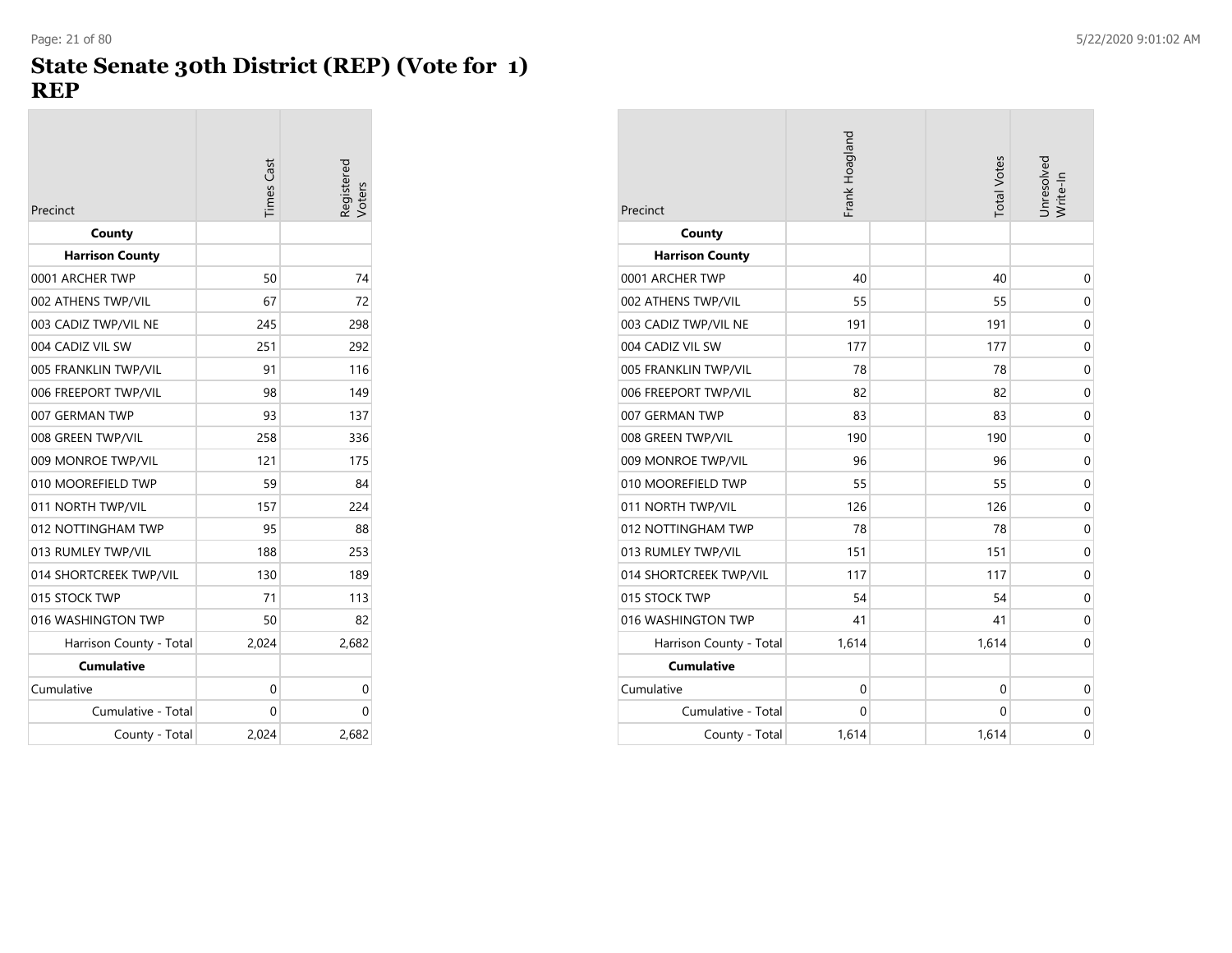# **State Representative 95th District (DEM) (Vote for 1) DEM**

| Precinct                | <b>Times</b> Cast | egistered<br>/oters |
|-------------------------|-------------------|---------------------|
| County                  |                   |                     |
| <b>Harrison County</b>  |                   |                     |
| 0001 ARCHER TWP         | 19                | 24                  |
| 002 ATHENS TWP/VIL      | 47                | 79                  |
| 003 CADIZ TWP/VIL NE    | 127               | 179                 |
| 004 CADIZ VIL SW        | 144               | 252                 |
| 005 FRANKLIN TWP/VIL    | 55                | 71                  |
| 006 FREEPORT TWP/VIL    | 49                | 79                  |
| 007 GERMAN TWP          | 49                | 79                  |
| 008 GREEN TWP/VIL       | 143               | 225                 |
| 009 MONROE TWP/VIL      | 39                | 71                  |
| 010 MOOREFIELD TWP      | 26                | 46                  |
| 011 NORTH TWP/VIL       | 67                | 123                 |
| 012 NOTTINGHAM TWP      | 17                | 30                  |
| 013 RUMLEY TWP/VIL      | 51                | 114                 |
| 014 SHORTCREEK TWP/VIL  | 80                | 154                 |
| 015 STOCK TWP           | 38                | 64                  |
| 016 WASHINGTON TWP      | 43                | 67                  |
| Harrison County - Total | 994               | 1,657               |
| <b>Cumulative</b>       |                   |                     |
| Cumulative              | 0                 | 0                   |
| Cumulative - Total      | 0                 | 0                   |
| County - Total          | 994               | 1,657               |

| Precinct                | No Valid Petition<br>Filed | <b>Total Votes</b> | Jnresolved<br>Write-In |
|-------------------------|----------------------------|--------------------|------------------------|
| County                  |                            |                    |                        |
| <b>Harrison County</b>  |                            |                    |                        |
| 0001 ARCHER TWP         |                            | 0                  | $\mathbf 0$            |
| 002 ATHENS TWP/VIL      |                            | 0                  | $\mathbf 0$            |
| 003 CADIZ TWP/VIL NE    |                            | $\Omega$           | $\mathbf 0$            |
| 004 CADIZ VIL SW        |                            | 0                  | 0                      |
| 005 FRANKLIN TWP/VIL    |                            | 0                  | $\mathbf 0$            |
| 006 FREEPORT TWP/VIL    |                            | 0                  | $\mathbf 0$            |
| 007 GERMAN TWP          |                            | $\mathbf 0$        | $\mathbf 0$            |
| 008 GREEN TWP/VIL       |                            | 0                  | 0                      |
| 009 MONROE TWP/VIL      |                            | 0                  | $\mathbf 0$            |
| 010 MOOREFIELD TWP      |                            | $\mathbf 0$        | $\mathbf 0$            |
| 011 NORTH TWP/VIL       |                            | 0                  | $\mathbf 0$            |
| 012 NOTTINGHAM TWP      |                            | $\Omega$           | $\mathbf 0$            |
| 013 RUMLEY TWP/VIL      |                            | 0                  | 0                      |
| 014 SHORTCREEK TWP/VIL  |                            | 0                  | $\mathbf 0$            |
| 015 STOCK TWP           |                            | $\mathbf 0$        | $\mathbf 0$            |
| 016 WASHINGTON TWP      |                            | $\mathbf 0$        | $\mathbf 0$            |
| Harrison County - Total |                            | 0                  | $\mathbf 0$            |
| <b>Cumulative</b>       |                            |                    |                        |
| Cumulative              |                            | $\mathbf 0$        | $\mathbf 0$            |
| Cumulative - Total      |                            | 0                  | $\mathbf 0$            |
| County - Total          |                            | $\Omega$           | $\Omega$               |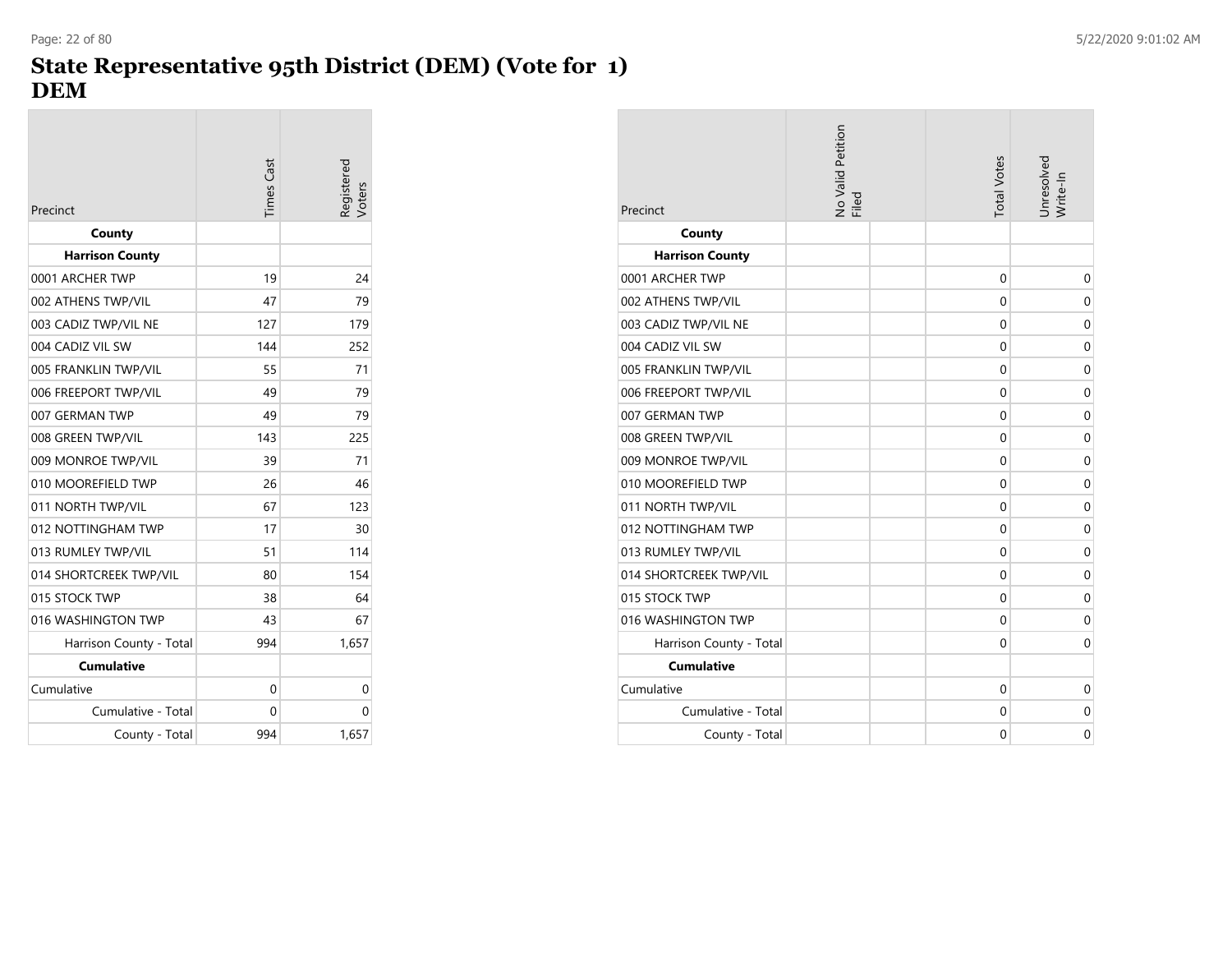#### **State Representative 95th District (REP) (Vote for 1) REP**

|                         | <b>Times</b> Cast | Registered<br>/oters |
|-------------------------|-------------------|----------------------|
| Precinct                |                   |                      |
| County                  |                   |                      |
| <b>Harrison County</b>  |                   |                      |
| 0001 ARCHER TWP         | 50                | 74                   |
| 002 ATHENS TWP/VIL      | 67                | 72                   |
| 003 CADIZ TWP/VIL NE    | 245               | 298                  |
| 004 CADIZ VIL SW        | 251               | 292                  |
| 005 FRANKLIN TWP/VIL    | 91                | 116                  |
| 006 FREEPORT TWP/VIL    | 98                | 149                  |
| 007 GERMAN TWP          | 93                | 137                  |
| 008 GREEN TWP/VIL       | 258               | 336                  |
| 009 MONROE TWP/VIL      | 121               | 175                  |
| 010 MOOREFIELD TWP      | 59                | 84                   |
| 011 NORTH TWP/VIL       | 157               | 224                  |
| 012 NOTTINGHAM TWP      | 95                | 88                   |
| 013 RUMLEY TWP/VIL      | 188               | 253                  |
| 014 SHORTCREEK TWP/VIL  | 130               | 189                  |
| 015 STOCK TWP           | 71                | 113                  |
| 016 WASHINGTON TWP      | 50                | 82                   |
| Harrison County - Total | 2,024             | 2,682                |
| <b>Cumulative</b>       |                   |                      |
| Cumulative              | 0                 | 0                    |
| Cumulative - Total      | 0                 | 0                    |
| County - Total          | 2,024             | 2,682                |

| Precinct                | Don Jones   | <b>Total Votes</b> | Unresolved<br>Write-In |
|-------------------------|-------------|--------------------|------------------------|
| County                  |             |                    |                        |
| <b>Harrison County</b>  |             |                    |                        |
| 0001 ARCHER TWP         | 44          | 44                 | 0                      |
| 002 ATHENS TWP/VIL      | 62          | 62                 | 0                      |
| 003 CADIZ TWP/VIL NE    | 212         | 212                | 0                      |
| 004 CADIZ VIL SW        | 213         | 213                | $\mathbf 0$            |
| 005 FRANKLIN TWP/VIL    | 85          | 85                 | $\mathbf 0$            |
| 006 FREEPORT TWP/VIL    | 89          | 89                 | $\mathbf 0$            |
| 007 GERMAN TWP          | 83          | 83                 | $\mathbf 0$            |
| 008 GREEN TWP/VIL       | 205         | 205                | 0                      |
| 009 MONROE TWP/VIL      | 106         | 106                | $\mathbf 0$            |
| 010 MOOREFIELD TWP      | 55          | 55                 | $\mathbf 0$            |
| 011 NORTH TWP/VIL       | 131         | 131                | $\mathbf 0$            |
| 012 NOTTINGHAM TWP      | 88          | 88                 | $\mathbf 0$            |
| 013 RUMLEY TWP/VIL      | 157         | 157                | $\mathbf 0$            |
| 014 SHORTCREEK TWP/VIL  | 110         | 110                | $\mathbf 0$            |
| 015 STOCK TWP           | 59          | 59                 | $\mathbf 0$            |
| 016 WASHINGTON TWP      | 45          | 45                 | 0                      |
| Harrison County - Total | 1,744       | 1,744              | $\mathbf 0$            |
| <b>Cumulative</b>       |             |                    |                        |
| Cumulative              | $\mathbf 0$ | 0                  | 0                      |
| Cumulative - Total      | 0           | 0                  | 0                      |
| County - Total          | 1,744       | 1,744              | 0                      |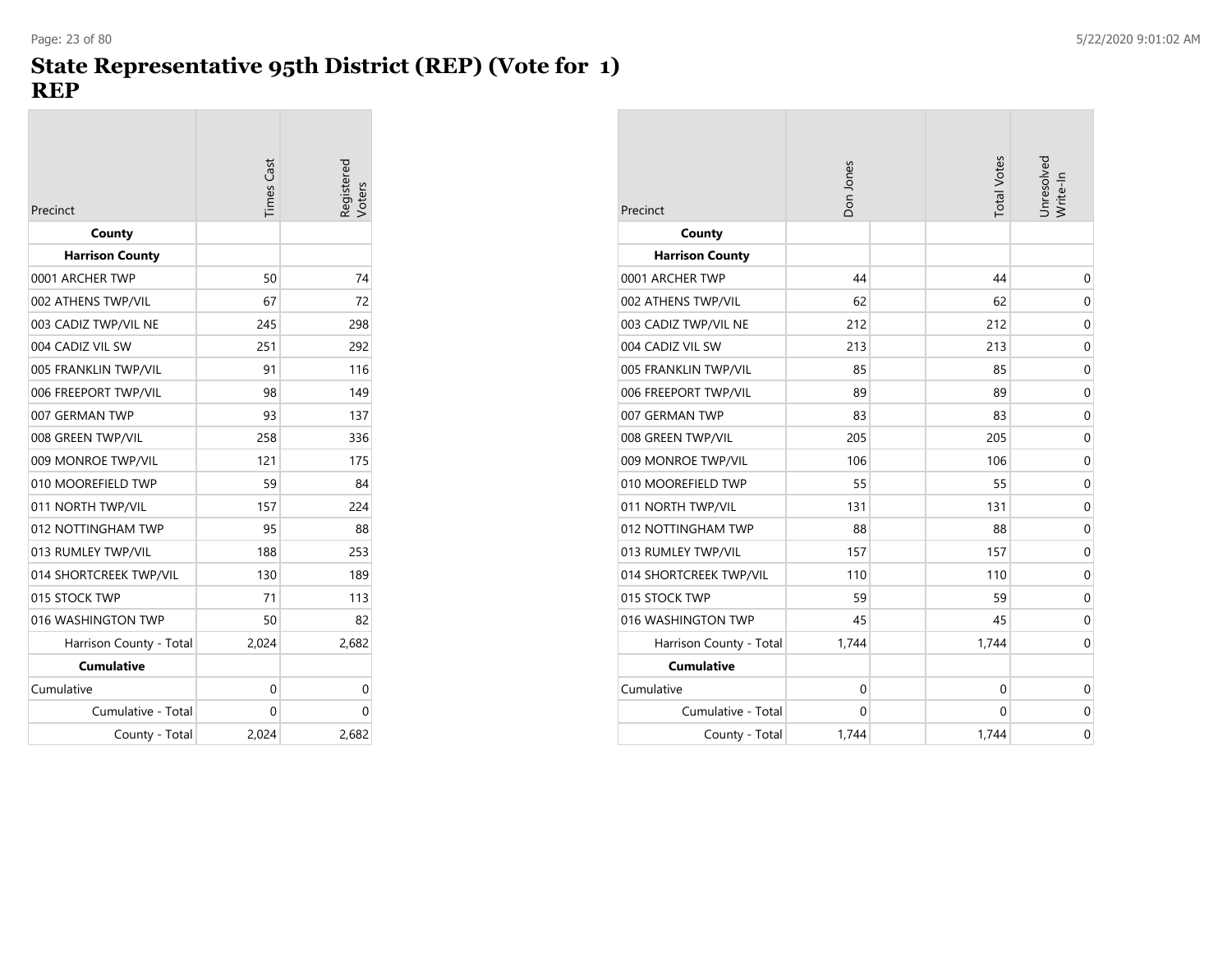#### **Judge of the Court of Common Pleas (DEM) (Vote for 1) DEM** Page: 24 of 80 5/22/2020 9:01:02 AM

| Precinct                | <b>Times Cast</b> | legistered<br>/oters |
|-------------------------|-------------------|----------------------|
| County                  |                   |                      |
| <b>Harrison County</b>  |                   |                      |
| 0001 ARCHER TWP         | 19                | 24                   |
| 002 ATHENS TWP/VIL      | 47                | 79                   |
| 003 CADIZ TWP/VIL NE    | 127               | 179                  |
| 004 CADIZ VIL SW        | 144               | 252                  |
| 005 FRANKLIN TWP/VIL    | 55                | 71                   |
| 006 FREEPORT TWP/VIL    | 49                | 79                   |
| 007 GERMAN TWP          | 49                | 79                   |
| 008 GREEN TWP/VIL       | 143               | 225                  |
| 009 MONROE TWP/VIL      | 39                | 71                   |
| 010 MOOREFIELD TWP      | 26                | 46                   |
| 011 NORTH TWP/VIL       | 67                | 123                  |
| 012 NOTTINGHAM TWP      | 17                | 30                   |
| 013 RUMLEY TWP/VIL      | 51                | 114                  |
| 014 SHORTCREEK TWP/VIL  | 80                | 154                  |
| 015 STOCK TWP           | 38                | 64                   |
| 016 WASHINGTON TWP      | 43                | 67                   |
| Harrison County - Total | 994               | 1,657                |
| <b>Cumulative</b>       |                   |                      |
| Cumulative              | 0                 | 0                    |
| Cumulative - Total      | 0                 | 0                    |
| County - Total          | 994               | 1,657                |

| Precinct                | No Valid Petition<br>Filed | <b>Total Votes</b> | Unresolved<br>Write-In |
|-------------------------|----------------------------|--------------------|------------------------|
| County                  |                            |                    |                        |
| <b>Harrison County</b>  |                            |                    |                        |
| 0001 ARCHER TWP         |                            | $\mathbf 0$        | 0                      |
| 002 ATHENS TWP/VIL      |                            | 0                  | 0                      |
| 003 CADIZ TWP/VIL NE    |                            | 0                  | $\mathbf 0$            |
| 004 CADIZ VIL SW        |                            | 0                  | 0                      |
| 005 FRANKLIN TWP/VIL    |                            | 0                  | $\mathbf 0$            |
| 006 FREEPORT TWP/VIL    |                            | $\Omega$           | $\mathbf 0$            |
| 007 GERMAN TWP          |                            | 0                  | 0                      |
| 008 GREEN TWP/VIL       |                            | 0                  | $\mathbf 0$            |
| 009 MONROE TWP/VIL      |                            | 0                  | $\mathbf 0$            |
| 010 MOOREFIELD TWP      |                            | 0                  | $\mathbf 0$            |
| 011 NORTH TWP/VIL       |                            | 0                  | $\mathbf 0$            |
| 012 NOTTINGHAM TWP      |                            | $\mathbf 0$        | $\mathbf 0$            |
| 013 RUMLEY TWP/VIL      |                            | $\mathbf 0$        | 0                      |
| 014 SHORTCREEK TWP/VIL  |                            | 0                  | 0                      |
| 015 STOCK TWP           |                            | $\mathbf 0$        | $\mathbf 0$            |
| 016 WASHINGTON TWP      |                            | $\Omega$           | $\mathbf 0$            |
| Harrison County - Total |                            | 0                  | $\mathbf 0$            |
| <b>Cumulative</b>       |                            |                    |                        |
| Cumulative              |                            | 0                  | $\mathbf 0$            |
| Cumulative - Total      |                            | 0                  | $\mathbf 0$            |
| County - Total          |                            | $\Omega$           | $\Omega$               |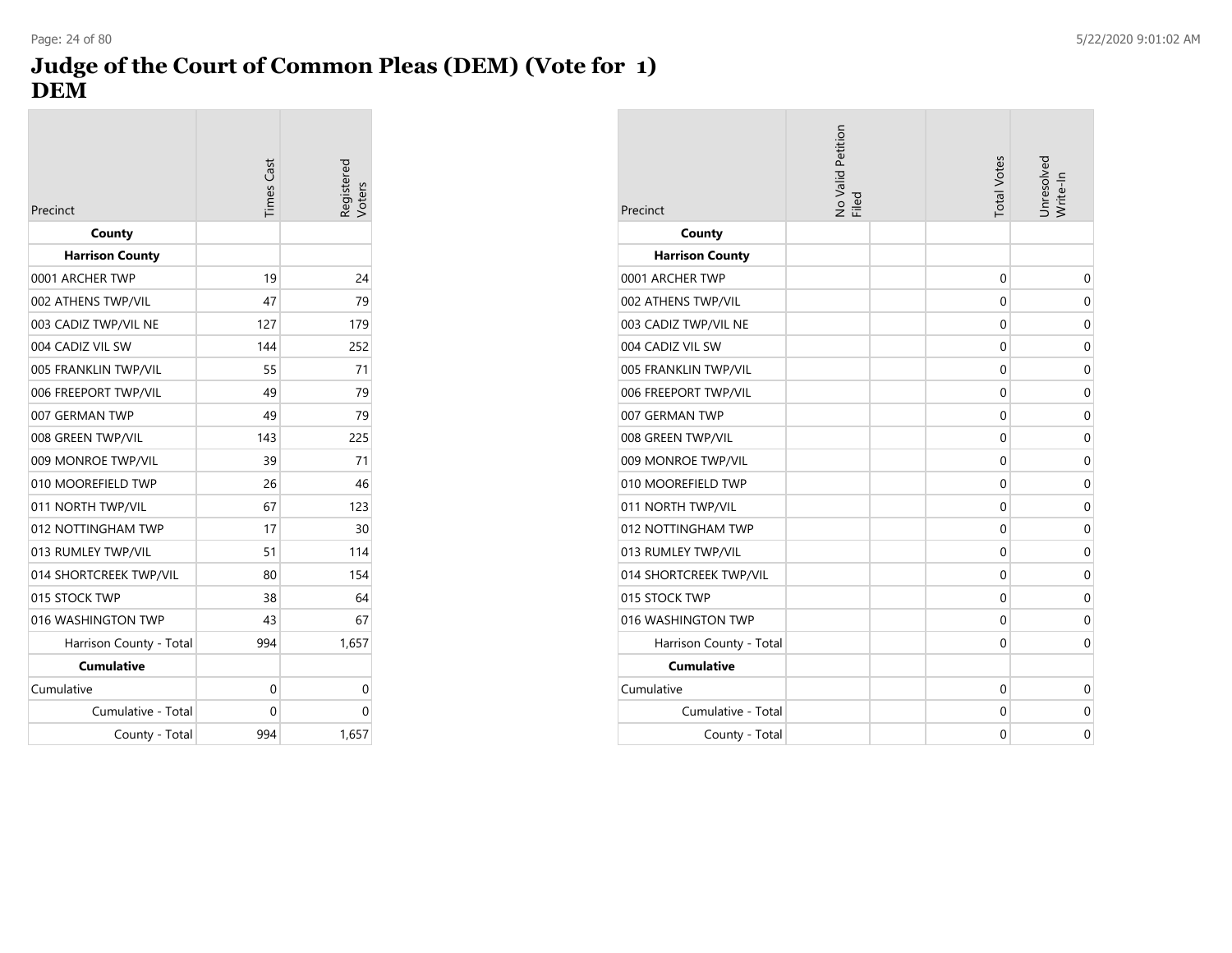#### **Judge of the Court of Common Pleas (REP) (Vote for 1) REP** Page: 25 of 80 5/22/2020 9:01:02 AM

| Precinct                | <b>Times</b> Cast | egistered<br>/oters |
|-------------------------|-------------------|---------------------|
| County                  |                   |                     |
| <b>Harrison County</b>  |                   |                     |
| 0001 ARCHER TWP         | 50                | 74                  |
| 002 ATHENS TWP/VIL      | 67                | 72                  |
| 003 CADIZ TWP/VIL NE    | 245               | 298                 |
| 004 CADIZ VIL SW        | 251               | 292                 |
| 005 FRANKLIN TWP/VIL    | 91                | 116                 |
| 006 FREEPORT TWP/VIL    | 98                | 149                 |
| 007 GERMAN TWP          | 93                | 137                 |
| 008 GREEN TWP/VIL       | 258               | 336                 |
| 009 MONROE TWP/VIL      | 121               | 175                 |
| 010 MOOREFIELD TWP      | 59                | 84                  |
| 011 NORTH TWP/VIL       | 157               | 224                 |
| 012 NOTTINGHAM TWP      | 95                | 88                  |
| 013 RUMLEY TWP/VIL      | 188               | 253                 |
| 014 SHORTCREEK TWP/VIL  | 130               | 189                 |
| 015 STOCK TWP           | 71                | 113                 |
| 016 WASHINGTON TWP      | 50                | 82                  |
| Harrison County - Total | 2,024             | 2,682               |
| <b>Cumulative</b>       |                   |                     |
| Cumulative              | 0                 | 0                   |
| Cumulative - Total      | 0                 | 0                   |
| County - Total          | 2,024             | 2,682               |

| Precinct                | T. Shawn Hervey | <b>Total Votes</b> | Unresolved<br>Write-In |
|-------------------------|-----------------|--------------------|------------------------|
| County                  |                 |                    |                        |
| <b>Harrison County</b>  |                 |                    |                        |
| 0001 ARCHER TWP         | 40              | 40                 | 0                      |
| 002 ATHENS TWP/VIL      | 58              | 58                 | $\mathbf 0$            |
| 003 CADIZ TWP/VIL NE    | 201             | 201                | $\mathbf 0$            |
| 004 CADIZ VIL SW        | 206             | 206                | $\mathbf 0$            |
| 005 FRANKLIN TWP/VIL    | 78              | 78                 | $\mathbf 0$            |
| 006 FREEPORT TWP/VIL    | 82              | 82                 | $\mathbf 0$            |
| 007 GERMAN TWP          | 82              | 82                 | $\mathbf 0$            |
| 008 GREEN TWP/VIL       | 186             | 186                | $\mathbf 0$            |
| 009 MONROE TWP/VIL      | 100             | 100                | $\mathbf 0$            |
| 010 MOOREFIELD TWP      | 52              | 52                 | $\mathbf 0$            |
| 011 NORTH TWP/VIL       | 124             | 124                | $\mathbf 0$            |
| 012 NOTTINGHAM TWP      | 75              | 75                 | $\mathbf 0$            |
| 013 RUMLEY TWP/VIL      | 144             | 144                | $\mathbf 0$            |
| 014 SHORTCREEK TWP/VIL  | 105             | 105                | $\mathbf 0$            |
| 015 STOCK TWP           | 61              | 61                 | $\mathbf 0$            |
| 016 WASHINGTON TWP      | 35              | 35                 | $\mathbf 0$            |
| Harrison County - Total | 1,629           | 1,629              | $\mathbf 0$            |
| <b>Cumulative</b>       |                 |                    |                        |
| Cumulative              | 0               | 0                  | $\mathbf 0$            |
| Cumulative - Total      | 0               | 0                  | $\mathbf 0$            |
| County - Total          | 1,629           | 1,629              | $\mathbf 0$            |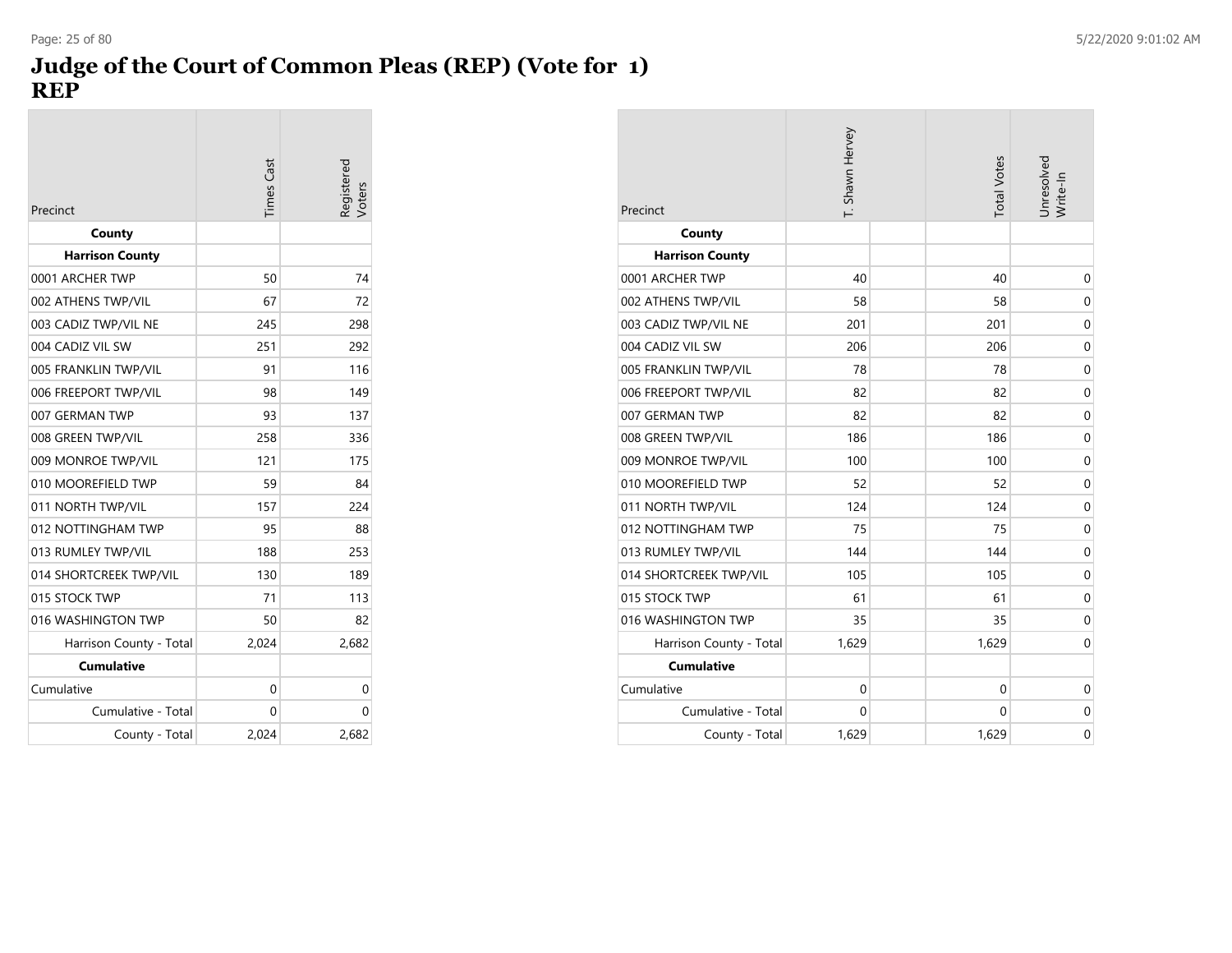## **Judge of the Court of Common Pleas Probate Division (REP) (Vote for 1) REP**

| Precinct                | <b>Times</b> Cast | egistered |
|-------------------------|-------------------|-----------|
| County                  |                   |           |
| <b>Harrison County</b>  |                   |           |
| 0001 ARCHER TWP         | 50                | 74        |
| 002 ATHENS TWP/VIL      | 67                | 72        |
| 003 CADIZ TWP/VIL NE    | 245               | 298       |
| 004 CADIZ VIL SW        | 251               | 292       |
| 005 FRANKLIN TWP/VIL    | 91                | 116       |
| 006 FREEPORT TWP/VIL    | 98                | 149       |
| 007 GERMAN TWP          | 93                | 137       |
| 008 GREEN TWP/VIL       | 258               | 336       |
| 009 MONROE TWP/VIL      | 121               | 175       |
| 010 MOOREFIELD TWP      | 59                | 84        |
| 011 NORTH TWP/VIL       | 157               | 224       |
| 012 NOTTINGHAM TWP      | 95                | 88        |
| 013 RUMLEY TWP/VIL      | 188               | 253       |
| 014 SHORTCREEK TWP/VIL  | 130               | 189       |
| 015 STOCK TWP           | 71                | 113       |
| 016 WASHINGTON TWP      | 50                | 82        |
| Harrison County - Total | 2,024             | 2,682     |
| <b>Cumulative</b>       |                   |           |
| Cumulative              | 0                 | 0         |
| Cumulative - Total      | 0                 | 0         |
| County - Total          | 2.024             | 2,682     |

| Precinct                | Matthew Paul<br>Puskarich | <b>Total Votes</b> | Unresolved<br>Write-In |
|-------------------------|---------------------------|--------------------|------------------------|
| County                  |                           |                    |                        |
| <b>Harrison County</b>  |                           |                    |                        |
| 0001 ARCHER TWP         | 44                        | 44                 | $\mathbf 0$            |
| 002 ATHENS TWP/VIL      | 58                        | 58                 | $\mathbf 0$            |
| 003 CADIZ TWP/VIL NE    | 212                       | 212                | $\mathbf 0$            |
| 004 CADIZ VIL SW        | 206                       | 206                | $\mathbf 0$            |
| 005 FRANKLIN TWP/VIL    | 83                        | 83                 | $\mathbf 0$            |
| 006 FREEPORT TWP/VIL    | 88                        | 88                 | $\mathbf 0$            |
| 007 GERMAN TWP          | 83                        | 83                 | $\mathbf 0$            |
| 008 GREEN TWP/VIL       | 197                       | 197                | 0                      |
| 009 MONROE TWP/VIL      | 99                        | 99                 | $\mathbf 0$            |
| 010 MOOREFIELD TWP      | 57                        | 57                 | $\mathbf 0$            |
| 011 NORTH TWP/VIL       | 126                       | 126                | $\mathbf 0$            |
| 012 NOTTINGHAM TWP      | 81                        | 81                 | $\mathbf 0$            |
| 013 RUMLEY TWP/VIL      | 149                       | 149                | $\mathbf 0$            |
| 014 SHORTCREEK TWP/VIL  | 114                       | 114                | 0                      |
| 015 STOCK TWP           | 62                        | 62                 | $\mathbf 0$            |
| 016 WASHINGTON TWP      | 36                        | 36                 | $\mathbf 0$            |
| Harrison County - Total | 1,695                     | 1,695              | $\mathbf 0$            |
| <b>Cumulative</b>       |                           |                    |                        |
| Cumulative              | $\mathbf 0$               | $\mathbf 0$        | $\mathbf 0$            |
| Cumulative - Total      | $\Omega$                  | 0                  | $\mathbf 0$            |
| County - Total          | 1,695                     | 1,695              | $\mathbf 0$            |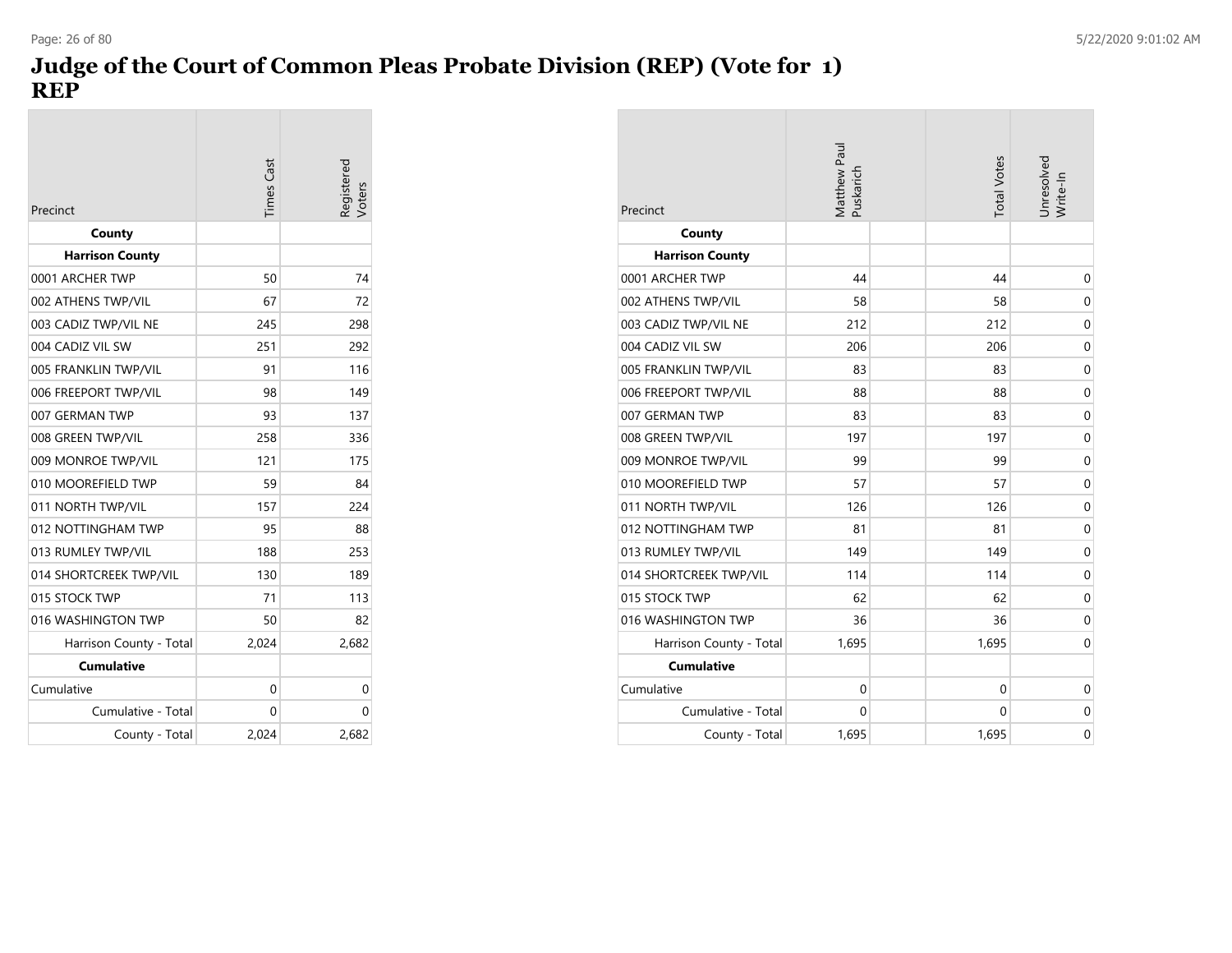## **County Commissioner 1-2-2021 (DEM) (Vote for 1) DEM**

| Precinct                | <b>Times</b> Cast | Registered<br>/oters |
|-------------------------|-------------------|----------------------|
| County                  |                   |                      |
| <b>Harrison County</b>  |                   |                      |
| 0001 ARCHER TWP         | 19                | 24                   |
| 002 ATHENS TWP/VIL      | 47                | 79                   |
| 003 CADIZ TWP/VIL NE    | 127               | 179                  |
| 004 CADIZ VIL SW        | 144               | 252                  |
| 005 FRANKLIN TWP/VIL    | 55                | 71                   |
| 006 FREEPORT TWP/VIL    | 49                | 79                   |
| 007 GERMAN TWP          | 49                | 79                   |
| 008 GREEN TWP/VIL       | 143               | 225                  |
| 009 MONROE TWP/VIL      | 39                | 71                   |
| 010 MOOREFIELD TWP      | 26                | 46                   |
| 011 NORTH TWP/VIL       | 67                | 123                  |
| 012 NOTTINGHAM TWP      | 17                | 30                   |
| 013 RUMLEY TWP/VIL      | 51                | 114                  |
| 014 SHORTCREEK TWP/VIL  | 80                | 154                  |
| 015 STOCK TWP           | 38                | 64                   |
| 016 WASHINGTON TWP      | 43                | 67                   |
| Harrison County - Total | 994               | 1,657                |
| <b>Cumulative</b>       |                   |                      |
| Cumulative              | 0                 | 0                    |
| Cumulative - Total      | 0                 | 0                    |
| County - Total          | 994               | 1,657                |

| Precinct                | Dale Norris | <b>Total Votes</b> | Unresolved<br>Write-In |
|-------------------------|-------------|--------------------|------------------------|
| County                  |             |                    |                        |
| <b>Harrison County</b>  |             |                    |                        |
| 0001 ARCHER TWP         | 18          | 18                 | 0                      |
| 002 ATHENS TWP/VIL      | 42          | 42                 | 0                      |
| 003 CADIZ TWP/VIL NE    | 113         | 113                | $\mathbf 0$            |
| 004 CADIZ VIL SW        | 126         | 126                | $\mathbf 0$            |
| 005 FRANKLIN TWP/VIL    | 42          | 42                 | $\mathbf 0$            |
| 006 FREEPORT TWP/VIL    | 42          | 42                 | 0                      |
| 007 GERMAN TWP          | 41          | 41                 | 0                      |
| 008 GREEN TWP/VIL       | 113         | 113                | $\mathbf 0$            |
| 009 MONROE TWP/VIL      | 33          | 33                 | $\mathbf 0$            |
| 010 MOOREFIELD TWP      | 23          | 23                 | 0                      |
| 011 NORTH TWP/VIL       | 60          | 60                 | 0                      |
| 012 NOTTINGHAM TWP      | 15          | 15                 | 0                      |
| 013 RUMLEY TWP/VIL      | 49          | 49                 | 0                      |
| 014 SHORTCREEK TWP/VIL  | 76          | 76                 | 0                      |
| 015 STOCK TWP           | 30          | 30                 | 0                      |
| 016 WASHINGTON TWP      | 40          | 40                 | $\mathbf 0$            |
| Harrison County - Total | 863         | 863                | $\mathbf 0$            |
| <b>Cumulative</b>       |             |                    |                        |
| Cumulative              | $\mathbf 0$ | $\mathbf 0$        | 0                      |
| Cumulative - Total      | $\mathbf 0$ | $\Omega$           | 0                      |
| County - Total          | 863         | 863                | 0                      |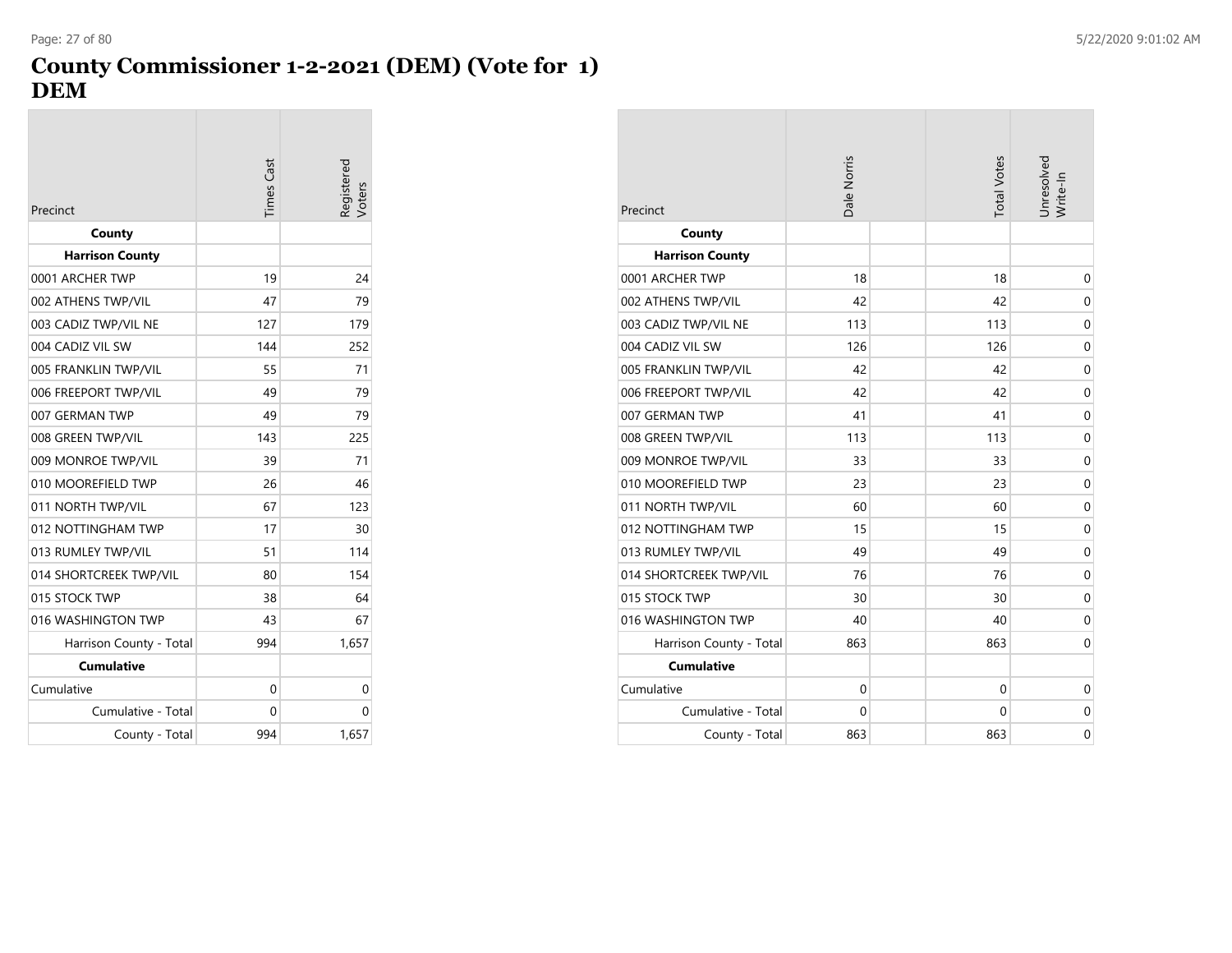#### **County Commissioner 1-2-2021 (REP) (Vote for 1) REP**

|                         | Times Cast | Registered |
|-------------------------|------------|------------|
| Precinct                |            | Voters     |
| County                  |            |            |
| <b>Harrison County</b>  |            |            |
| 0001 ARCHER TWP         | 50         | 74         |
| 002 ATHENS TWP/VIL      | 67         | 72         |
| 003 CADIZ TWP/VIL NE    | 245        | 298        |
| 004 CADIZ VIL SW        | 251        | 292        |
| 005 FRANKLIN TWP/VIL    | 91         | 116        |
| 006 FREEPORT TWP/VIL    | 98         | 149        |
| 007 GERMAN TWP          | 93         | 137        |
| 008 GREEN TWP/VIL       | 258        | 336        |
| 009 MONROE TWP/VIL      | 121        | 175        |
| 010 MOOREFIELD TWP      | 59         | 84         |
| 011 NORTH TWP/VIL       | 157        | 224        |
| 012 NOTTINGHAM TWP      | 95         | 88         |
| 013 RUMLEY TWP/VIL      | 188        | 253        |
| 014 SHORTCREEK TWP/VIL  | 130        | 189        |
| 015 STOCK TWP           | 71         | 113        |
| 016 WASHINGTON TWP      | 50         | 82         |
| Harrison County - Total | 2,024      | 2,682      |
| <b>Cumulative</b>       |            |            |
| Cumulative              | 0          | 0          |
| Cumulative - Total      | 0          | 0          |
| County - Total          | 2,024      | 2,682      |

| Precinct                | No Valid Petition<br>Filed | <b>Total Votes</b> | Jnresolved<br>Write-In |
|-------------------------|----------------------------|--------------------|------------------------|
| County                  |                            |                    |                        |
| <b>Harrison County</b>  |                            |                    |                        |
| 0001 ARCHER TWP         |                            | 0                  | $\mathbf 0$            |
| 002 ATHENS TWP/VIL      |                            | 0                  | $\mathbf 0$            |
| 003 CADIZ TWP/VIL NE    |                            | 0                  | $\mathbf 0$            |
| 004 CADIZ VIL SW        |                            | $\mathbf 0$        | $\mathbf 0$            |
| 005 FRANKLIN TWP/VIL    |                            | 0                  | $\mathbf 0$            |
| 006 FREEPORT TWP/VIL    |                            | 0                  | $\mathbf 0$            |
| 007 GERMAN TWP          |                            | 0                  | $\mathbf 0$            |
| 008 GREEN TWP/VIL       |                            | 0                  | $\mathbf 0$            |
| 009 MONROE TWP/VIL      |                            | 0                  | $\mathbf 0$            |
| 010 MOOREFIELD TWP      |                            | $\mathbf 0$        | $\mathbf 0$            |
| 011 NORTH TWP/VIL       |                            | 0                  | $\mathbf 0$            |
| 012 NOTTINGHAM TWP      |                            | 0                  | $\mathbf 0$            |
| 013 RUMLEY TWP/VIL      |                            | $\mathbf 0$        | $\mathbf 0$            |
| 014 SHORTCREEK TWP/VIL  |                            | 0                  | $\mathbf 0$            |
| 015 STOCK TWP           |                            | 0                  | $\mathbf 0$            |
| 016 WASHINGTON TWP      |                            | 0                  | $\mathbf 0$            |
| Harrison County - Total |                            | $\mathbf 0$        | $\mathbf 0$            |
| <b>Cumulative</b>       |                            |                    |                        |
| Cumulative              |                            | $\mathbf 0$        | $\mathbf 0$            |
| Cumulative - Total      |                            | 0                  | $\mathbf 0$            |
| County - Total          |                            | 0                  | $\mathbf 0$            |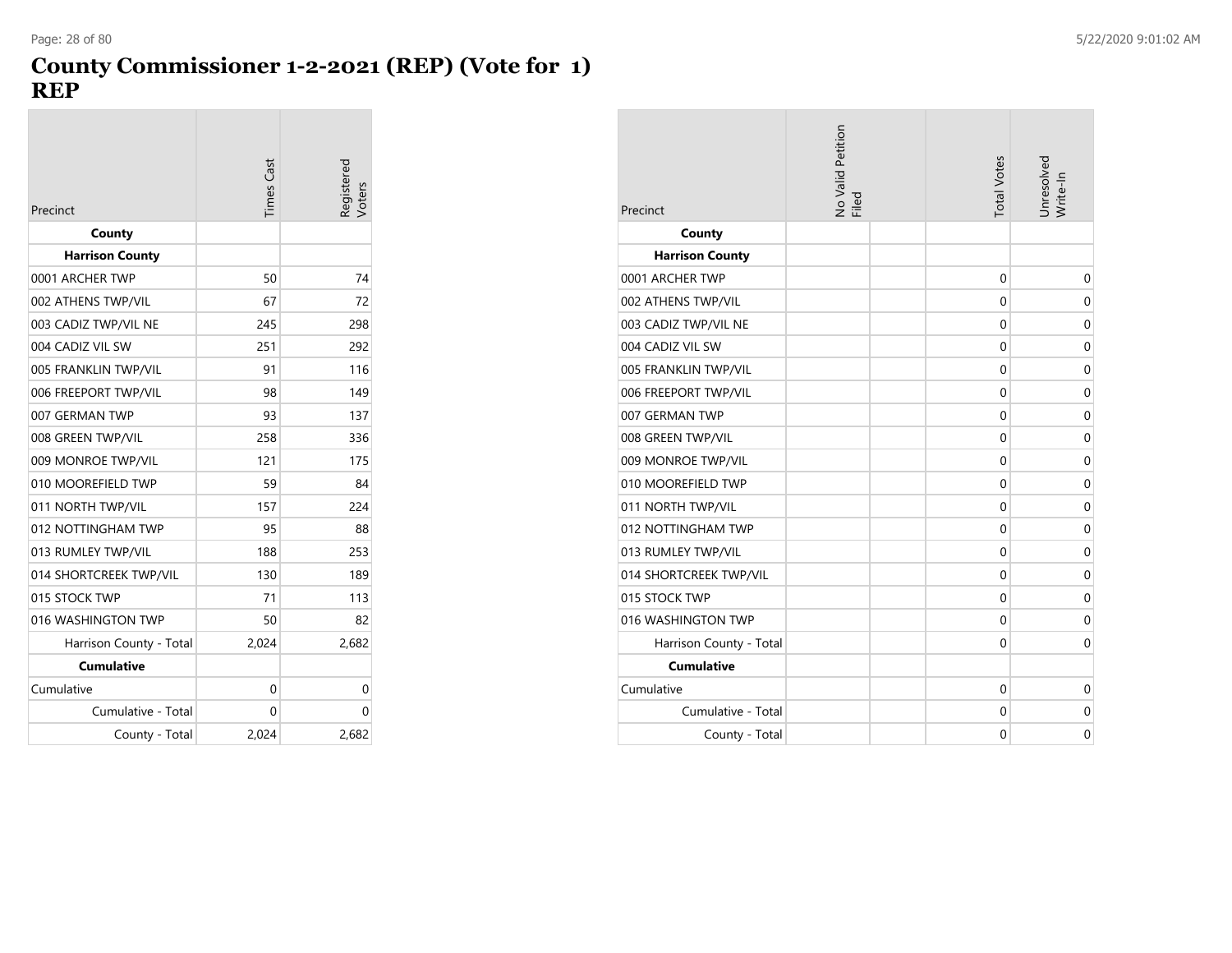# **County Commissioner 1-3-2021 (DEM) (Vote for 1) DEM**

| Precinct                | <b>Times Cast</b> | egistered<br>/oters |
|-------------------------|-------------------|---------------------|
| County                  |                   |                     |
| <b>Harrison County</b>  |                   |                     |
| 0001 ARCHER TWP         | 19                | 24                  |
| 002 ATHENS TWP/VIL      | 47                | 79                  |
| 003 CADIZ TWP/VIL NE    | 127               | 179                 |
| 004 CADIZ VIL SW        | 144               | 252                 |
| 005 FRANKLIN TWP/VIL    | 55                | 71                  |
| 006 FREEPORT TWP/VIL    | 49                | 79                  |
| 007 GERMAN TWP          | 49                | 79                  |
| 008 GREEN TWP/VIL       | 143               | 225                 |
| 009 MONROE TWP/VIL      | 39                | 71                  |
| 010 MOOREFIELD TWP      | 26                | 46                  |
| 011 NORTH TWP/VIL       | 67                | 123                 |
| 012 NOTTINGHAM TWP      | 17                | 30                  |
| 013 RUMLEY TWP/VIL      | 51                | 114                 |
| 014 SHORTCREEK TWP/VIL  | 80                | 154                 |
| 015 STOCK TWP           | 38                | 64                  |
| 016 WASHINGTON TWP      | 43                | 67                  |
| Harrison County - Total | 994               | 1,657               |
| <b>Cumulative</b>       |                   |                     |
| Cumulative              | 0                 | 0                   |
| Cumulative - Total      | 0                 | 0                   |
| County - Total          | 994               | 1,657               |

| Precinct                | No Valid Petition<br>Filed | <b>Total Votes</b> | Unresolved<br>Write-In |
|-------------------------|----------------------------|--------------------|------------------------|
| County                  |                            |                    |                        |
| <b>Harrison County</b>  |                            |                    |                        |
| 0001 ARCHER TWP         |                            | 0                  | 0                      |
| 002 ATHENS TWP/VIL      |                            | 0                  | 0                      |
| 003 CADIZ TWP/VIL NE    |                            | 0                  | $\mathbf 0$            |
| 004 CADIZ VIL SW        |                            | 0                  | $\mathbf 0$            |
| 005 FRANKLIN TWP/VIL    |                            | 0                  | 0                      |
| 006 FREEPORT TWP/VIL    |                            | 0                  | $\Omega$               |
| 007 GERMAN TWP          |                            | 0                  | $\mathbf 0$            |
| 008 GREEN TWP/VIL       |                            | 0                  | 0                      |
| 009 MONROE TWP/VIL      |                            | 0                  | $\Omega$               |
| 010 MOOREFIELD TWP      |                            | 0                  | $\mathbf 0$            |
| 011 NORTH TWP/VIL       |                            | 0                  | 0                      |
| 012 NOTTINGHAM TWP      |                            | 0                  | $\Omega$               |
| 013 RUMLEY TWP/VIL      |                            | 0                  | 0                      |
| 014 SHORTCREEK TWP/VIL  |                            | 0                  | 0                      |
| 015 STOCK TWP           |                            | 0                  | $\mathbf 0$            |
| 016 WASHINGTON TWP      |                            | 0                  | 0                      |
| Harrison County - Total |                            | 0                  | 0                      |
| <b>Cumulative</b>       |                            |                    |                        |
| Cumulative              |                            | 0                  | $\mathbf 0$            |
| Cumulative - Total      |                            | 0                  | 0                      |
| County - Total          |                            | 0                  | $\Omega$               |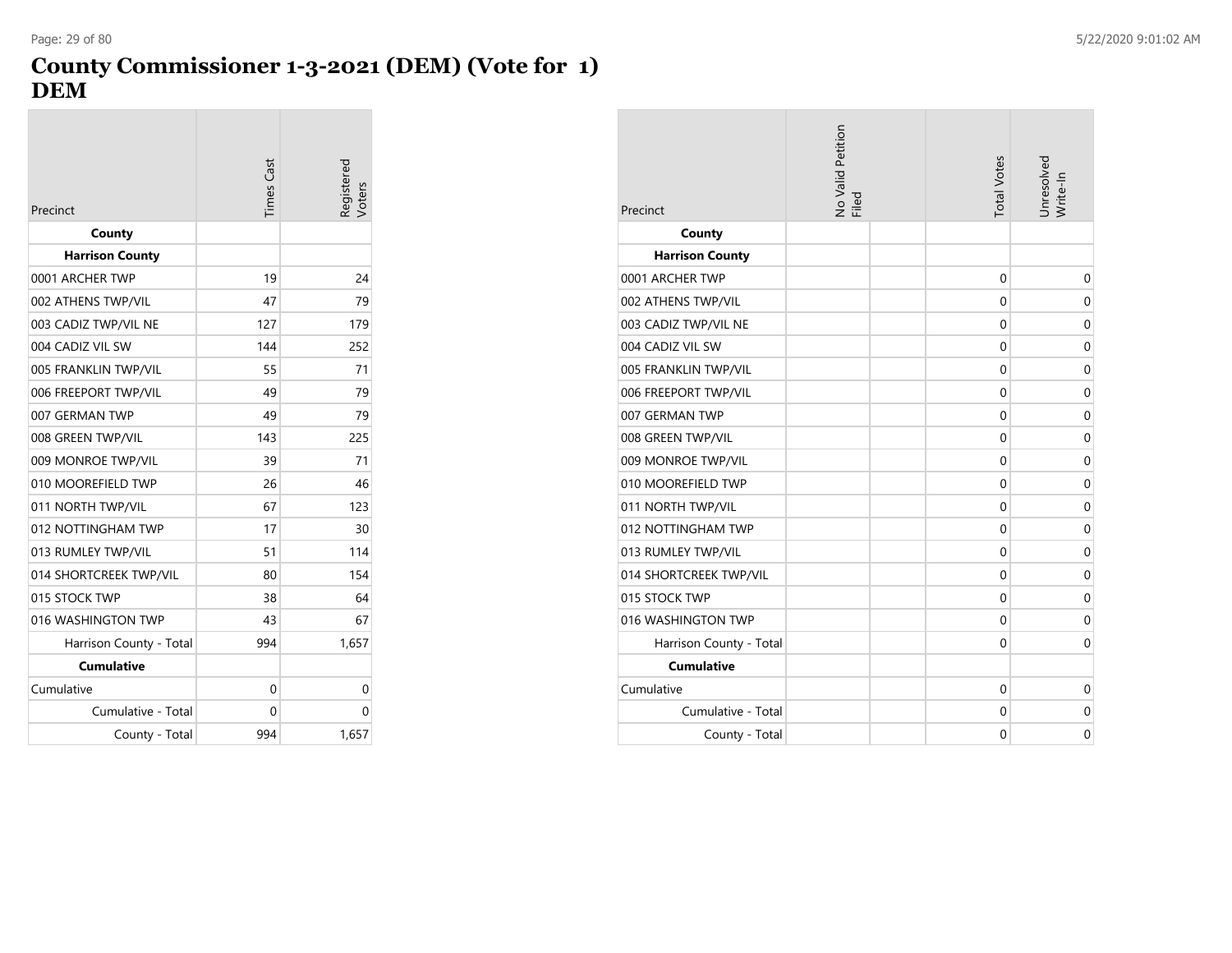#### **County Commissioner 1-3-2021 (REP) (Vote for 1) REP**

| Precinct                | Times Cast | Registered<br>Voters |
|-------------------------|------------|----------------------|
| County                  |            |                      |
| <b>Harrison County</b>  |            |                      |
| 0001 ARCHER TWP         | 50         | 74                   |
| 002 ATHENS TWP/VIL      | 67         | 72                   |
| 003 CADIZ TWP/VIL NE    | 245        | 298                  |
| 004 CADIZ VIL SW        | 251        | 292                  |
| 005 FRANKLIN TWP/VIL    | 91         | 116                  |
| 006 FREEPORT TWP/VIL    | 98         | 149                  |
| 007 GERMAN TWP          | 93         | 137                  |
| 008 GREEN TWP/VIL       | 258        | 336                  |
| 009 MONROE TWP/VIL      | 121        | 175                  |
| 010 MOOREFIELD TWP      | 59         | 84                   |
| 011 NORTH TWP/VIL       | 157        | 224                  |
| 012 NOTTINGHAM TWP      | 95         | 88                   |
| 013 RUMLEY TWP/VIL      | 188        | 253                  |
| 014 SHORTCREEK TWP/VIL  | 130        | 189                  |
| 015 STOCK TWP           | 71         | 113                  |
| 016 WASHINGTON TWP      | 50         | 82                   |
| Harrison County - Total | 2,024      | 2,682                |
| <b>Cumulative</b>       |            |                      |
| Cumulative              | 0          | 0                    |
| Cumulative - Total      | 0          | 0                    |
| County - Total          | 2.024      | 2,682                |

|                                           | Paul Coffland | Joseph J. Petro | <b>Total Votes</b> |
|-------------------------------------------|---------------|-----------------|--------------------|
| Precinct                                  |               |                 |                    |
| County                                    |               |                 |                    |
| <b>Harrison County</b><br>0001 ARCHER TWP | 27            | 19              | 46                 |
|                                           |               |                 |                    |
| 002 ATHENS TWP/VIL                        | 41            | 24              | 65                 |
| 003 CADIZ TWP/VIL NE                      | 143           | 96              | 239                |
| 004 CADIZ VIL SW                          | 146           | 99              | 245                |
| 005 FRANKLIN TWP/VIL                      | 43            | 43              | 86                 |
| 006 FREEPORT TWP/VIL                      | 24            | 69              | 93                 |
| 007 GERMAN TWP                            | 59            | 33              | 92                 |
| 008 GREEN TWP/VIL                         | 136           | 105             | 241                |
| 009 MONROE TWP/VIL                        | 67            | 50              | 117                |
| 010 MOOREFIELD TWP                        | 31            | 26              | 57                 |
| 011 NORTH TWP/VIL                         | 71            | 74              | 145                |
| 012 NOTTINGHAM TWP                        | 30            | 59              | 89                 |
| 013 RUMLEY TWP/VIL                        | 73            | 107             | 180                |
| 014 SHORTCREEK TWP/VIL                    | 67            | 58              | 125                |
| 015 STOCK TWP                             | 31            | 39              | 70                 |
| 016 WASHINGTON TWP                        | 15            | 32              | 47                 |
| Harrison County - Total                   | 1,004         | 933             | 1,937              |
| <b>Cumulative</b>                         |               |                 |                    |
| Cumulative                                | $\mathbf 0$   | $\mathbf 0$     | 0                  |
| Cumulative - Total                        | 0             | $\mathbf 0$     | $\mathbf 0$        |
| County - Total                            | 1,004         | 933             | 1,937              |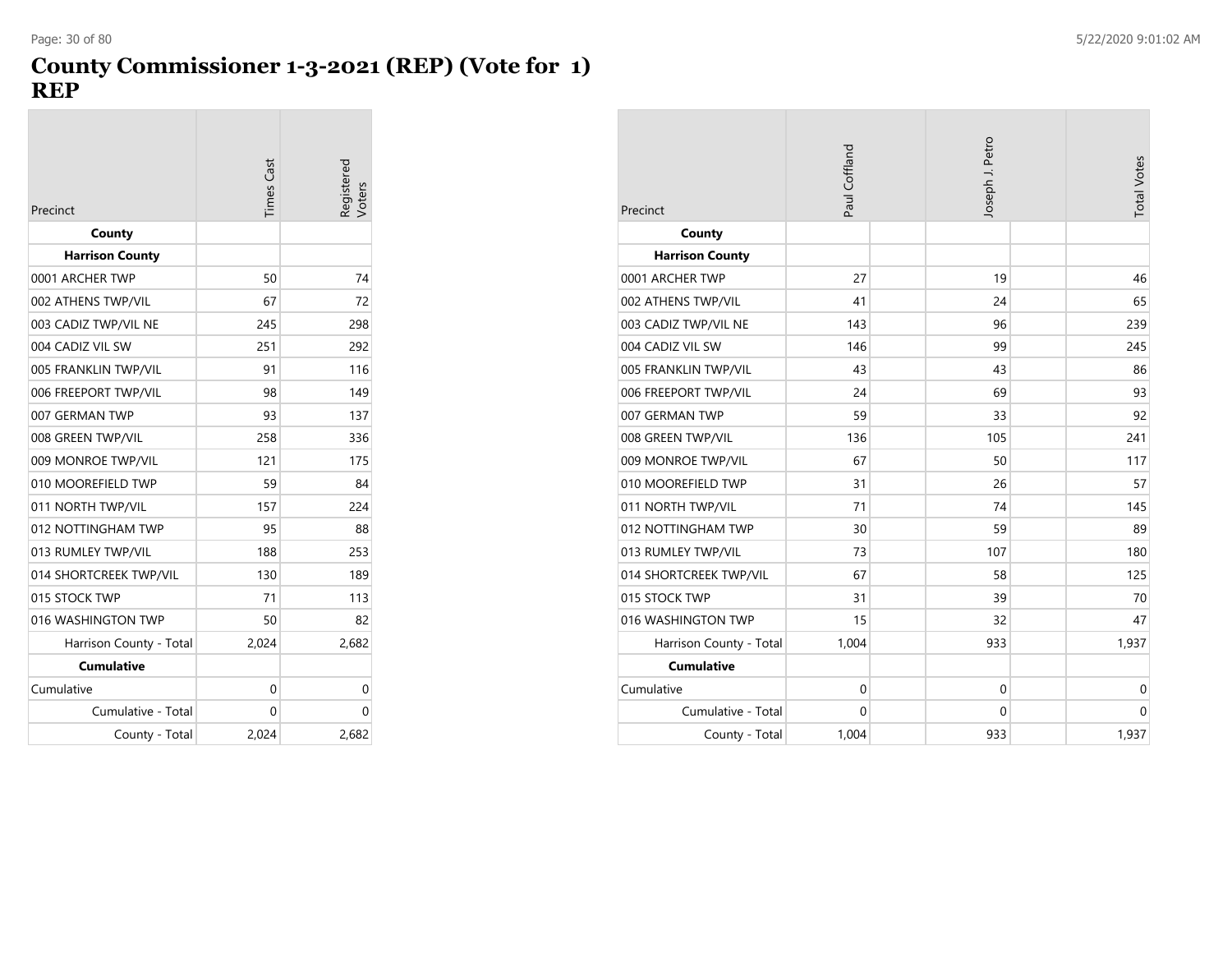|                         | inresolver     |
|-------------------------|----------------|
| Precinct                |                |
| County                  |                |
| <b>Harrison County</b>  |                |
| 0001 ARCHER TWP         | 0              |
| 002 ATHENS TWP/VIL      | $\Omega$       |
| 003 CADIZ TWP/VIL NE    | 0              |
| 004 CADIZ VIL SW        | 0              |
| 005 FRANKLIN TWP/VIL    | 0              |
| 006 FREEPORT TWP/VIL    | 0              |
| 007 GERMAN TWP          | 0              |
| 008 GREEN TWP/VIL       | 0              |
| 009 MONROE TWP/VIL      | 0              |
| 010 MOOREFIELD TWP      | $\overline{0}$ |
| 011 NORTH TWP/VIL       | 0              |
| 012 NOTTINGHAM TWP      | 0              |
| 013 RUMLEY TWP/VIL      | $\overline{0}$ |
| 014 SHORTCREEK TWP/VIL  | 0              |
| 015 STOCK TWP           | 0              |
| 016 WASHINGTON TWP      | 0              |
| Harrison County - Total | 0              |
| <b>Cumulative</b>       |                |
| Cumulative              | 0              |
| Cumulative - Total      | 0              |
| County - Total          | 0              |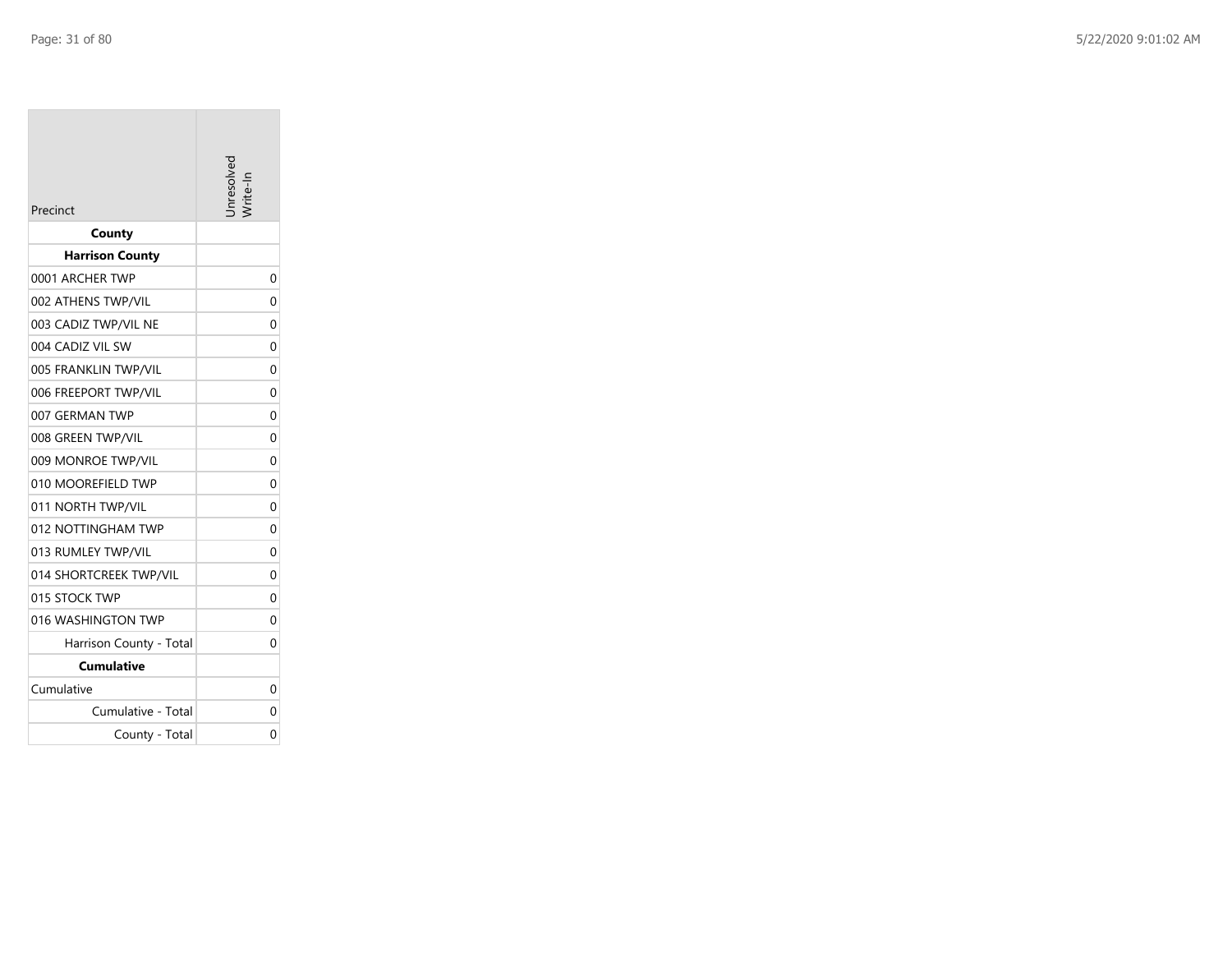## **Prosecuting Attorney (DEM) (Vote for 1) DEM**

| Precinct                | <b>Times</b> Cast | Registered<br>Voters |
|-------------------------|-------------------|----------------------|
| County                  |                   |                      |
| <b>Harrison County</b>  |                   |                      |
| 0001 ARCHER TWP         | 19                | 24                   |
| 002 ATHENS TWP/VIL      | 47                | 79                   |
| 003 CADIZ TWP/VIL NE    | 127               | 179                  |
| 004 CADIZ VIL SW        | 144               | 252                  |
| 005 FRANKLIN TWP/VIL    | 55                | 71                   |
| 006 FREEPORT TWP/VIL    | 49                | 79                   |
| 007 GERMAN TWP          | 49                | 79                   |
| 008 GREEN TWP/VIL       | 143               | 225                  |
| 009 MONROE TWP/VIL      | 39                | 71                   |
| 010 MOOREFIELD TWP      | 26                | 46                   |
| 011 NORTH TWP/VIL       | 67                | 123                  |
| 012 NOTTINGHAM TWP      | 17                | 30                   |
| 013 RUMLEY TWP/VIL      | 51                | 114                  |
| 014 SHORTCREEK TWP/VIL  | 80                | 154                  |
| 015 STOCK TWP           | 38                | 64                   |
| 016 WASHINGTON TWP      | 43                | 67                   |
| Harrison County - Total | 994               | 1,657                |
| <b>Cumulative</b>       |                   |                      |
| Cumulative              | 0                 | 0                    |
| Cumulative - Total      | 0                 | 0                    |
| County - Total          | 994               | 1,657                |

| Precinct                | No Valid Petition<br>Filed | <b>Total Votes</b> | Unresolved<br>Write-In |
|-------------------------|----------------------------|--------------------|------------------------|
| County                  |                            |                    |                        |
| <b>Harrison County</b>  |                            |                    |                        |
| 0001 ARCHER TWP         |                            | $\mathbf 0$        | $\mathbf 0$            |
| 002 ATHENS TWP/VIL      |                            | 0                  | 0                      |
| 003 CADIZ TWP/VIL NE    |                            | $\mathbf 0$        | 0                      |
| 004 CADIZ VIL SW        |                            | $\mathbf 0$        | $\mathbf 0$            |
| 005 FRANKLIN TWP/VIL    |                            | 0                  | 0                      |
| 006 FREEPORT TWP/VIL    |                            | $\mathbf 0$        | $\mathbf 0$            |
| 007 GERMAN TWP          |                            | 0                  | $\mathbf 0$            |
| 008 GREEN TWP/VIL       |                            | 0                  | 0                      |
| 009 MONROE TWP/VIL      |                            | $\mathbf 0$        | $\mathbf 0$            |
| 010 MOOREFIELD TWP      |                            | 0                  | $\mathbf 0$            |
| 011 NORTH TWP/VIL       |                            | 0                  | 0                      |
| 012 NOTTINGHAM TWP      |                            | $\Omega$           | $\mathbf 0$            |
| 013 RUMLEY TWP/VIL      |                            | $\mathbf 0$        | $\mathbf 0$            |
| 014 SHORTCREEK TWP/VIL  |                            | $\mathbf 0$        | 0                      |
| 015 STOCK TWP           |                            | $\mathbf 0$        | $\mathbf 0$            |
| 016 WASHINGTON TWP      |                            | $\mathbf 0$        | $\mathbf 0$            |
| Harrison County - Total |                            | 0                  | 0                      |
| <b>Cumulative</b>       |                            |                    |                        |
| Cumulative              |                            | $\mathbf 0$        | $\mathbf 0$            |
| Cumulative - Total      |                            | 0                  | 0                      |
| County - Total          |                            | 0                  | 0                      |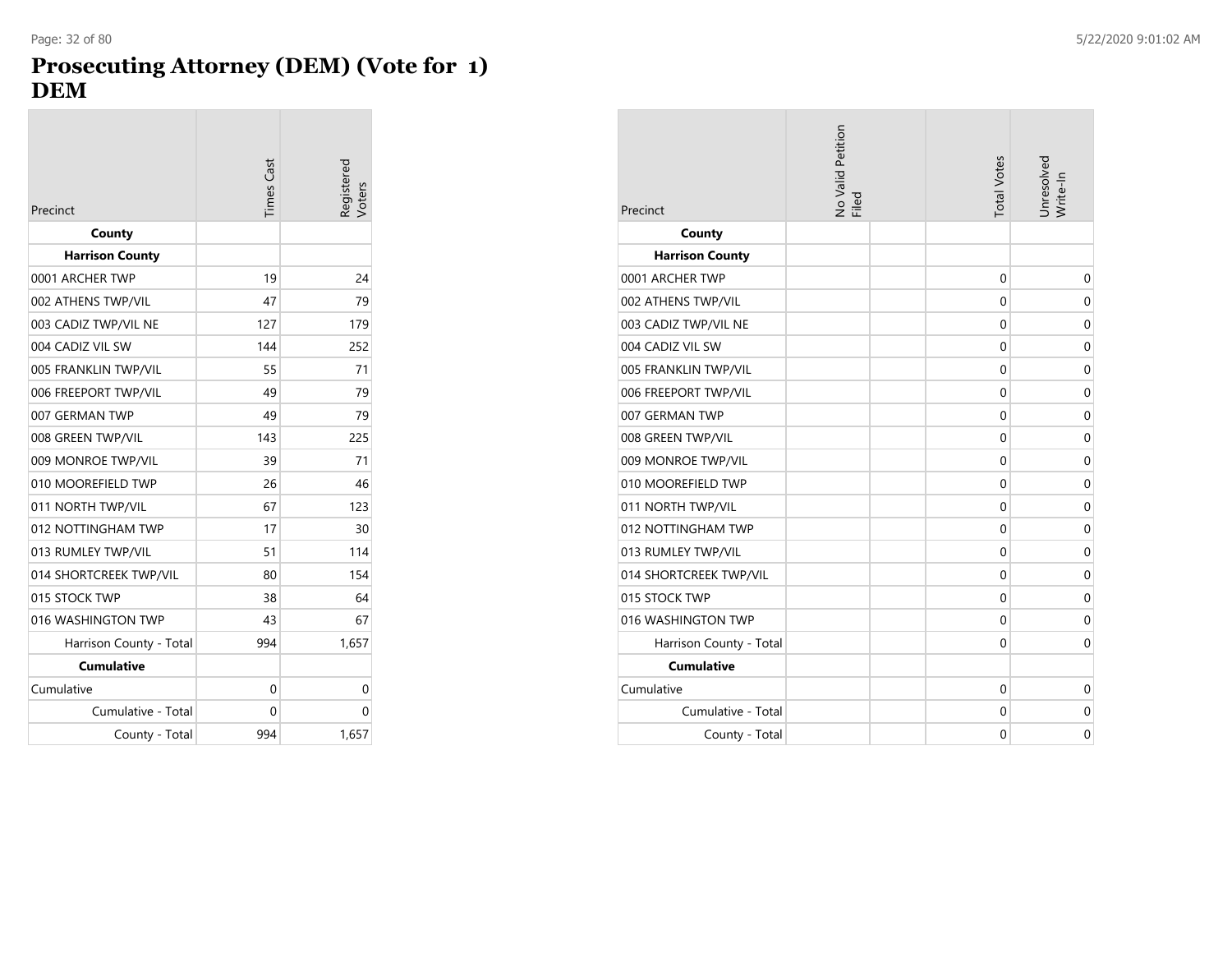#### **Prosecuting Attorney (REP) (Vote for 1) REP**

| Precinct                | <b>Times</b> Cast | Registered<br>Voters |
|-------------------------|-------------------|----------------------|
| County                  |                   |                      |
| <b>Harrison County</b>  |                   |                      |
| 0001 ARCHER TWP         | 50                | 74                   |
| 002 ATHENS TWP/VIL      | 67                | 72                   |
| 003 CADIZ TWP/VIL NE    | 245               | 298                  |
| 004 CADIZ VIL SW        | 251               | 292                  |
| 005 FRANKLIN TWP/VIL    | 91                | 116                  |
| 006 FREEPORT TWP/VIL    | 98                | 149                  |
| 007 GERMAN TWP          | 93                | 137                  |
| 008 GREEN TWP/VIL       | 258               | 336                  |
| 009 MONROE TWP/VIL      | 121               | 175                  |
| 010 MOOREFIELD TWP      | 59                | 84                   |
| 011 NORTH TWP/VIL       | 157               | 224                  |
| 012 NOTTINGHAM TWP      | 95                | 88                   |
| 013 RUMLEY TWP/VIL      | 188               | 253                  |
| 014 SHORTCREEK TWP/VIL  | 130               | 189                  |
| 015 STOCK TWP           | 71                | 113                  |
| 016 WASHINGTON TWP      | 50                | 82                   |
| Harrison County - Total | 2,024             | 2,682                |
| <b>Cumulative</b>       |                   |                      |
| Cumulative              | 0                 | 0                    |
| Cumulative - Total      | 0                 | 0                    |
| County - Total          | 2.024             | 2,682                |

| Precinct                | Owen Beetham | Lauren E. Knight | <b>Total Votes</b> |
|-------------------------|--------------|------------------|--------------------|
| County                  |              |                  |                    |
| <b>Harrison County</b>  |              |                  |                    |
| 0001 ARCHER TWP         | 15           | 30               | 45                 |
| 002 ATHENS TWP/VIL      | 38           | 28               | 66                 |
| 003 CADIZ TWP/VIL NE    | 108          | 134              | 242                |
| 004 CADIZ VIL SW        | 137          | 113              | 250                |
| 005 FRANKLIN TWP/VIL    | 19           | 72               | 91                 |
| 006 FREEPORT TWP/VIL    | 14           | 79               | 93                 |
| 007 GERMAN TWP          | 39           | 54               | 93                 |
| 008 GREEN TWP/VIL       | 108          | 144              | 252                |
| 009 MONROE TWP/VIL      | 36           | 82               | 118                |
| 010 MOOREFIELD TWP      | 16           | 42               | 58                 |
| 011 NORTH TWP/VIL       | 50           | 103              | 153                |
| 012 NOTTINGHAM TWP      | 13           | 78               | 91                 |
| 013 RUMLEY TWP/VIL      | 85           | 99               | 184                |
| 014 SHORTCREEK TWP/VIL  | 47           | 81               | 128                |
| 015 STOCK TWP           | 27           | 44               | 71                 |
| 016 WASHINGTON TWP      | 10           | 40               | 50                 |
| Harrison County - Total | 762          | 1,223            | 1,985              |
| <b>Cumulative</b>       |              |                  |                    |
| Cumulative              | $\mathbf 0$  | $\mathbf 0$      | $\mathbf 0$        |
| Cumulative - Total      | 0            | 0                | 0                  |
| County - Total          | 762          | 1,223            | 1,985              |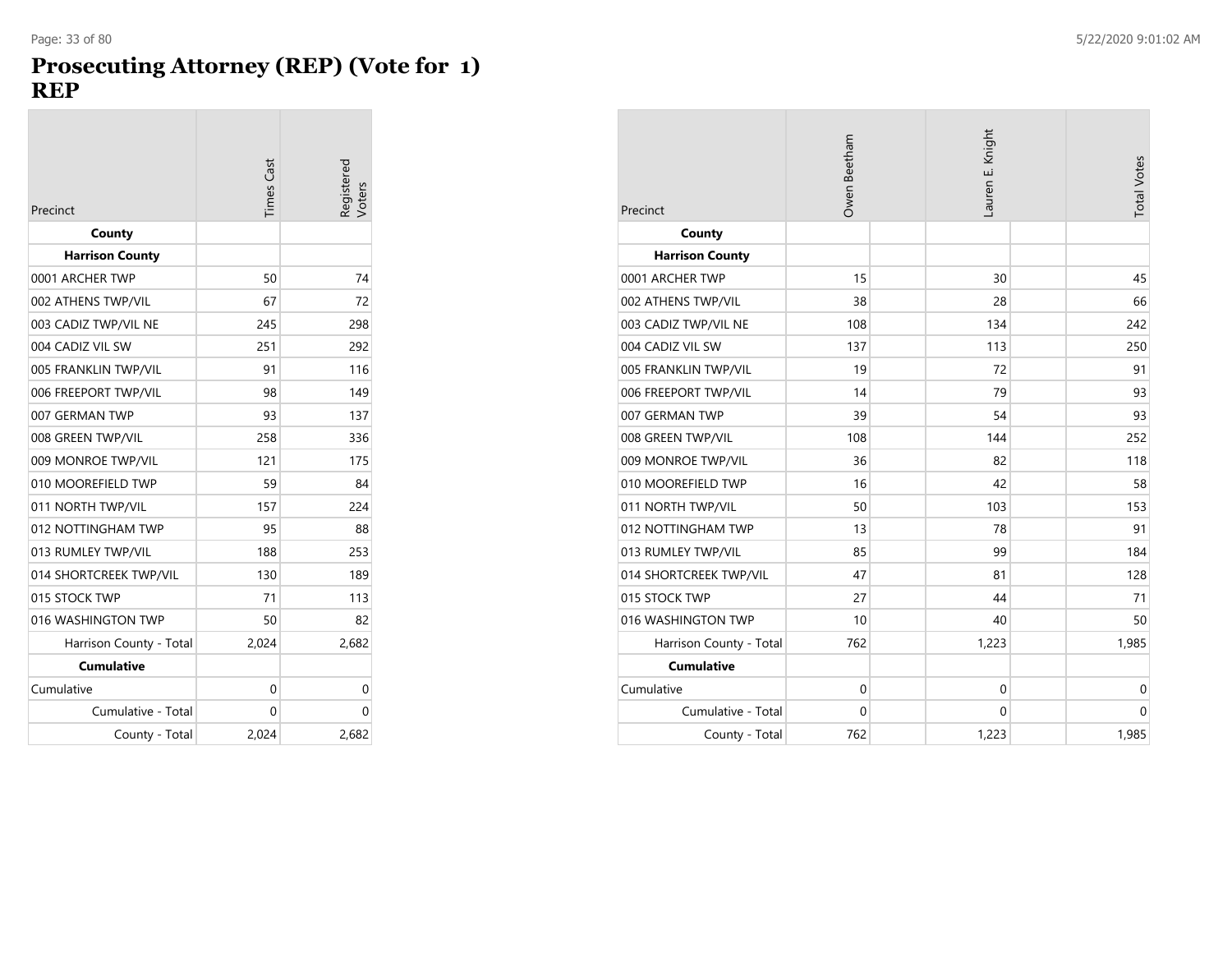|                         | hresolved |
|-------------------------|-----------|
| Precinct                |           |
| County                  |           |
| <b>Harrison County</b>  |           |
| 0001 ARCHER TWP         | 0         |
| 002 ATHENS TWP/VIL      | 0         |
| 003 CADIZ TWP/VIL NE    | 0         |
| 004 CADIZ VIL SW        | 0         |
| 005 FRANKLIN TWP/VIL    | 0         |
| 006 FREEPORT TWP/VIL    | 0         |
| 007 GERMAN TWP          | 0         |
| 008 GREEN TWP/VIL       | 0         |
| 009 MONROE TWP/VIL      | 0         |
| 010 MOOREFIELD TWP      | 0         |
| 011 NORTH TWP/VIL       | 0         |
| 012 NOTTINGHAM TWP      | 0         |
| 013 RUMLEY TWP/VIL      | 0         |
| 014 SHORTCREEK TWP/VIL  | 0         |
| 015 STOCK TWP           | 0         |
| 016 WASHINGTON TWP      | 0         |
| Harrison County - Total | 0         |
| Cumulative              |           |
| Cumulative              | 0         |
| Cumulative - Total      | 0         |
| County - Total          | 0         |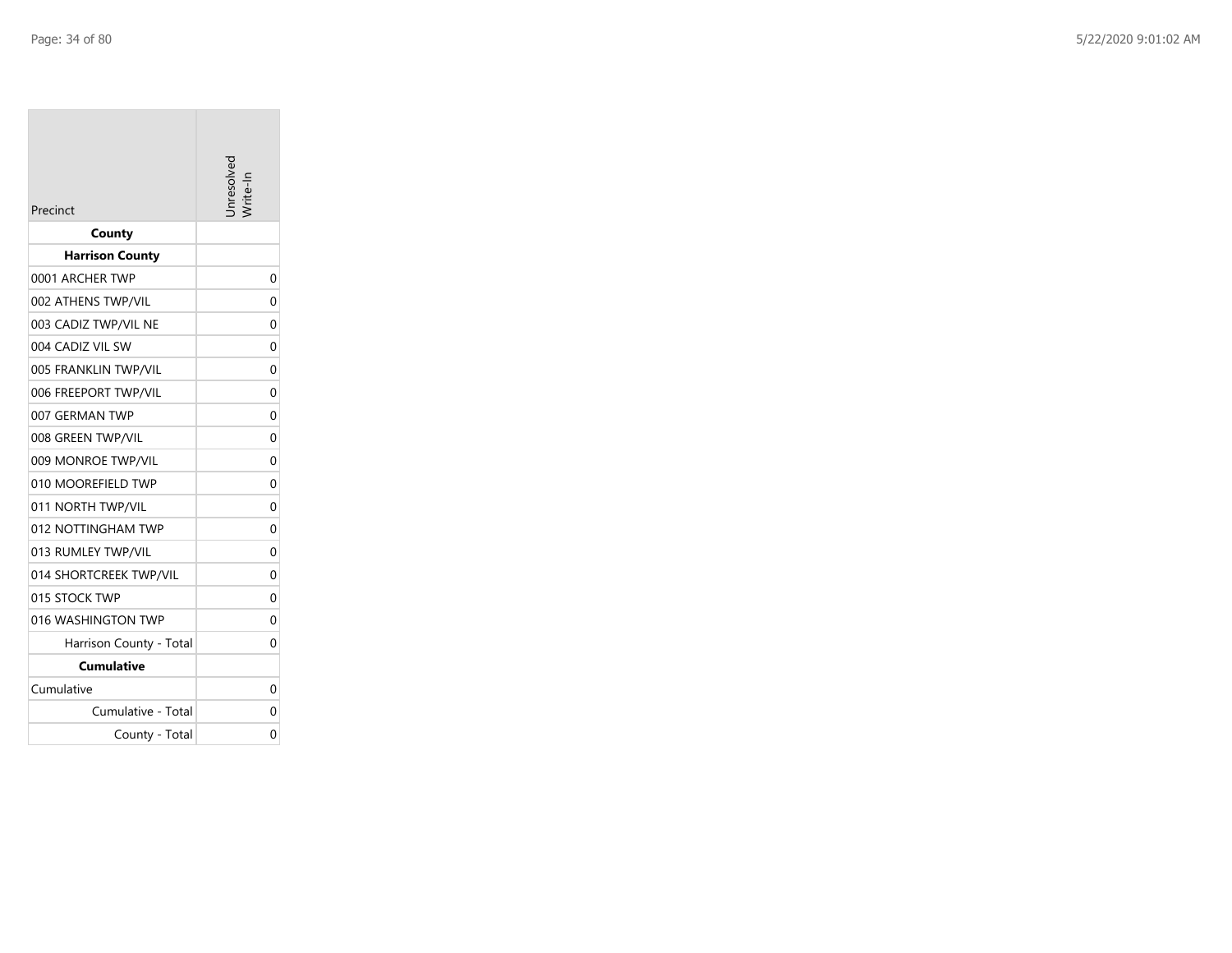# **Clerk of Court of Common Pleas (DEM) (Vote for 1) DEM**

| Precinct                | <b>Times</b> Cast | legistered<br>/oters |
|-------------------------|-------------------|----------------------|
| County                  |                   |                      |
| <b>Harrison County</b>  |                   |                      |
| 0001 ARCHER TWP         | 19                | 24                   |
| 002 ATHENS TWP/VIL      | 47                | 79                   |
| 003 CADIZ TWP/VIL NE    | 127               | 179                  |
| 004 CADIZ VIL SW        | 144               | 252                  |
| 005 FRANKLIN TWP/VIL    | 55                | 71                   |
| 006 FREEPORT TWP/VIL    | 49                | 79                   |
| 007 GERMAN TWP          | 49                | 79                   |
| 008 GREEN TWP/VIL       | 143               | 225                  |
| 009 MONROE TWP/VIL      | 39                | 71                   |
| 010 MOOREFIELD TWP      | 26                | 46                   |
| 011 NORTH TWP/VIL       | 67                | 123                  |
| 012 NOTTINGHAM TWP      | 17                | 30                   |
| 013 RUMLEY TWP/VIL      | 51                | 114                  |
| 014 SHORTCREEK TWP/VIL  | 80                | 154                  |
| 015 STOCK TWP           | 38                | 64                   |
| 016 WASHINGTON TWP      | 43                | 67                   |
| Harrison County - Total | 994               | 1,657                |
| <b>Cumulative</b>       |                   |                      |
| Cumulative              | 0                 | 0                    |
| Cumulative - Total      | 0                 | 0                    |
| County - Total          | 994               | 1,657                |

| Precinct                | Leslie A. Milliken | <b>Total Votes</b> | Unresolved<br>Write-In |
|-------------------------|--------------------|--------------------|------------------------|
| County                  |                    |                    |                        |
| <b>Harrison County</b>  |                    |                    |                        |
| 0001 ARCHER TWP         | 18                 | 18                 | $\mathbf 0$            |
| 002 ATHENS TWP/VIL      | 45                 | 45                 | $\mathbf 0$            |
| 003 CADIZ TWP/VIL NE    | 114                | 114                | $\mathbf 0$            |
| 004 CADIZ VIL SW        | 128                | 128                | $\mathbf 0$            |
| 005 FRANKLIN TWP/VIL    | 45                 | 45                 | $\mathbf 0$            |
| 006 FREEPORT TWP/VIL    | 44                 | 44                 | $\mathbf 0$            |
| 007 GERMAN TWP          | 39                 | 39                 | $\mathbf 0$            |
| 008 GREEN TWP/VIL       | 121                | 121                | $\mathbf 0$            |
| 009 MONROE TWP/VIL      | 31                 | 31                 | $\mathbf 0$            |
| 010 MOOREFIELD TWP      | 20                 | 20                 | $\mathbf 0$            |
| 011 NORTH TWP/VIL       | 62                 | 62                 | $\mathbf 0$            |
| 012 NOTTINGHAM TWP      | 14                 | 14                 | $\mathbf 0$            |
| 013 RUMLEY TWP/VIL      | 45                 | 45                 | $\mathbf 0$            |
| 014 SHORTCREEK TWP/VIL  | 75                 | 75                 | $\mathbf 0$            |
| 015 STOCK TWP           | 31                 | 31                 | $\mathbf 0$            |
| 016 WASHINGTON TWP      | 39                 | 39                 | $\mathbf 0$            |
| Harrison County - Total | 871                | 871                | $\mathbf 0$            |
| <b>Cumulative</b>       |                    |                    |                        |
| Cumulative              | $\mathbf 0$        | 0                  | $\mathbf 0$            |
| Cumulative - Total      | $\Omega$           | 0                  | $\mathbf 0$            |
| County - Total          | 871                | 871                | $\mathbf 0$            |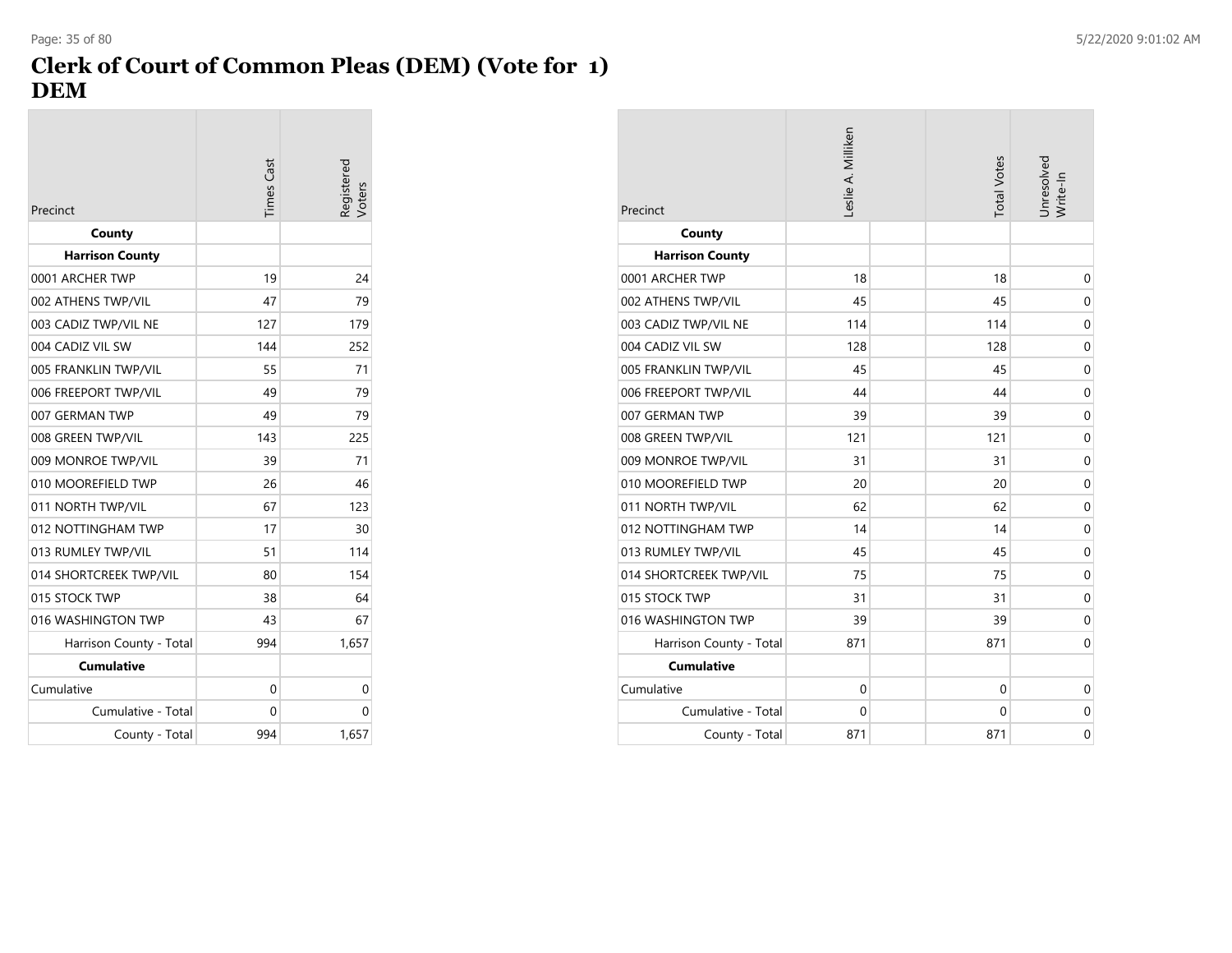#### **Clerk of Court of Common Pleas (REP) (Vote for 1) REP** Page: 36 of 80 5/22/2020 9:01:02 AM

| Precinct                | <b>Times Cast</b> | legistered<br>/oters |
|-------------------------|-------------------|----------------------|
| County                  |                   |                      |
| <b>Harrison County</b>  |                   |                      |
| 0001 ARCHER TWP         | 50                | 74                   |
| 002 ATHENS TWP/VIL      | 67                | 72                   |
| 003 CADIZ TWP/VIL NE    | 245               | 298                  |
| 004 CADIZ VIL SW        | 251               | 292                  |
| 005 FRANKLIN TWP/VIL    | 91                | 116                  |
| 006 FREEPORT TWP/VIL    | 98                | 149                  |
| 007 GERMAN TWP          | 93                | 137                  |
| 008 GREEN TWP/VIL       | 258               | 336                  |
| 009 MONROE TWP/VIL      | 121               | 175                  |
| 010 MOOREFIELD TWP      | 59                | 84                   |
| 011 NORTH TWP/VIL       | 157               | 224                  |
| 012 NOTTINGHAM TWP      | 95                | 88                   |
| 013 RUMLEY TWP/VIL      | 188               | 253                  |
| 014 SHORTCREEK TWP/VIL  | 130               | 189                  |
| 015 STOCK TWP           | 71                | 113                  |
| 016 WASHINGTON TWP      | 50                | 82                   |
| Harrison County - Total | 2,024             | 2,682                |
| <b>Cumulative</b>       |                   |                      |
| Cumulative              | 0                 | 0                    |
| Cumulative - Total      | 0                 | 0                    |
| County - Total          | 2,024             | 2,682                |

| Precinct                | No Valid Petition<br>Filed | <b>Total Votes</b> | Unresolved<br>Write-In |
|-------------------------|----------------------------|--------------------|------------------------|
| County                  |                            |                    |                        |
| <b>Harrison County</b>  |                            |                    |                        |
| 0001 ARCHER TWP         |                            | $\mathbf 0$        | $\mathbf 0$            |
| 002 ATHENS TWP/VIL      |                            | 0                  | $\mathbf 0$            |
| 003 CADIZ TWP/VIL NE    |                            | 0                  | $\mathbf 0$            |
| 004 CADIZ VIL SW        |                            | 0                  | $\mathbf 0$            |
| 005 FRANKLIN TWP/VIL    |                            | 0                  | $\mathbf 0$            |
| 006 FREEPORT TWP/VIL    |                            | 0                  | $\mathbf 0$            |
| 007 GERMAN TWP          |                            | 0                  | $\mathbf 0$            |
| 008 GREEN TWP/VIL       |                            | 0                  | $\mathbf 0$            |
| 009 MONROE TWP/VIL      |                            | 0                  | $\mathbf 0$            |
| 010 MOOREFIELD TWP      |                            | 0                  | $\mathbf 0$            |
| 011 NORTH TWP/VIL       |                            | 0                  | $\mathbf 0$            |
| 012 NOTTINGHAM TWP      |                            | 0                  | $\mathbf 0$            |
| 013 RUMLEY TWP/VIL      |                            | 0                  | $\mathbf 0$            |
| 014 SHORTCREEK TWP/VIL  |                            | 0                  | $\mathbf 0$            |
| 015 STOCK TWP           |                            | 0                  | $\mathbf 0$            |
| 016 WASHINGTON TWP      |                            | 0                  | $\mathbf 0$            |
| Harrison County - Total |                            | 0                  | $\mathbf 0$            |
| <b>Cumulative</b>       |                            |                    |                        |
| Cumulative              |                            | 0                  | $\mathbf 0$            |
| Cumulative - Total      |                            | 0                  | $\mathbf 0$            |
| County - Total          |                            | 0                  | $\mathbf 0$            |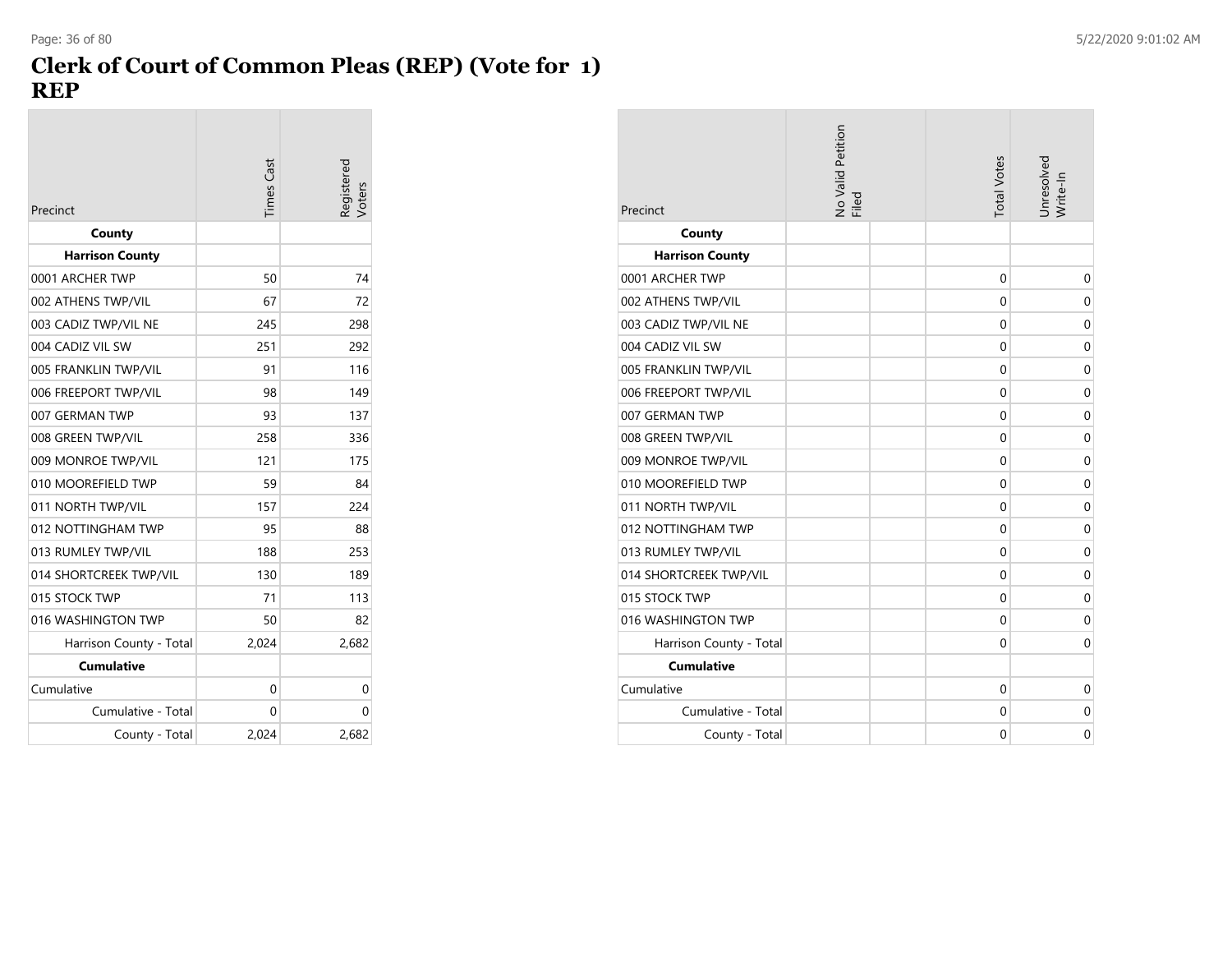#### **County Sheriff (DEM) (Vote for 1) DEM**

| Precinct                | <b>Times</b> Cast | egistered<br><b>Voters</b> |
|-------------------------|-------------------|----------------------------|
| County                  |                   |                            |
| <b>Harrison County</b>  |                   |                            |
| 0001 ARCHER TWP         | 19                | 24                         |
| 002 ATHENS TWP/VIL      | 47                | 79                         |
| 003 CADIZ TWP/VIL NE    | 127               | 179                        |
| 004 CADIZ VIL SW        | 144               | 252                        |
| 005 FRANKLIN TWP/VIL    | 55                | 71                         |
| 006 FREEPORT TWP/VIL    | 49                | 79                         |
| 007 GERMAN TWP          | 49                | 79                         |
| 008 GREEN TWP/VIL       | 143               | 225                        |
| 009 MONROE TWP/VIL      | 39                | 71                         |
| 010 MOOREFIELD TWP      | 26                | 46                         |
| 011 NORTH TWP/VIL       | 67                | 123                        |
| 012 NOTTINGHAM TWP      | 17                | 30                         |
| 013 RUMLEY TWP/VIL      | 51                | 114                        |
| 014 SHORTCREEK TWP/VIL  | 80                | 154                        |
| 015 STOCK TWP           | 38                | 64                         |
| 016 WASHINGTON TWP      | 43                | 67                         |
| Harrison County - Total | 994               | 1,657                      |
| <b>Cumulative</b>       |                   |                            |
| Cumulative              | 0                 | 0                          |
| Cumulative - Total      | 0                 | 0                          |
| County - Total          | 994               | 1,657                      |

| Precinct                | Ronald Joe Myers | <b>Total Votes</b> | Unresolved<br>Write-In |
|-------------------------|------------------|--------------------|------------------------|
| County                  |                  |                    |                        |
| <b>Harrison County</b>  |                  |                    |                        |
| 0001 ARCHER TWP         | 17               | 17                 | $\mathbf 0$            |
| 002 ATHENS TWP/VIL      | 43               | 43                 | 0                      |
| 003 CADIZ TWP/VIL NE    | 106              | 106                | $\mathbf 0$            |
| 004 CADIZ VIL SW        | 129              | 129                | $\mathbf 0$            |
| 005 FRANKLIN TWP/VIL    | 46               | 46                 | $\mathbf 0$            |
| 006 FREEPORT TWP/VIL    | 44               | 44                 | $\mathbf 0$            |
| 007 GERMAN TWP          | 39               | 39                 | $\mathbf 0$            |
| 008 GREEN TWP/VIL       | 122              | 122                | $\mathbf 0$            |
| 009 MONROE TWP/VIL      | 37               | 37                 | $\mathbf 0$            |
| 010 MOOREFIELD TWP      | 23               | 23                 | $\mathbf 0$            |
| 011 NORTH TWP/VIL       | 64               | 64                 | 0                      |
| 012 NOTTINGHAM TWP      | 15               | 15                 | $\mathbf 0$            |
| 013 RUMLEY TWP/VIL      | 48               | 48                 | $\mathbf 0$            |
| 014 SHORTCREEK TWP/VIL  | 76               | 76                 | 0                      |
| 015 STOCK TWP           | 32               | 32                 | $\mathbf 0$            |
| 016 WASHINGTON TWP      | 39               | 39                 | $\mathbf 0$            |
| Harrison County - Total | 880              | 880                | $\mathbf 0$            |
| <b>Cumulative</b>       |                  |                    |                        |
| Cumulative              | $\mathbf 0$      | $\mathbf 0$        | $\mathbf 0$            |
| Cumulative - Total      | 0                | 0                  | $\mathbf 0$            |
| County - Total          | 880              | 880                | $\mathbf 0$            |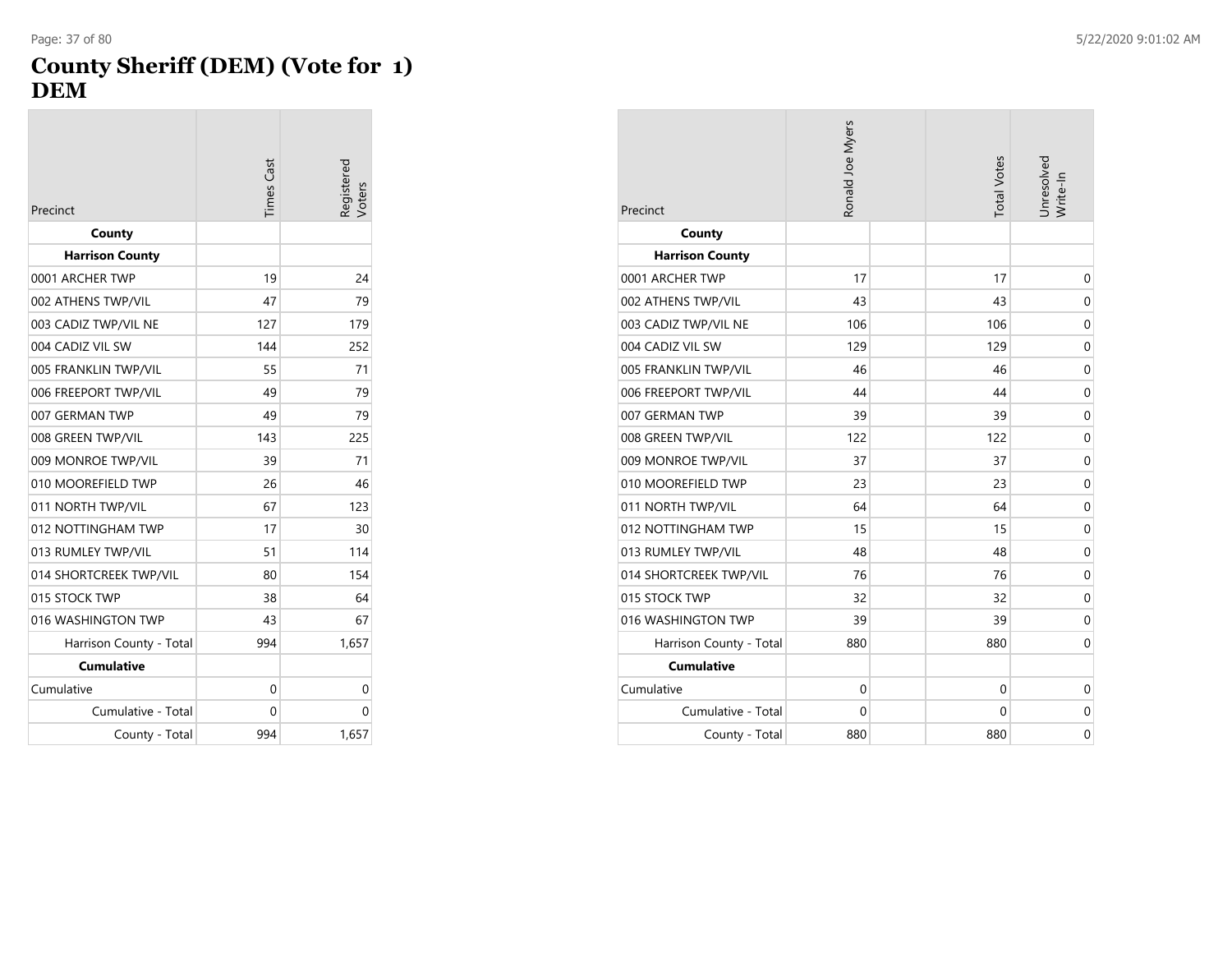#### **County Sheriff (REP) (Vote for 1) REP**

| Precinct                | <b>Times</b> Cast | legistered<br><b>Voters</b> |
|-------------------------|-------------------|-----------------------------|
| County                  |                   |                             |
| <b>Harrison County</b>  |                   |                             |
| 0001 ARCHER TWP         | 50                | 74                          |
| 002 ATHENS TWP/VIL      | 67                | 72                          |
| 003 CADIZ TWP/VIL NE    | 245               | 298                         |
| 004 CADIZ VIL SW        | 251               | 292                         |
| 005 FRANKLIN TWP/VIL    | 91                | 116                         |
| 006 FREEPORT TWP/VIL    | 98                | 149                         |
| 007 GERMAN TWP          | 93                | 137                         |
| 008 GREEN TWP/VIL       | 258               | 336                         |
| 009 MONROE TWP/VIL      | 121               | 175                         |
| 010 MOOREFIELD TWP      | 59                | 84                          |
| 011 NORTH TWP/VIL       | 157               | 224                         |
| 012 NOTTINGHAM TWP      | 95                | 88                          |
| 013 RUMLEY TWP/VIL      | 188               | 253                         |
| 014 SHORTCREEK TWP/VIL  | 130               | 189                         |
| 015 STOCK TWP           | 71                | 113                         |
| 016 WASHINGTON TWP      | 50                | 82                          |
| Harrison County - Total | 2,024             | 2,682                       |
| <b>Cumulative</b>       |                   |                             |
| Cumulative              | 0                 | 0                           |
| Cumulative - Total      | 0                 | 0                           |
| County - Total          | 2,024             | 2,682                       |

| Precinct                | No Valid Petition<br>Filed | <b>Total Votes</b> | Unresolved<br>Write-In |
|-------------------------|----------------------------|--------------------|------------------------|
| County                  |                            |                    |                        |
| <b>Harrison County</b>  |                            |                    |                        |
| 0001 ARCHER TWP         |                            | 0                  | $\mathbf 0$            |
| 002 ATHENS TWP/VIL      |                            | 0                  | 0                      |
| 003 CADIZ TWP/VIL NE    |                            | 0                  | $\mathbf 0$            |
| 004 CADIZ VIL SW        |                            | 0                  | $\mathbf 0$            |
| 005 FRANKLIN TWP/VIL    |                            | 0                  | $\mathbf 0$            |
| 006 FREEPORT TWP/VIL    |                            | 0                  | $\mathbf 0$            |
| 007 GERMAN TWP          |                            | $\mathbf{0}$       | $\mathbf 0$            |
| 008 GREEN TWP/VIL       |                            | 0                  | $\mathbf 0$            |
| 009 MONROE TWP/VIL      |                            | $\mathbf 0$        | $\mathbf 0$            |
| 010 MOOREFIELD TWP      |                            | 0                  | $\mathbf 0$            |
| 011 NORTH TWP/VIL       |                            | $\mathbf 0$        | $\mathbf 0$            |
| 012 NOTTINGHAM TWP      |                            | 0                  | $\mathbf 0$            |
| 013 RUMLEY TWP/VIL      |                            | 0                  | $\mathbf 0$            |
| 014 SHORTCREEK TWP/VIL  |                            | 0                  | $\mathbf 0$            |
| 015 STOCK TWP           |                            | 0                  | $\mathbf 0$            |
| 016 WASHINGTON TWP      |                            | $\mathbf 0$        | $\mathbf 0$            |
| Harrison County - Total |                            | 0                  | $\mathbf 0$            |
| <b>Cumulative</b>       |                            |                    |                        |
| Cumulative              |                            | 0                  | 0                      |
| Cumulative - Total      |                            | 0                  | $\mathbf 0$            |
| County - Total          |                            | 0                  | $\mathbf 0$            |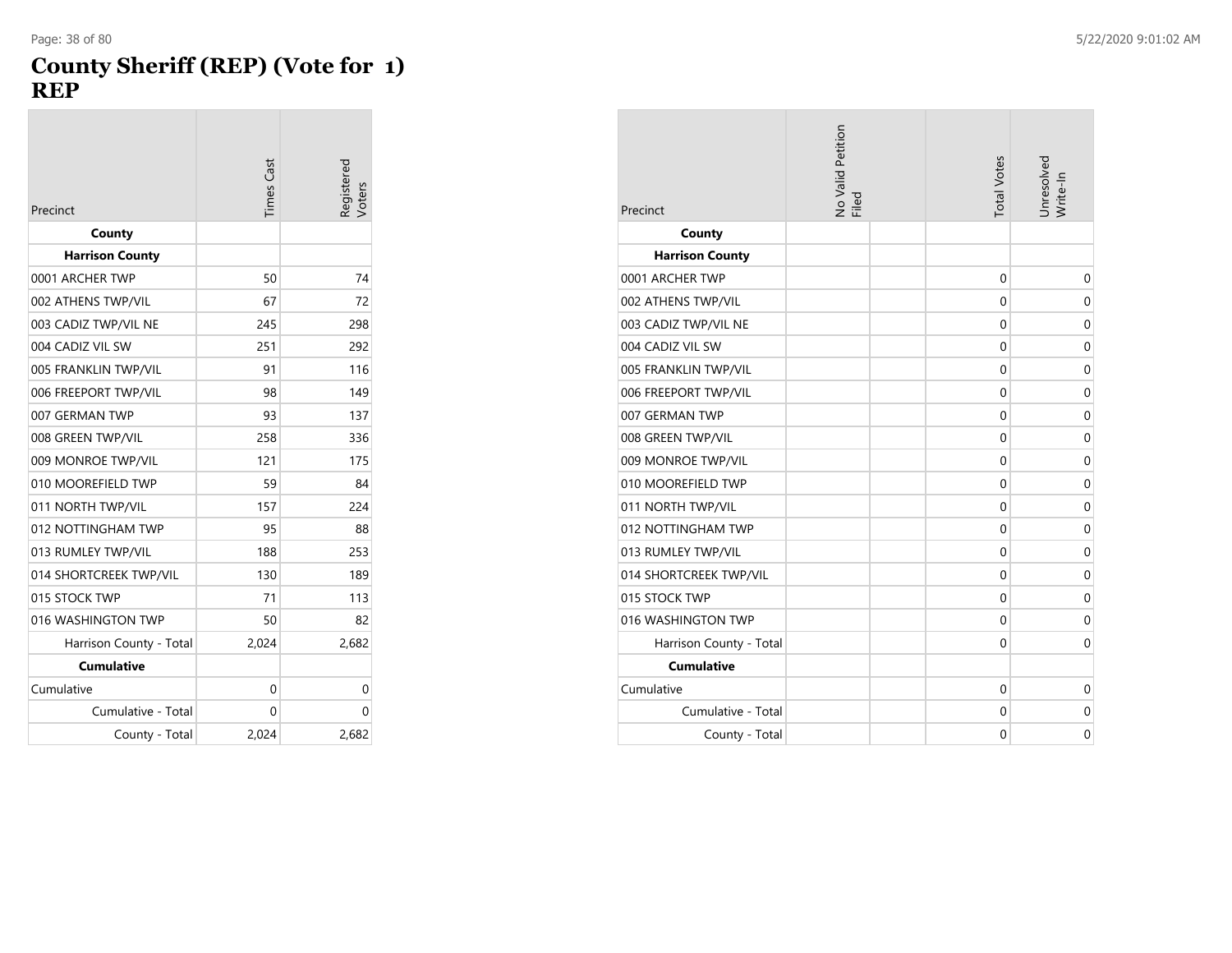#### **County Recorder (DEM) (Vote for 1) DEM**

| Precinct                | <b>Times</b> Cast | egistered<br>Voters |
|-------------------------|-------------------|---------------------|
| County                  |                   |                     |
| <b>Harrison County</b>  |                   |                     |
| 0001 ARCHER TWP         | 19                | 24                  |
| 002 ATHENS TWP/VIL      | 47                | 79                  |
| 003 CADIZ TWP/VIL NE    | 127               | 179                 |
| 004 CADIZ VIL SW        | 144               | 252                 |
| 005 FRANKLIN TWP/VIL    | 55                | 71                  |
| 006 FREEPORT TWP/VIL    | 49                | 79                  |
| 007 GERMAN TWP          | 49                | 79                  |
| 008 GREEN TWP/VIL       | 143               | 225                 |
| 009 MONROE TWP/VIL      | 39                | 71                  |
| 010 MOOREFIELD TWP      | 26                | 46                  |
| 011 NORTH TWP/VIL       | 67                | 123                 |
| 012 NOTTINGHAM TWP      | 17                | 30                  |
| 013 RUMLEY TWP/VIL      | 51                | 114                 |
| 014 SHORTCREEK TWP/VIL  | 80                | 154                 |
| 015 STOCK TWP           | 38                | 64                  |
| 016 WASHINGTON TWP      | 43                | 67                  |
| Harrison County - Total | 994               | 1,657               |
| <b>Cumulative</b>       |                   |                     |
| Cumulative              | 0                 | 0                   |
| Cumulative - Total      | 0                 | 0                   |
| County - Total          | 994               | 1,657               |

| Precinct                | No Valid Petition<br>Filed | <b>Total Votes</b> | Unresolved<br>Write-In |
|-------------------------|----------------------------|--------------------|------------------------|
| County                  |                            |                    |                        |
| <b>Harrison County</b>  |                            |                    |                        |
| 0001 ARCHER TWP         |                            | 0                  | 0                      |
| 002 ATHENS TWP/VIL      |                            | 0                  | 0                      |
| 003 CADIZ TWP/VIL NE    |                            | $\mathbf 0$        | $\mathbf 0$            |
| 004 CADIZ VIL SW        |                            | 0                  | $\mathbf 0$            |
| 005 FRANKLIN TWP/VIL    |                            | 0                  | $\mathbf 0$            |
| 006 FREEPORT TWP/VIL    |                            | $\mathbf 0$        | $\mathbf 0$            |
| 007 GERMAN TWP          |                            | $\mathbf 0$        | $\mathbf 0$            |
| 008 GREEN TWP/VIL       |                            | 0                  | $\mathbf 0$            |
| 009 MONROE TWP/VIL      |                            | 0                  | $\mathbf 0$            |
| 010 MOOREFIELD TWP      |                            | 0                  | $\mathbf 0$            |
| 011 NORTH TWP/VIL       |                            | 0                  | $\mathbf 0$            |
| 012 NOTTINGHAM TWP      |                            | 0                  | $\mathbf 0$            |
| 013 RUMLEY TWP/VIL      |                            | 0                  | $\mathbf 0$            |
| 014 SHORTCREEK TWP/VIL  |                            | 0                  | $\mathbf 0$            |
| 015 STOCK TWP           |                            | 0                  | $\mathbf 0$            |
| 016 WASHINGTON TWP      |                            | 0                  | $\mathbf 0$            |
| Harrison County - Total |                            | 0                  | $\mathbf 0$            |
| <b>Cumulative</b>       |                            |                    |                        |
| Cumulative              |                            | $\Omega$           | $\mathbf 0$            |
| Cumulative - Total      |                            | 0                  | $\mathbf 0$            |
| County - Total          |                            | 0                  | 0                      |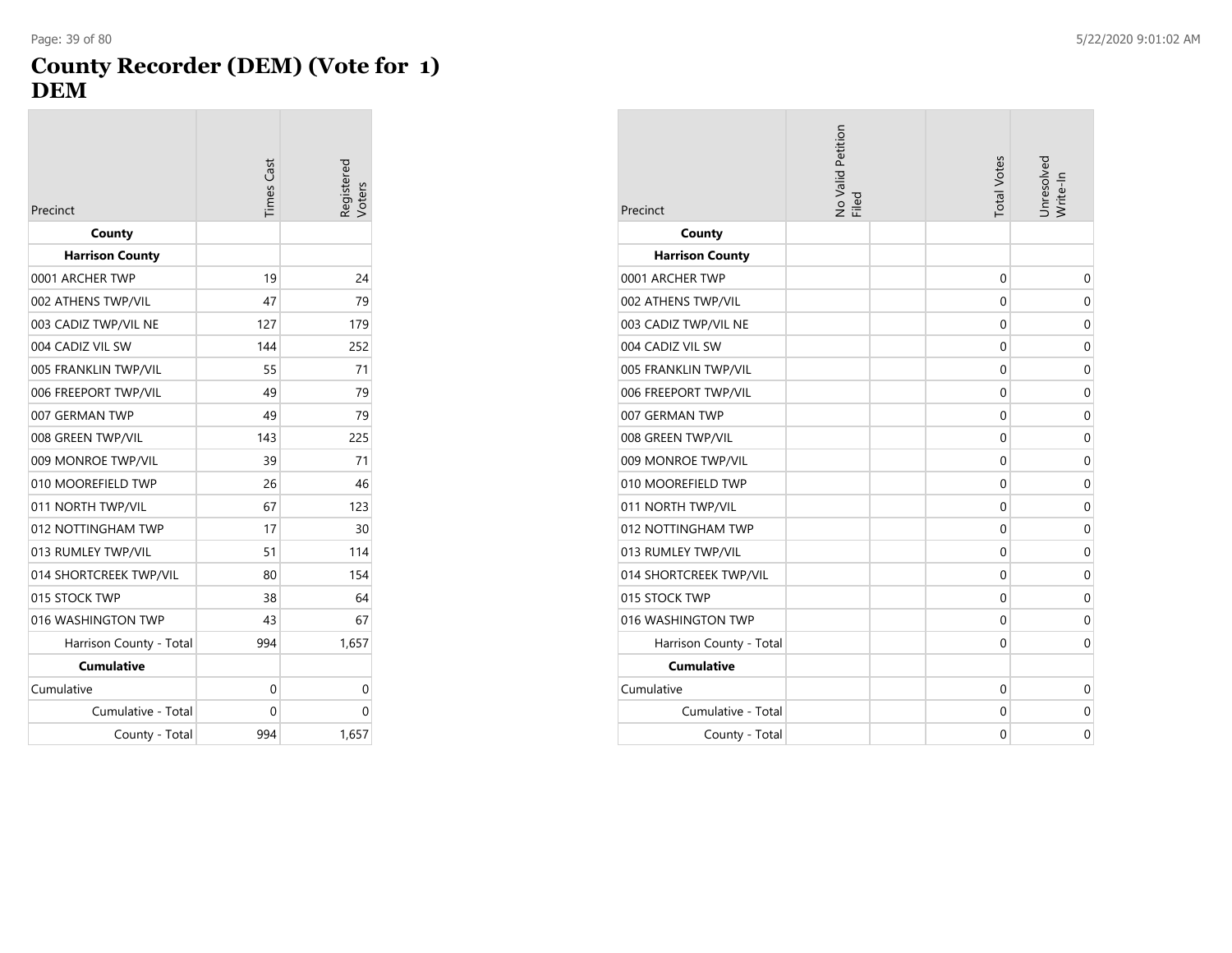#### **County Recorder (REP) (Vote for 1) REP**

| Precinct                | <b>Times</b> Cast | Registered<br>/oters |
|-------------------------|-------------------|----------------------|
| County                  |                   |                      |
| <b>Harrison County</b>  |                   |                      |
| 0001 ARCHER TWP         | 50                | 74                   |
| 002 ATHENS TWP/VIL      | 67                | 72                   |
| 003 CADIZ TWP/VIL NE    | 245               | 298                  |
| 004 CADIZ VIL SW        | 251               | 292                  |
| 005 FRANKLIN TWP/VIL    | 91                | 116                  |
| 006 FREEPORT TWP/VIL    | 98                | 149                  |
| 007 GERMAN TWP          | 93                | 137                  |
| 008 GREEN TWP/VIL       | 258               | 336                  |
| 009 MONROE TWP/VIL      | 121               | 175                  |
| 010 MOOREFIELD TWP      | 59                | 84                   |
| 011 NORTH TWP/VIL       | 157               | 224                  |
| 012 NOTTINGHAM TWP      | 95                | 88                   |
| 013 RUMLEY TWP/VIL      | 188               | 253                  |
| 014 SHORTCREEK TWP/VIL  | 130               | 189                  |
| 015 STOCK TWP           | 71                | 113                  |
| 016 WASHINGTON TWP      | 50                | 82                   |
| Harrison County - Total | 2,024             | 2,682                |
| <b>Cumulative</b>       |                   |                      |
| Cumulative              | 0                 | 0                    |
| Cumulative - Total      | 0                 | 0                    |
| County - Total          | 2.024             | 2,682                |

| Precinct                | Joshua M. A. Willis | <b>Total Votes</b> | Unresolved<br>Write-In |
|-------------------------|---------------------|--------------------|------------------------|
| County                  |                     |                    |                        |
| <b>Harrison County</b>  |                     |                    |                        |
| 0001 ARCHER TWP         | 39                  | 39                 | 0                      |
| 002 ATHENS TWP/VIL      | 61                  | 61                 | 0                      |
| 003 CADIZ TWP/VIL NE    | 198                 | 198                | $\mathbf 0$            |
| 004 CADIZ VIL SW        | 189                 | 189                | $\mathbf 0$            |
| 005 FRANKLIN TWP/VIL    | 84                  | 84                 | $\mathbf 0$            |
| 006 FREEPORT TWP/VIL    | 77                  | 77                 | $\mathbf 0$            |
| 007 GERMAN TWP          | 73                  | 73                 | $\mathbf 0$            |
| 008 GREEN TWP/VIL       | 185                 | 185                | 0                      |
| 009 MONROE TWP/VIL      | 100                 | 100                | $\mathbf 0$            |
| 010 MOOREFIELD TWP      | 55                  | 55                 | $\mathbf 0$            |
| 011 NORTH TWP/VIL       | 118                 | 118                | 0                      |
| 012 NOTTINGHAM TWP      | 82                  | 82                 | $\mathbf 0$            |
| 013 RUMLEY TWP/VIL      | 137                 | 137                | $\mathbf 0$            |
| 014 SHORTCREEK TWP/VIL  | 111                 | 111                | 0                      |
| 015 STOCK TWP           | 56                  | 56                 | $\mathbf 0$            |
| 016 WASHINGTON TWP      | 42                  | 42                 | $\mathbf 0$            |
| Harrison County - Total | 1,607               | 1,607              | 0                      |
| <b>Cumulative</b>       |                     |                    |                        |
| Cumulative              | $\mathbf 0$         | $\Omega$           | $\mathbf 0$            |
| Cumulative - Total      | $\mathbf 0$         | 0                  | 0                      |
| County - Total          | 1,607               | 1,607              | $\mathbf 0$            |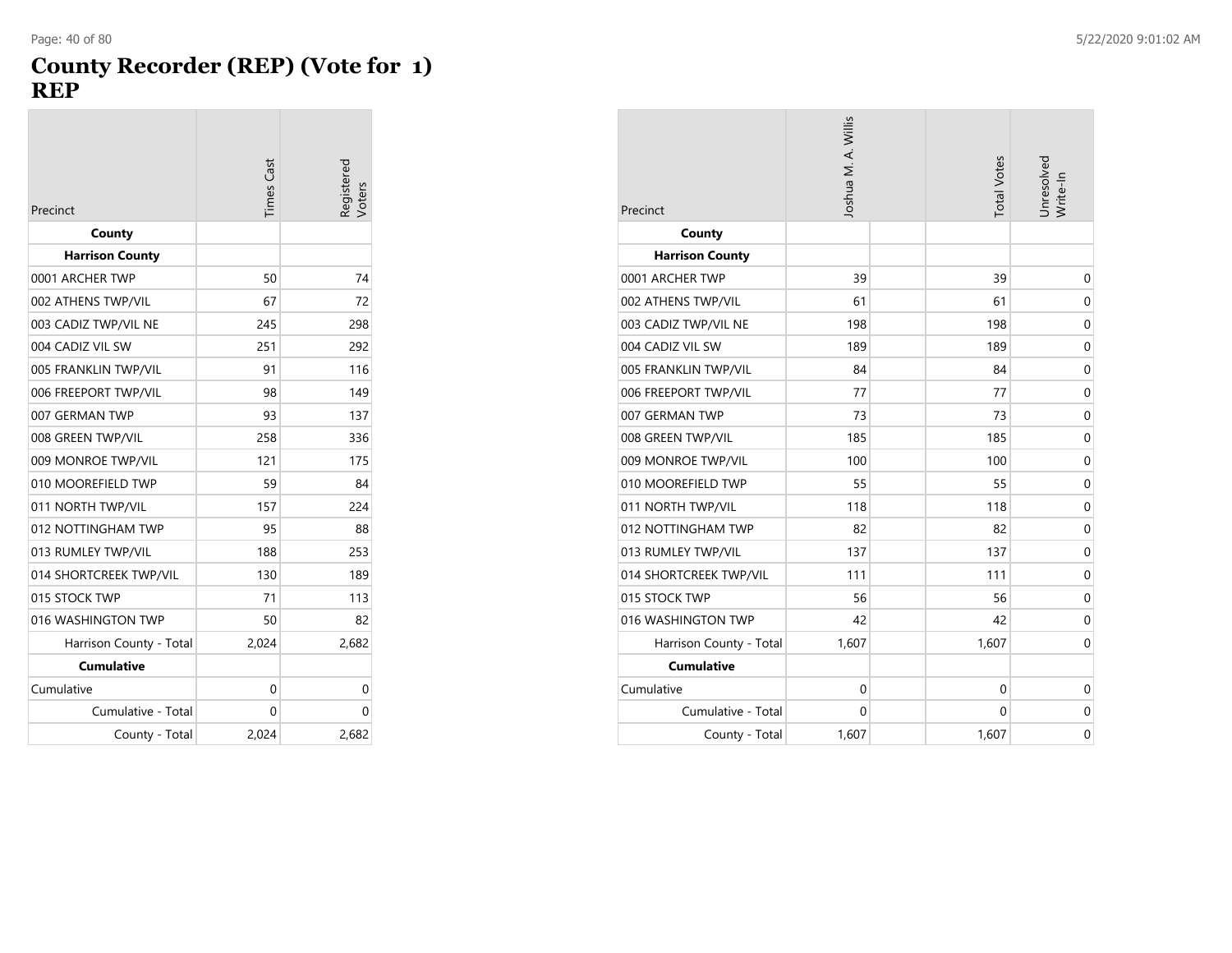#### **County Treasurer (DEM) (Vote for 1) DEM**

| Precinct                | Times Cast | Registered<br>Voters |
|-------------------------|------------|----------------------|
| County                  |            |                      |
| <b>Harrison County</b>  |            |                      |
| 0001 ARCHER TWP         | 19         | 24                   |
| 002 ATHENS TWP/VIL      | 47         | 79                   |
| 003 CADIZ TWP/VIL NE    | 127        | 179                  |
| 004 CADIZ VIL SW        | 144        | 252                  |
| 005 FRANKLIN TWP/VIL    | 55         | 71                   |
| 006 FREEPORT TWP/VIL    | 49         | 79                   |
| 007 GERMAN TWP          | 49         | 79                   |
| 008 GREEN TWP/VIL       | 143        | 225                  |
| 009 MONROE TWP/VIL      | 39         | 71                   |
| 010 MOOREFIELD TWP      | 26         | 46                   |
| 011 NORTH TWP/VIL       | 67         | 123                  |
| 012 NOTTINGHAM TWP      | 17         | 30                   |
| 013 RUMLEY TWP/VIL      | 51         | 114                  |
| 014 SHORTCREEK TWP/VIL  | 80         | 154                  |
| 015 STOCK TWP           | 38         | 64                   |
| 016 WASHINGTON TWP      | 43         | 67                   |
| Harrison County - Total | 994        | 1,657                |
| <b>Cumulative</b>       |            |                      |
| Cumulative              | 0          | 0                    |
| Cumulative - Total      | 0          | 0                    |
| County - Total          | 994        | 1,657                |

| Precinct                | Vicki Sefsick | <b>Total Votes</b> | Unresolved<br>Write-In |
|-------------------------|---------------|--------------------|------------------------|
| County                  |               |                    |                        |
| <b>Harrison County</b>  |               |                    |                        |
| 0001 ARCHER TWP         | 19            | 19                 | $\mathbf 0$            |
| 002 ATHENS TWP/VIL      | 44            | 44                 | 0                      |
| 003 CADIZ TWP/VIL NE    | 112           | 112                | 0                      |
| 004 CADIZ VIL SW        | 126           | 126                | $\mathbf 0$            |
| 005 FRANKLIN TWP/VIL    | 50            | 50                 | 0                      |
| 006 FREEPORT TWP/VIL    | 47            | 47                 | 0                      |
| 007 GERMAN TWP          | 43            | 43                 | $\mathbf 0$            |
| 008 GREEN TWP/VIL       | 123           | 123                | 0                      |
| 009 MONROE TWP/VIL      | 37            | 37                 | $\mathbf 0$            |
| 010 MOOREFIELD TWP      | 20            | 20                 | $\mathbf 0$            |
| 011 NORTH TWP/VIL       | 60            | 60                 | 0                      |
| 012 NOTTINGHAM TWP      | 13            | 13                 | $\mathbf 0$            |
| 013 RUMLEY TWP/VIL      | 50            | 50                 | $\mathbf 0$            |
| 014 SHORTCREEK TWP/VIL  | 75            | 75                 | 0                      |
| 015 STOCK TWP           | 33            | 33                 | $\mathbf 0$            |
| 016 WASHINGTON TWP      | 37            | 37                 | $\mathbf 0$            |
| Harrison County - Total | 889           | 889                | 0                      |
| <b>Cumulative</b>       |               |                    |                        |
| Cumulative              | $\mathbf 0$   | $\mathbf 0$        | $\mathbf 0$            |
| Cumulative - Total      | $\mathbf 0$   | 0                  | 0                      |
| County - Total          | 889           | 889                | 0                      |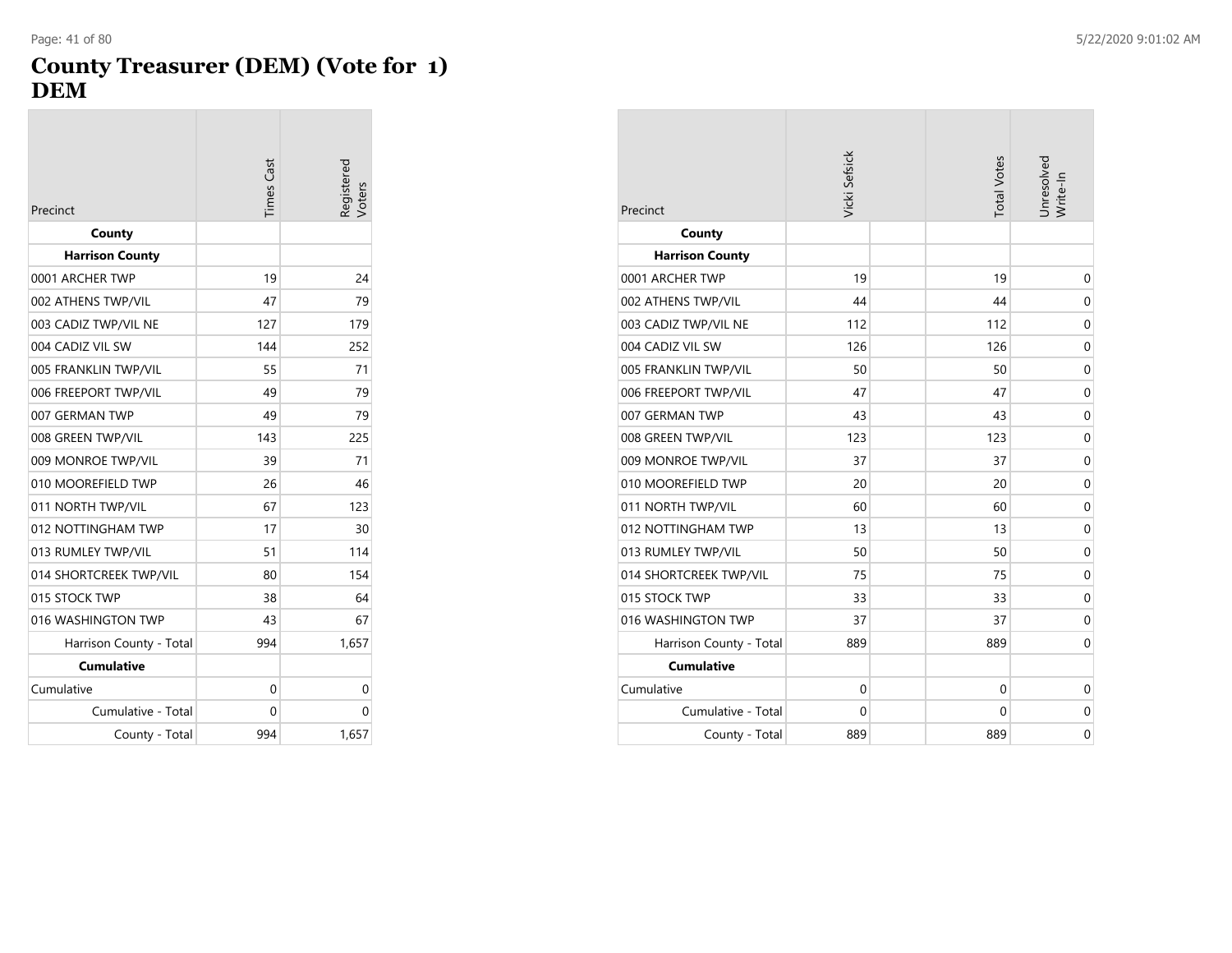#### **County Treasurer (REP) (Vote for 1) REP**

| Precinct                | <b>Times</b> Cast | Registered<br>Voters |
|-------------------------|-------------------|----------------------|
| County                  |                   |                      |
| <b>Harrison County</b>  |                   |                      |
| 0001 ARCHER TWP         | 50                | 74                   |
| 002 ATHENS TWP/VIL      | 67                | 72                   |
| 003 CADIZ TWP/VIL NE    | 245               | 298                  |
| 004 CADIZ VIL SW        | 251               | 292                  |
| 005 FRANKLIN TWP/VIL    | 91                | 116                  |
| 006 FREEPORT TWP/VIL    | 98                | 149                  |
| 007 GERMAN TWP          | 93                | 137                  |
| 008 GREEN TWP/VIL       | 258               | 336                  |
| 009 MONROE TWP/VIL      | 121               | 175                  |
| 010 MOOREFIELD TWP      | 59                | 84                   |
| 011 NORTH TWP/VIL       | 157               | 224                  |
| 012 NOTTINGHAM TWP      | 95                | 88                   |
| 013 RUMLEY TWP/VIL      | 188               | 253                  |
| 014 SHORTCREEK TWP/VIL  | 130               | 189                  |
| 015 STOCK TWP           | 71                | 113                  |
| 016 WASHINGTON TWP      | 50                | 82                   |
| Harrison County - Total | 2,024             | 2,682                |
| <b>Cumulative</b>       |                   |                      |
| Cumulative              | 0                 | 0                    |
| Cumulative - Total      | 0                 | 0                    |
| County - Total          | 2,024             | 2,682                |

| Precinct                | No Valid Petition<br>Filed | <b>Total Votes</b> | Unresolved<br>Write-In |
|-------------------------|----------------------------|--------------------|------------------------|
| County                  |                            |                    |                        |
| <b>Harrison County</b>  |                            |                    |                        |
| 0001 ARCHER TWP         |                            | $\Omega$           | $\mathbf 0$            |
| 002 ATHENS TWP/VIL      |                            | 0                  | $\mathbf 0$            |
| 003 CADIZ TWP/VIL NE    |                            | $\mathbf 0$        | $\mathbf 0$            |
| 004 CADIZ VIL SW        |                            | $\Omega$           | $\mathbf 0$            |
| 005 FRANKLIN TWP/VIL    |                            | 0                  | $\mathbf 0$            |
| 006 FREEPORT TWP/VIL    |                            | $\mathbf 0$        | $\mathbf 0$            |
| 007 GERMAN TWP          |                            | $\Omega$           | $\mathbf 0$            |
| 008 GREEN TWP/VIL       |                            | 0                  | $\mathbf 0$            |
| 009 MONROE TWP/VIL      |                            | $\mathbf 0$        | $\mathbf 0$            |
| 010 MOOREFIELD TWP      |                            | $\Omega$           | $\mathbf 0$            |
| 011 NORTH TWP/VIL       |                            | 0                  | $\mathbf 0$            |
| 012 NOTTINGHAM TWP      |                            | $\mathbf 0$        | $\mathbf 0$            |
| 013 RUMLEY TWP/VIL      |                            | $\Omega$           | $\mathbf 0$            |
| 014 SHORTCREEK TWP/VIL  |                            | 0                  | 0                      |
| 015 STOCK TWP           |                            | $\mathbf 0$        | $\mathbf 0$            |
| 016 WASHINGTON TWP      |                            | $\mathbf{0}$       | $\mathbf 0$            |
| Harrison County - Total |                            | 0                  | $\mathbf 0$            |
| <b>Cumulative</b>       |                            |                    |                        |
| Cumulative              |                            | $\Omega$           | $\mathbf 0$            |
| Cumulative - Total      |                            | 0                  | $\mathbf 0$            |
| County - Total          |                            | $\mathbf 0$        | $\mathbf 0$            |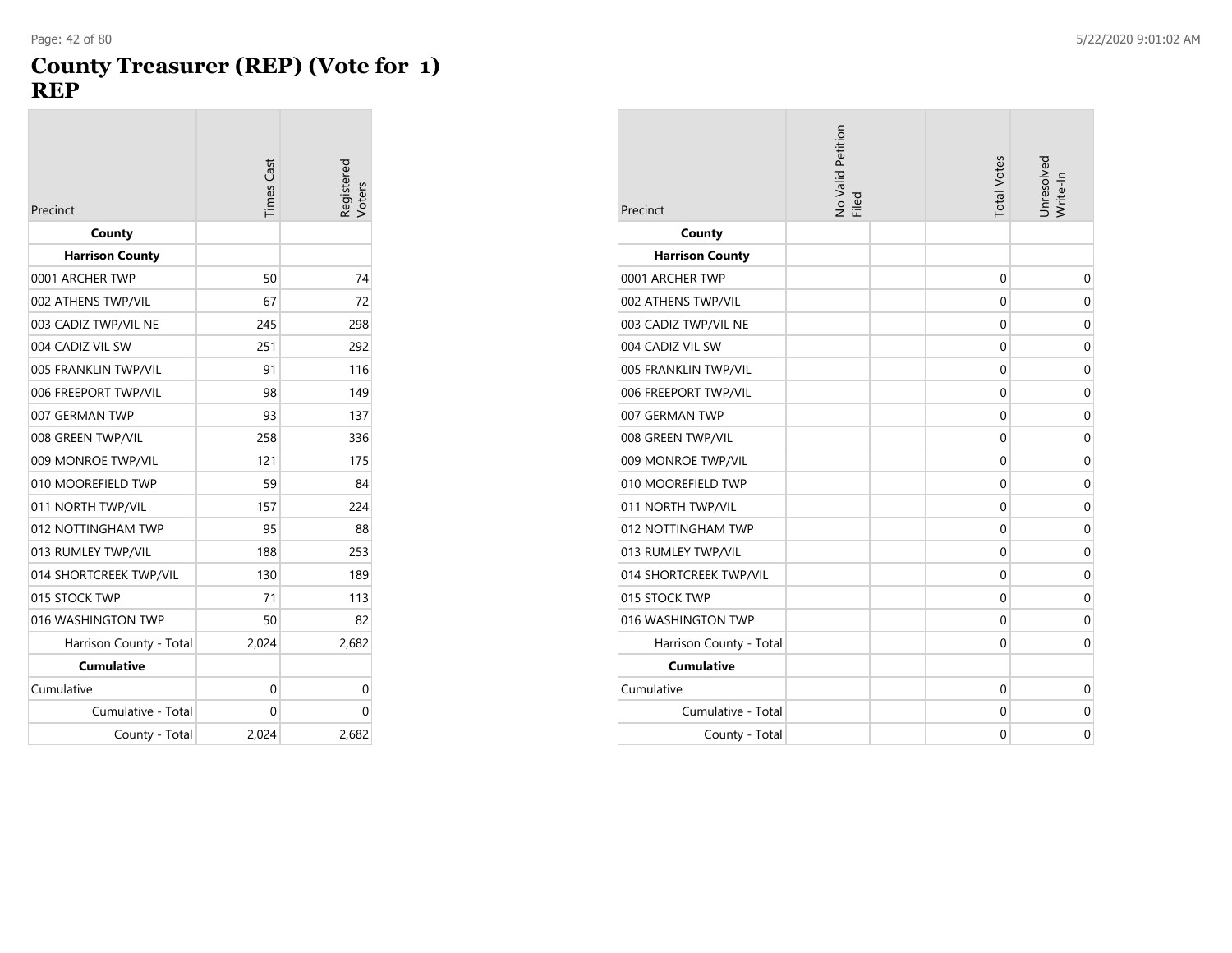#### **County Engineer (DEM) (Vote for 1) DEM**

|                         | <b>Times</b> Cast | egistered |
|-------------------------|-------------------|-----------|
| Precinct                |                   | Voters    |
| County                  |                   |           |
| <b>Harrison County</b>  |                   |           |
| 0001 ARCHER TWP         | 19                | 24        |
| 002 ATHENS TWP/VIL      | 47                | 79        |
| 003 CADIZ TWP/VIL NE    | 127               | 179       |
| 004 CADIZ VIL SW        | 144               | 252       |
| 005 FRANKLIN TWP/VIL    | 55                | 71        |
| 006 FREEPORT TWP/VIL    | 49                | 79        |
| 007 GERMAN TWP          | 49                | 79        |
| 008 GREEN TWP/VIL       | 143               | 225       |
| 009 MONROE TWP/VIL      | 39                | 71        |
| 010 MOOREFIELD TWP      | 26                | 46        |
| 011 NORTH TWP/VIL       | 67                | 123       |
| 012 NOTTINGHAM TWP      | 17                | 30        |
| 013 RUMLEY TWP/VIL      | 51                | 114       |
| 014 SHORTCREEK TWP/VIL  | 80                | 154       |
| 015 STOCK TWP           | 38                | 64        |
| 016 WASHINGTON TWP      | 43                | 67        |
| Harrison County - Total | 994               | 1,657     |
| <b>Cumulative</b>       |                   |           |
| Cumulative              | 0                 | 0         |
| Cumulative - Total      | 0                 | 0         |
| County - Total          | 994               | 1,657     |

| Precinct                | No Valid Petition<br>Filed | <b>Total Votes</b> | Unresolved<br>Write-In |
|-------------------------|----------------------------|--------------------|------------------------|
| County                  |                            |                    |                        |
| <b>Harrison County</b>  |                            |                    |                        |
| 0001 ARCHER TWP         |                            | $\Omega$           | $\mathbf 0$            |
| 002 ATHENS TWP/VIL      |                            | 0                  | 0                      |
| 003 CADIZ TWP/VIL NE    |                            | $\Omega$           | $\mathbf 0$            |
| 004 CADIZ VIL SW        |                            | $\mathbf{0}$       | $\mathbf 0$            |
| 005 FRANKLIN TWP/VIL    |                            | 0                  | 0                      |
| 006 FREEPORT TWP/VIL    |                            | $\mathbf 0$        | $\mathbf 0$            |
| 007 GERMAN TWP          |                            | $\mathbf{0}$       | $\mathbf 0$            |
| 008 GREEN TWP/VIL       |                            | $\Omega$           | 0                      |
| 009 MONROE TWP/VIL      |                            | $\mathbf 0$        | $\mathbf 0$            |
| 010 MOOREFIELD TWP      |                            | $\mathbf{0}$       | $\mathbf 0$            |
| 011 NORTH TWP/VIL       |                            | $\Omega$           | 0                      |
| 012 NOTTINGHAM TWP      |                            | $\mathbf 0$        | $\mathbf 0$            |
| 013 RUMLEY TWP/VIL      |                            | $\mathbf{0}$       | $\mathbf 0$            |
| 014 SHORTCREEK TWP/VIL  |                            | $\Omega$           | 0                      |
| 015 STOCK TWP           |                            | $\mathbf 0$        | $\mathbf 0$            |
| 016 WASHINGTON TWP      |                            | $\mathbf{0}$       | $\mathbf 0$            |
| Harrison County - Total |                            | 0                  | 0                      |
| <b>Cumulative</b>       |                            |                    |                        |
| Cumulative              |                            | $\Omega$           | $\mathbf 0$            |
| Cumulative - Total      |                            | 0                  | $\mathbf 0$            |
| County - Total          |                            | $\mathbf 0$        | $\mathbf 0$            |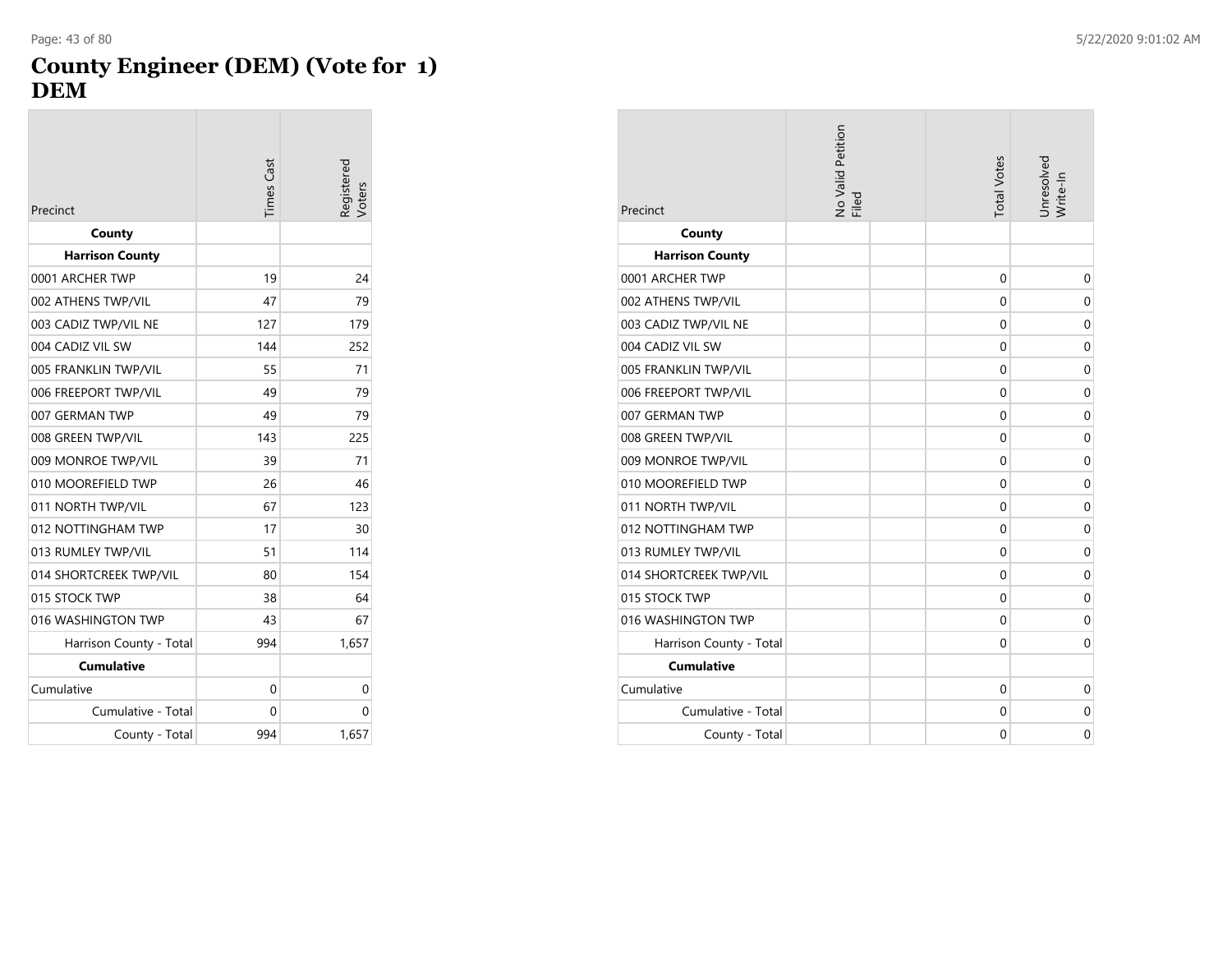#### **County Engineer (REP) (Vote for 1) REP**

|                         | <b>Times Cast</b> | Registered<br><b>/oters</b> |
|-------------------------|-------------------|-----------------------------|
| Precinct                |                   |                             |
| County                  |                   |                             |
| <b>Harrison County</b>  |                   |                             |
| 0001 ARCHER TWP         | 50                | 74                          |
| 002 ATHENS TWP/VIL      | 67                | 72                          |
| 003 CADIZ TWP/VIL NE    | 245               | 298                         |
| 004 CADIZ VIL SW        | 251               | 292                         |
| 005 FRANKLIN TWP/VIL    | 91                | 116                         |
| 006 FREEPORT TWP/VIL    | 98                | 149                         |
| 007 GERMAN TWP          | 93                | 137                         |
| 008 GREEN TWP/VIL       | 258               | 336                         |
| 009 MONROE TWP/VIL      | 121               | 175                         |
| 010 MOOREFIELD TWP      | 59                | 84                          |
| 011 NORTH TWP/VIL       | 157               | 224                         |
| 012 NOTTINGHAM TWP      | 95                | 88                          |
| 013 RUMLEY TWP/VIL      | 188               | 253                         |
| 014 SHORTCREEK TWP/VIL  | 130               | 189                         |
| 015 STOCK TWP           | 71                | 113                         |
| 016 WASHINGTON TWP      | 50                | 82                          |
| Harrison County - Total | 2,024             | 2,682                       |
| <b>Cumulative</b>       |                   |                             |
| Cumulative              | 0                 | 0                           |
| Cumulative - Total      | 0                 | 0                           |
| County - Total          | 2,024             | 2,682                       |

| Precinct                | No Valid Petition<br>Filed | <b>Total Votes</b> | Unresolved<br>Write-In |
|-------------------------|----------------------------|--------------------|------------------------|
| County                  |                            |                    |                        |
| <b>Harrison County</b>  |                            |                    |                        |
| 0001 ARCHER TWP         |                            | $\Omega$           | $\mathbf 0$            |
| 002 ATHENS TWP/VIL      |                            | 0                  | 0                      |
| 003 CADIZ TWP/VIL NE    |                            | $\Omega$           | $\mathbf 0$            |
| 004 CADIZ VIL SW        |                            | $\mathbf{0}$       | $\mathbf 0$            |
| 005 FRANKLIN TWP/VIL    |                            | 0                  | 0                      |
| 006 FREEPORT TWP/VIL    |                            | $\mathbf 0$        | $\mathbf 0$            |
| 007 GERMAN TWP          |                            | $\mathbf{0}$       | $\mathbf 0$            |
| 008 GREEN TWP/VIL       |                            | $\Omega$           | 0                      |
| 009 MONROE TWP/VIL      |                            | $\mathbf 0$        | $\mathbf 0$            |
| 010 MOOREFIELD TWP      |                            | $\mathbf{0}$       | $\mathbf 0$            |
| 011 NORTH TWP/VIL       |                            | $\Omega$           | 0                      |
| 012 NOTTINGHAM TWP      |                            | $\mathbf 0$        | $\mathbf 0$            |
| 013 RUMLEY TWP/VIL      |                            | $\mathbf{0}$       | $\mathbf 0$            |
| 014 SHORTCREEK TWP/VIL  |                            | $\Omega$           | 0                      |
| 015 STOCK TWP           |                            | $\mathbf 0$        | $\mathbf 0$            |
| 016 WASHINGTON TWP      |                            | $\mathbf{0}$       | $\mathbf 0$            |
| Harrison County - Total |                            | 0                  | 0                      |
| <b>Cumulative</b>       |                            |                    |                        |
| Cumulative              |                            | 0                  | $\mathbf 0$            |
| Cumulative - Total      |                            | 0                  | $\mathbf 0$            |
| County - Total          |                            | $\mathbf 0$        | $\mathbf 0$            |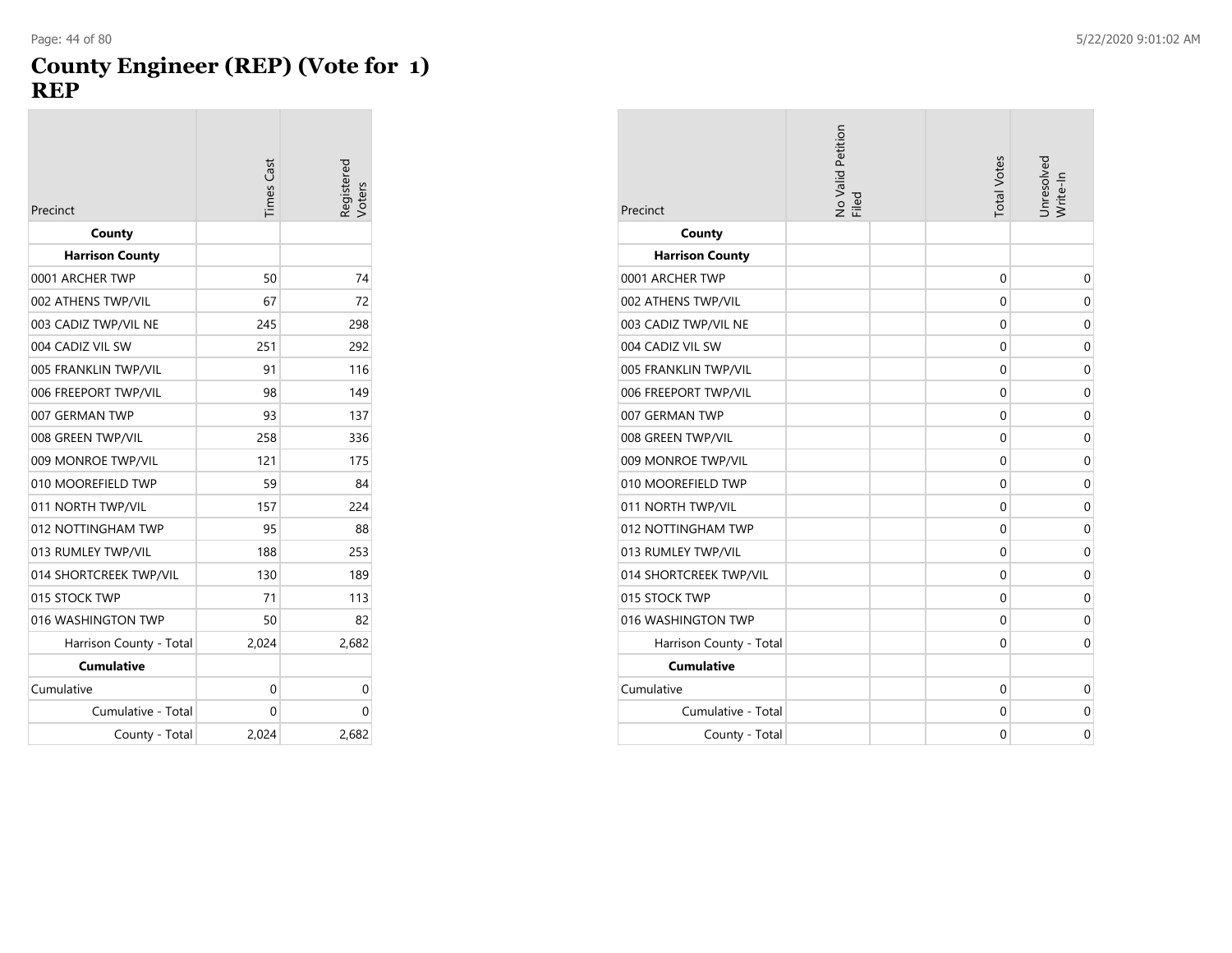#### **County Coroner (DEM) (Vote for 1) DEM**

| Precinct                | <b>Times</b> Cast | Registered<br>/oters |
|-------------------------|-------------------|----------------------|
| County                  |                   |                      |
| <b>Harrison County</b>  |                   |                      |
| 0001 ARCHER TWP         | 19                | 24                   |
| 002 ATHENS TWP/VIL      | 47                | 79                   |
| 003 CADIZ TWP/VIL NE    | 127               | 179                  |
| 004 CADIZ VIL SW        | 144               | 252                  |
| 005 FRANKLIN TWP/VIL    | 55                | 71                   |
| 006 FREEPORT TWP/VIL    | 49                | 79                   |
| 007 GERMAN TWP          | 49                | 79                   |
| 008 GREEN TWP/VIL       | 143               | 225                  |
| 009 MONROE TWP/VIL      | 39                | 71                   |
| 010 MOOREFIELD TWP      | 26                | 46                   |
| 011 NORTH TWP/VIL       | 67                | 123                  |
| 012 NOTTINGHAM TWP      | 17                | 30                   |
| 013 RUMLEY TWP/VIL      | 51                | 114                  |
| 014 SHORTCREEK TWP/VIL  | 80                | 154                  |
| 015 STOCK TWP           | 38                | 64                   |
| 016 WASHINGTON TWP      | 43                | 67                   |
| Harrison County - Total | 994               | 1,657                |
| <b>Cumulative</b>       |                   |                      |
| Cumulative              | 0                 | 0                    |
| Cumulative - Total      | 0                 | 0                    |
| County - Total          | 994               | 1,657                |

| Precinct                | No Valid Petition<br>Filed | <b>Total Votes</b> | Unresolved<br>Write-In |
|-------------------------|----------------------------|--------------------|------------------------|
| County                  |                            |                    |                        |
| <b>Harrison County</b>  |                            |                    |                        |
| 0001 ARCHER TWP         |                            | 0                  | $\mathbf 0$            |
| 002 ATHENS TWP/VIL      |                            | 0                  | 0                      |
| 003 CADIZ TWP/VIL NE    |                            | 0                  | $\mathbf 0$            |
| 004 CADIZ VIL SW        |                            | $\mathbf{0}$       | $\mathbf 0$            |
| 005 FRANKLIN TWP/VIL    |                            | 0                  | 0                      |
| 006 FREEPORT TWP/VIL    |                            | $\mathbf 0$        | $\mathbf 0$            |
| 007 GERMAN TWP          |                            | $\mathbf{0}$       | $\mathbf 0$            |
| 008 GREEN TWP/VIL       |                            | 0                  | 0                      |
| 009 MONROE TWP/VIL      |                            | $\mathbf 0$        | $\mathbf 0$            |
| 010 MOOREFIELD TWP      |                            | $\mathbf{0}$       | $\mathbf 0$            |
| 011 NORTH TWP/VIL       |                            | 0                  | 0                      |
| 012 NOTTINGHAM TWP      |                            | $\mathbf 0$        | $\mathbf 0$            |
| 013 RUMLEY TWP/VIL      |                            | $\mathbf{0}$       | $\mathbf 0$            |
| 014 SHORTCREEK TWP/VIL  |                            | 0                  | 0                      |
| 015 STOCK TWP           |                            | $\mathbf 0$        | $\mathbf 0$            |
| 016 WASHINGTON TWP      |                            | $\mathbf{0}$       | $\mathbf 0$            |
| Harrison County - Total |                            | 0                  | 0                      |
| <b>Cumulative</b>       |                            |                    |                        |
| Cumulative              |                            | 0                  | $\mathbf 0$            |
| Cumulative - Total      |                            | 0                  | $\mathbf 0$            |
| County - Total          |                            | $\mathbf 0$        | $\mathbf 0$            |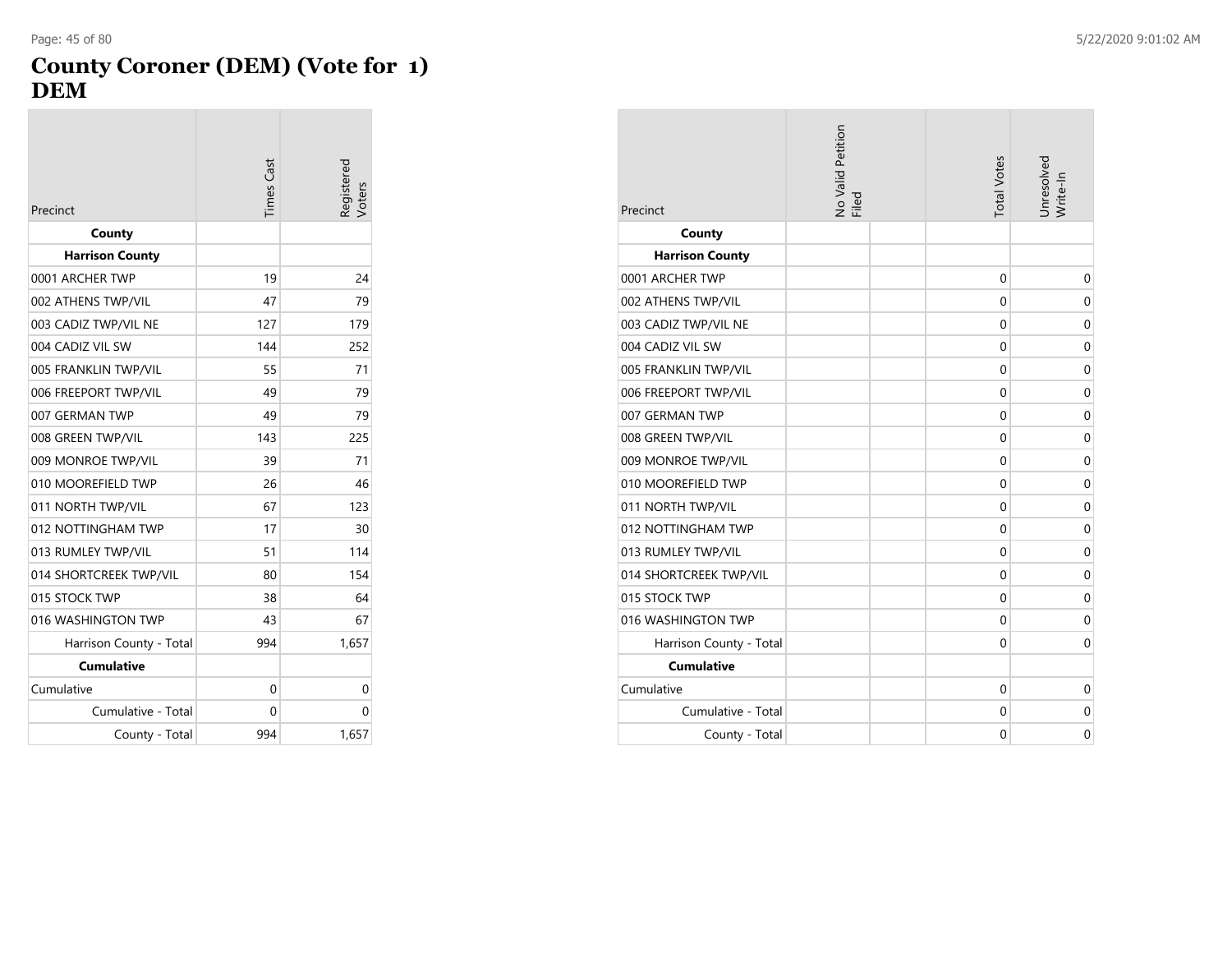#### **County Coroner (REP) (Vote for 1) REP**

| Precinct                | Times Cast | Registered<br>Voters |
|-------------------------|------------|----------------------|
| County                  |            |                      |
| <b>Harrison County</b>  |            |                      |
| 0001 ARCHER TWP         | 50         | 74                   |
| 002 ATHENS TWP/VIL      | 67         | 72                   |
| 003 CADIZ TWP/VIL NE    | 245        | 298                  |
| 004 CADIZ VIL SW        | 251        | 292                  |
| 005 FRANKLIN TWP/VIL    | 91         | 116                  |
| 006 FREEPORT TWP/VIL    | 98         | 149                  |
| 007 GERMAN TWP          | 93         | 137                  |
| 008 GREEN TWP/VIL       | 258        | 336                  |
| 009 MONROE TWP/VIL      | 121        | 175                  |
| 010 MOOREFIELD TWP      | 59         | 84                   |
| 011 NORTH TWP/VIL       | 157        | 224                  |
| 012 NOTTINGHAM TWP      | 95         | 88                   |
| 013 RUMLEY TWP/VIL      | 188        | 253                  |
| 014 SHORTCREEK TWP/VIL  | 130        | 189                  |
| 015 STOCK TWP           | 71         | 113                  |
| 016 WASHINGTON TWP      | 50         | 82                   |
| Harrison County - Total | 2,024      | 2,682                |
| <b>Cumulative</b>       |            |                      |
| Cumulative              | 0          | 0                    |
| Cumulative - Total      | 0          | 0                    |
| County - Total          | 2.024      | 2,682                |

| Precinct                | Porsche Beetham | <b>Total Votes</b> | Unresolved<br>Write-In |
|-------------------------|-----------------|--------------------|------------------------|
| County                  |                 |                    |                        |
| <b>Harrison County</b>  |                 |                    |                        |
| 0001 ARCHER TWP         | 40              | 40                 | 0                      |
| 002 ATHENS TWP/VIL      | 52              | 52                 | 0                      |
| 003 CADIZ TWP/VIL NE    | 197             | 197                | $\mathbf 0$            |
| 004 CADIZ VIL SW        | 202             | 202                | 0                      |
| 005 FRANKLIN TWP/VIL    | 68              | 68                 | $\mathbf 0$            |
| 006 FREEPORT TWP/VIL    | 73              | 73                 | 0                      |
| 007 GERMAN TWP          | 76              | 76                 | 0                      |
| 008 GREEN TWP/VIL       | 195             | 195                | 0                      |
| 009 MONROE TWP/VIL      | 84              | 84                 | $\mathbf 0$            |
| 010 MOOREFIELD TWP      | 49              | 49                 | 0                      |
| 011 NORTH TWP/VIL       | 110             | 110                | 0                      |
| 012 NOTTINGHAM TWP      | 63              | 63                 | $\mathbf 0$            |
| 013 RUMLEY TWP/VIL      | 143             | 143                | $\mathbf 0$            |
| 014 SHORTCREEK TWP/VIL  | 108             | 108                | 0                      |
| 015 STOCK TWP           | 60              | 60                 | $\mathbf 0$            |
| 016 WASHINGTON TWP      | 31              | 31                 | $\mathbf 0$            |
| Harrison County - Total | 1,551           | 1,551              | 0                      |
| <b>Cumulative</b>       |                 |                    |                        |
| Cumulative              | 0               | 0                  | $\mathbf 0$            |
| Cumulative - Total      | 0               | $\Omega$           | 0                      |
| County - Total          | 1,551           | 1,551              | 0                      |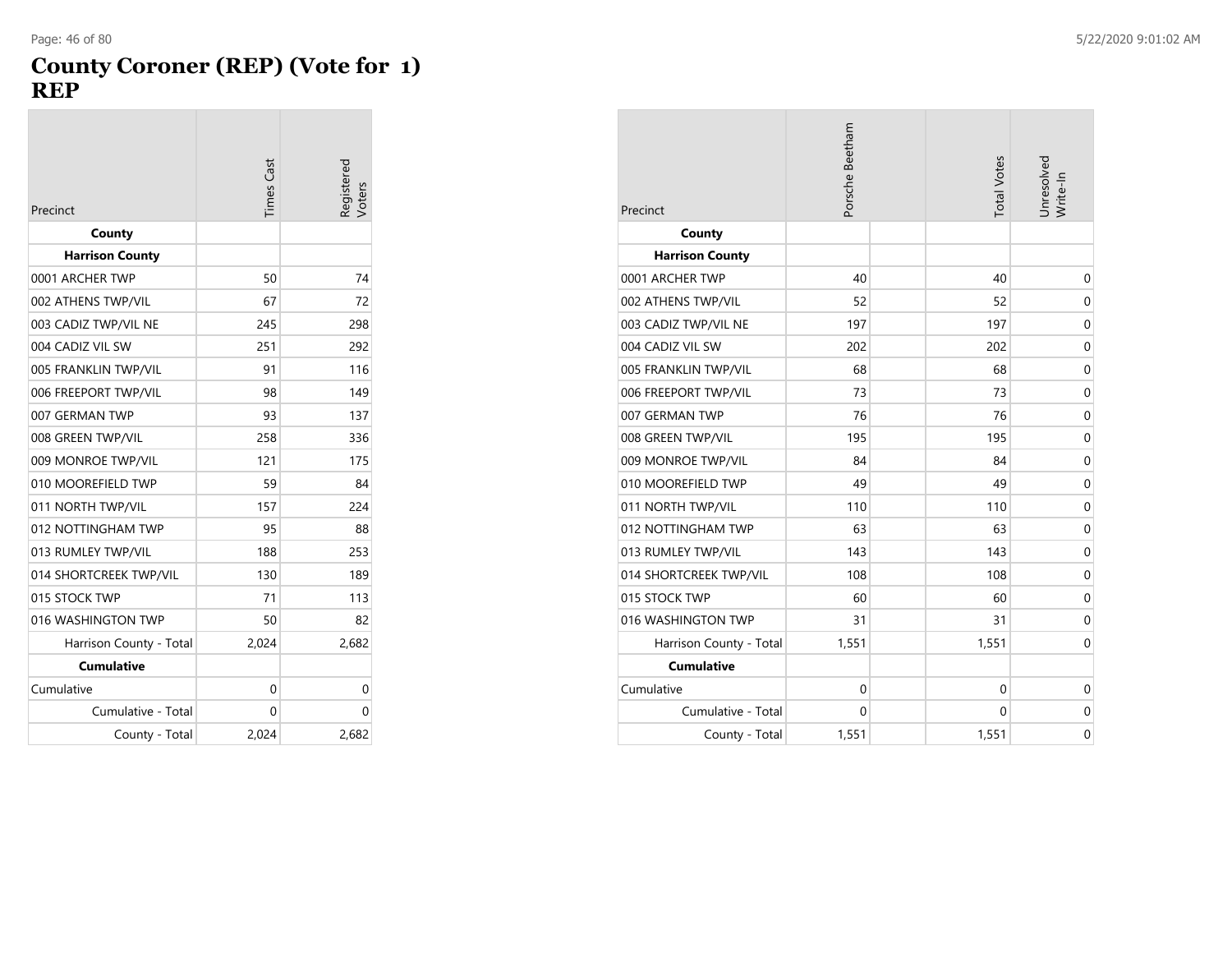# **Central Committee for 0001 ARCHER TWP (DEM) (Vote for 1) DEM**

| Precinct                | <b>Times Cast</b> | Registered<br>Voters |
|-------------------------|-------------------|----------------------|
| County                  |                   |                      |
| <b>Harrison County</b>  |                   |                      |
| 0001 ARCHER TWP         | 19                | 24                   |
| Harrison County - Total | 19                | 24                   |
| <b>Cumulative</b>       |                   |                      |
| Cumulative              | 0                 | 0                    |
| Cumulative - Total      | 0                 | U                    |
| County - Total          | 19                | 24                   |

| Precinct                | Mary F. Hooker | <b>Total Votes</b> | Unresolved<br>Write-In |
|-------------------------|----------------|--------------------|------------------------|
| County                  |                |                    |                        |
| <b>Harrison County</b>  |                |                    |                        |
| 0001 ARCHER TWP         | 8              | 8                  | 0                      |
| Harrison County - Total | 8              | 8                  | $\Omega$               |
| <b>Cumulative</b>       |                |                    |                        |
| Cumulative              | $\Omega$       | 0                  | 0                      |
| Cumulative - Total      | $\Omega$       | 0                  | $\mathbf 0$            |
| County - Total          | 8              | 8                  | 0                      |

**Contract**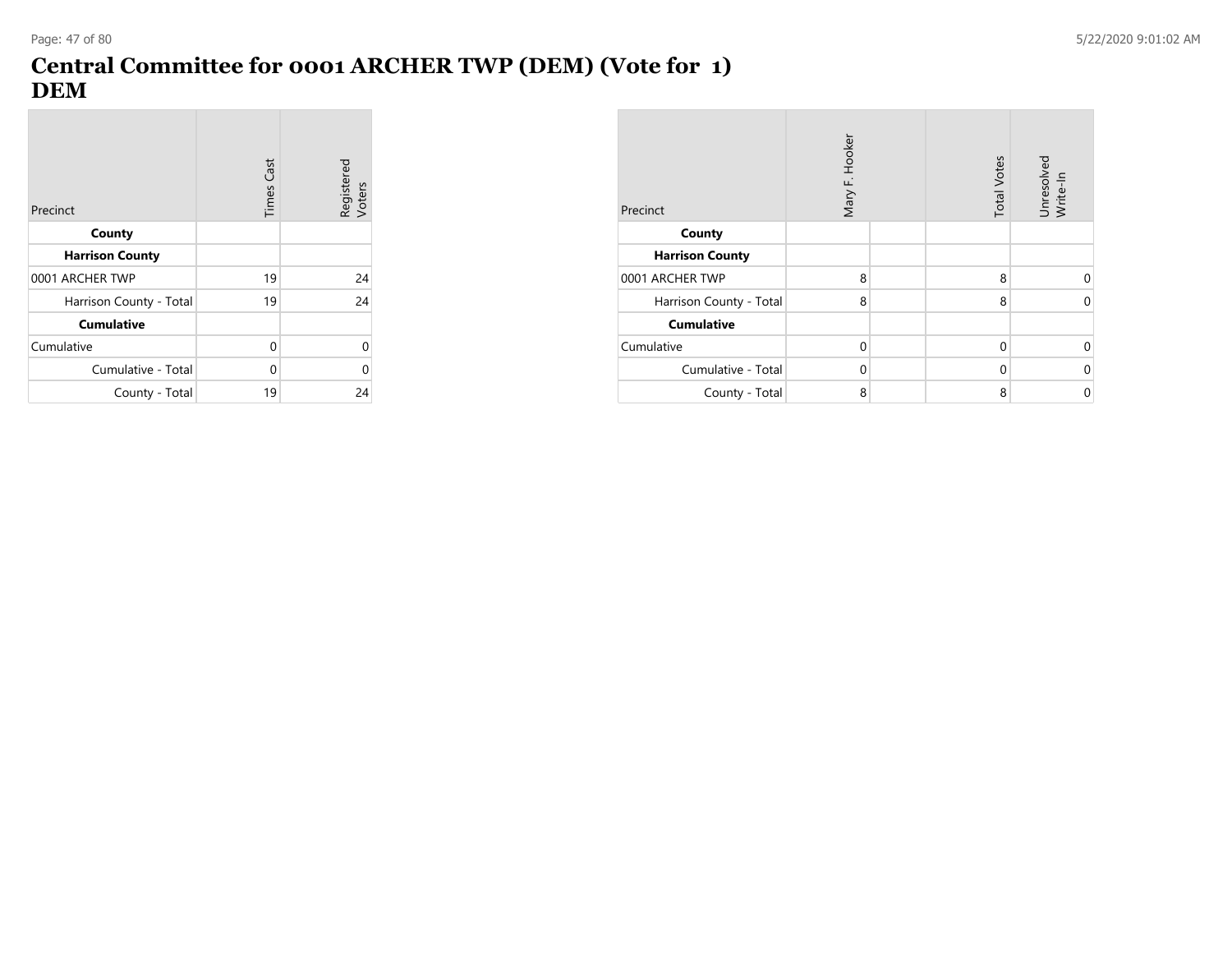# **Central Committee for 0001 ARCHER TWP (REP) (Vote for 1) REP**

| Precinct                | <b>Times Cast</b> | Registered<br>Voters |
|-------------------------|-------------------|----------------------|
| County                  |                   |                      |
| <b>Harrison County</b>  |                   |                      |
| 0001 ARCHER TWP         | 50                | 74                   |
| Harrison County - Total | 50                | 74                   |
| <b>Cumulative</b>       |                   |                      |
| Cumulative              | 0                 | U                    |
| Cumulative - Total      | 0                 | O                    |
| County - Total          | 50                | 74                   |

| Precinct                | Merle Robert Foutz | <b>Total Votes</b> | Unresolved<br>Write-In |
|-------------------------|--------------------|--------------------|------------------------|
| County                  |                    |                    |                        |
| <b>Harrison County</b>  |                    |                    |                        |
| 0001 ARCHER TWP         | 38                 | 38                 | 0                      |
| Harrison County - Total | 38                 | 38                 | $\Omega$               |
| <b>Cumulative</b>       |                    |                    |                        |
| Cumulative              | $\Omega$           | 0                  | 0                      |
| Cumulative - Total      | $\Omega$           | $\Omega$           | $\mathbf 0$            |
| County - Total          | 38                 | 38                 | $\mathbf 0$            |

**COL**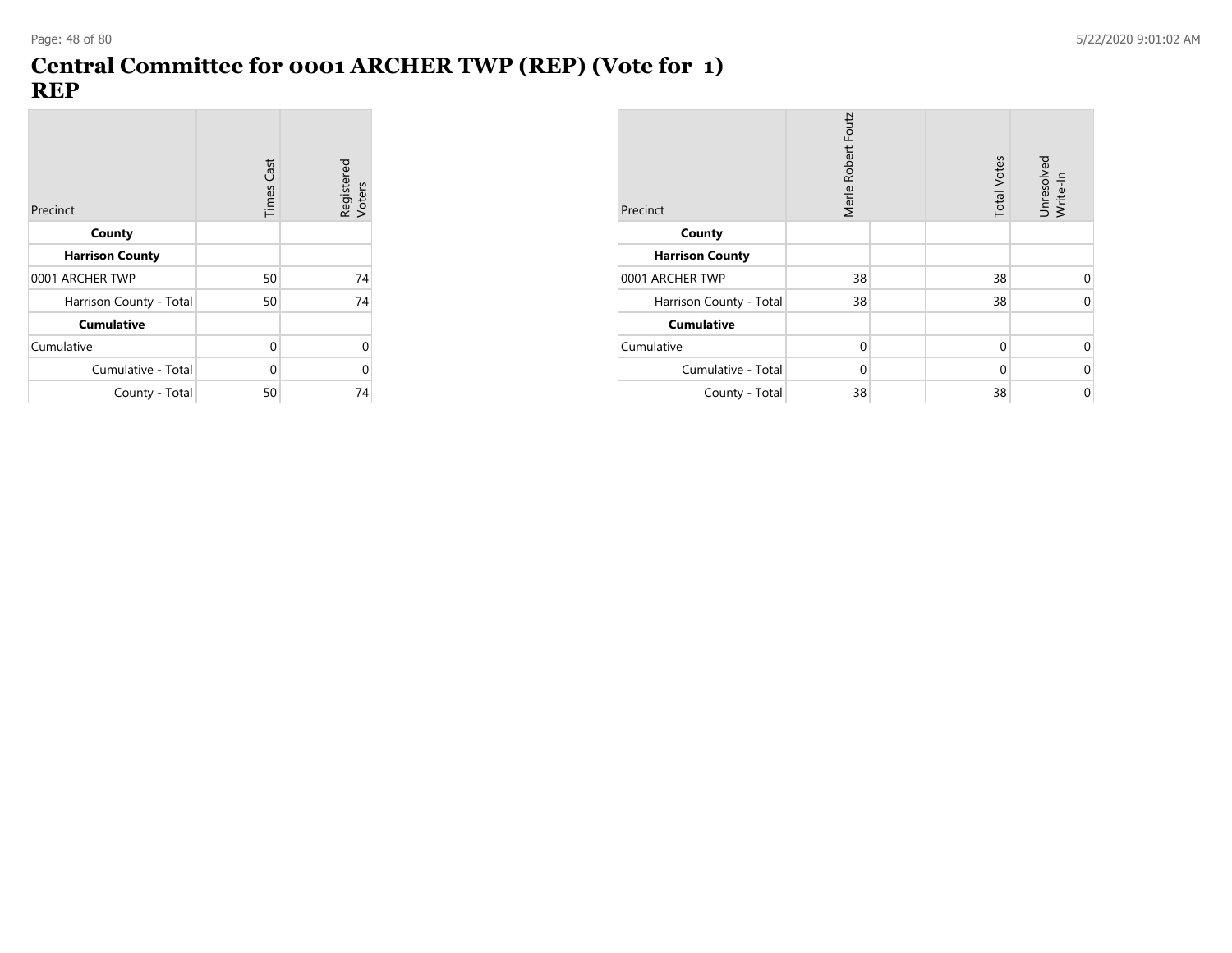$\mathcal{L}_{\mathcal{A}}$ 

# **Central Committee for 002 ATHENS TWP/VIL (DEM) (Vote for 1) DEM**

| Precinct                | <b>Times Cast</b> | Registered<br>Voters |
|-------------------------|-------------------|----------------------|
| County                  |                   |                      |
| <b>Harrison County</b>  |                   |                      |
| 002 ATHENS TWP/VIL      | 47                | 79                   |
| Harrison County - Total | 47                | 79                   |
| <b>Cumulative</b>       |                   |                      |
| Cumulative              | 0                 | U                    |
| Cumulative - Total      | $\Omega$          | ი                    |
| County - Total          | 47                | 79                   |

| Precinct                | No Valid Petition<br>Filed | <b>Total Votes</b> | Unresolved<br>Write-In |
|-------------------------|----------------------------|--------------------|------------------------|
| County                  |                            |                    |                        |
| <b>Harrison County</b>  |                            |                    |                        |
| 002 ATHENS TWP/VIL      |                            | 0                  | 0                      |
| Harrison County - Total |                            | 0                  | 0                      |
| <b>Cumulative</b>       |                            |                    |                        |
| Cumulative              |                            | 0                  | 0                      |
| Cumulative - Total      |                            | $\Omega$           | 0                      |
| County - Total          |                            | $\Omega$           | 0                      |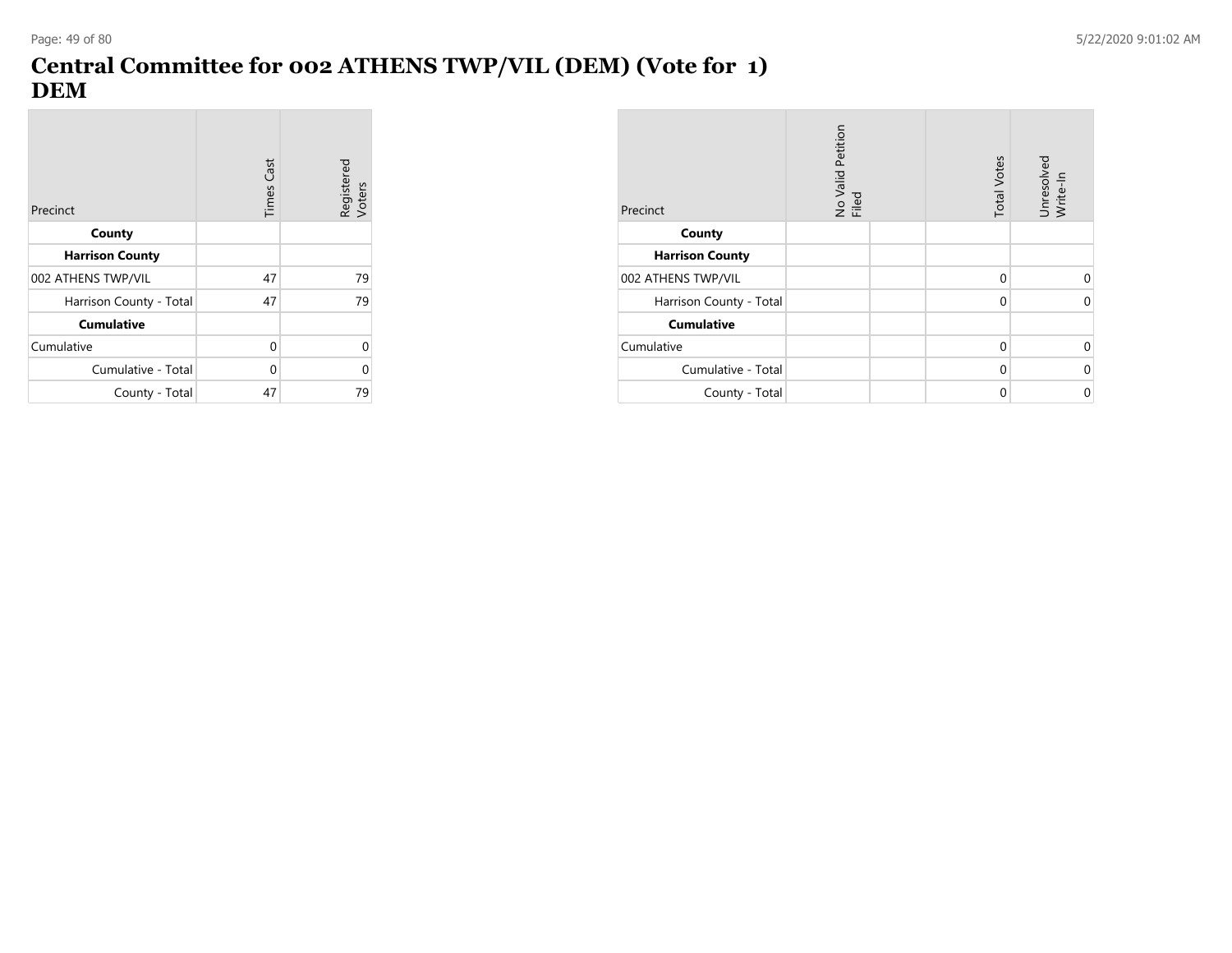**COL** 

### **Central Committee for 002 ATHENS TWP/VIL (REP) (Vote for 1) REP**

| Precinct                | <b>Times Cast</b> | Registered<br>Voters |
|-------------------------|-------------------|----------------------|
| County                  |                   |                      |
| <b>Harrison County</b>  |                   |                      |
| 002 ATHENS TWP/VIL      | 67                | 72                   |
| Harrison County - Total | 67                | 72                   |
| <b>Cumulative</b>       |                   |                      |
| Cumulative              | 0                 | ი                    |
| Cumulative - Total      | $\Omega$          | ი                    |
| County - Total          | 67                | 72                   |

| Precinct                | No Valid Petition<br>Filed | <b>Total Votes</b> | Unresolved<br>Write-In |
|-------------------------|----------------------------|--------------------|------------------------|
| County                  |                            |                    |                        |
| <b>Harrison County</b>  |                            |                    |                        |
| 002 ATHENS TWP/VIL      |                            | 0                  | 0                      |
| Harrison County - Total |                            | 0                  | 0                      |
| <b>Cumulative</b>       |                            |                    |                        |
| Cumulative              |                            | 0                  | 0                      |
| Cumulative - Total      |                            | $\Omega$           | 0                      |
| County - Total          |                            | $\Omega$           | 0                      |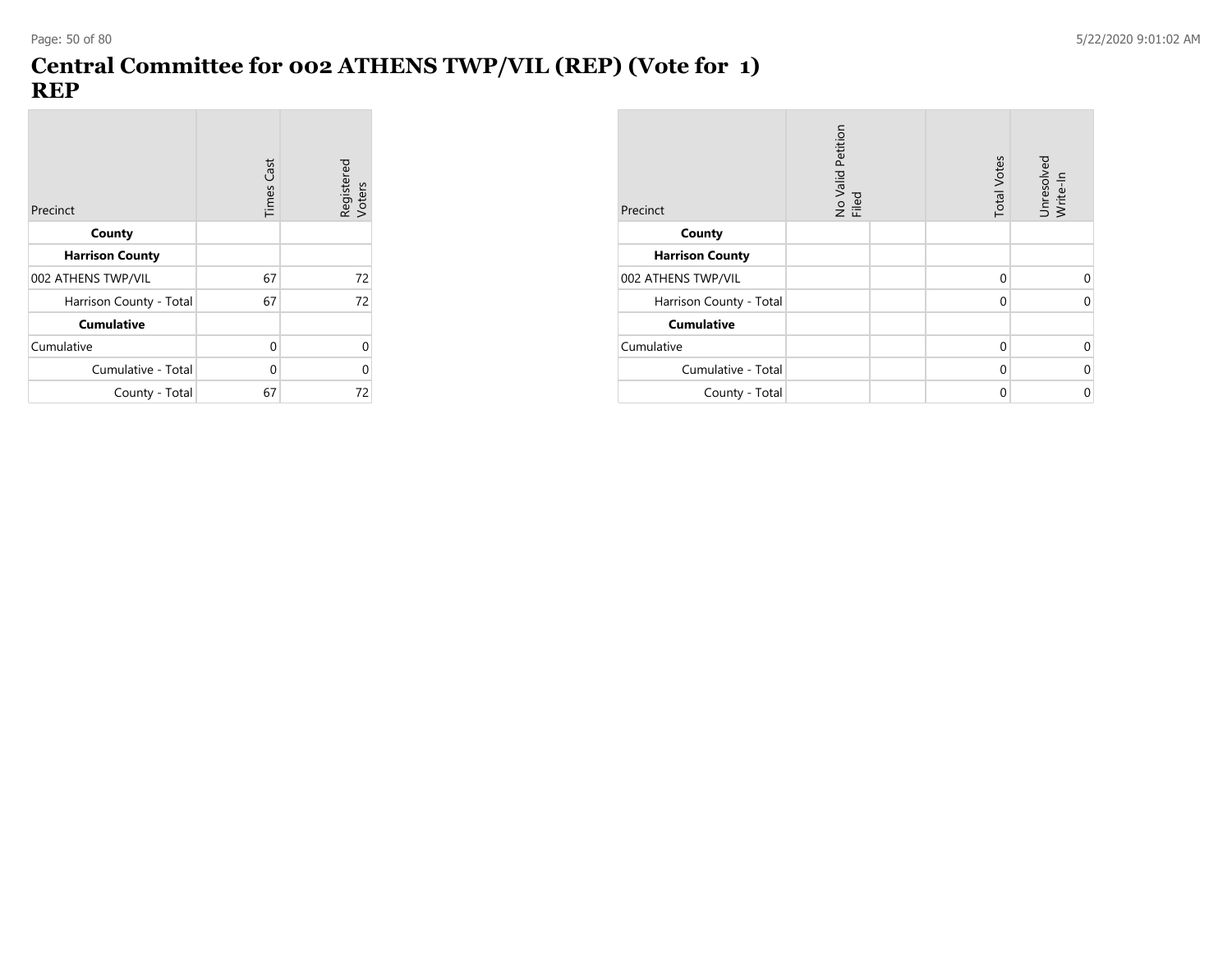**Contract** 

# **Central Committee for 003 CADIZ TWP/VIL NE (DEM) (Vote for 1) DEM**

| Precinct                | <b>Times Cast</b> | Registered<br>Voters |
|-------------------------|-------------------|----------------------|
| County                  |                   |                      |
| <b>Harrison County</b>  |                   |                      |
| 003 CADIZ TWP/VIL NE    | 127               | 179                  |
| Harrison County - Total | 127               | 179                  |
| <b>Cumulative</b>       |                   |                      |
| Cumulative              | 0                 | ი                    |
| Cumulative - Total      | $\Omega$          | Ω                    |
| County - Total          | 127               | 179                  |

| Precinct                | No Valid Petition<br>Filed | <b>Total Votes</b> | Unresolved<br>Write-In |
|-------------------------|----------------------------|--------------------|------------------------|
| County                  |                            |                    |                        |
| <b>Harrison County</b>  |                            |                    |                        |
| 003 CADIZ TWP/VIL NE    |                            | 0                  | 0                      |
| Harrison County - Total |                            | 0                  | 0                      |
| <b>Cumulative</b>       |                            |                    |                        |
| Cumulative              |                            | $\Omega$           | 0                      |
| Cumulative - Total      |                            | 0                  | 0                      |
| County - Total          |                            | $\Omega$           | 0                      |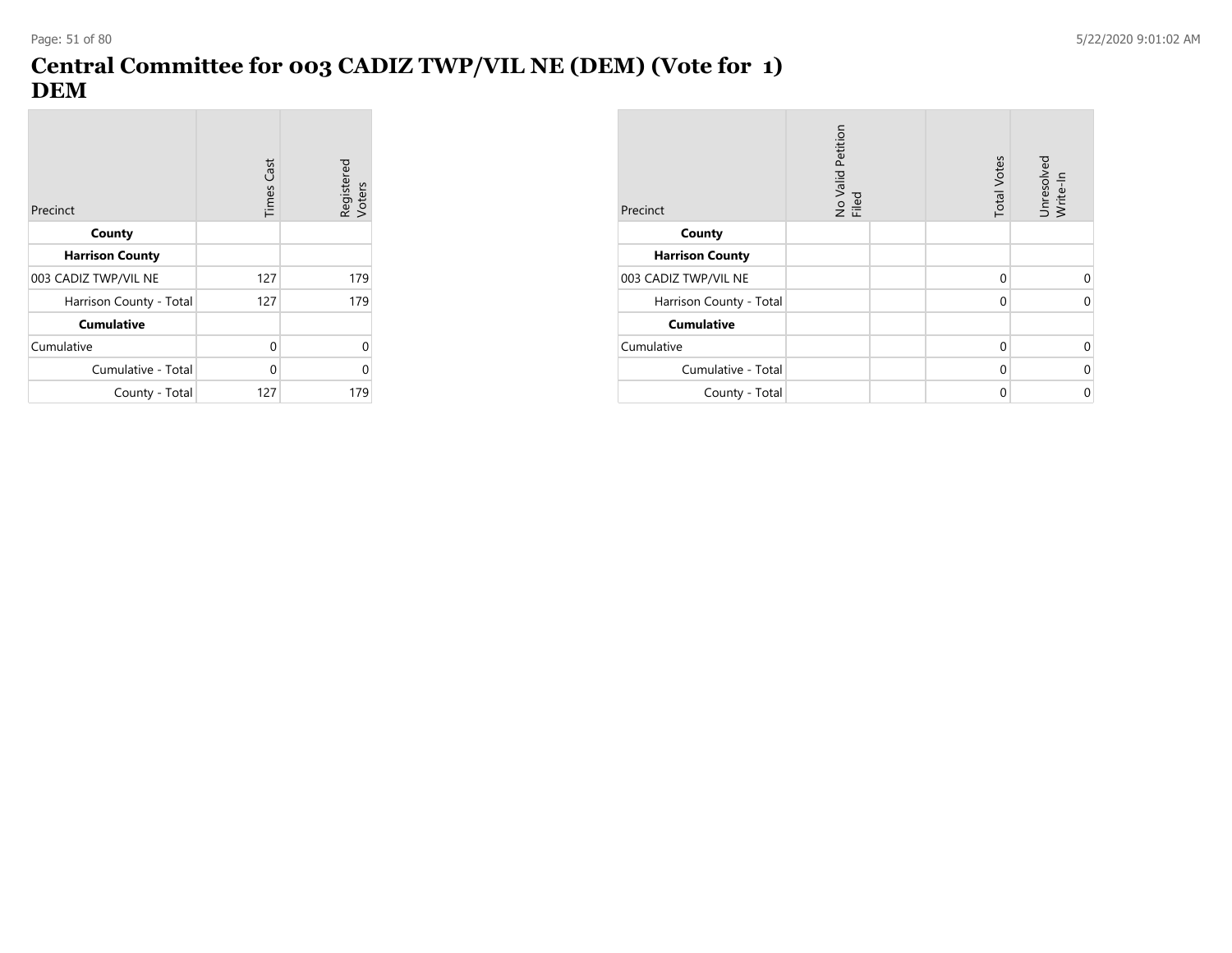## **Central Committee for 003 CADIZ TWP/VIL NE (REP) (Vote for 1) REP**

| Precinct                | <b>Times Cast</b> | Registered<br>Voters |
|-------------------------|-------------------|----------------------|
| County                  |                   |                      |
| <b>Harrison County</b>  |                   |                      |
| 003 CADIZ TWP/VIL NE    | 245               | 298                  |
| Harrison County - Total | 245               | 298                  |
| <b>Cumulative</b>       |                   |                      |
| Cumulative              | 0                 | U                    |
| Cumulative - Total      | $\Omega$          | ი                    |
| County - Total          | 245               | 298                  |

| Precinct                | Alicia Jo Dowdle | <b>Total Votes</b> | Unresolved<br>Write-In |
|-------------------------|------------------|--------------------|------------------------|
| County                  |                  |                    |                        |
| <b>Harrison County</b>  |                  |                    |                        |
| 003 CADIZ TWP/VIL NE    | 200              | 200                | 0                      |
| Harrison County - Total | 200              | 200                | $\Omega$               |
| <b>Cumulative</b>       |                  |                    |                        |
| Cumulative              | $\Omega$         | $\mathbf 0$        | 0                      |
| Cumulative - Total      | $\Omega$         | $\Omega$           | $\mathbf 0$            |
| County - Total          | 200              | 200                | $\mathbf 0$            |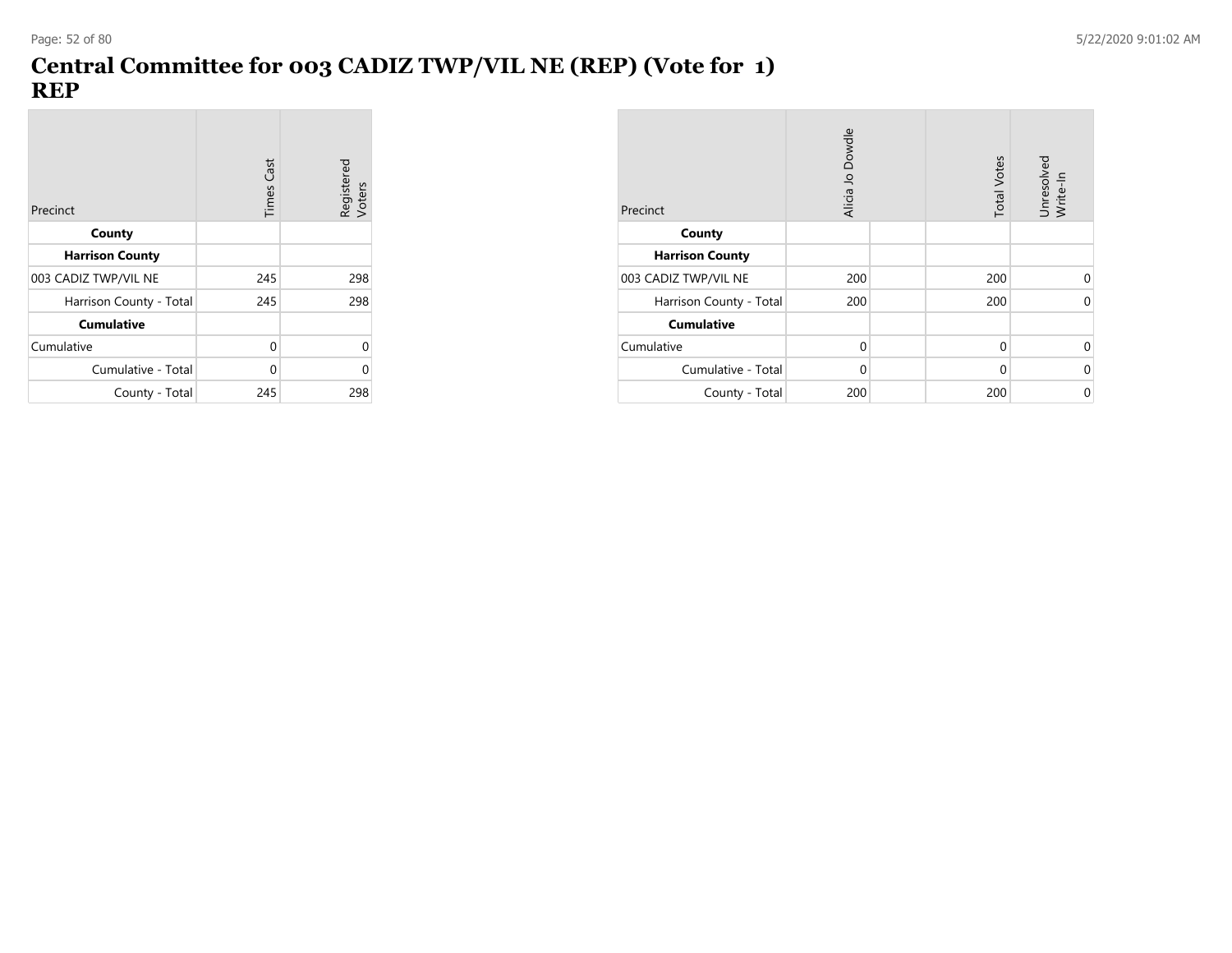# **Central Committee for 004 CADIZ VIL SW (DEM) (Vote for 1) DEM**

| Precinct                | <b>Times Cast</b> | Registered<br>Voters |
|-------------------------|-------------------|----------------------|
| County                  |                   |                      |
| <b>Harrison County</b>  |                   |                      |
| 004 CADIZ VIL SW        | 144               | 252                  |
| Harrison County - Total | 144               | 252                  |
| <b>Cumulative</b>       |                   |                      |
| Cumulative              | 0                 | 0                    |
| Cumulative - Total      | $\Omega$          | በ                    |
| County - Total          | 144               | 252                  |

| Precinct                | Cheryl L. Besozzi | <b>Total Votes</b> | Unresolved<br>Write-In |
|-------------------------|-------------------|--------------------|------------------------|
| County                  |                   |                    |                        |
| <b>Harrison County</b>  |                   |                    |                        |
| 004 CADIZ VIL SW        | 109               | 109                | 0                      |
| Harrison County - Total | 109               | 109                | 0                      |
| <b>Cumulative</b>       |                   |                    |                        |
| Cumulative              | $\Omega$          | $\mathbf 0$        | $\Omega$               |
| Cumulative - Total      | 0                 | $\Omega$           | $\mathbf 0$            |
| County - Total          | 109               | 109                | $\mathbf 0$            |

**Contract**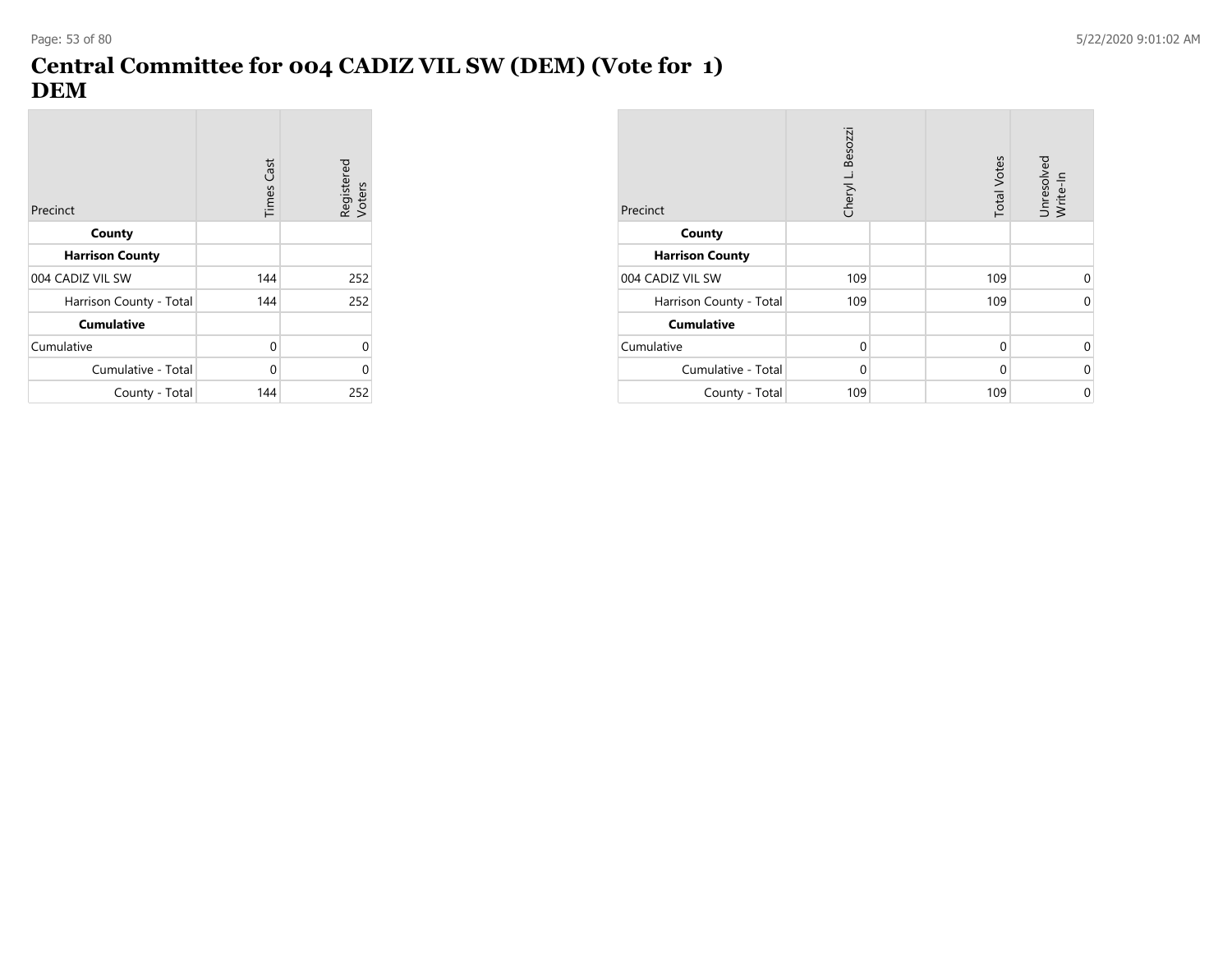### **Central Committee for 004 CADIZ VIL SW (REP) (Vote for 1) REP**

| Precinct                | <b>Times Cast</b> | Registered<br>Voters |
|-------------------------|-------------------|----------------------|
| County                  |                   |                      |
| <b>Harrison County</b>  |                   |                      |
| 004 CADIZ VIL SW        | 251               | 292                  |
| Harrison County - Total | 251               | 292                  |
| <b>Cumulative</b>       |                   |                      |
| Cumulative              | 0                 | 0                    |
| Cumulative - Total      | $\Omega$          | በ                    |
| County - Total          | 251               | 292                  |

| Precinct                | Paul Coffland | <b>Total Votes</b> | Unresolved<br>Write-In |
|-------------------------|---------------|--------------------|------------------------|
| County                  |               |                    |                        |
| <b>Harrison County</b>  |               |                    |                        |
| 004 CADIZ VIL SW        | 176           | 176                | 0                      |
| Harrison County - Total | 176           | 176                | 0                      |
| <b>Cumulative</b>       |               |                    |                        |
| Cumulative              | $\Omega$      | $\Omega$           | 0                      |
| Cumulative - Total      | $\Omega$      | $\Omega$           | 0                      |
| County - Total          | 176           | 176                | 0                      |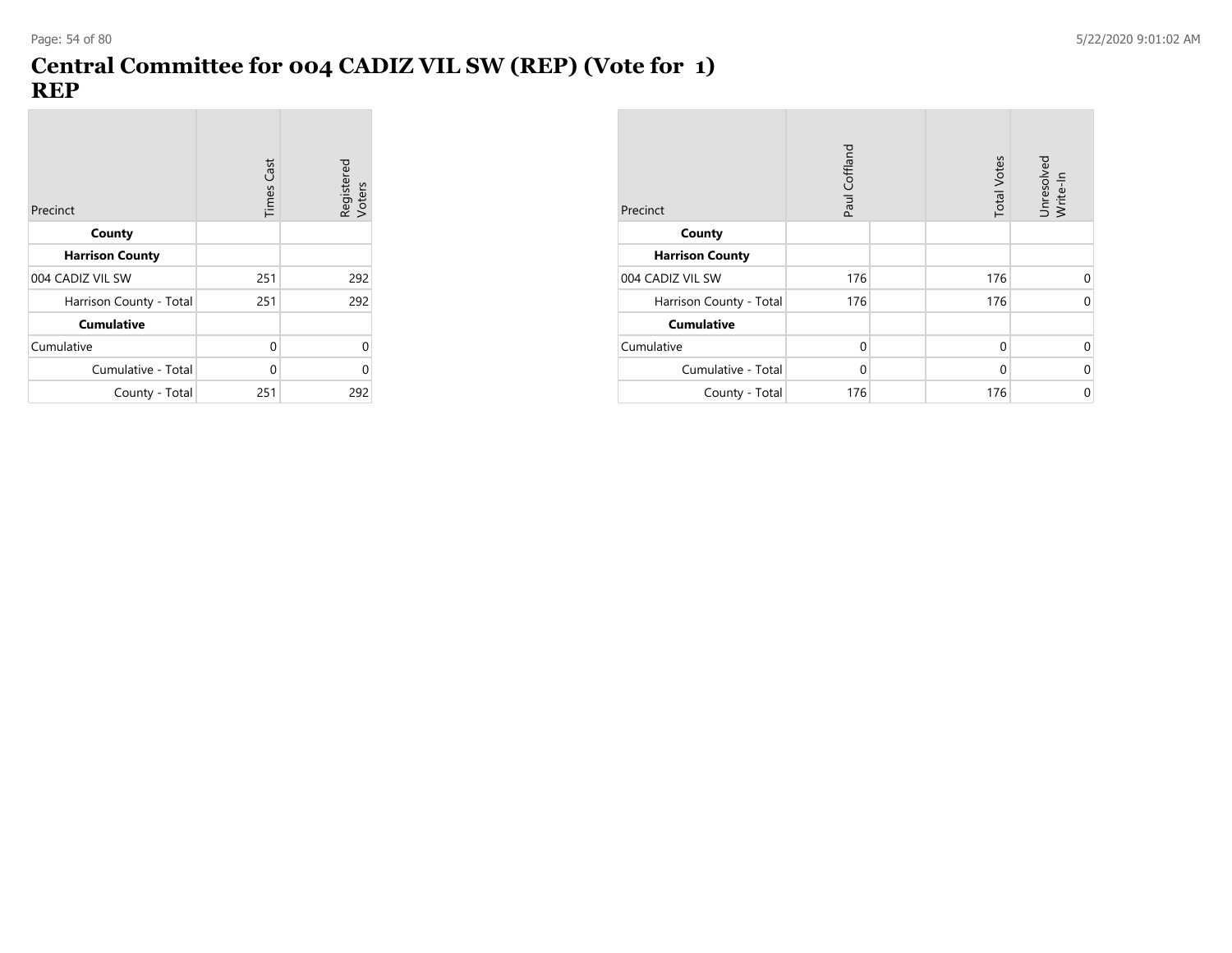**Contract** 

# **Central Committee for 005 FRANKLIN TWP/VIL (DEM) (Vote for 1) DEM**

| Precinct                | <b>Times Cast</b> | Registered<br>Voters |
|-------------------------|-------------------|----------------------|
| County                  |                   |                      |
| <b>Harrison County</b>  |                   |                      |
| 005 FRANKLIN TWP/VIL    | 55                | 71                   |
| Harrison County - Total | 55                | 71                   |
| <b>Cumulative</b>       |                   |                      |
| Cumulative              | 0                 | U                    |
| Cumulative - Total      | 0                 | 0                    |
| County - Total          | 55                | 71                   |

| Precinct                | Ξ<br>Bette S. | <b>Total Votes</b> | Unresolved<br>Write-In |
|-------------------------|---------------|--------------------|------------------------|
| County                  |               |                    |                        |
| <b>Harrison County</b>  |               |                    |                        |
| 005 FRANKLIN TWP/VIL    | 44            | 44                 | 0                      |
| Harrison County - Total | 44            | 44                 | $\Omega$               |
| <b>Cumulative</b>       |               |                    |                        |
| Cumulative              | $\Omega$      | 0                  | 0                      |
| Cumulative - Total      | $\Omega$      | $\Omega$           | $\mathbf 0$            |
| County - Total          | 44            | 44                 | 0                      |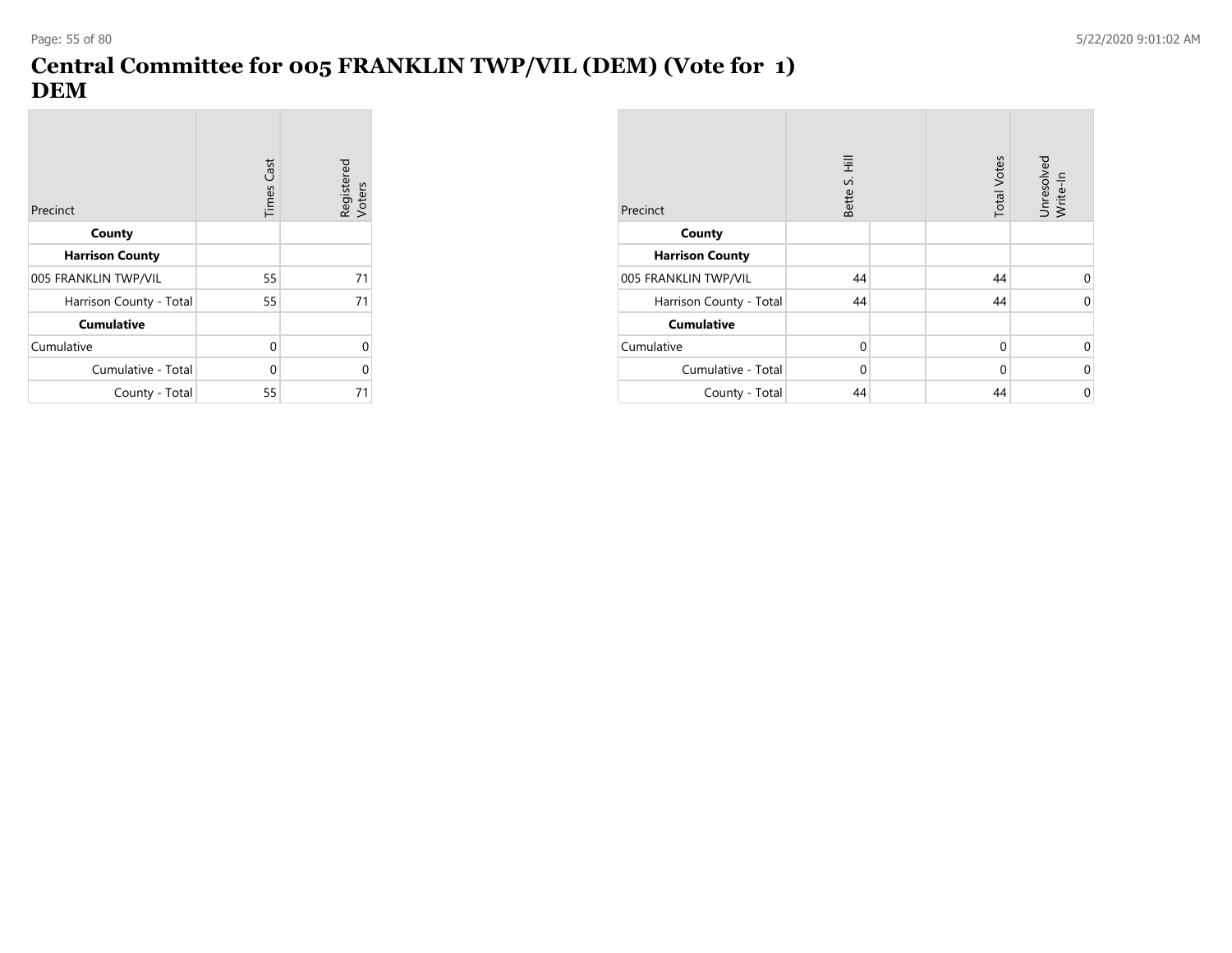# **Central Committee for 005 FRANKLIN TWP/VIL (REP) (Vote for 1) REP**

| Precinct                | <b>Times Cast</b> | Registered<br>Voters |
|-------------------------|-------------------|----------------------|
| County                  |                   |                      |
| <b>Harrison County</b>  |                   |                      |
| 005 FRANKLIN TWP/VIL    | 91                | 116                  |
| Harrison County - Total | 91                | 116                  |
| <b>Cumulative</b>       |                   |                      |
| Cumulative              | $\Omega$          | U                    |
| Cumulative - Total      | $\Omega$          | በ                    |
| County - Total          | 91                | 116                  |

| Precinct                | Marilyn Kay<br>McMillen | <b>Total Votes</b> | Unresolved<br>Write-In |
|-------------------------|-------------------------|--------------------|------------------------|
| County                  |                         |                    |                        |
| <b>Harrison County</b>  |                         |                    |                        |
| 005 FRANKLIN TWP/VIL    | 83                      | 83                 | 0                      |
| Harrison County - Total | 83                      | 83                 | $\Omega$               |
| <b>Cumulative</b>       |                         |                    |                        |
| Cumulative              | $\Omega$                | $\Omega$           | 0                      |
| Cumulative - Total      | $\Omega$                | 0                  | $\mathbf 0$            |
| County - Total          | 83                      | 83                 | 0                      |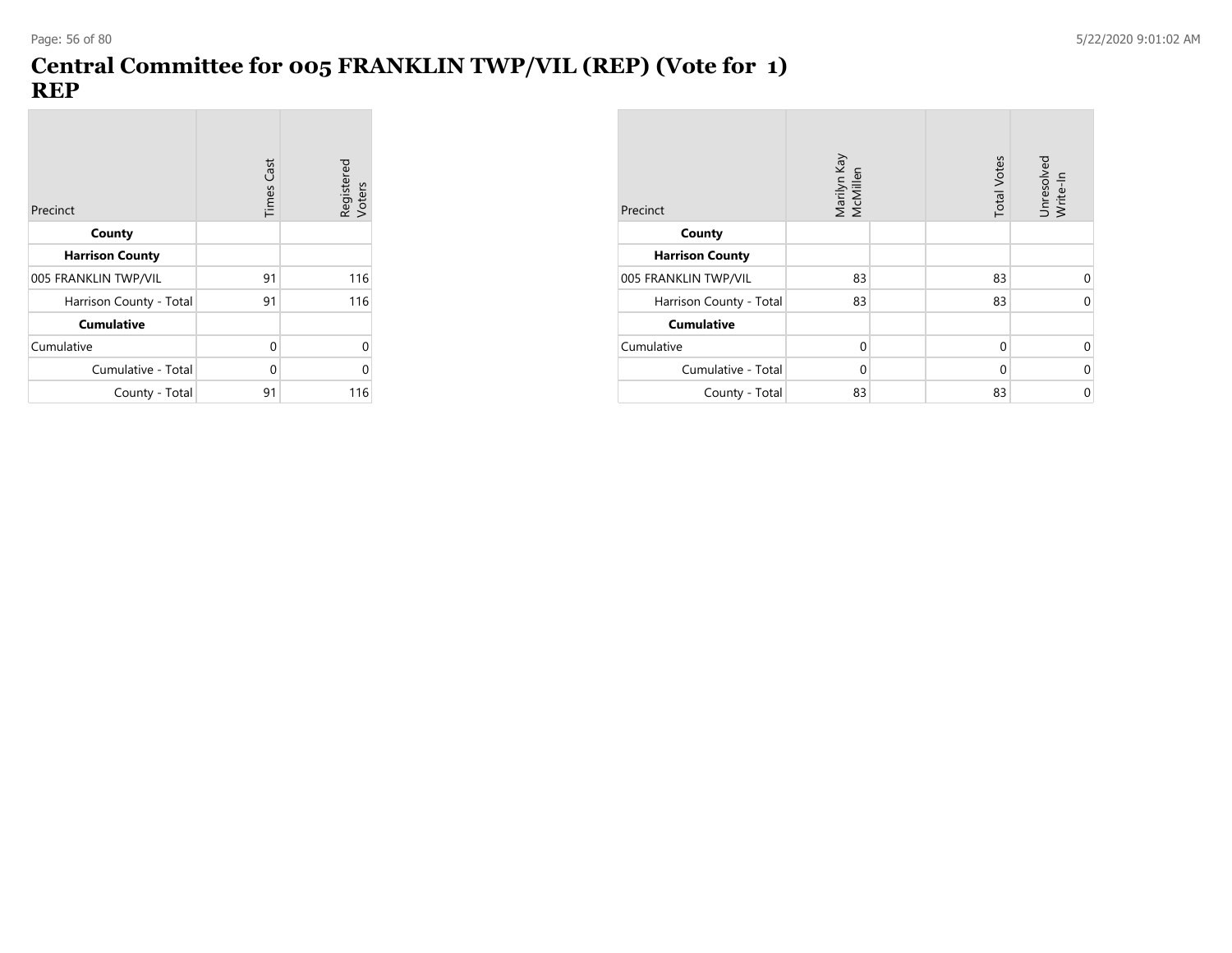**Contract** 

# **Central Committee for 006 FREEPORT TWP/VIL (DEM) (Vote for 1) DEM**

| Precinct                | <b>Times Cast</b> | Registered<br>Voters |
|-------------------------|-------------------|----------------------|
| County                  |                   |                      |
| <b>Harrison County</b>  |                   |                      |
| 006 FREEPORT TWP/VIL    | 49                | 79                   |
| Harrison County - Total | 49                | 79                   |
| <b>Cumulative</b>       |                   |                      |
| Cumulative              | 0                 | U                    |
| Cumulative - Total      | $\Omega$          | 0                    |
| County - Total          | 49                | 79                   |

| Precinct                | Michele M. Gross | <b>Total Votes</b> | Unresolved<br>Write-In |
|-------------------------|------------------|--------------------|------------------------|
| County                  |                  |                    |                        |
| <b>Harrison County</b>  |                  |                    |                        |
| 006 FREEPORT TWP/VIL    | 44               | 44                 | $\Omega$               |
| Harrison County - Total | 44               | 44                 | 0                      |
| <b>Cumulative</b>       |                  |                    |                        |
| Cumulative              | $\Omega$         | $\Omega$           | U                      |
| Cumulative - Total      | $\Omega$         | $\Omega$           | $\Omega$               |
| County - Total          | 44               | 44                 | 0                      |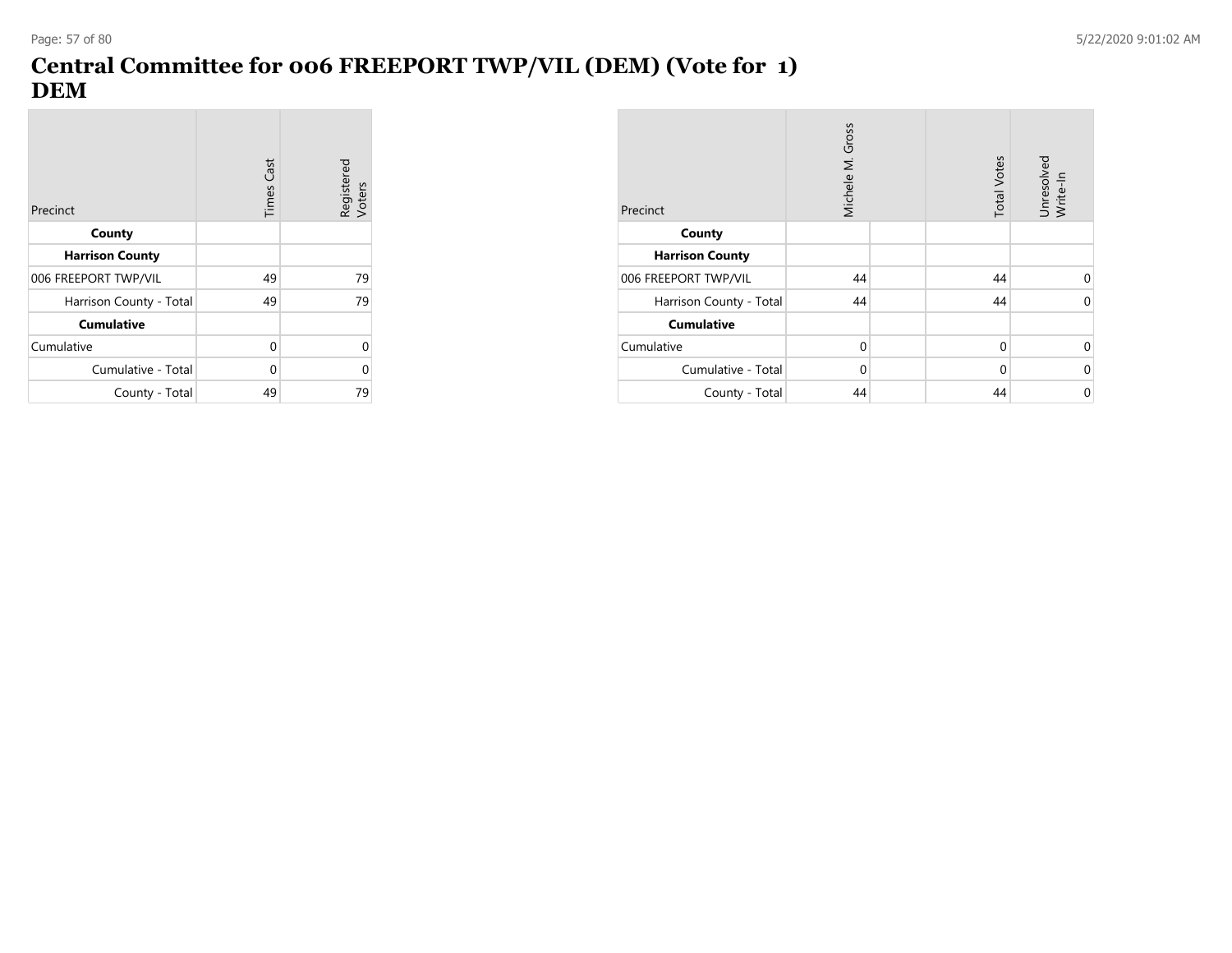**COL** 

# **Central Committee for 006 FREEPORT TWP/VIL (REP) (Vote for 1) REP**

| Precinct                | <b>Times Cast</b> | Registered<br>Voters |
|-------------------------|-------------------|----------------------|
| County                  |                   |                      |
| <b>Harrison County</b>  |                   |                      |
| 006 FREEPORT TWP/VIL    | 98                | 149                  |
| Harrison County - Total | 98                | 149                  |
| <b>Cumulative</b>       |                   |                      |
| Cumulative              | 0                 | U                    |
| Cumulative - Total      | $\Omega$          | ი                    |
| County - Total          | 98                | 149                  |

| Precinct                | Anna Mae Cook | <b>Total Votes</b> | Unresolved<br>Write-In |
|-------------------------|---------------|--------------------|------------------------|
| County                  |               |                    |                        |
| <b>Harrison County</b>  |               |                    |                        |
| 006 FREEPORT TWP/VIL    | 76            | 76                 | 0                      |
| Harrison County - Total | 76            | 76                 | $\Omega$               |
| <b>Cumulative</b>       |               |                    |                        |
| Cumulative              | 0             | 0                  | 0                      |
| Cumulative - Total      | $\Omega$      | 0                  | $\mathbf 0$            |
| County - Total          | 76            | 76                 | $\mathbf 0$            |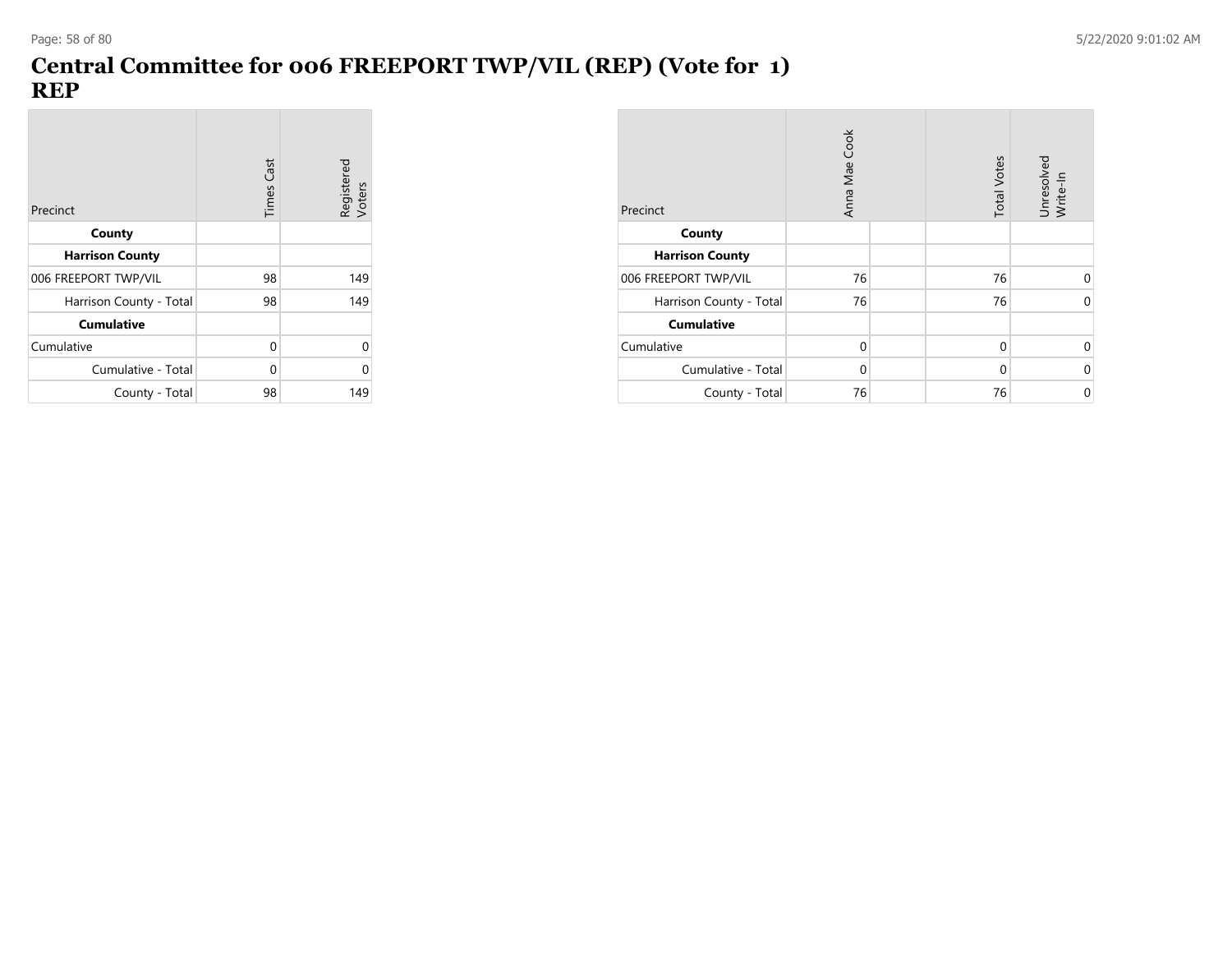## **Central Committee for 007 GERMAN TWP (DEM) (Vote for 1) DEM**

| Precinct                | <b>Times Cast</b> | Registered<br>Voters |
|-------------------------|-------------------|----------------------|
| County                  |                   |                      |
| <b>Harrison County</b>  |                   |                      |
| 007 GERMAN TWP          | 49                | 79                   |
| Harrison County - Total | 49                | 79                   |
| <b>Cumulative</b>       |                   |                      |
| Cumulative              | 0                 | U                    |
| Cumulative - Total      | $\Omega$          | O                    |
| County - Total          | 49                | 79                   |

| Precinct                | No Valid Petition<br>Filed | <b>Total Votes</b> | Unresolved<br>Write-In |
|-------------------------|----------------------------|--------------------|------------------------|
| County                  |                            |                    |                        |
| <b>Harrison County</b>  |                            |                    |                        |
| 007 GERMAN TWP          |                            | 0                  | 0                      |
| Harrison County - Total |                            | $\Omega$           | $\Omega$               |
| <b>Cumulative</b>       |                            |                    |                        |
| Cumulative              |                            | $\Omega$           | 0                      |
| Cumulative - Total      |                            | 0                  | 0                      |
| County - Total          |                            | $\Omega$           | 0                      |

**Contract**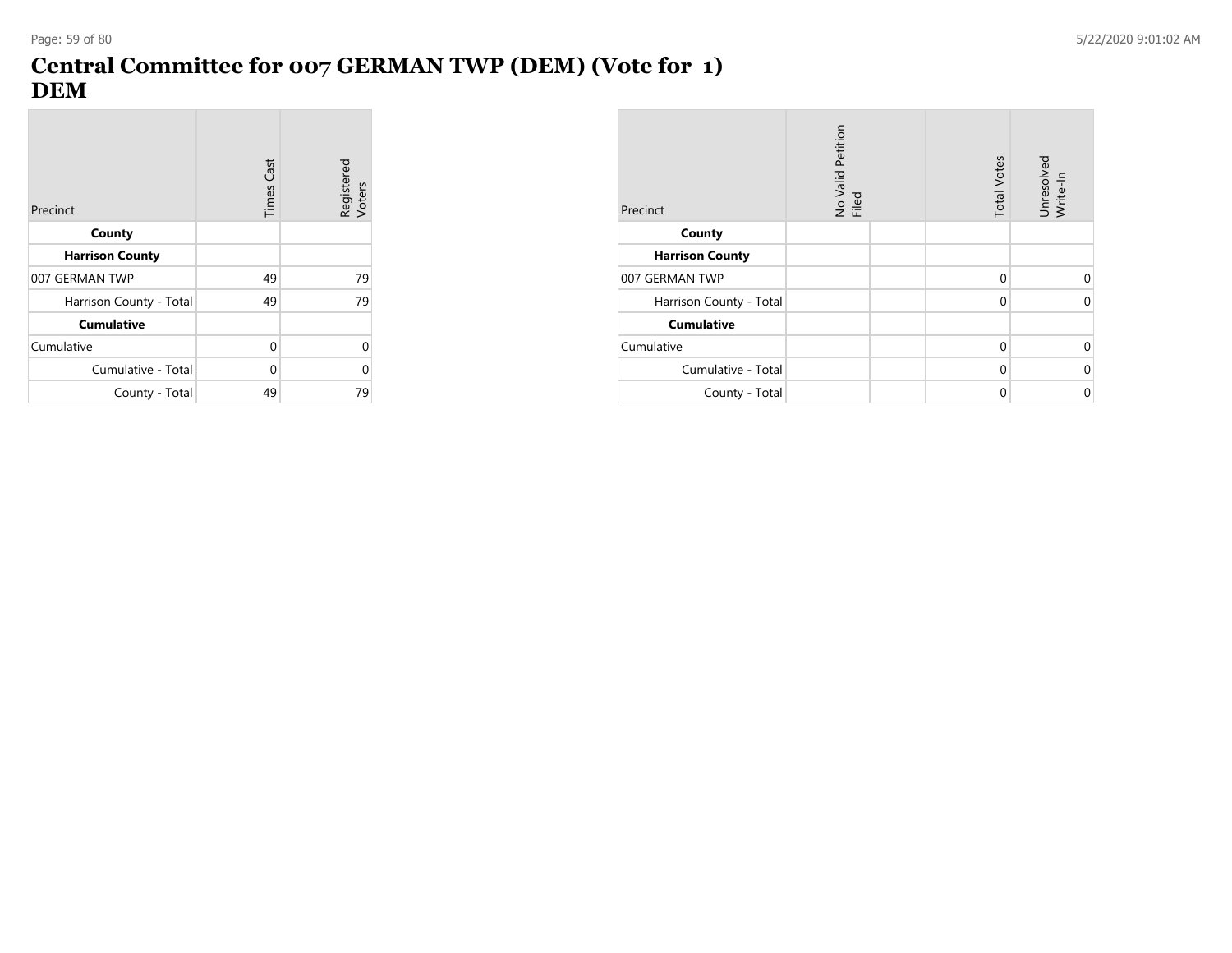### **Central Committee for 007 GERMAN TWP (REP) (Vote for 1) REP**

| Precinct                | <b>Times Cast</b> | Registered<br>Voters |
|-------------------------|-------------------|----------------------|
| County                  |                   |                      |
| <b>Harrison County</b>  |                   |                      |
| 007 GERMAN TWP          | 93                | 137                  |
| Harrison County - Total | 93                | 137                  |
| <b>Cumulative</b>       |                   |                      |
| Cumulative              | 0                 | 0                    |
| Cumulative - Total      | $\Omega$          | ი                    |
| County - Total          | 93                | 137                  |

| Precinct                | Audrey J.<br>Rainsberger | <b>Total Votes</b> | Unresolved<br>Write-In |
|-------------------------|--------------------------|--------------------|------------------------|
| County                  |                          |                    |                        |
| <b>Harrison County</b>  |                          |                    |                        |
| 007 GERMAN TWP          | 79                       | 79                 | 0                      |
| Harrison County - Total | 79                       | 79                 | $\Omega$               |
| <b>Cumulative</b>       |                          |                    |                        |
| Cumulative              | $\Omega$                 | 0                  | 0                      |
| Cumulative - Total      | $\Omega$                 | $\Omega$           | $\mathbf 0$            |
| County - Total          | 79                       | 79                 | 0                      |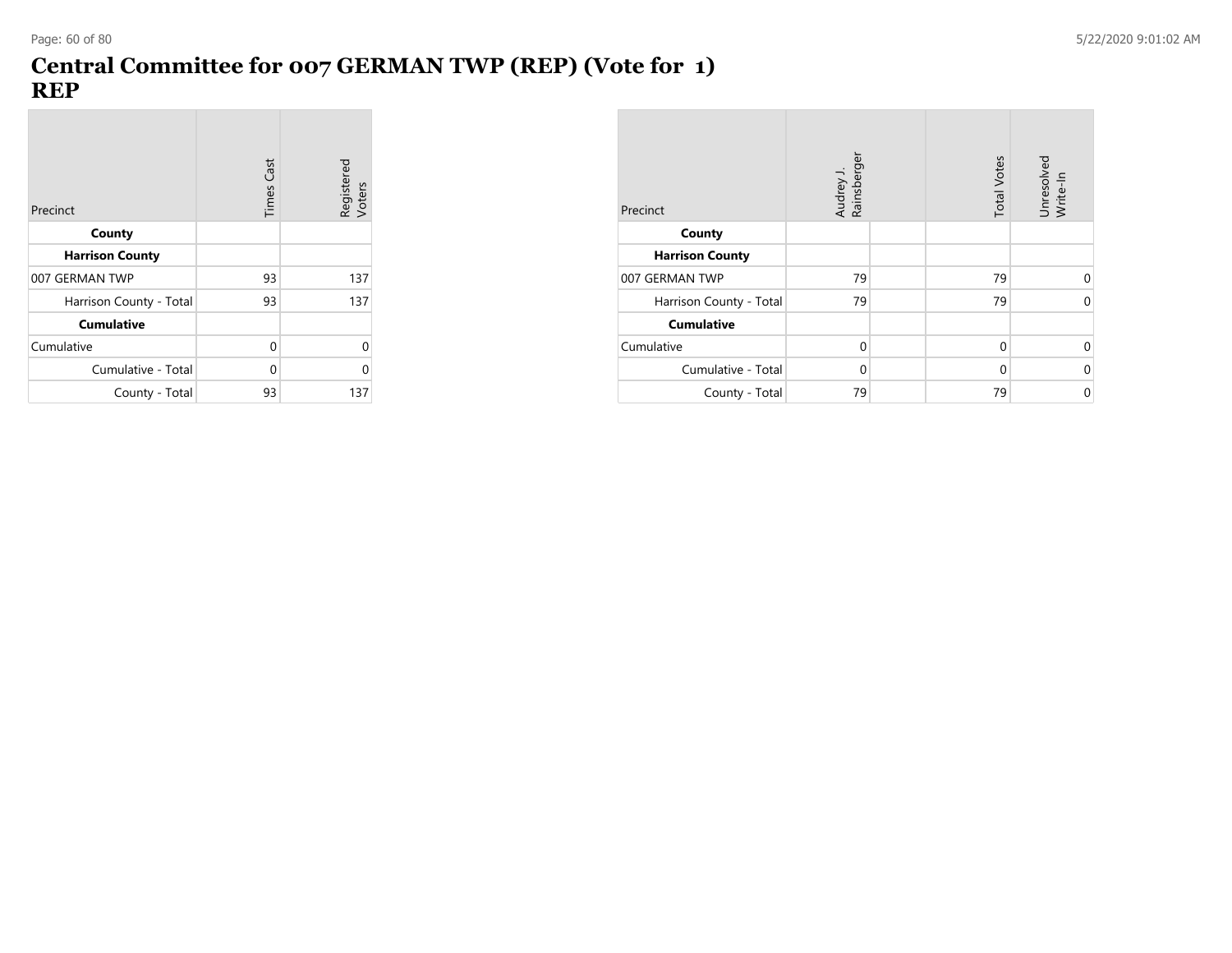# **Central Committee for 008 GREEN TWP/VIL (DEM) (Vote for 1) DEM**

| Precinct                | Times Cast | Registered<br>Voters |
|-------------------------|------------|----------------------|
| County                  |            |                      |
| <b>Harrison County</b>  |            |                      |
| 008 GREEN TWP/VIL       | 143        | 225                  |
| Harrison County - Total | 143        | 225                  |
| <b>Cumulative</b>       |            |                      |
| Cumulative              | 0          | U                    |
| Cumulative - Total      | $\Omega$   | በ                    |
| County - Total          | 143        | 225                  |

| Precinct                | Harry E. Edgar | <b>Total Votes</b> | Unresolved<br>Write-In |
|-------------------------|----------------|--------------------|------------------------|
| County                  |                |                    |                        |
| <b>Harrison County</b>  |                |                    |                        |
| 008 GREEN TWP/VIL       | 110            | 110                | 0                      |
| Harrison County - Total | 110            | 110                | $\mathbf 0$            |
| <b>Cumulative</b>       |                |                    |                        |
| Cumulative              | $\Omega$       | $\Omega$           | $\Omega$               |
| Cumulative - Total      | $\Omega$       | $\Omega$           | $\mathbf 0$            |
| County - Total          | 110            | 110                | 0                      |

**Contract**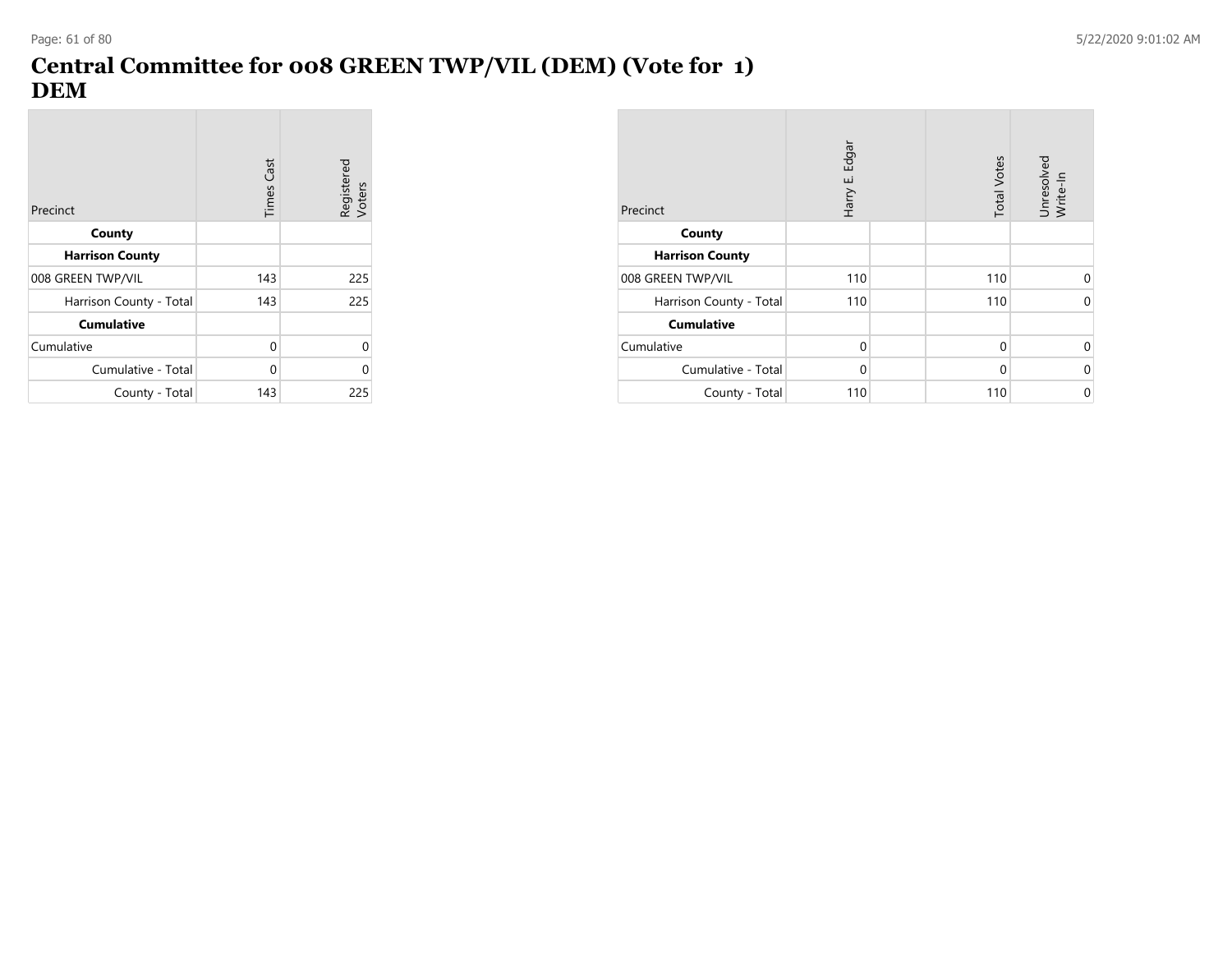# **Central Committee for 008 GREEN TWP/VIL (REP) (Vote for 1) REP**

| Precinct                | <b>Times Cast</b> | Registered<br>Voters |
|-------------------------|-------------------|----------------------|
| County                  |                   |                      |
| <b>Harrison County</b>  |                   |                      |
| 008 GREEN TWP/VIL       | 258               | 336                  |
| Harrison County - Total | 258               | 336                  |
| <b>Cumulative</b>       |                   |                      |
| Cumulative              | 0                 | U                    |
| Cumulative - Total      | $\Omega$          | በ                    |
| County - Total          | 258               | 336                  |

| Precinct                | Donald Milton<br>Whipkey | <b>Total Votes</b> | Unresolved<br>Write-In |
|-------------------------|--------------------------|--------------------|------------------------|
| County                  |                          |                    |                        |
| <b>Harrison County</b>  |                          |                    |                        |
| 008 GREEN TWP/VIL       | 177                      | 177                | 0                      |
| Harrison County - Total | 177                      | 177                | 0                      |
| <b>Cumulative</b>       |                          |                    |                        |
| Cumulative              | $\Omega$                 | $\Omega$           | 0                      |
| Cumulative - Total      | $\Omega$                 | 0                  | $\mathbf 0$            |
| County - Total          | 177                      | 177                | $\mathbf 0$            |

**Contract**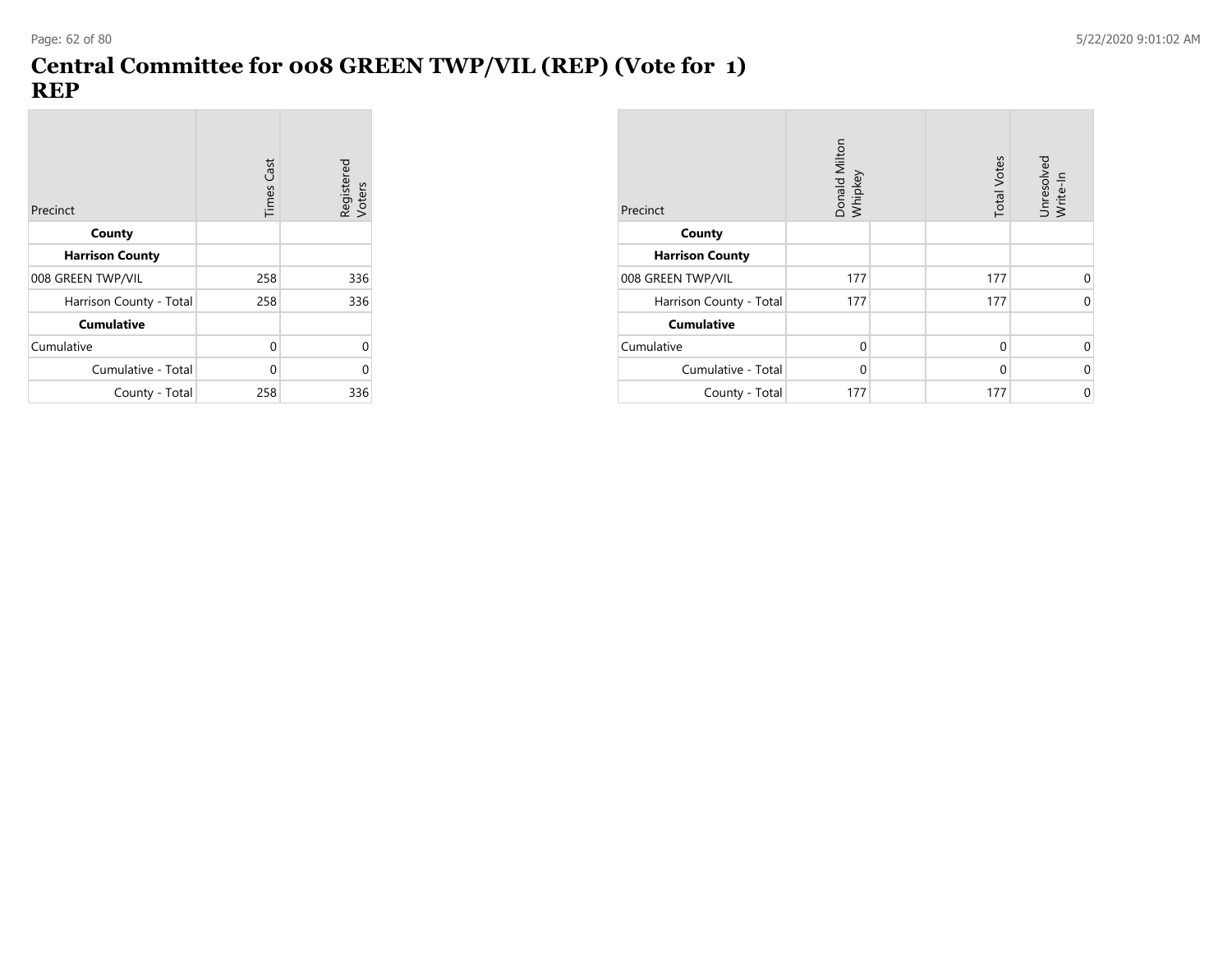**Contract** 

# **Central Committee for 009 MONROE TWP/VIL (DEM) (Vote for 1) DEM**

| Precinct                | Times Cast | Registered<br>Voters |
|-------------------------|------------|----------------------|
| County                  |            |                      |
| <b>Harrison County</b>  |            |                      |
| 009 MONROE TWP/VIL      | 39         | 71                   |
| Harrison County - Total | 39         | 71                   |
| <b>Cumulative</b>       |            |                      |
| Cumulative              | 0          | 0                    |
| Cumulative - Total      | $\Omega$   | 0                    |
| County - Total          | 39         | 71                   |

| Precinct                | No Valid Petition<br>Filed | <b>Total Votes</b> | Unresolved<br>Write-In |
|-------------------------|----------------------------|--------------------|------------------------|
| County                  |                            |                    |                        |
| <b>Harrison County</b>  |                            |                    |                        |
| 009 MONROE TWP/VIL      |                            | $\Omega$           | 0                      |
| Harrison County - Total |                            | 0                  | 0                      |
| <b>Cumulative</b>       |                            |                    |                        |
| Cumulative              |                            | $\Omega$           | 0                      |
| Cumulative - Total      |                            | $\Omega$           | 0                      |
| County - Total          |                            | 0                  | 0                      |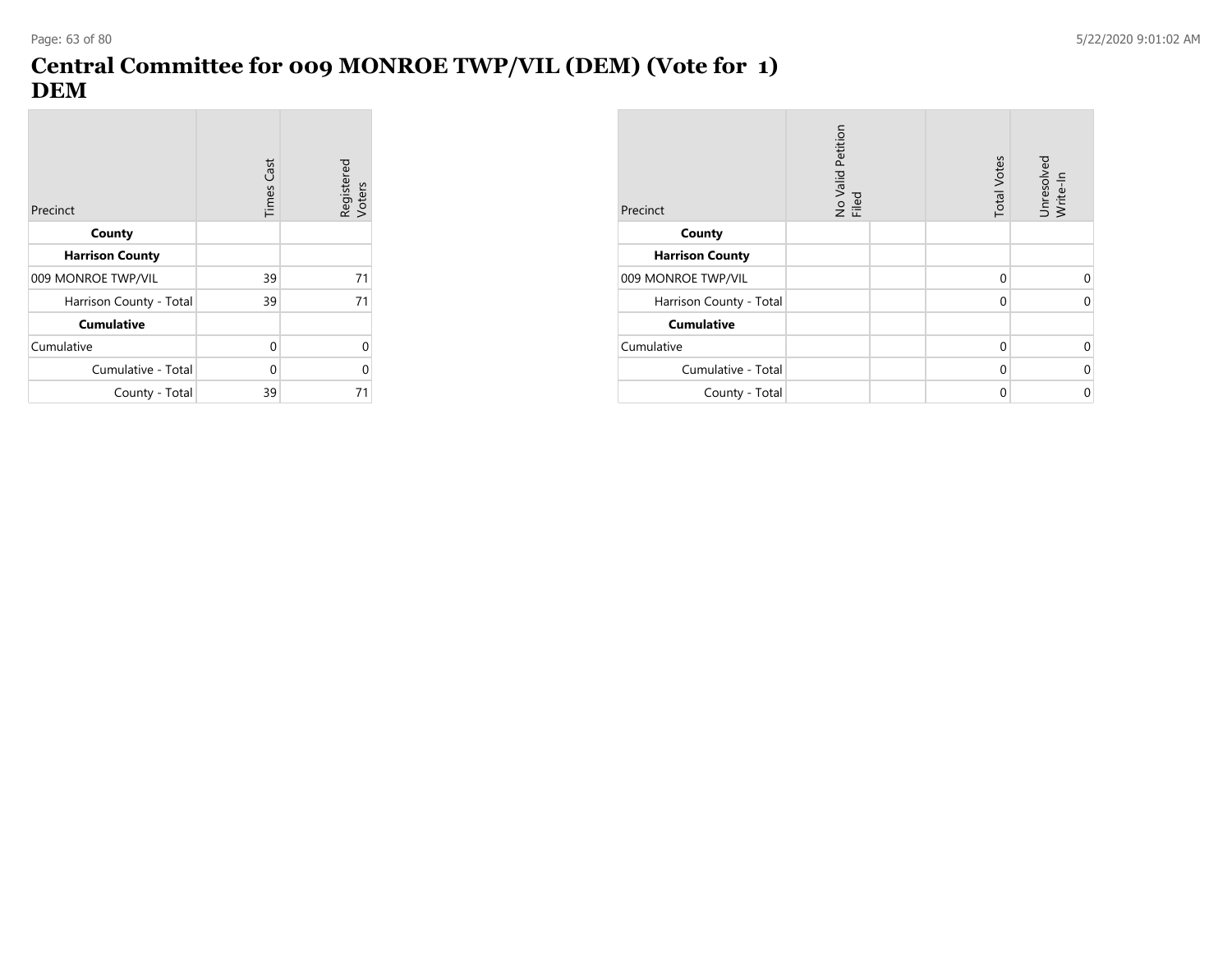## **Central Committee for 009 MONROE TWP/VIL (REP) (Vote for 1) REP**

| Precinct                | <b>Times Cast</b> | Registered<br>Voters |
|-------------------------|-------------------|----------------------|
| County                  |                   |                      |
| <b>Harrison County</b>  |                   |                      |
| 009 MONROE TWP/VIL      | 121               | 175                  |
| Harrison County - Total | 121               | 175                  |
| <b>Cumulative</b>       |                   |                      |
| Cumulative              | 0                 | U                    |
| Cumulative - Total      | $\Omega$          | ი                    |
| County - Total          | 121               | 175                  |

| Precinct                | Karen Jean Kinney | <b>Total Votes</b> | Unresolved<br>Write-In |
|-------------------------|-------------------|--------------------|------------------------|
| County                  |                   |                    |                        |
| <b>Harrison County</b>  |                   |                    |                        |
| 009 MONROE TWP/VIL      | 103               | 103                | 0                      |
| Harrison County - Total | 103               | 103                | 0                      |
| <b>Cumulative</b>       |                   |                    |                        |
| Cumulative              | $\Omega$          | $\Omega$           | 0                      |
| Cumulative - Total      | $\Omega$          | $\Omega$           | $\mathbf 0$            |
| County - Total          | 103               | 103                | $\mathbf 0$            |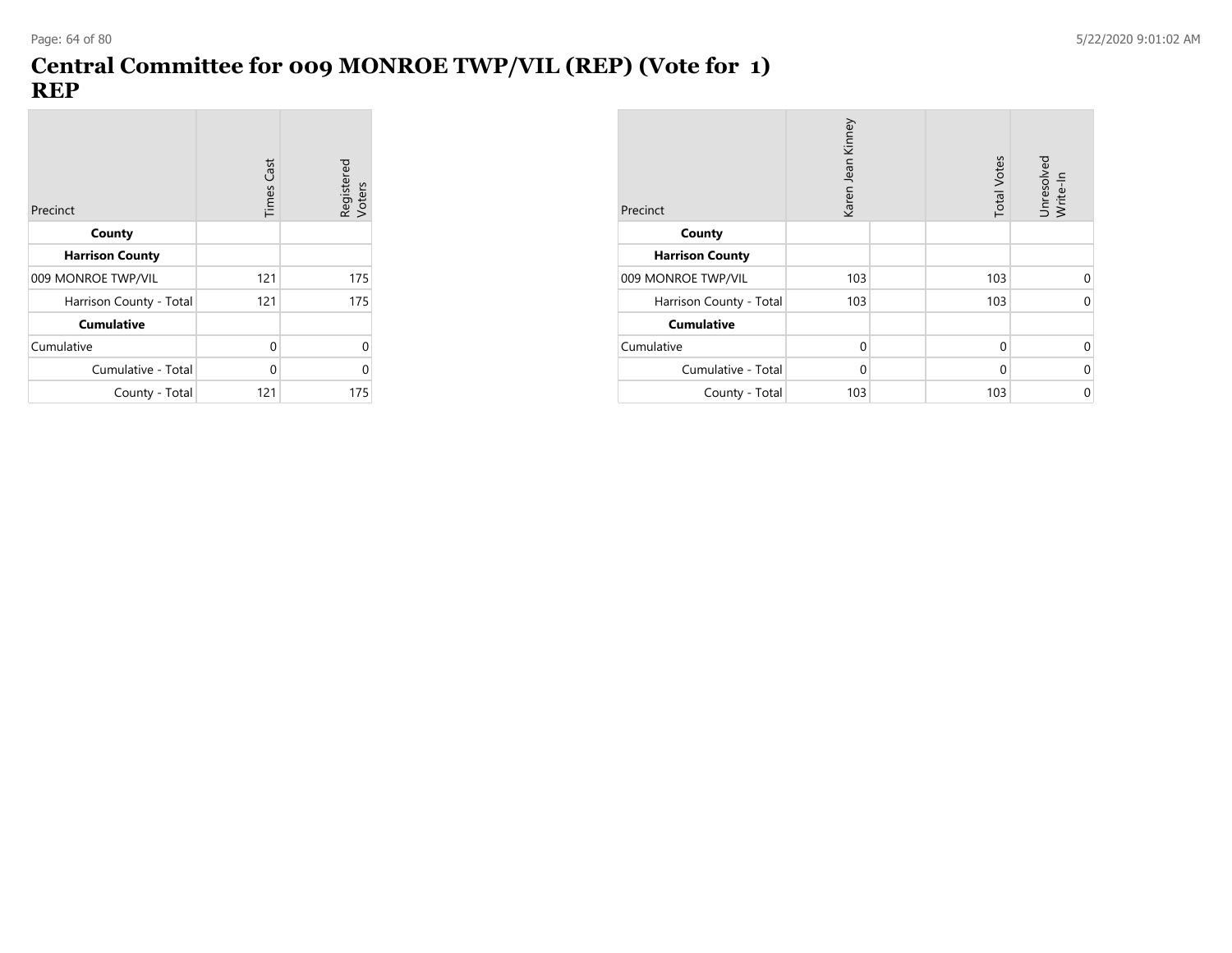**Contract** 

# **Central Committee for 010 MOOREFIELD TWP (DEM) (Vote for 1) DEM**

| Precinct                | Times Cast | Registered<br>Voters |
|-------------------------|------------|----------------------|
| County                  |            |                      |
| <b>Harrison County</b>  |            |                      |
| 010 MOOREFIELD TWP      | 26         | 46                   |
| Harrison County - Total | 26         | 46                   |
| <b>Cumulative</b>       |            |                      |
| Cumulative              | 0          | 0                    |
| Cumulative - Total      | 0          | 0                    |
| County - Total          | 26         | 46                   |

| Precinct                | Rich Milleson | <b>Total Votes</b> | Unresolved<br>Write-In |
|-------------------------|---------------|--------------------|------------------------|
| County                  |               |                    |                        |
| <b>Harrison County</b>  |               |                    |                        |
| 010 MOOREFIELD TWP      | 20            | 20                 | 0                      |
| Harrison County - Total | 20            | 20                 | $\Omega$               |
| <b>Cumulative</b>       |               |                    |                        |
| Cumulative              | $\Omega$      | $\mathbf 0$        | 0                      |
| Cumulative - Total      | $\Omega$      | 0                  | $\mathbf 0$            |
| County - Total          | 20            | 20                 | $\mathbf 0$            |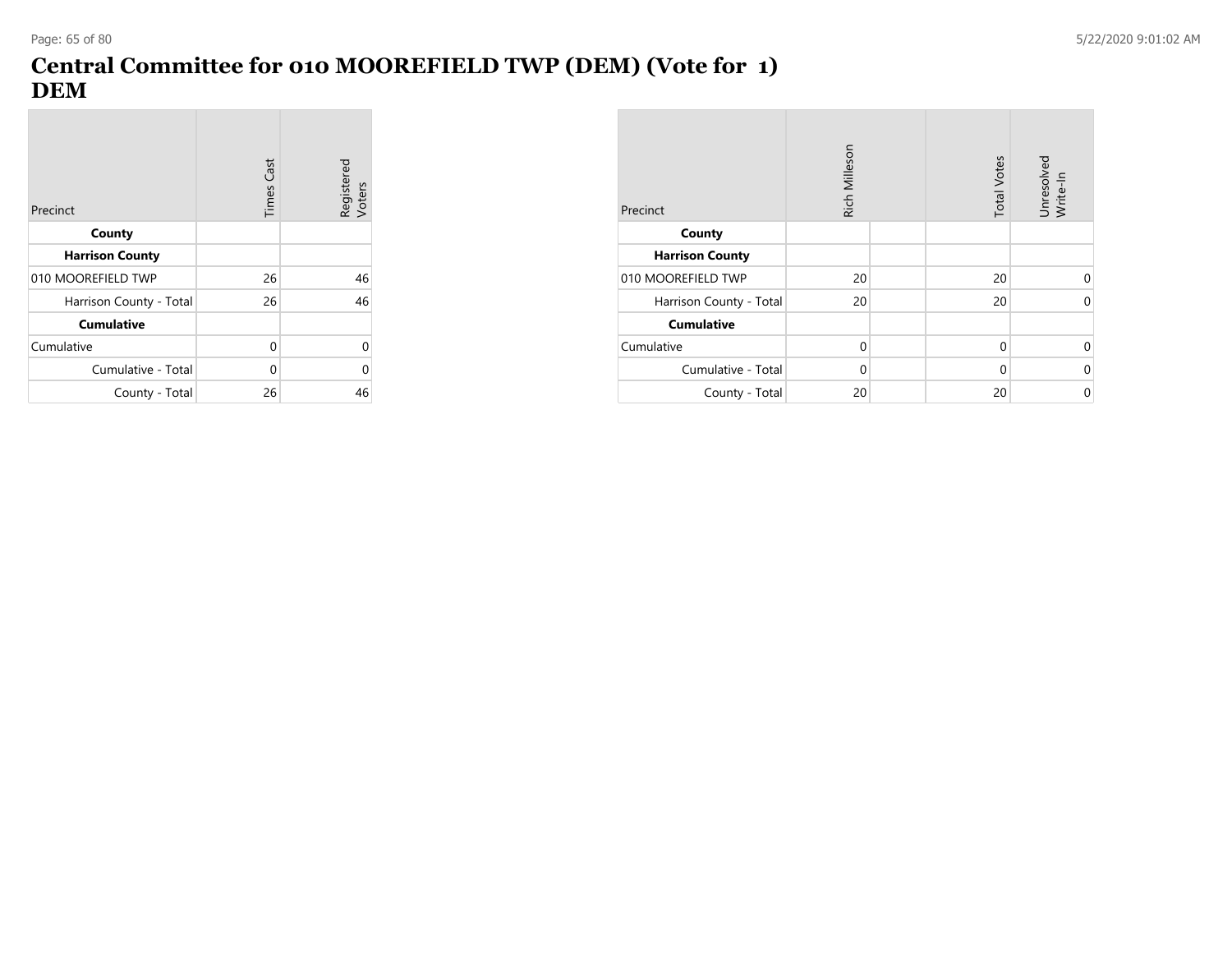## **Central Committee for 010 MOOREFIELD TWP (REP) (Vote for 1) REP**

| Precinct                | <b>Times Cast</b> | Registered<br>Voters |
|-------------------------|-------------------|----------------------|
| County                  |                   |                      |
| <b>Harrison County</b>  |                   |                      |
| 010 MOOREFIELD TWP      | 59                | 84                   |
| Harrison County - Total | 59                | 84                   |
| <b>Cumulative</b>       |                   |                      |
| Cumulative              | 0                 | U                    |
| Cumulative - Total      | $\Omega$          | ი                    |
| County - Total          | 59                | 84                   |

| Precinct                | Pamela S. Toole | <b>Total Votes</b> | Unresolved<br>Write-In |
|-------------------------|-----------------|--------------------|------------------------|
| County                  |                 |                    |                        |
| <b>Harrison County</b>  |                 |                    |                        |
| 010 MOOREFIELD TWP      | 50              | 50                 | 0                      |
| Harrison County - Total | 50              | 50                 | 0                      |
| <b>Cumulative</b>       |                 |                    |                        |
| Cumulative              | $\Omega$        | 0                  | 0                      |
| Cumulative - Total      | $\Omega$        | 0                  | $\mathbf 0$            |
| County - Total          | 50              | 50                 | 0                      |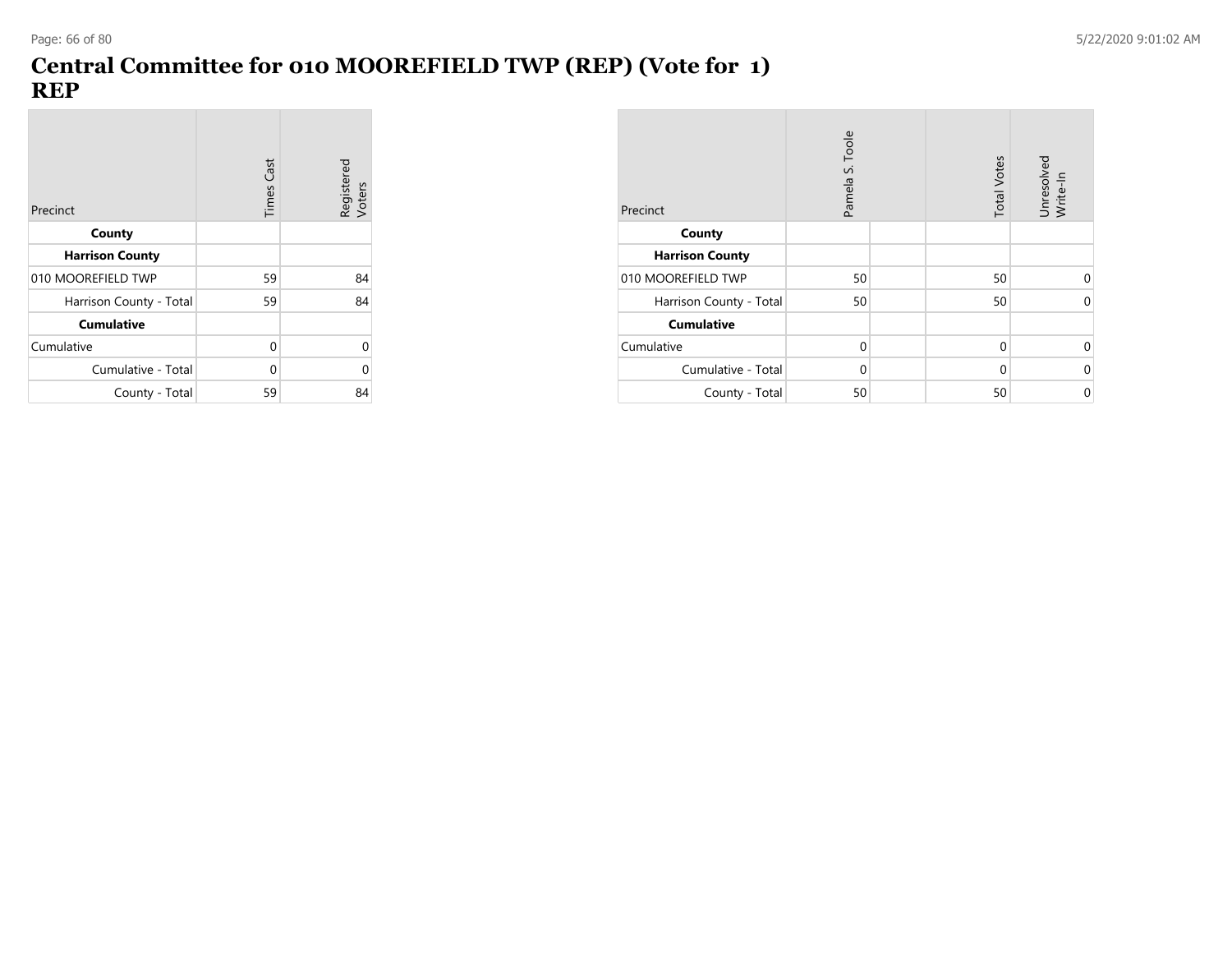# **Central Committee for 011 NORTH TWP/VIL (DEM) (Vote for 1) DEM**

| Precinct                | <b>Times Cast</b> | Registered<br>Voters |
|-------------------------|-------------------|----------------------|
| County                  |                   |                      |
| <b>Harrison County</b>  |                   |                      |
| 011 NORTH TWP/VIL       | 67                | 123                  |
| Harrison County - Total | 67                | 123                  |
| <b>Cumulative</b>       |                   |                      |
| Cumulative              | $\Omega$          | U                    |
| Cumulative - Total      | $\Omega$          | በ                    |
| County - Total          | 67                | 123                  |

| Precinct                | Sue L. Myers | <b>Total Votes</b> | Unresolved<br>Write-In |
|-------------------------|--------------|--------------------|------------------------|
| County                  |              |                    |                        |
| <b>Harrison County</b>  |              |                    |                        |
| 011 NORTH TWP/VIL       | 62           | 62                 | $\Omega$               |
| Harrison County - Total | 62           | 62                 | $\Omega$               |
| <b>Cumulative</b>       |              |                    |                        |
| Cumulative              | $\Omega$     | $\Omega$           | $\Omega$               |
| Cumulative - Total      | $\Omega$     | $\Omega$           | $\Omega$               |
| County - Total          | 62           | 62                 | 0                      |

**Contract**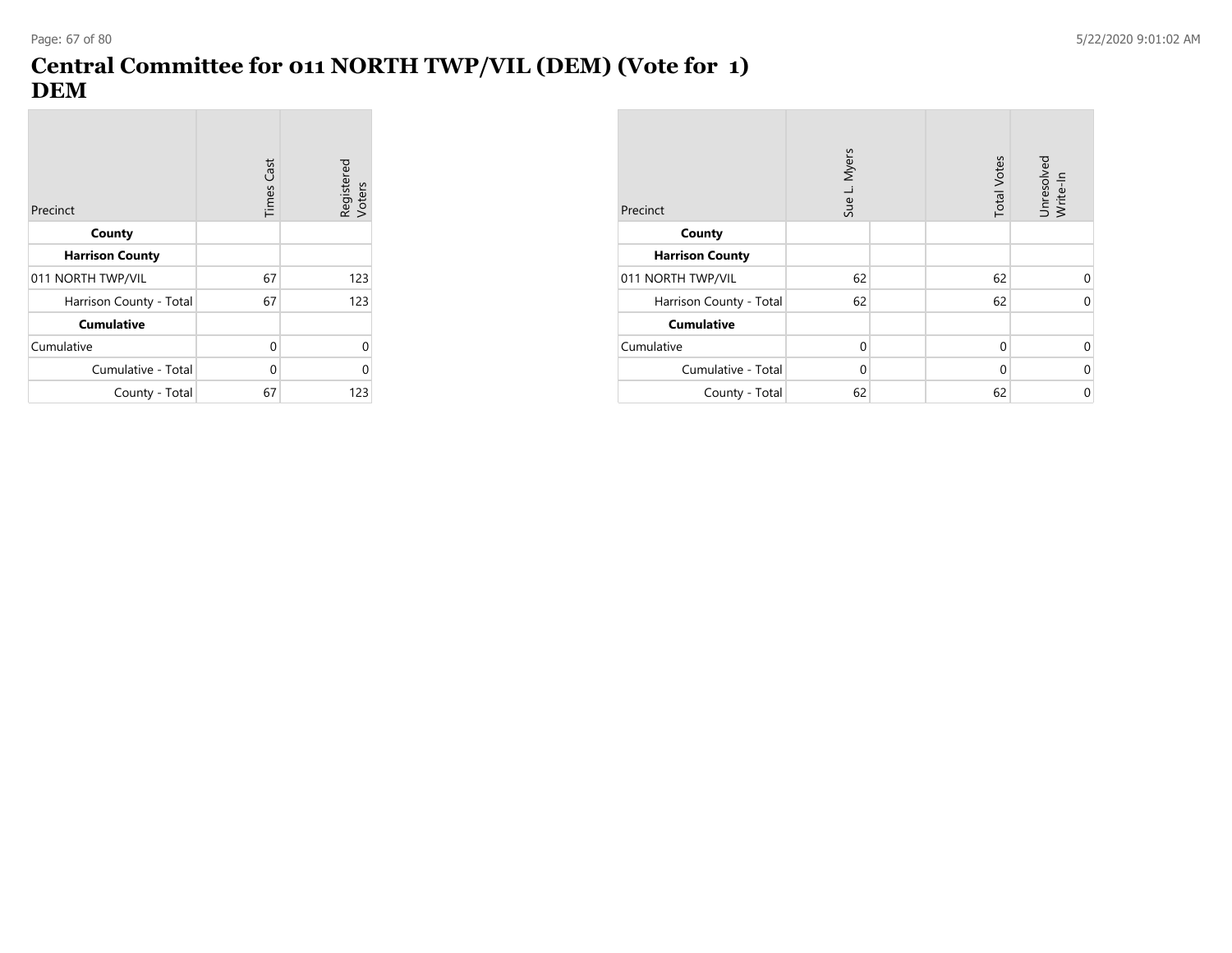# **Central Committee for 011 NORTH TWP/VIL (REP) (Vote for 1) REP**

 $\sim$ 

| Precinct                | <b>Times Cast</b> | Registered<br>Voters |
|-------------------------|-------------------|----------------------|
| County                  |                   |                      |
| <b>Harrison County</b>  |                   |                      |
| 011 NORTH TWP/VIL       | 157               | 224                  |
| Harrison County - Total | 157               | 224                  |
| <b>Cumulative</b>       |                   |                      |
| Cumulative              | 0                 | 0                    |
| Cumulative - Total      | $\Omega$          | Λ                    |
| County - Total          | 157               | 224                  |

| Precinct                | No Valid Petition<br>Filed | <b>Total Votes</b> | Unresolved<br>Write-In |
|-------------------------|----------------------------|--------------------|------------------------|
| County                  |                            |                    |                        |
| <b>Harrison County</b>  |                            |                    |                        |
| 011 NORTH TWP/VIL       |                            | $\Omega$           | 0                      |
| Harrison County - Total |                            | $\Omega$           | 0                      |
| <b>Cumulative</b>       |                            |                    |                        |
| Cumulative              |                            | $\Omega$           | 0                      |
| Cumulative - Total      |                            | $\Omega$           | 0                      |
| County - Total          |                            | 0                  | 0                      |

**Contract**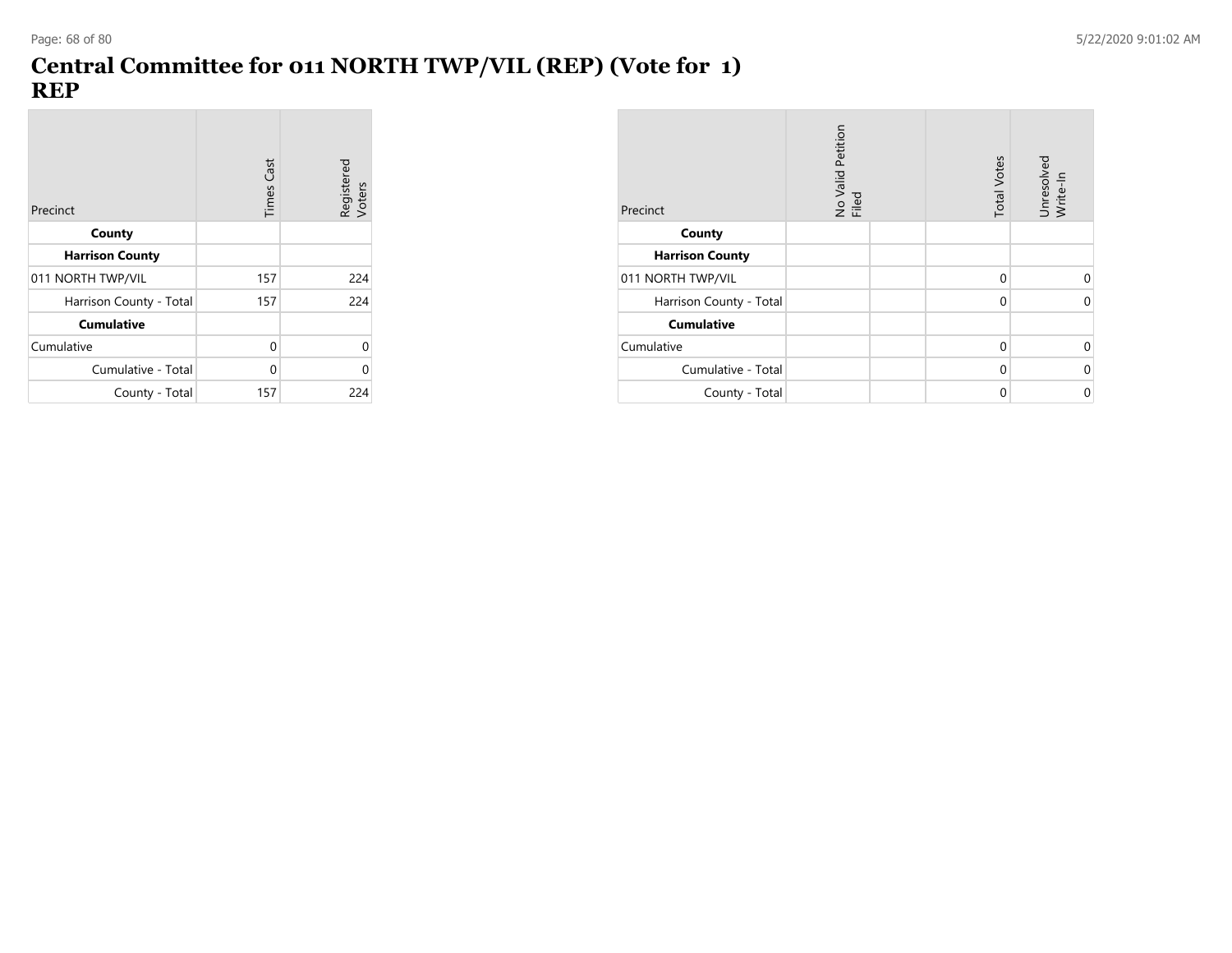**Contract** 

# **Central Committee for 012 NOTTINGHAM TWP (DEM) (Vote for 1) DEM**

| Precinct                | <b>Times Cast</b> | Registered<br>Voters |
|-------------------------|-------------------|----------------------|
| County                  |                   |                      |
| <b>Harrison County</b>  |                   |                      |
| 012 NOTTINGHAM TWP      | 17                | 30                   |
| Harrison County - Total | 17                | 30                   |
| <b>Cumulative</b>       |                   |                      |
| Cumulative              | 0                 | U                    |
| Cumulative - Total      | $\Omega$          | ი                    |
| County - Total          | 17                | 30                   |

| Precinct                | No Valid Petition<br>Filed | <b>Total Votes</b> | Unresolved<br>Write-In |
|-------------------------|----------------------------|--------------------|------------------------|
| County                  |                            |                    |                        |
| <b>Harrison County</b>  |                            |                    |                        |
| 012 NOTTINGHAM TWP      |                            | 0                  | 0                      |
| Harrison County - Total |                            | 0                  | 0                      |
| <b>Cumulative</b>       |                            |                    |                        |
| Cumulative              |                            | 0                  | 0                      |
| Cumulative - Total      |                            | 0                  | 0                      |
| County - Total          |                            | $\Omega$           | 0                      |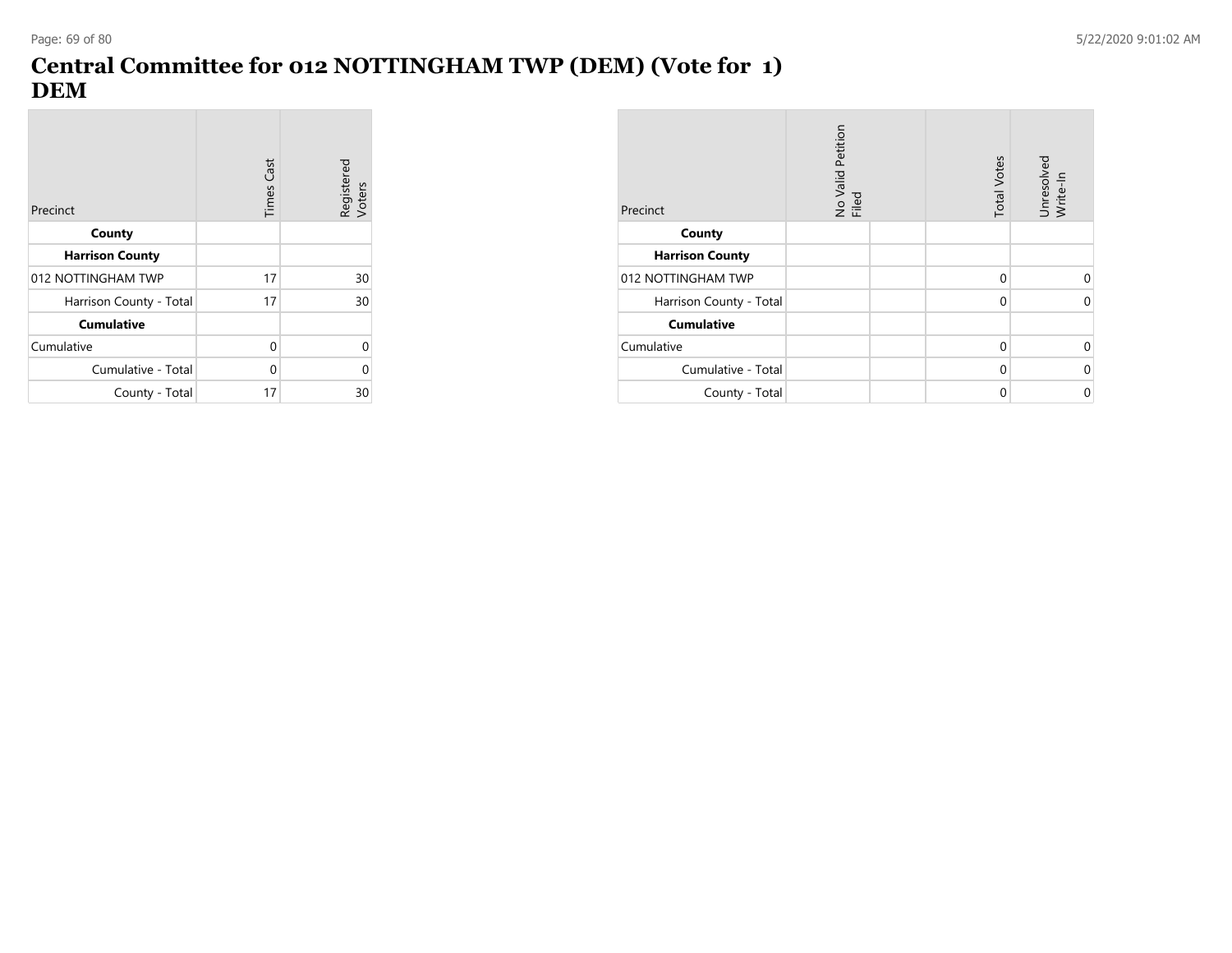**COL** 

### **Central Committee for 012 NOTTINGHAM TWP (REP) (Vote for 1) REP**

| Precinct                | Times Cast | Registered<br>Voters |
|-------------------------|------------|----------------------|
| County                  |            |                      |
| <b>Harrison County</b>  |            |                      |
| 012 NOTTINGHAM TWP      | 95         | 88                   |
| Harrison County - Total | 95         | 88                   |
| <b>Cumulative</b>       |            |                      |
| Cumulative              | 0          | ი                    |
| Cumulative - Total      | $\Omega$   | ი                    |
| County - Total          | 95         | 88                   |

| Precinct                | Betty Jo Shaw | <b>Total Votes</b> | Unresolved<br>Write-In |
|-------------------------|---------------|--------------------|------------------------|
| County                  |               |                    |                        |
| <b>Harrison County</b>  |               |                    |                        |
| 012 NOTTINGHAM TWP      | 86            | 86                 | $\Omega$               |
| Harrison County - Total | 86            | 86                 | 0                      |
| <b>Cumulative</b>       |               |                    |                        |
| Cumulative              | $\Omega$      | $\Omega$           | ∩                      |
| Cumulative - Total      | $\Omega$      | $\Omega$           | $\Omega$               |
| County - Total          | 86            | 86                 | 0                      |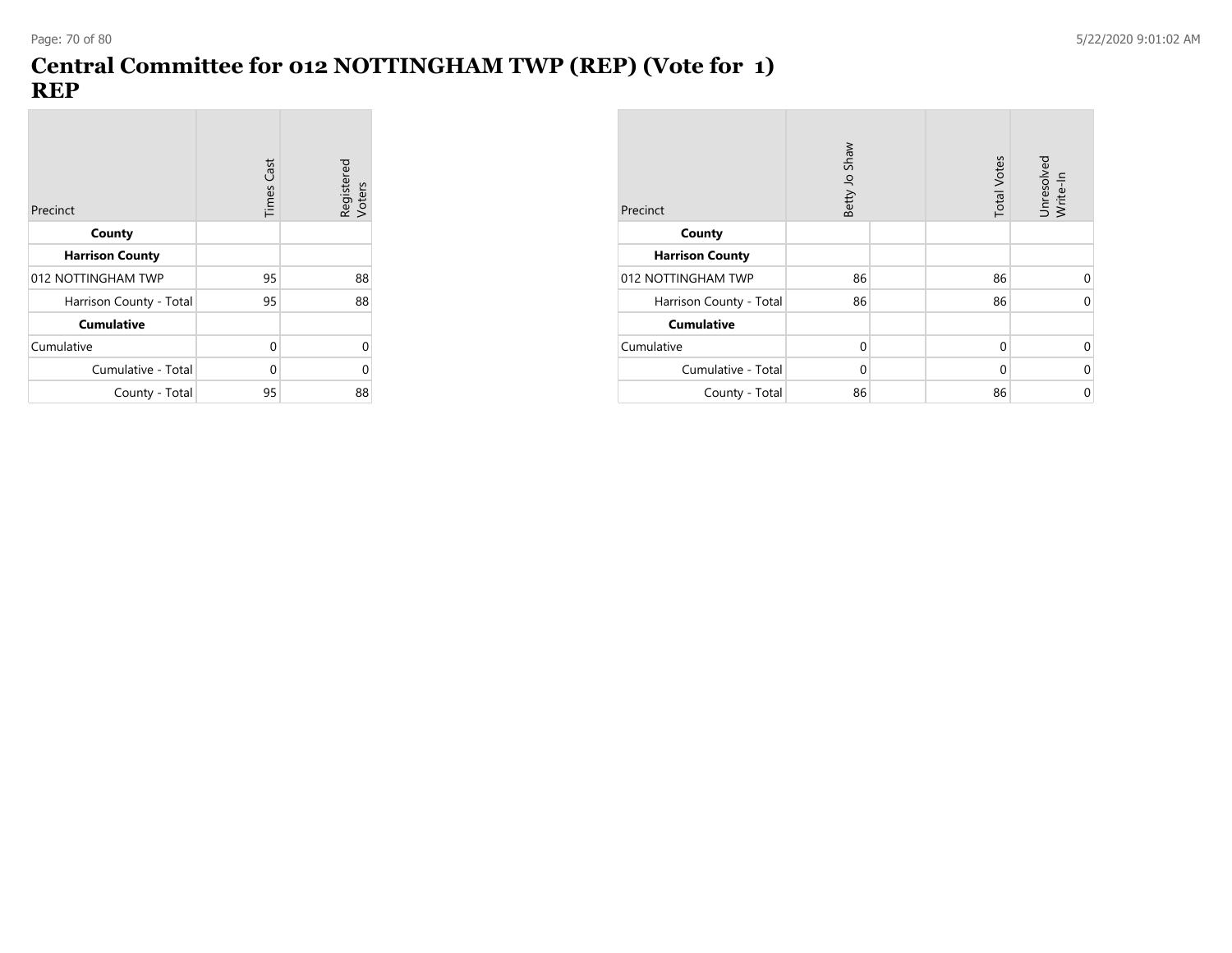**Contract** 

# **Central Committee for 013 RUMLEY TWP/VIL (DEM) (Vote for 1) DEM**

| Precinct                | <b>Times Cast</b> | Registered<br>Voters |
|-------------------------|-------------------|----------------------|
| County                  |                   |                      |
| <b>Harrison County</b>  |                   |                      |
| 013 RUMLEY TWP/VIL      | 51                | 114                  |
| Harrison County - Total | 51                | 114                  |
| <b>Cumulative</b>       |                   |                      |
| Cumulative              | 0                 | ი                    |
| Cumulative - Total      | 0                 | N                    |
| County - Total          | 51                | 114                  |

| Precinct                | No Valid Petition<br>Filed | <b>Total Votes</b> | Unresolved<br>Write-In |
|-------------------------|----------------------------|--------------------|------------------------|
| County                  |                            |                    |                        |
| <b>Harrison County</b>  |                            |                    |                        |
| 013 RUMLEY TWP/VIL      |                            | 0                  | 0                      |
| Harrison County - Total |                            | 0                  | 0                      |
| <b>Cumulative</b>       |                            |                    |                        |
| Cumulative              |                            | $\Omega$           | 0                      |
| Cumulative - Total      |                            | $\Omega$           | 0                      |
| County - Total          |                            | $\Omega$           | 0                      |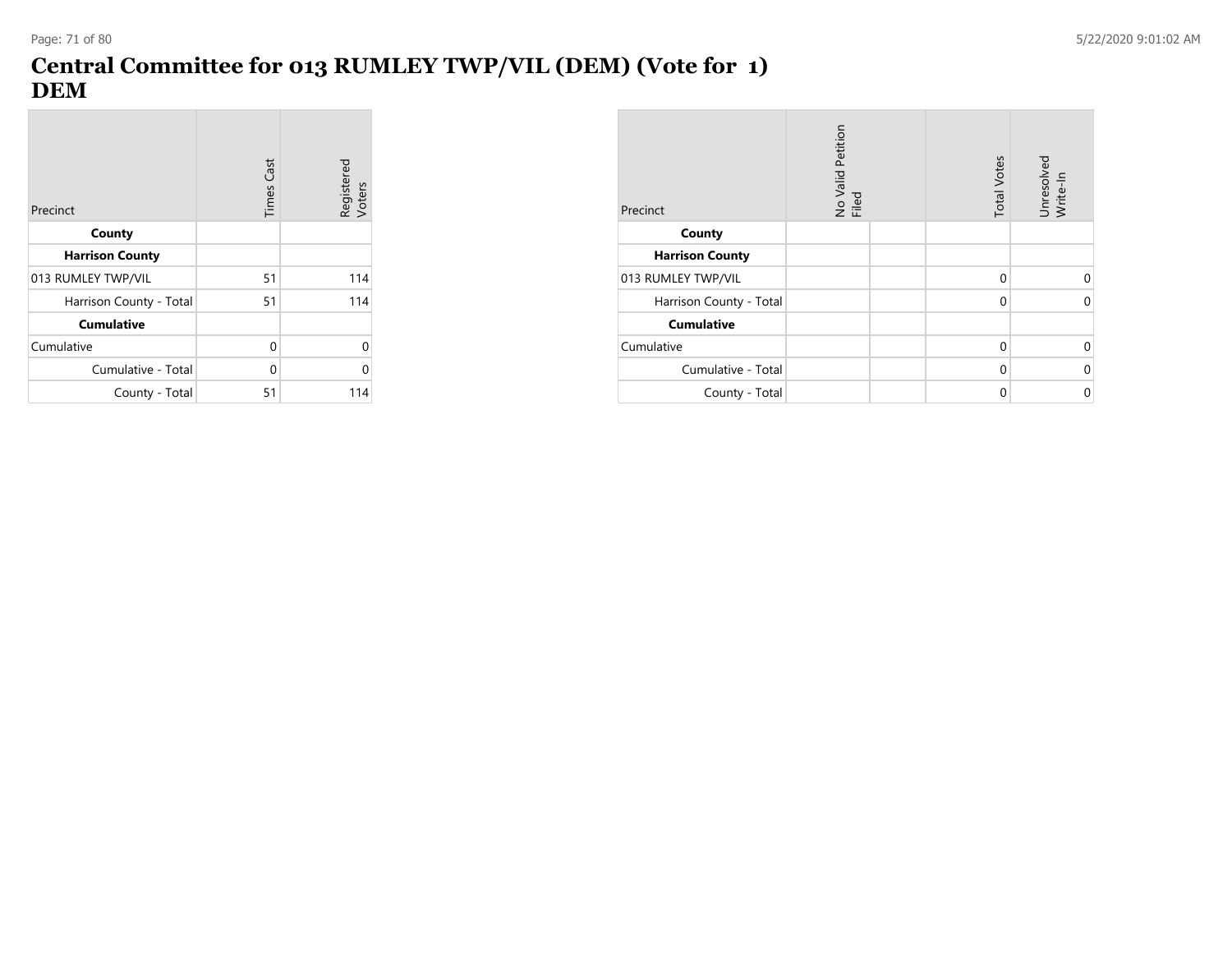# **Central Committee for 013 RUMLEY TWP/VIL (REP) (Vote for 1) REP**

| Precinct                | <b>Times Cast</b> | Registered<br>Voters |
|-------------------------|-------------------|----------------------|
| County                  |                   |                      |
| <b>Harrison County</b>  |                   |                      |
| 013 RUMLEY TWP/VIL      | 188               | 253                  |
| Harrison County - Total | 188               | 253                  |
| <b>Cumulative</b>       |                   |                      |
| Cumulative              | 0                 | 0                    |
| Cumulative - Total      | $\Omega$          | ი                    |
| County - Total          | 188               | 253                  |

| Precinct                | Mary Lynn Shook | <b>Total Votes</b> | Unresolved<br>Write-In |
|-------------------------|-----------------|--------------------|------------------------|
| County                  |                 |                    |                        |
| <b>Harrison County</b>  |                 |                    |                        |
| 013 RUMLEY TWP/VIL      | 133             | 133                | $\Omega$               |
| Harrison County - Total | 133             | 133                | $\Omega$               |
| <b>Cumulative</b>       |                 |                    |                        |
| Cumulative              | $\Omega$        | $\Omega$           | $\Omega$               |
| Cumulative - Total      | $\Omega$        | $\Omega$           | $\Omega$               |
| County - Total          | 133             | 133                | 0                      |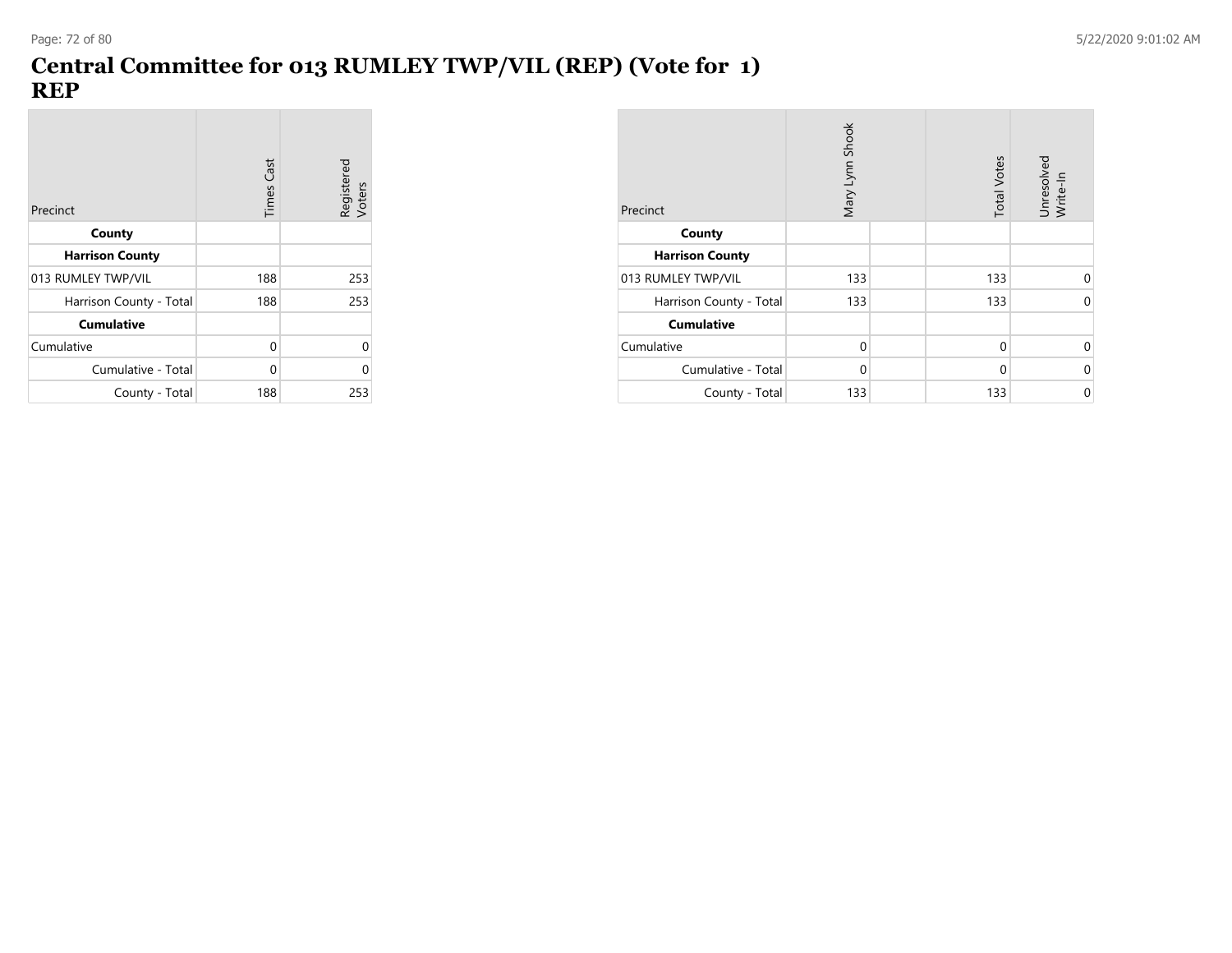**Contract** 

## **Central Committee for 014 SHORTCREEK TWP/VIL (DEM) (Vote for 1) DEM**

| Precinct                | <b>Times Cast</b> | Registered<br>Voters |
|-------------------------|-------------------|----------------------|
| County                  |                   |                      |
| <b>Harrison County</b>  |                   |                      |
| 014 SHORTCREEK TWP/VIL  | 80                | 154                  |
| Harrison County - Total | 80                | 154                  |
| <b>Cumulative</b>       |                   |                      |
| Cumulative              | 0                 | 0                    |
| Cumulative - Total      | 0                 | 0                    |
| County - Total          | 80                | 154                  |

| Precinct                | No Valid Petition<br>Filed | <b>Total Votes</b> | Unresolved<br>Write-In |
|-------------------------|----------------------------|--------------------|------------------------|
| County                  |                            |                    |                        |
| <b>Harrison County</b>  |                            |                    |                        |
| 014 SHORTCREEK TWP/VIL  |                            | 0                  | 0                      |
| Harrison County - Total |                            | 0                  | 0                      |
| <b>Cumulative</b>       |                            |                    |                        |
| Cumulative              |                            | $\Omega$           | 0                      |
| Cumulative - Total      |                            | $\Omega$           | 0                      |
| County - Total          |                            | $\Omega$           | 0                      |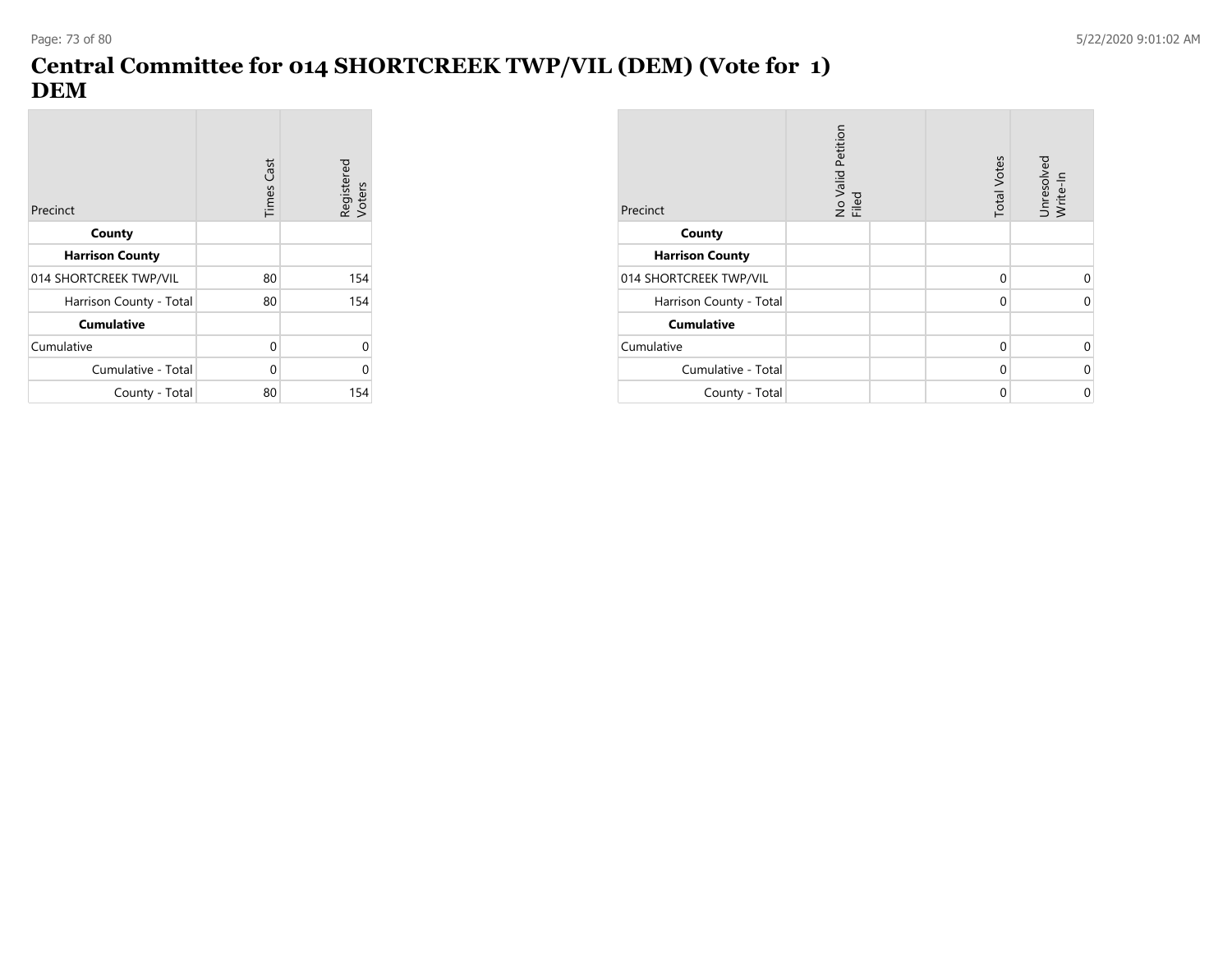## **Central Committee for 014 SHORTCREEK TWP/VIL (REP) (Vote for 1) REP**

| Precinct                | Times Cast | Registered<br>Voters |
|-------------------------|------------|----------------------|
| County                  |            |                      |
| <b>Harrison County</b>  |            |                      |
| 014 SHORTCREEK TWP/VIL  | 130        | 189                  |
| Harrison County - Total | 130        | 189                  |
| <b>Cumulative</b>       |            |                      |
| Cumulative              | 0          | ი                    |
| Cumulative - Total      | 0          | ი                    |
| County - Total          | 130        | 189                  |

| Precinct                | Josh Willis | <b>Total Votes</b> | Unresolved<br>Write-In |
|-------------------------|-------------|--------------------|------------------------|
| County                  |             |                    |                        |
| <b>Harrison County</b>  |             |                    |                        |
| 014 SHORTCREEK TWP/VIL  | 108         | 108                | 0                      |
| Harrison County - Total | 108         | 108                | $\mathbf 0$            |
| <b>Cumulative</b>       |             |                    |                        |
| Cumulative              | $\Omega$    | $\Omega$           | $\Omega$               |
| Cumulative - Total      | $\Omega$    | $\Omega$           | $\mathbf 0$            |
| County - Total          | 108         | 108                | 0                      |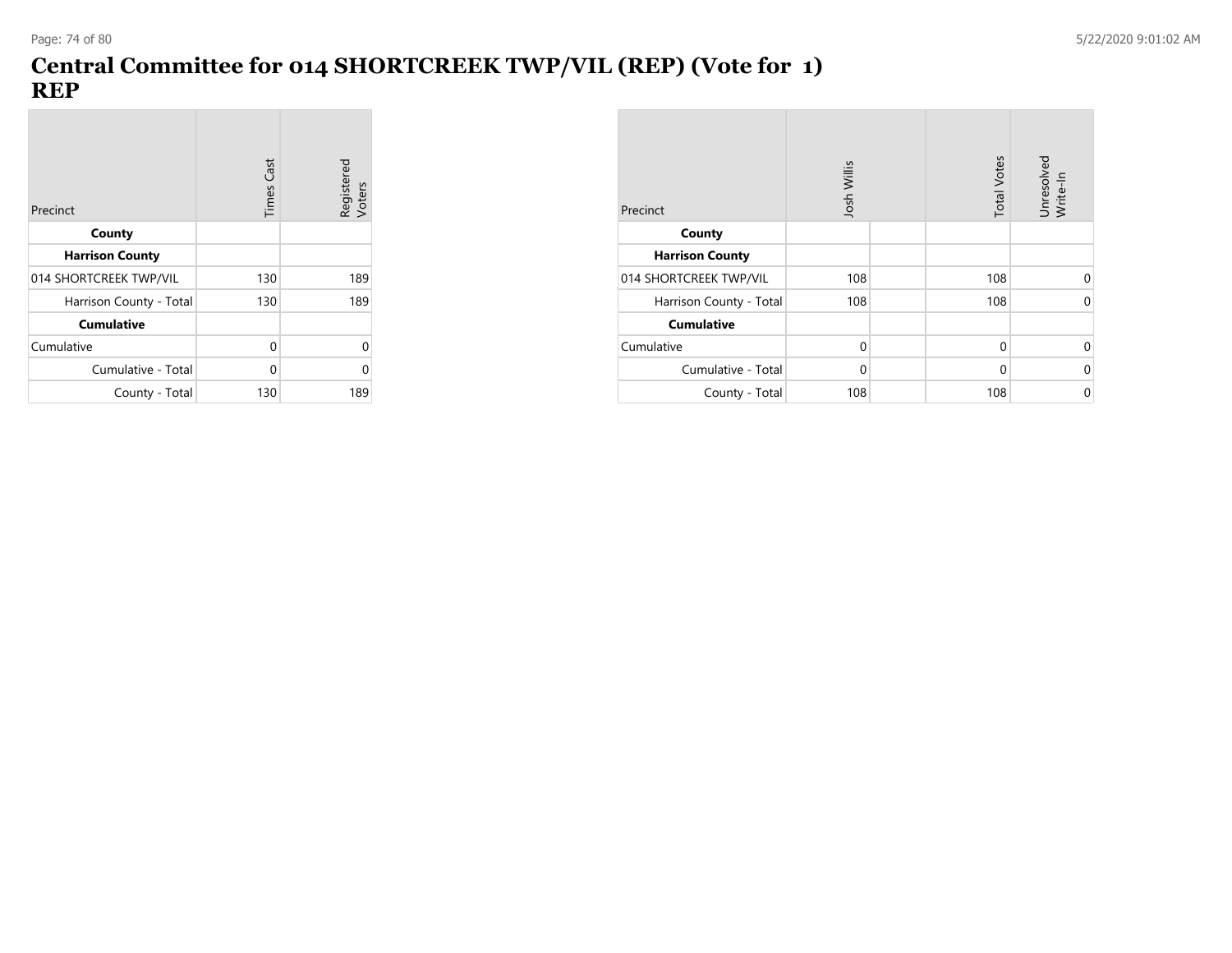### **Central Committee for 015 STOCK TWP (DEM) (Vote for 1) DEM**

| Precinct                | <b>Times Cast</b> | Registered<br>Voters |
|-------------------------|-------------------|----------------------|
| County                  |                   |                      |
| <b>Harrison County</b>  |                   |                      |
| 015 STOCK TWP           | 38                | 64                   |
| Harrison County - Total | 38                | 64                   |
| <b>Cumulative</b>       |                   |                      |
| Cumulative              | 0                 | U                    |
| Cumulative - Total      | $\Omega$          | U                    |
| County - Total          | 38                | 64                   |

| Precinct                | Holly Lynn Brindley | <b>Total Votes</b> | Unresolved<br>Write-In |
|-------------------------|---------------------|--------------------|------------------------|
| County                  |                     |                    |                        |
| <b>Harrison County</b>  |                     |                    |                        |
| 015 STOCK TWP           | 32                  | 32                 | U                      |
| Harrison County - Total | 32                  | 32                 | $\Omega$               |
| <b>Cumulative</b>       |                     |                    |                        |
| Cumulative              | $\Omega$            | $\Omega$           | $\Omega$               |
| Cumulative - Total      | $\Omega$            | $\Omega$           | U                      |
| County - Total          | 32                  | 32                 | 0                      |

**Contract**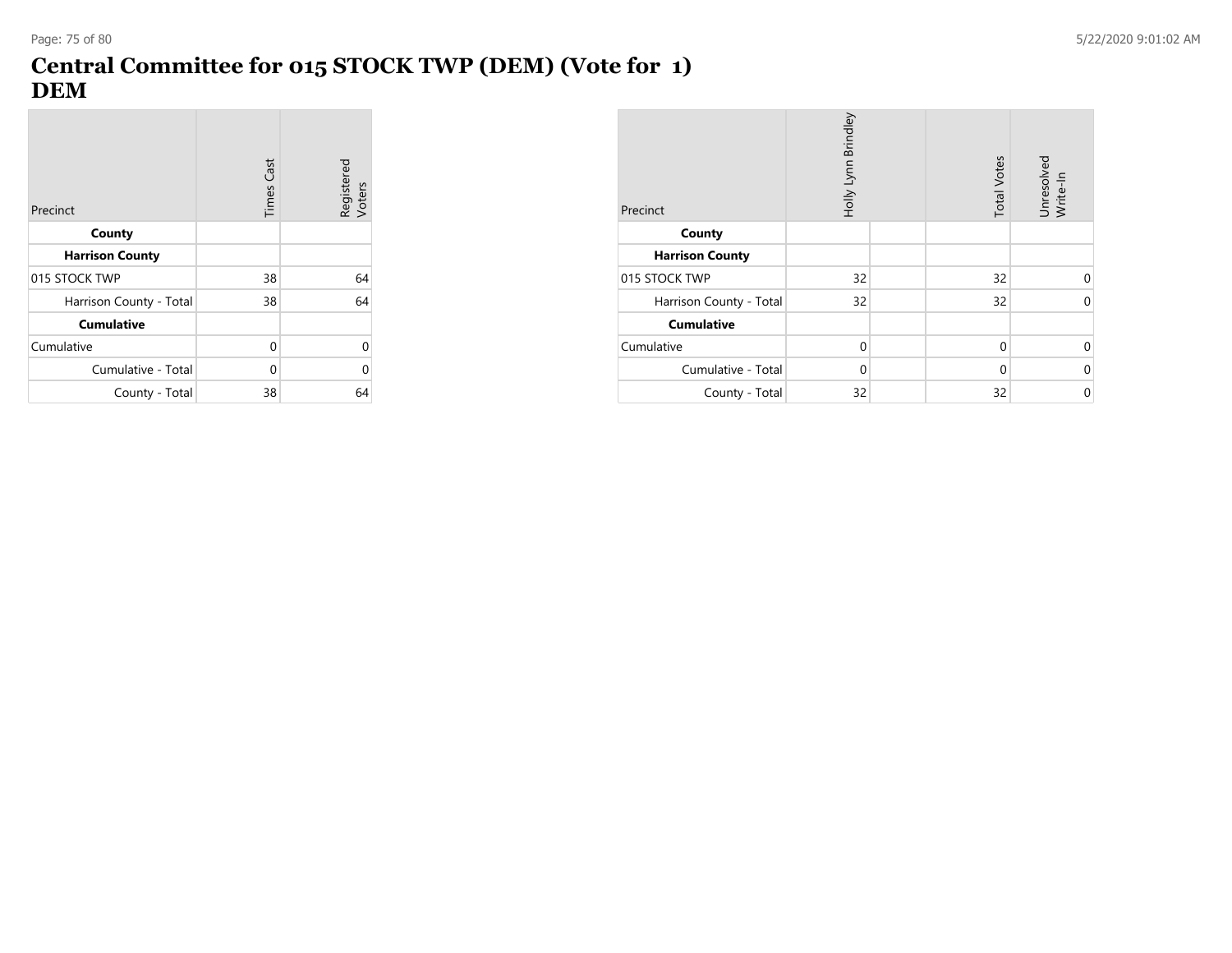### **Central Committee for 015 STOCK TWP (REP) (Vote for 1) REP**

| Precinct                | <b>Times Cast</b> | Registered<br>Voters |
|-------------------------|-------------------|----------------------|
| County                  |                   |                      |
| <b>Harrison County</b>  |                   |                      |
| 015 STOCK TWP           | 71                | 113                  |
| Harrison County - Total | 71                | 113                  |
| <b>Cumulative</b>       |                   |                      |
| Cumulative              | 0                 | U                    |
| Cumulative - Total      | $\Omega$          | Λ                    |
| County - Total          | 71                | 113                  |

| Precinct                | Harold E. Addy, Jr. | <b>Total Votes</b> | Unresolved<br>Write-In |
|-------------------------|---------------------|--------------------|------------------------|
| County                  |                     |                    |                        |
| <b>Harrison County</b>  |                     |                    |                        |
| 015 STOCK TWP           | 58                  | 58                 | ∩                      |
| Harrison County - Total | 58                  | 58                 | $\Omega$               |
| <b>Cumulative</b>       |                     |                    |                        |
| Cumulative              | $\Omega$            | $\Omega$           | $\Omega$               |
| Cumulative - Total      | $\Omega$            | $\Omega$           | ∩                      |
| County - Total          | 58                  | 58                 | 0                      |

 $\overline{\phantom{a}}$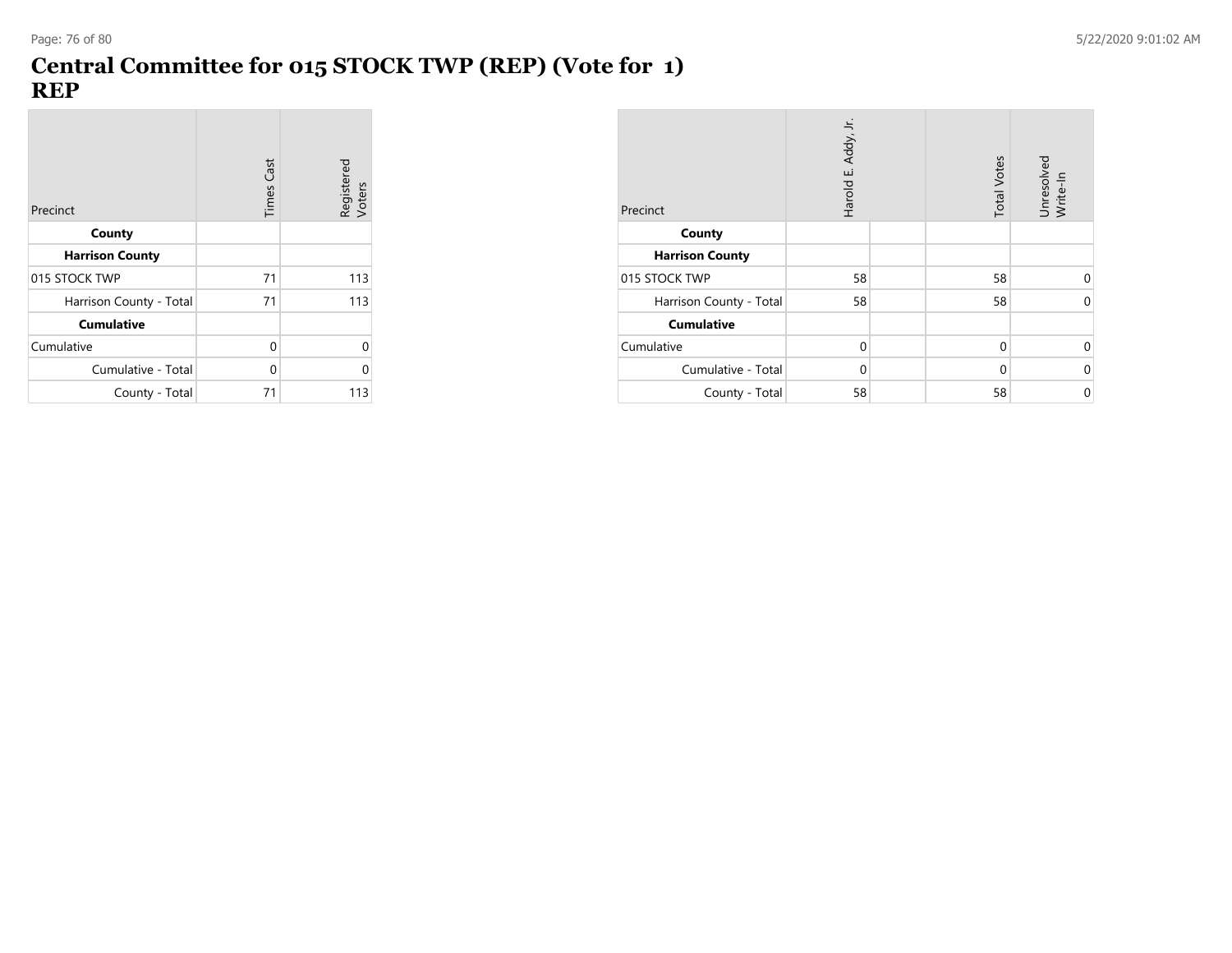**Contract** 

## **Central Committee for 016 WASHINGTON TWP (DEM) (Vote for 1) DEM**

| Precinct                | <b>Times Cast</b> | Registered<br>Voters |
|-------------------------|-------------------|----------------------|
| County                  |                   |                      |
| <b>Harrison County</b>  |                   |                      |
| 016 WASHINGTON TWP      | 43                | 67                   |
| Harrison County - Total | 43                | 67                   |
| <b>Cumulative</b>       |                   |                      |
| Cumulative              | 0                 | U                    |
| Cumulative - Total      | $\Omega$          | ი                    |
| County - Total          | 43                | 67                   |

| Precinct                | No Valid Petition<br>Filed | <b>Total Votes</b> | Unresolved<br>Write-In |
|-------------------------|----------------------------|--------------------|------------------------|
| County                  |                            |                    |                        |
| <b>Harrison County</b>  |                            |                    |                        |
| 016 WASHINGTON TWP      |                            | $\Omega$           | 0                      |
| Harrison County - Total |                            | 0                  | 0                      |
| <b>Cumulative</b>       |                            |                    |                        |
| Cumulative              |                            | 0                  | 0                      |
| Cumulative - Total      |                            | 0                  | 0                      |
| County - Total          |                            | $\Omega$           | 0                      |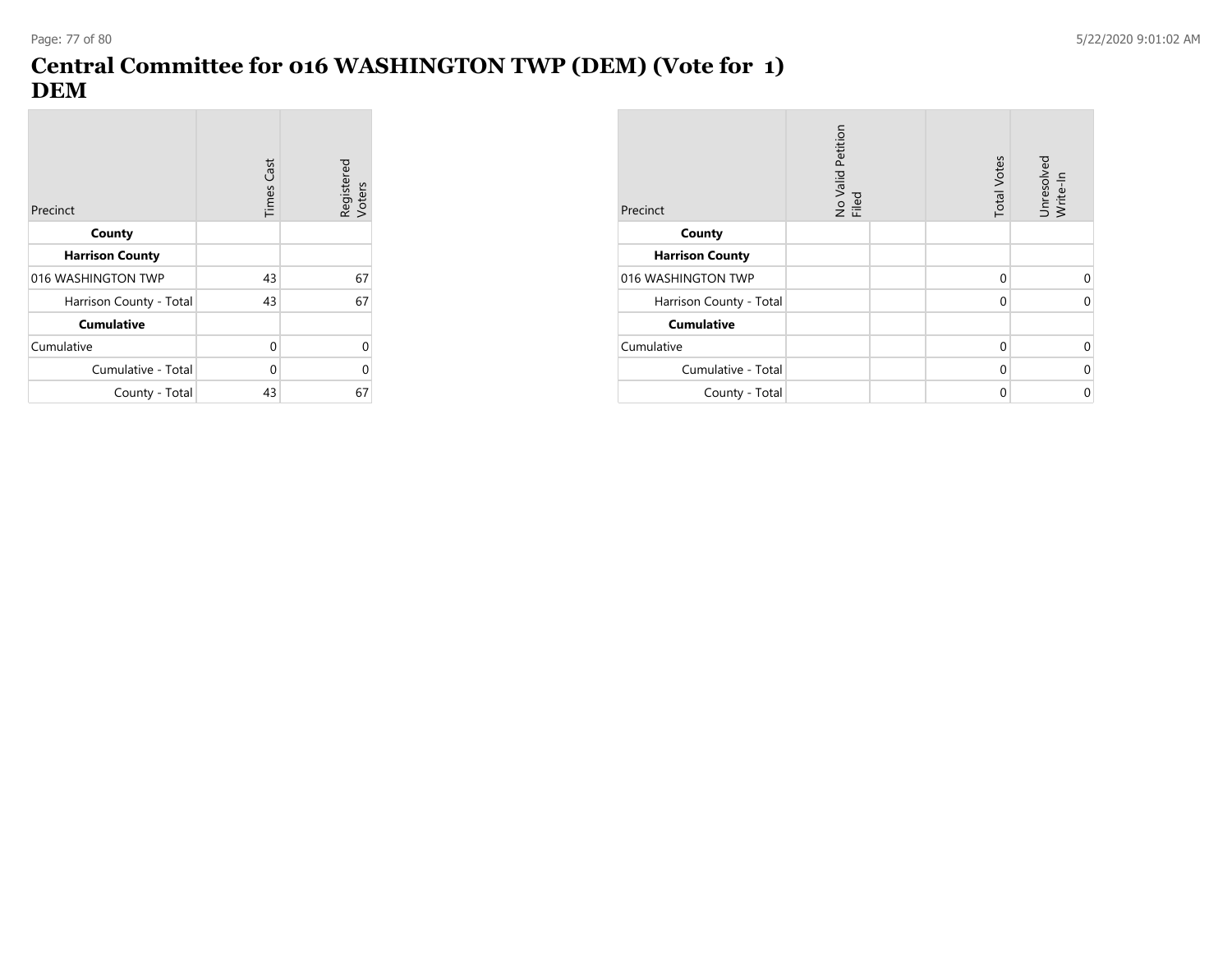### **Central Committee for 016 WASHINGTON TWP (REP) (Vote for 1) REP**

| Precinct                | <b>Times Cast</b> | Registered<br>Voters |
|-------------------------|-------------------|----------------------|
| County                  |                   |                      |
| <b>Harrison County</b>  |                   |                      |
| 016 WASHINGTON TWP      | 50                | 82                   |
| Harrison County - Total | 50                | 82                   |
| <b>Cumulative</b>       |                   |                      |
| Cumulative              | 0                 | 0                    |
| Cumulative - Total      | 0                 | 0                    |
| County - Total          | 50                | 82                   |

| Precinct                | Marsha Jane Ferrell | <b>Total Votes</b> | Unresolved<br>Write-In |
|-------------------------|---------------------|--------------------|------------------------|
| County                  |                     |                    |                        |
| <b>Harrison County</b>  |                     |                    |                        |
| 016 WASHINGTON TWP      | 37                  | 37                 | 0                      |
| Harrison County - Total | 37                  | 37                 | $\Omega$               |
| <b>Cumulative</b>       |                     |                    |                        |
| Cumulative              | $\Omega$            | $\Omega$           | 0                      |
| Cumulative - Total      | $\Omega$            | $\Omega$           | $\Omega$               |
| County - Total          | 37                  | 37                 | 0                      |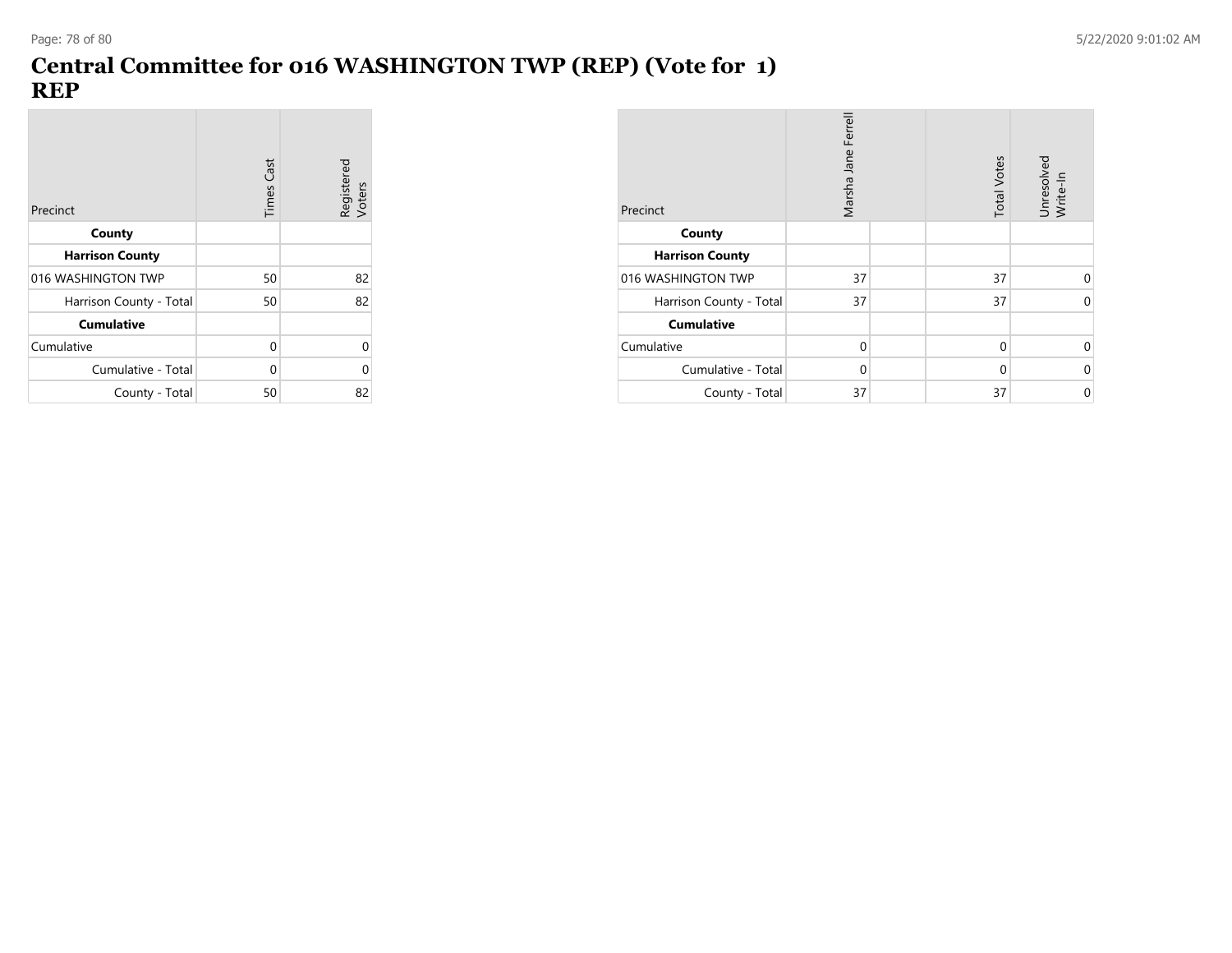# **Silver Spade Ambulance (Vote for 1)**

| Precinct                | <b>Times Cast</b> | Registered<br>Voters |
|-------------------------|-------------------|----------------------|
| County                  |                   |                      |
| <b>Harrison County</b>  |                   |                      |
| 003 CADIZ TWP/VIL NE    | 374               | 1,112                |
| 004 CADIZ VIL SW        | 399               | 1,200                |
| 008 GREEN TWP/VIL       | 410               | 1,212                |
| Harrison County - Total | 1,183             | 3,524                |
| <b>Cumulative</b>       |                   |                      |
| Cumulative              | 0                 | 0                    |
| Cumulative - Total      | 0                 | 0                    |
| County - Total          | 1,183             | 3,524                |

| Precinct                | For the Tax Levy | Against the Tax<br>Levy | <b>Total Votes</b> |
|-------------------------|------------------|-------------------------|--------------------|
| County                  |                  |                         |                    |
| <b>Harrison County</b>  |                  |                         |                    |
| 003 CADIZ TWP/VIL NE    | 138              | 226                     | 364                |
| 004 CADIZ VIL SW        | 148              | 243                     | 391                |
| 008 GREEN TWP/VIL       | 223              | 180                     | 403                |
| Harrison County - Total | 509              | 649                     | 1,158              |
| <b>Cumulative</b>       |                  |                         |                    |
| Cumulative              | $\Omega$         | $\mathbf 0$             | $\Omega$           |
| Cumulative - Total      | $\Omega$         | $\mathbf 0$             | $\Omega$           |
| County - Total          | 509              | 649                     | 1,158              |